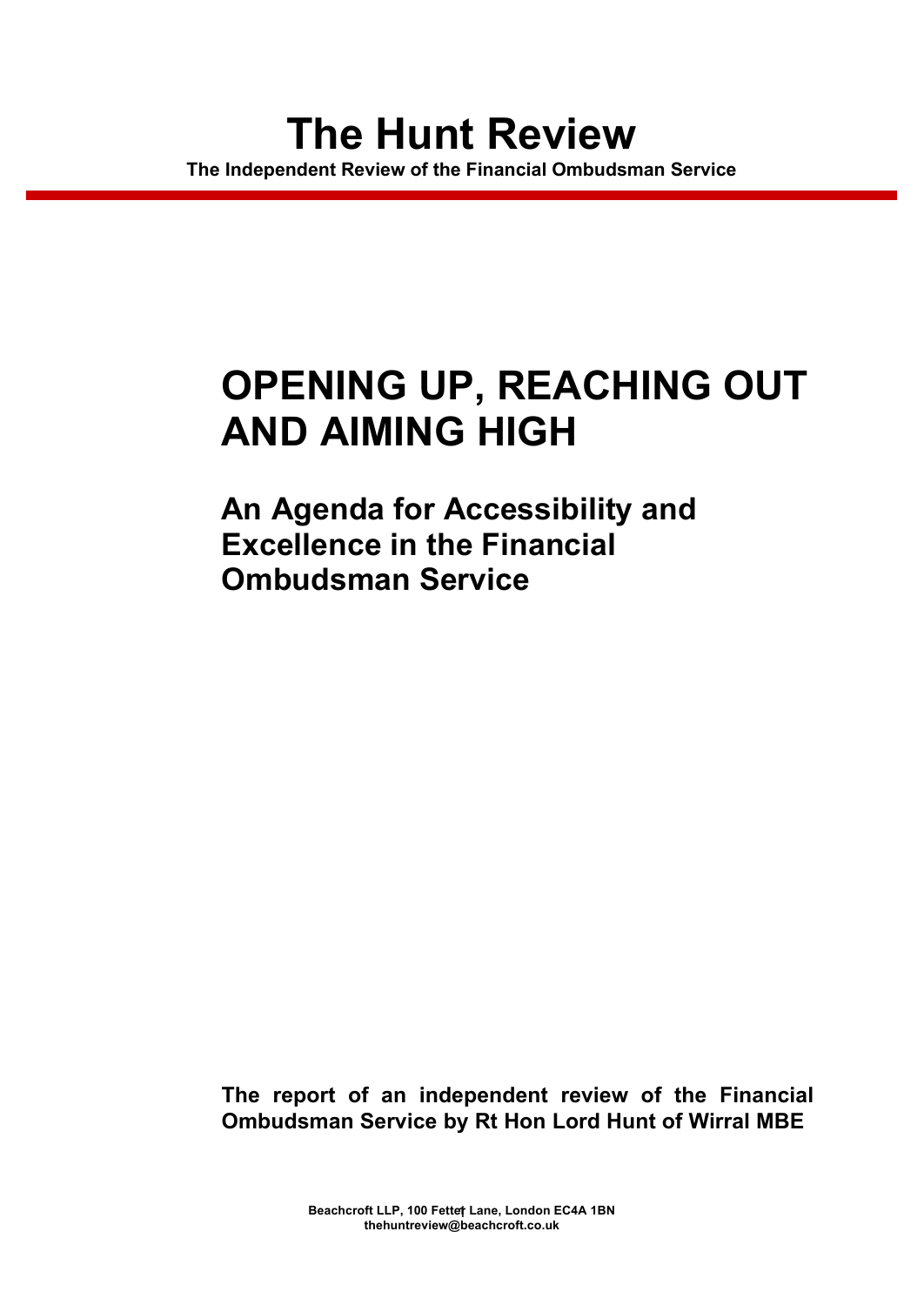# **CONTENTS**

# Foreword

Summary of conclusions and recommendations.

| ◢<br>п. | Introduction |
|---------|--------------|
|         |              |

- 2. Accessibility Publicity
- 3. Accessibility Processes
- 4. Transparency Approach and Context
- 5. Transparency Practices, Decisions and Mechanisms
- 6. Transparency Publishing Decisions and Data
- 7. Transparency Governance and Regulatory Relationships
- 8. Funding and Jurisdiction
- 9. Conclusion

Annex

Bodies submitting evidence to the Review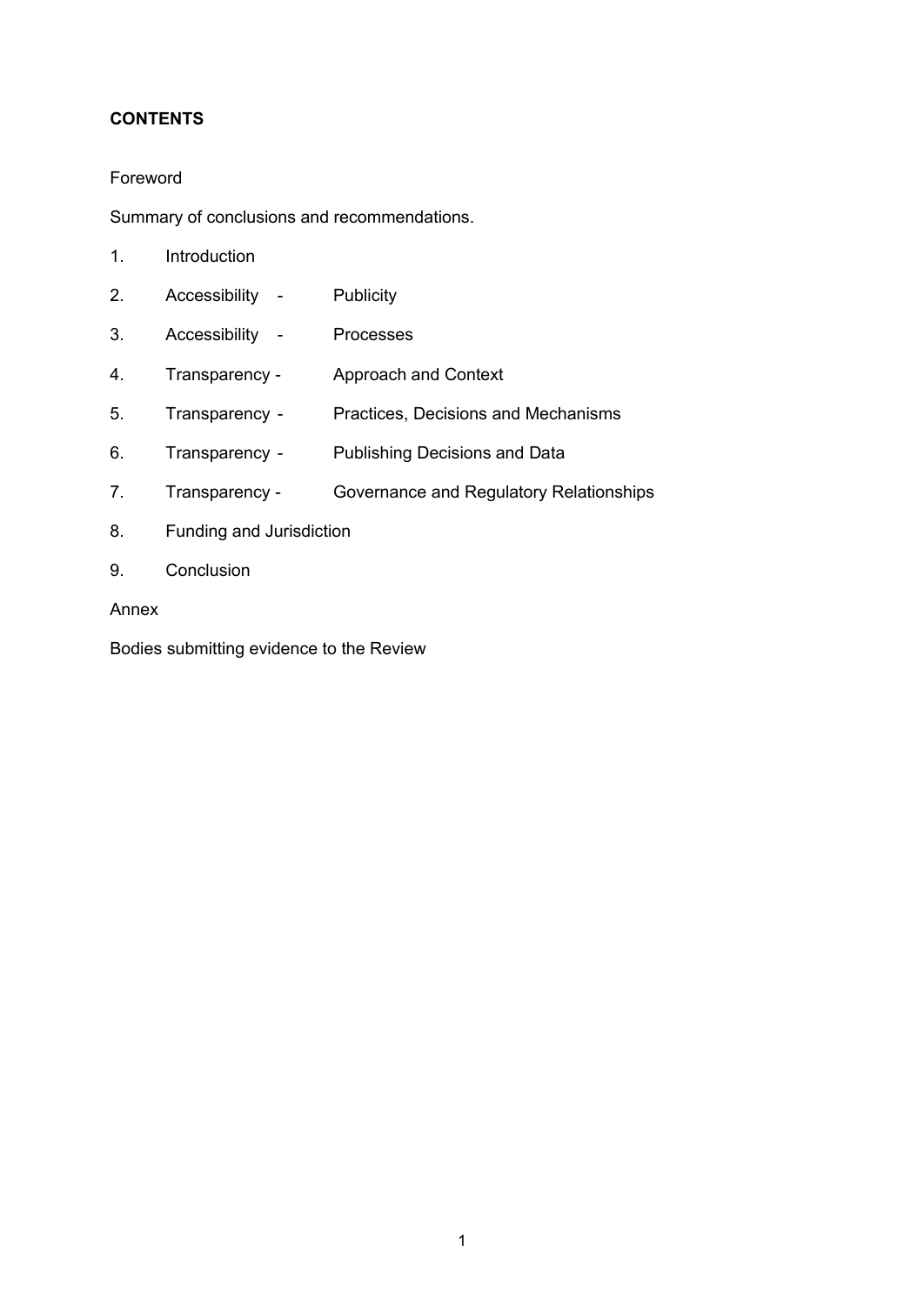## **FOREWORD**

When the Board of the Financial Ombudsman Service (FOS) asked me to undertake the second independent review of the organisation, I knew at once it would be a challenging, but also rewarding and worthwhile, task. As I observed in my call for evidence document, this undertaking combines my ongoing professional interests as Chairman of Financial Services at Beachcroft LLP with my former ministerial responsibilities for improving accessibility and performance in public services. I believe the Board are to be congratulated for commissioning such reviews and, in this particular instance, for giving me so clear a focus on issues of accessibility and transparency, the vital importance of which became increasingly apparent as my work progressed.

The Financial Services and Markets Act 2000 (FSMA) sets out concisely and clearly the intended role of the FOS: to establish "*a scheme under which certain disputes may be resolved quickly and with minimum formality by an independent person*". That statement is refreshingly direct and, as I have undertaken this Review, I have sought always to bear in mind those three crucial qualities – speed, informality and independence – and also to retain that clarity of purpose and intention.

As well as refreshing my acquaintance with the FSMA, I also looked again at the excellent predecessor to this report, namely *Fair and reasonable – An assessment of the Financial Ombudsman Service,* published in 2004 by Professor Elaine Kempson and her colleagues from the Personal Finance Research Centre at Bristol University. The brief for that first independent review of the FOS focused on internal processes rather than accessibility, but the questions are intimately intertwined. Professor Kempson's recommendations, particularly on quality, are as important now as they ever were, and I revisit them in my Report.

In order to command trust and do its job effectively, the FOS must be competently and efficiently run; and it must be *seen* to be competently and efficiently run. It must also be demonstrably even-handed in its processes and judgements, and it must achieve balance between a series of seemingly competing objectives: exercising discretion in its decisions without falling prey to charges of arbitrary or capricious behaviour; adhering to consistent, fair and reasonable principles whilst always treating every individual case on its individual merits; offering an informal alternative to the courts whilst also operating within the rule of law; and playing its full part in the statutory and regulatory landscape, without ever falling into the trap of attempting to usurp or supplant lawmakers, courts or regulators.

The world in which the FOS operates today is already very different to that at the end of the last century, when it was conceived. The number of cases it considers – 111,673 in 2006-07 – is far higher than was ever envisaged. Furthermore, its potential clients are more diverse in their backgrounds and levels of financial literacy than anyone foresaw. The Internet is transforming how people interact with financial services firms, and how they expect to interact with public bodies as well. Expectations of speed and of openness are also far greater than they were a decade ago. Regulation is moving away from detailed and prescriptive rulebooks, to high-level principles. The FOS now operates in a world where the presence of aggressive advertising by claims management companies has radically changed the terms of engagement between complainants, firms and the Ombudsman.

Much of the work done by the FOS is highly impressive, but there is always room for improvement. My core brief has been to consider accessibility and, in my view, the FOS still looks too much like a middle-class service, for middle-class people. If my conclusions are accepted and my recommendations implemented, I believe the profile of those using the FOS should, must and will evolve, as the organisation thinks not only in terms of its traditional areas of activity – dealing with matters such as mortgages, insurance and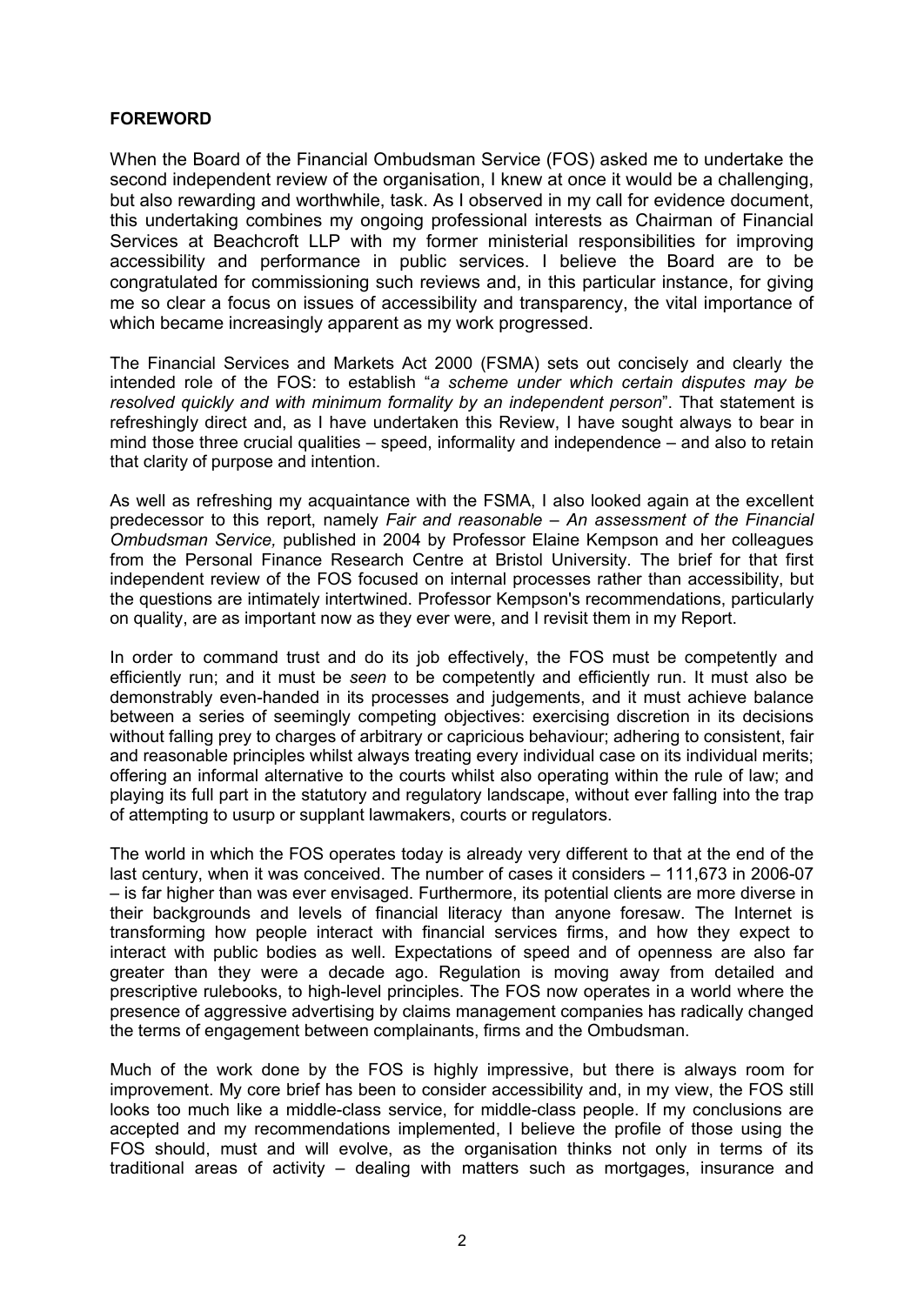pensions products – but also in terms of the problems that typically afflict our less affluent citizens. Difficulties with debt management are only likely to increase in scale and numbers as the current economic difficulties mount. The sums of money involved may generally be on the low side by FOS standards, but the human misery attendant upon them can be devastating. Accessibility is no abstract concept.

At the FOS today I see a model that can seem intimidating and unwelcoming to the less educated, more vulnerable complainant and at times frustrating even for the more articulate and self-confident; I see a service which has been slow to share its thinking and processes more widely for fear of being perceived as a quasi-regulator; and I see a service whose perceived constituency needs to expand radically.

I should like to see the FOS shift its style. It needs to become more outward-looking; focused on emerging trends as much as on present needs; and robust and open in debate. Above all, I want to see it working ever harder to achieve a demonstrable consistency of approach to cases, whilst simultaneously meeting the changing needs of different users.

The issues of transparency and accessibility, on which I was asked to focus, are ever more crucial if this is to be achieved. As it addresses the challenges it has itself identified, the FOS will find it has sound foundations upon which to build. It boasts an imaginative and genuinely creative (if small) communications team and well-regarded media partnerships; and controls a mass of powerful information. All is flux in the modern world, however, and the FOS needs to keep ahead of the times, pre-empting change and not merely reacting to it.

So the FOS needs to work hard to reach a more diverse clientele. It must make greater investment in its communications efforts; develop a more strategic approach in its planning and evaluation; become more aggressive in advertising; and consider seriously whether a new and more "user-friendly " brand or trading name would give it greater impact.

Extending opening hours and improving e-enablement self-evidently carry cost implications. My 73 recommendations also call for more investment in communications, systems and data analysis. It was not part of my brief to commission detailed costings for my recommendations, or to identify off-setting savings, but I do not believe they have any prohibitively expensive implications. I was also heartened by the willingness of most industry respondents to bear an increased burden for an improved service. The FOS will have to assess costs in detail and make sensible prioritisation decisions, but investment to spread learning from the FOS's practice throughout the industry, and achieve more rapid handling of cases, seems certain to show significant net benefit overall in the longer term.

It is at the level of internal systems where I believe the real challenges on accessibility lie and I would give the highest priority to early progress on these issues. The FOS's existing work on quality, and its plans to update its core systems, represent a positive start in making it more accessible, but there is a long way to go. It must extend its opening hours; more comprehensively e-enable itself; communicate more effectively about timings; develop new systems for "fast-tracking" lower-value debt- and credit-related cases; and experiment with different methods of working, including facilitated mediation and "case advisers" to support vulnerable complainants through its processes.

This does not mean the fundamental statutory basis or business model of the FOS is flawed. The "fair and reasonable in all the circumstances" test remains just that – fair and reasonable – and greater alignment with the legal system might jeopardise that. The case for external appeals is not convincing; and it would be hard to think of any measure that would damage accessibility more comprehensively than would the introduction of fees for complainants.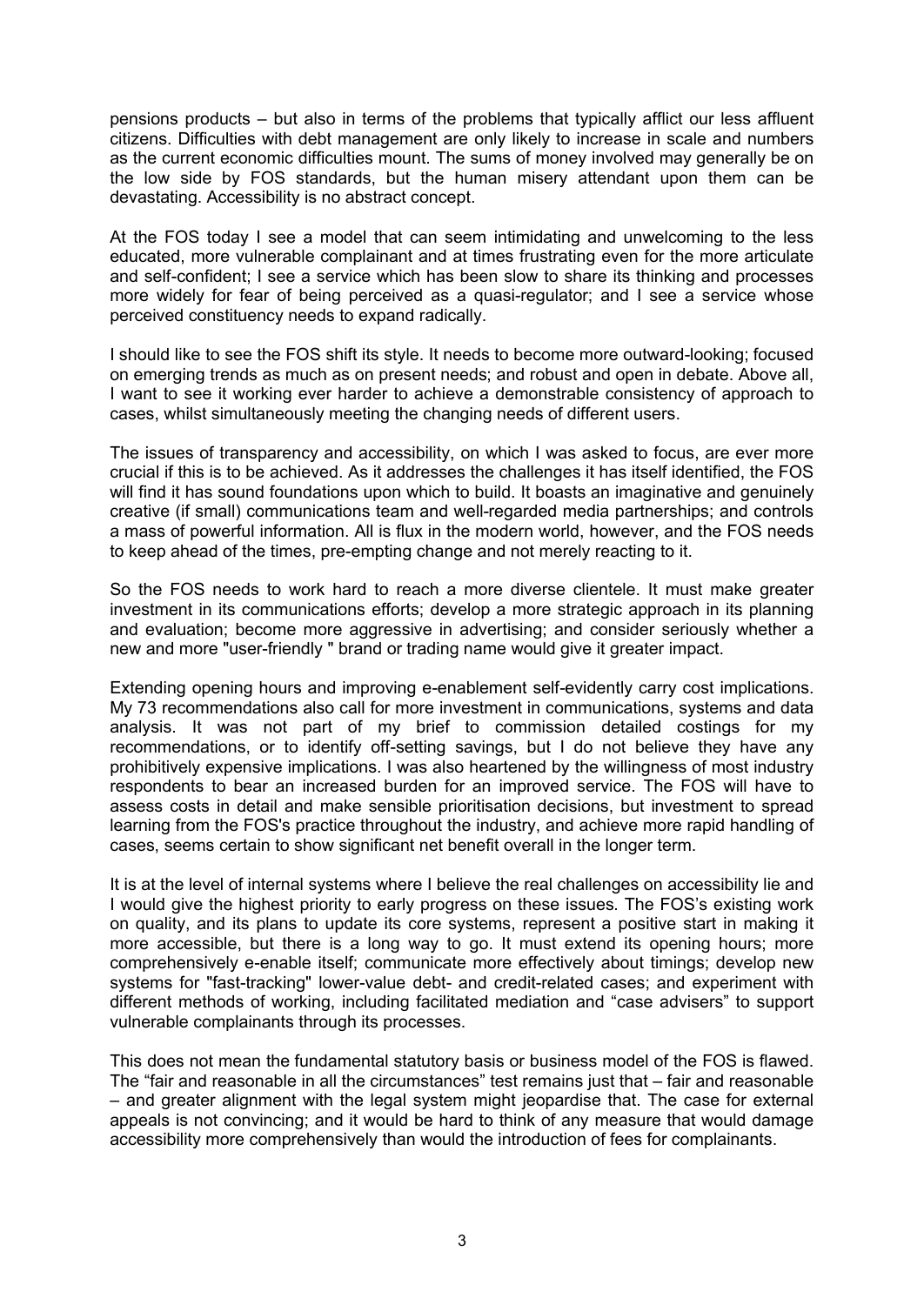I do not, however, want the FOS ever again to be accused of "making it up as it goes along", to quote a phrase used by one of the more thoughtful and respected respondents to this Review. There must be more transparency on both cases and practices, which will help set realistic expectations for consumers and their advisers, spread best practice within the industry in order to prevent complaints coming to the FOS in the first place, and also achieve greater consistency in decision-making without compromising the current jurisdiction.

I suggest this should be achieved by means of regular, independently-edited selections of anonymised case reports and a new interactive "FOSBOOK" system, to provide comprehensive data on the FOS's approach to families of cases and facilitate regular, informal two-way feedback. An "openness revolution" of this kind will ultimately be far more useful to both consumers and the industry itself than "league tables" on their own would be.

Nothing I write or say could possibly draw a final line under the long-standing debate over how much performance information by firm can or should be made publicly available, but transparency must be a two-way street: providers cannot demand more information from the FOS to help remove risk from their own processes, without also accepting a greater degree of public scrutiny of their own performances. The practical difficulties are real and I do not belittle them, but I see no reason *en principe* for preventing such data being disclosed.

I propose, as a first step, that the FOS should publish more in the way of anonymised, benchmarked data, alongside a new award scheme to identify and reward best practice, matched by a "wooden spoon" for the worst performers. It should also work with the FSA to ensure that more robust, company-specific data is made available for complaints handling within all parts of the system. Most of the reasons for inaction or delay in this area are purely practical and they can and must be overcome. In the twenty-first century, the openness revolution is here to stay and it is ongoing. The status quo is simply not an option and my instinctive approach is probably best described as "publish and be praised".

This is an area in which my conclusions necessarily range beyond the confines of the FOS itself. The FOS does not operate in a vacuum and some of the challenges it has faced necessarily emerge from the action, or inaction, of regulators. I am not in a position to make recommendations directly to other bodies, but the interaction between the FOS and the relevant regulators does undoubtedly need to improve.

I stress, in particular, the need for prompt regulatory action to find generic regulatory (or, if necessary, statutory) solutions to future issues which have the potential to generate complaints in large volumes. Mass-produced Alternative Dispute Resolution is rarely, if ever, a satisfactory and sustainable solution in such cases. We must be realistic about the tasks that the FOS may, and may not, be required to undertake within a complex regulatory and legal environment.

The FOS therefore needs to maintain and develop partnerships with complementary organisations, whilst also remaining robustly independent and firm of purpose whenever it encounters issues that cry out for regulatory solution. To help achieve this, I offer proposals to make both the role and activities of the FOS Board, and also FOS communication with the FSA and OFT, considerably more transparent.

In other areas, I recommend that the FOS should press regulators to take action, for instance in relation to achieving "through handling" of complaints across the entire system, and also by making advertising by claims management companies more transparent, informative and scrupulous. Even in areas that are outwith its remit, the FOS has experience and wise counsel to offer.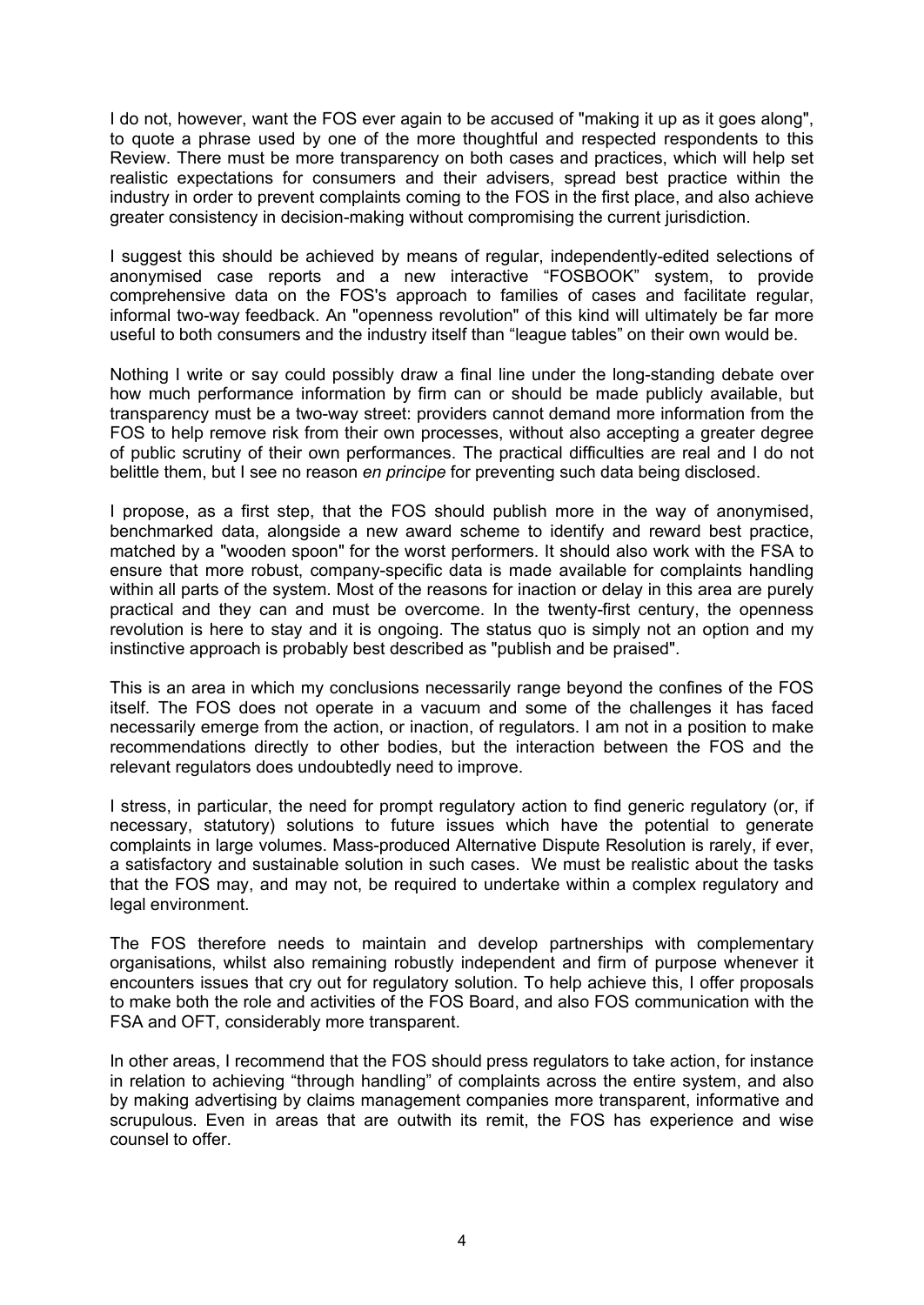Speaking of wisdom and experience, I think my most heartfelt words of advice to the FOS relate to its Board. The FOS Board brings together a group of hugely talented individuals, with wide and deep knowledge of the financial services world, regulation and also ADR. They offer a wonderful resource that could be harnessed more effectively both internally and externally. I am convinced that, were members of the Board to engage more and play an enhanced role in developing the policies of the FOS, the reputation and prestige of the FOS would be enormously enhanced. Individuals of this calibre are no mere adornments; or at least they should and must be far, far more than that. The recent reconstitution of the Board presents an excellent opportunity to reinvigorate and extend the role it plays. I sincerely hope the FOS seizes that opportunity with both hands.

The potential of the FOS as an organisation is considerable. I end my report with a discussion of whether extending the FOS's jurisdiction would improve accessibility and transparency across the board. I believe it would, but there is much work to be done first. That is why I style my report as an agenda for change. I very much hope the FOS and its Board have the necessary confidence to seize the great opportunity that lies before them.

**Rt Hon the Lord Hunt of Wirral MBE** *Beachcroft LLP*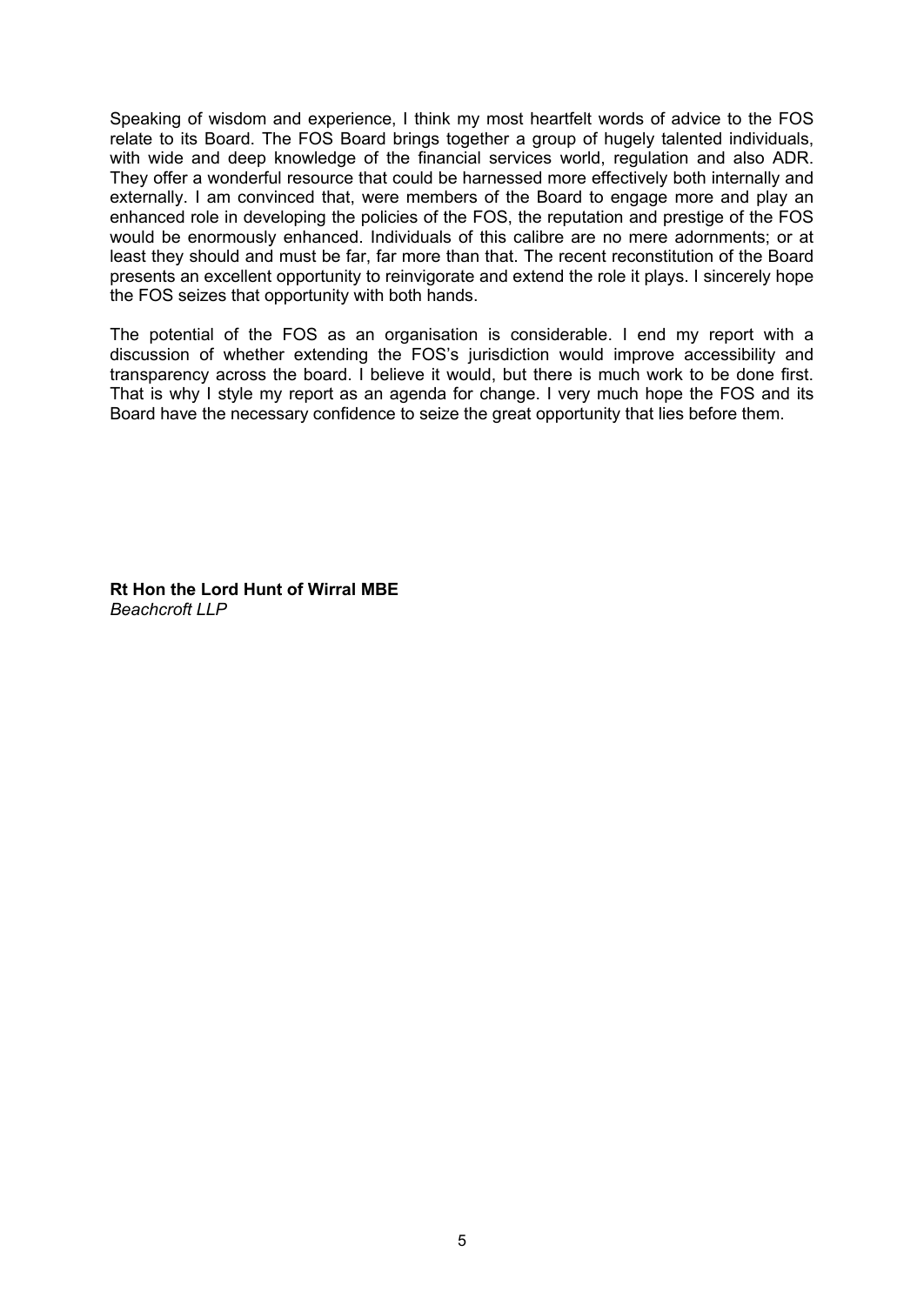# **SUMMARY OF CONCLUSIONS AND RECOMMENDATIONS**

# **Chapter 2**

- 1. The FOS should establish a Board-led Communications Taskforce to drive improvements in accessibility. It should:
	- spell out the FOS's overall positioning, reasserting and emphasising its independence from industry, regulators and consumer bodies, and the impartial nature of its internal processes;
	- develop and publish a specific annual programme, with clear objectives and targets and contributions expected from other organisations for each individual task;
	- · identify, within that programme, permanent "baseline" activities and shorter-term "campaign" projects.
	- · evaluate the impact of campaigns to enable the outcomes to be added to baseline activity if appropriate.
- 2. The FOS should make a significant increase in investment in communication, *provided*  that it is properly targeted and evaluated.
- 3. The FOS should press the claims management regulator operating under the aegis of the Ministry of Justice, in close consultation with the Advertising Standards Authority, to insist that advertising by claims management companies makes clear the level of charges faced by consumers and also the fact that the FOS service itself is available free of charge.
- 4. The FOS should:
	- · intensify both its direct work with consumers and also its third-party contacts;
	- · monitor the level and nature of marketing activity by claims management companies by media, region and subject, to identify where specific responses are needed;
	- · develop a range of advertising vehicles, notably through local media and daytime television, in order to ensure that the message about free resolution is heard by vulnerable consumers;
	- · work with Consumer Direct's regional communications leads to increase editorial penetration in local media;
	- · develop partnerships to encourage relevant storylines in radio and television soap operas;
	- · develop a "portal strategy" to ensure that its service is readily available through links on relevant sites – for instance Directgov;
	- · do whatever it can to ensure that its name consistently appears at the top of search engine lists for the widest possible variety of relevant search terms;
	- · press the FSA to include the FOS logo on the letterheads and websites of authorised firms.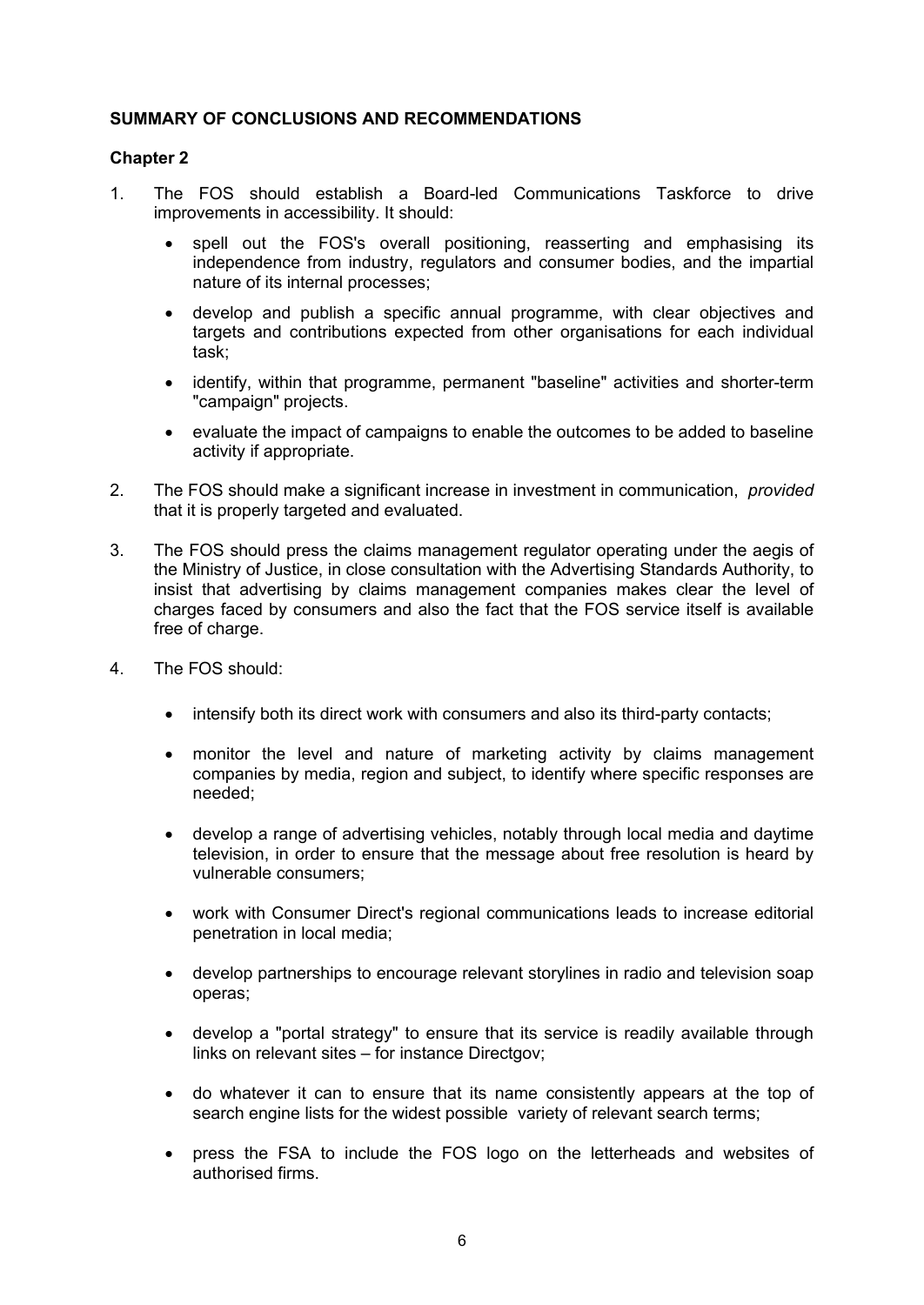- 5. The FOS website is excellent, so far as it goes, but the FOS now needs to take a policy decision to fund an extensive renovation of its website, making it more user-friendly, more cheerful and more welcoming. The excellent existing FOS team is more than capable of undertaking this and making a success of it, given the requisite level of financial, administrative and political support from the top of the organisation.
- 6. The FOS should:
	- · develop a system of named contacts or relationship managers for local and national voluntary bodies;
	- · further develop, for major advice-giving bodies, both online and phone-based services through the Technical Advice Desk to provide immediate support to those giving face-to-face advice;
	- · work to promulgate practical information about the FOS and its processes within such organisations, encouraging them to develop and promote specific skills within the organisations' ongoing training strategies, designed to help front-line staff to support clients, rather than relying on one-off interventions;
	- · appoint and promote the role of a relationship manager for elected representatives in the Westminster and Scottish Parliaments and in the devolved assemblies in Wales and Northern Ireland, to assist them and their staffs in helping constituents navigate their way through the system;
	- produce suitable tools to enable trusted staff, for example in the education system, housing associations and benefit offices, welfare rights organisations, caring services, trades unions, to give relevant guidance.

In some cases, this will involve following through existing pilot initiatives and ensuring that these initiatives are given a greater profile.

- 7. The FOS should work with the FSA, government and others to ensure that communication strategies for financial policy initiatives targeting lower earners and vulnerable groups take account of the specific role of the FOS.
- 8. The FOS should also develop relationships with business advisory services to provide appropriate guidance to smaller firms as possible complainants.
- 9. The FOS should continue to develop close working relationships with the wide range of trade bodies whose members offer consumer credit.
- 10. The FOS should commission a more "user-friendly", readily understood and enticing trading or brand name (or names) to convey its activities to the public more effectively, whilst also clearly retaining its role and legal identity as an ombudsman service. My own suggestion is that "Financial Complaints Service" may be an appropriate starting point.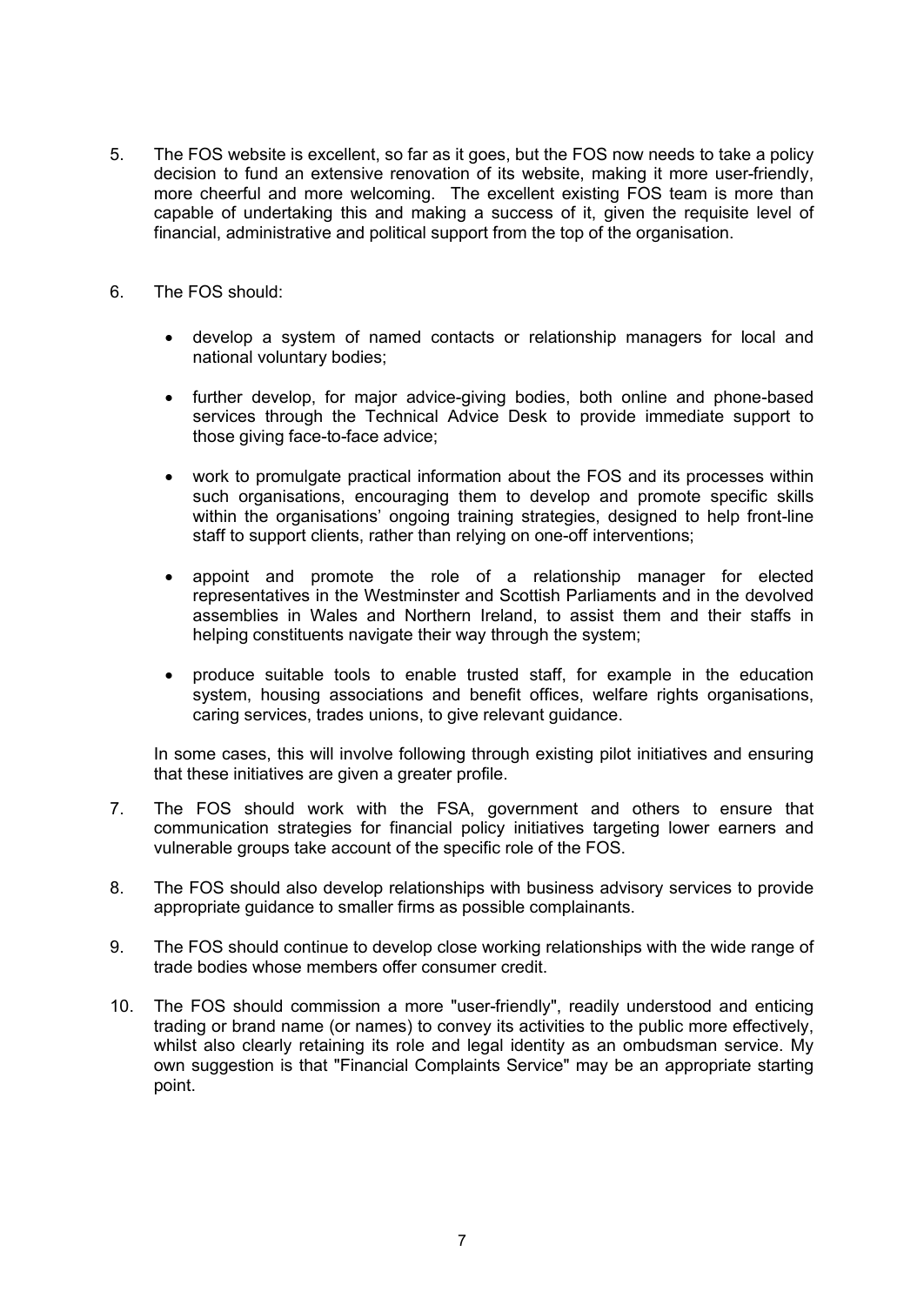# **Chapter Three**

- 11. A single, publicly named and authoritative individual, reporting directly to both the Chief Ombudsman and the chair of the new Board Quality Sub-Committee, should be personally responsible for monitoring and maintaining quality within the FOS.
- 12. The FOS should not pursue the issue of regional offices in the foreseeable future.
- 13. The FOS should provide a phone line service between 8am and 8pm on weekdays and on Saturday mornings.
- 14. The FOS should ensure that out-of-hours callers can leave their details by means of voicemail or text, and request a call back.
- 15. The FOS should offer a freephone service, at least for initial enquiries and complaints.
- 16. The FOS should give greater publicity to their practice of returning calls to mobile numbers where this is requested.
- 17. The FOS should develop and pilot a "case adviser" system, to ensure that vulnerable consumers feel confident about using the FOS dispute resolution service.
- 18. The case for a general reduction in the 8-week deadline is far from conclusive.
- 19. The FOS should establish a system of follow-up letters and calls to those complainants it has referred back to companies.
- 20. The FOS should:
	- · identify how best to "fast track" complaints on consumer credit, which, although of relatively low value, are often of pressing urgency to complainants;
	- take every opportunity to remind firms that the first expression of dissatisfaction by a customer marks the start of the initial 8-week complaint period;
	- · press regulators to shorten the 8-week deadline for companies to resolve simpler debt- and credit-linked complaints.
- 21. The FOS should take the lead, working with the FSA, trade and consumer bodies and individual companies, to develop common forms of complaint template to enable the relevant information to be collected "right first time" for use at all stages of the complaints process by all parties. The parties should
	- · seek to keep all such forms to a maximum length of 4 sides;
	- · use "plain English";
	- · ensure that the material is available in web friendly and hard copy versions.
- 22. The FOS should ensure that staffing levels are constantly re-evaluated in the light of looming changes in demand, as recommended in the Kempson Report, and also that
	- · clear targets are set to minimise delays in passing cases to adjudicators and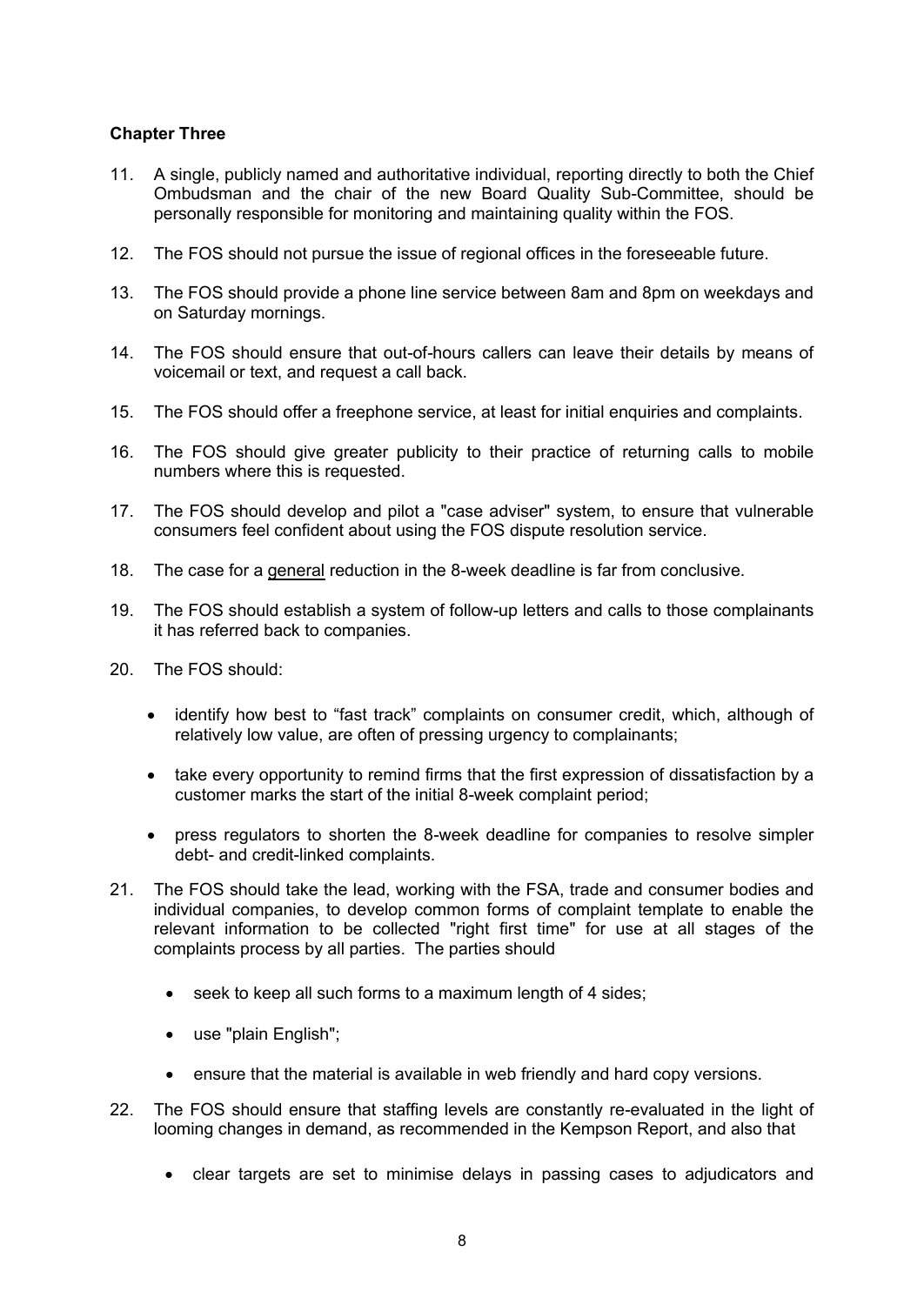adjudicators communicate an expected timetable for decision to both parties;

- · similar processes are followed when cases are referred to an Ombudsman;
- · the Board reports performance against these standards in the Annual Report.
- 23. The FOS should e-enable its firm- and complainant-facing operations, so that firms and complainants can submit evidence electronically and track the progress of complaints in real time.
- 24. The FOS should consider revising the style of its decision letters in the light of its changing client base.
- 25. The FOS should seek to ensure decision letters always contain the proposed amount of compensation (if any), rather than a formula.
- 26. To improve service to small businesses, the FOS should ensure that
	- · the Small Business Taskforce continues its work to ensure that the entire organisation is sensitive to the particular needs of smaller businesses;
	- the membership of the Taskforce is expanded to include external representatives of smaller financial sector firms;
	- · the Taskforce develops and publishes its communications strategy to explain the outcomes of its work and communicate good practice in handling complaints within smaller firms:
	- · the service of the Technical Advice Desk continues to be promoted widely to smaller firms and its resourcing reviewed to ensure it can meet increased demand in relation to smaller consumer credit and advisory firms.
	- · the performance standards for the Technical Advice Desk are aligned with the slightly tougher targets for CCD.
- 27. The FOS should pilot facilitated meetings and calls in the early stages of complaints, on a limited basis.
- 28. The FOS should not make any changes to its approach on hearings.
- 29. As a general rule the FOS should disclose to the other party to a complaint the documents on which it has relied in reaching its final decision.

#### **Chapter Four**

- 30. The FOS should maintain a system based on the principles of Alternative Dispute Resolution and should not align itself to court processes.
- 31. The FOS should not establish an appeals mechanism.
- 32. The FOS should:
	- make more explicit the internal appeals procedure that already exists, in the form of the right for either party in a dispute to seek a second decision on the case from an Ombudsman, emphasising that this second decision involves reviewing the full facts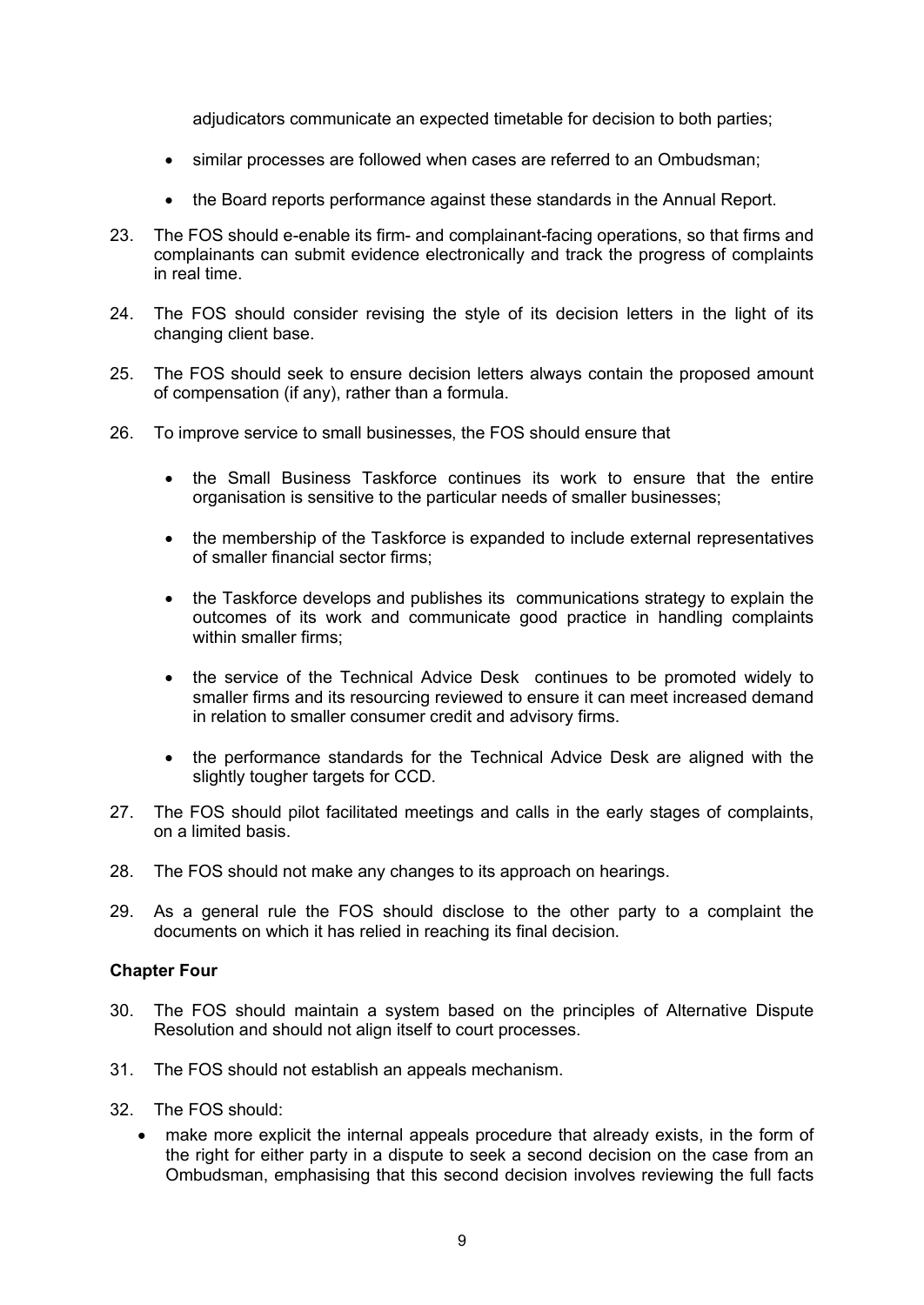of the case *ab initio*;

- · ensure that, in any case where an Ombudsman has offered an informal view, the same Ombudsman is not involved in the final adjudication of a case;
- · continue to ensure that the appointment of the Independent Assessor follows an openly advertised "Nolan"-based process.
- 33. The FOS should have the discretion fully to reopen a decision in the very rare cases where relevant information emerges after a decision has been made, including through the work of the Service Review Team and Independent Assessor.

## **Chapter Five**

- 34. The FOS should develop a public interactive system which I call "FOSBOOK" as the main means of recording and promulgating details of its developing practice and decisions. This new resource should also, as recommended in the Kempson Report in 2004, be sufficiently comprehensive to "enable staff to develop their knowledge of products and to keep up-to-date with changes".
- 35. "FOSBOOK" should contain "mock-ups" of how the FOS might respond to possible future complaints categories to guide the development of industry practice.
- 36. The Communications Taskforce should take an active interest in the development and evolution of "FOSBOOK".
- 37. The FOS should ensure that decisions draw upon and explicitly refer to the guidance in FOSBOOK, and explain any variation from it, by reference to the facts of the individual case.
- 38. The FOS should define and publish ahead of the development of "FOSBOOK" the criteria by which it decides when to commission independent technical advice; and individual decisions should make clear how these criteria have been applied in practice.
- 39. The FOS should:
	- · select and publish suitable decisions in full, but anonymised, form in FOSBOOK, to show the relationships between the broad principles applied to resolution of categories of cases and their application in practice;
	- · commission and publish regular academic analysis of the full range of Ombudsman decisions alongside future independent reviews.
- 40. The FOS should also consider changes to common authoring standards/templates and so forth, to facilitate publication and comparison; and identify suitable ways of involving independent bodies, such as the Society of Court Reporters, in the process of selection and analysis of decisions.
- 41. The FOS should work with the FSA to subsume the role of the Industry Liaison Groups into those of the Financial Services Practitioner Panel and Smaller Businesses Practitioner Panel, with the Financial Services Consumer Panel providing consumer input.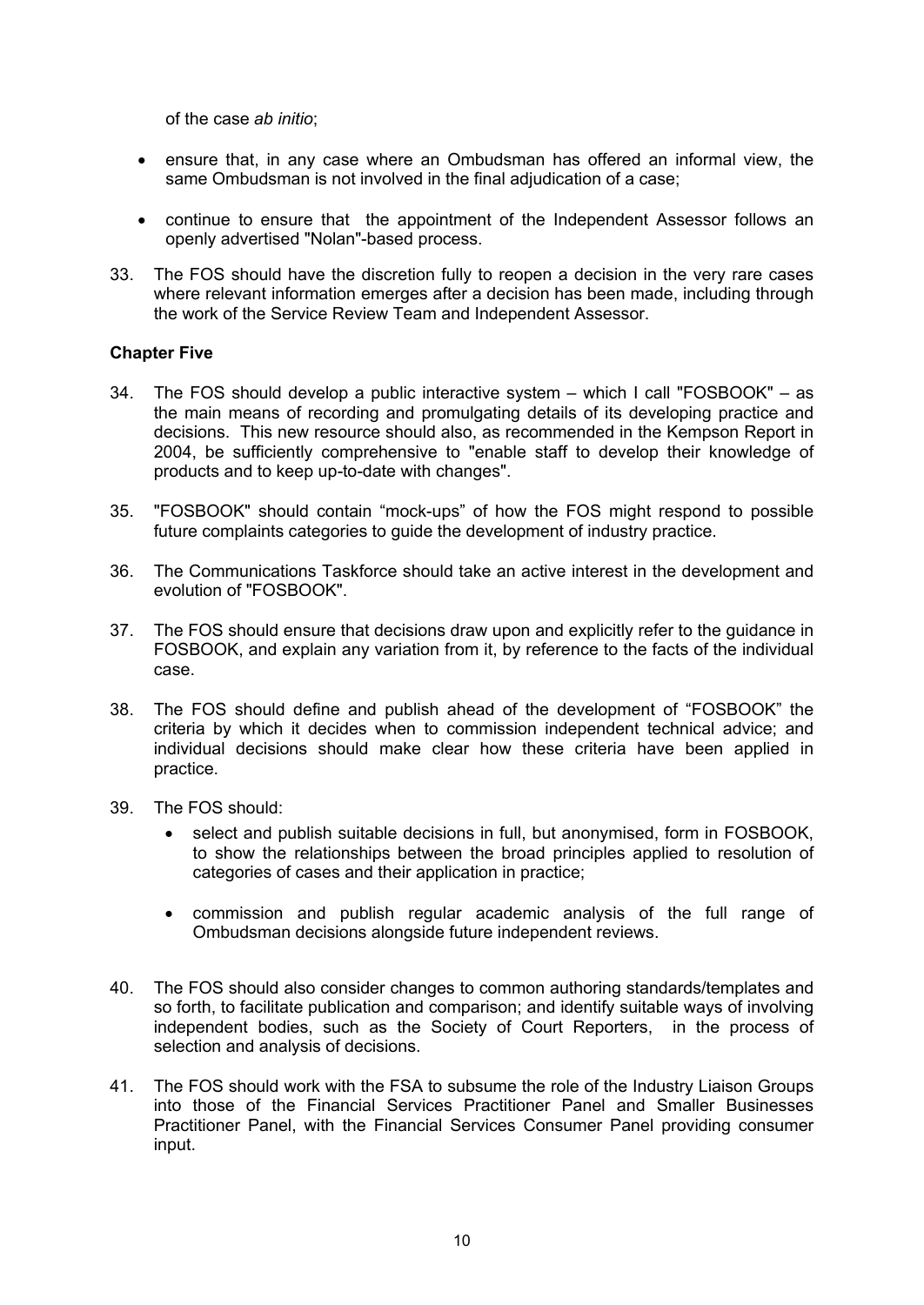- 42. The FOS should continue to pursue detailed issues through continued bilateral contact with trade associations and consumer bodies, with the Banking Advisory Panel maintaining its current technical advisory role.
- 43. *Ombudsman News* should evolve into a fortnightly email news letter, aimed at front-line complaint handlers in companies and consumer advisers, covering:
	- · FOS views of emerging issues;
	- specific examples of good practice/problems in complaint handling;
	- updates on changes to FOSBOOK:
	- · news of specific changes of methodologies/logistics etc;
	- a letters page;
	- feedback form.
- 44. With suitable safeguards to protect confidentiality, the FOS should begin to develop secondment programmes with firms and consumer bodies to develop greater understanding and share best practice.

## **Chapter Six**

- 45. I see no legitimate justification for withholding information about complaint performance as a matter of principle.
- 46. The FOS should:
	- · broaden the current recipients of its anonymised, benchmarked "Working Together" information to include all 45 of the groups for whom it has relationship managers;
	- make these anonymised data public;
	- · develop that dataset in dialogue with industry on the basis of the proposals put forward in March 2007.
- 47. The FOS should set up an Awards scheme to acknowledge firms that have achieved exceptional improvements in their complaints handling.
- 48. The FOS should announce each year the worst performer in terms of uphold rates in each of the categories of retail banking; investments; general insurance; intermediation in investments; and intermediation in general insurance. It should refrain from announcing such a name or names in certain, special circumstances, such as where a firm's performance is rapidly improving.
- 49. The FOS should work with the FSA, industry and consumer stakeholders to define a common complaints dataset to enable joint publication of performance data on a firmspecific basis in the medium term.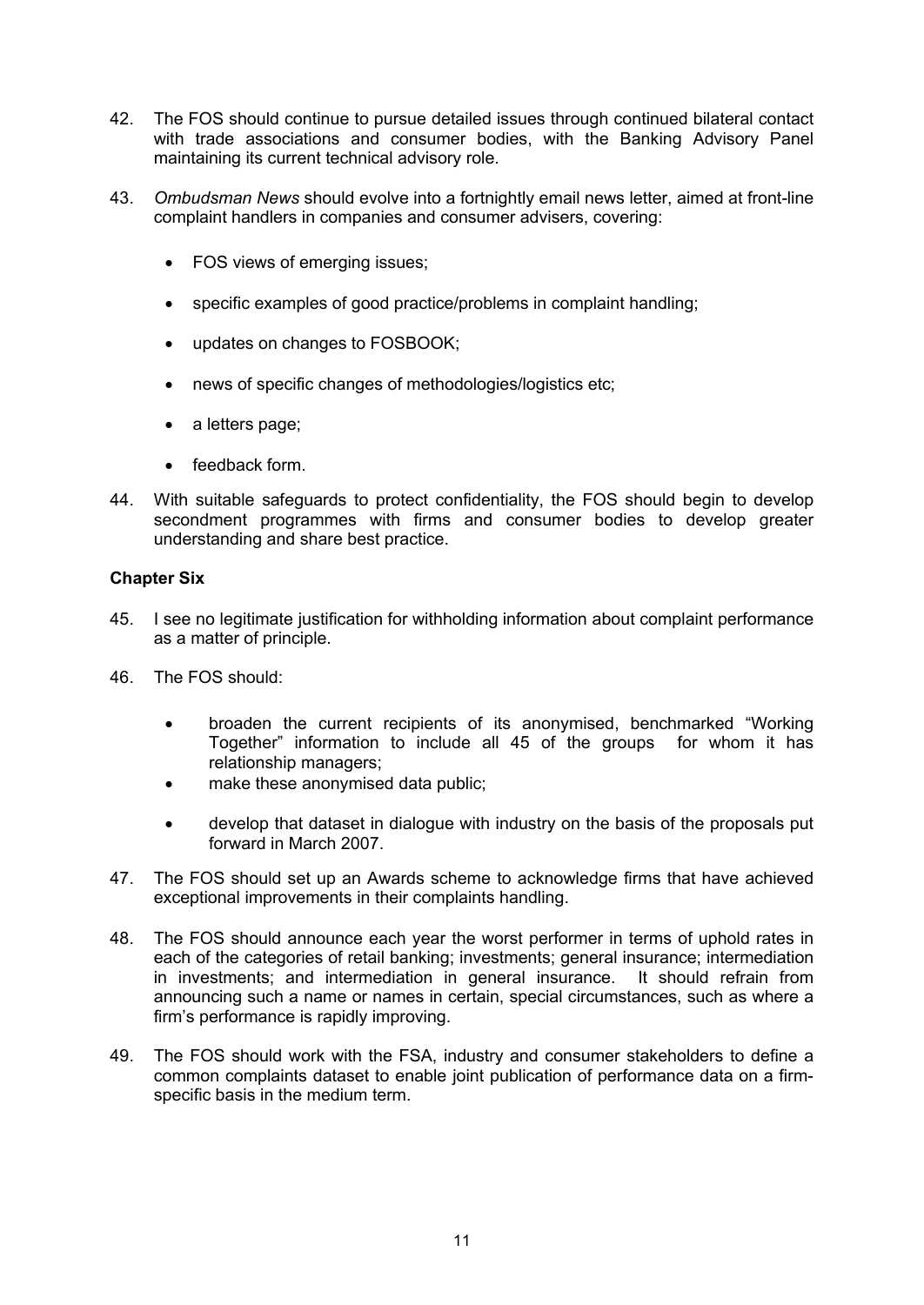# **Chapter Seven**

- 50. To improve transparency of the FOS's governance the FOS Board should:
	- · publish its minutes as a matter of routine, in line with best public-sector practice (but with appropriate arrangements to cover genuinely confidential matters);
	- · encourage the attendance at its meetings of at least one senior representative from the FOS's sponsoring body (the FSA) and possibly also from the NAO;
	- · publish full reports from relevant Board sub-committees in the Annual Report;
	- · make a formal public response to the Annual Report of the Independent Assessor in the context of the FOS Annual Report;
	- instruct the Internal Service Review team to make a public report, similar in form to that of the Independent Assessor.
- 51. The FOS Board should constantly be on its guard for any instances where the FOS is in danger of becoming a quasi-regulator or quasi-legislator as a consequence of gaps in either the regulatory structure or the law, drawing such instances urgently to the attention of the relevant public body and detailing them as a matter of course in the FOS Annual Report.
- 52. With the exception of any communication relating to specific enforcement investigation, the FOS should place all formal communication with regulators on the public record.
- 53. The Wider Implications (WI) process should be improved in the following ways:
	- the FOS should be totally insulated from all aspects of any regulatory decisionmaking within the process;
	- · the Financial Services Practitioner and Consumer Panels should have the right, not merely to submit an issue for consideration as to whether it has wider implications, but also to trigger a full examination of the substance of the issue or issues they have raised;
	- time limits should be set for resolution of issues by the FSA or OFT and the process should be regarded as ending once the relevant regulator has reached a decision on whether regulatory change is needed;
	- · the relationship between the WI process and the FOS's approach to "lead cases" should be reviewed and made more explicit;
	- · the FOS, the FSA and the OFT should produce a short annual report to supplement the web material, detailing how the process has been used over the preceding twelve months;
	- · studies on cases which are not accepted under the WI procedure should be more explicitly related back to the criteria for acceptance.
- 54. The FOS should work to identify where its practice diverges from regulatory rules and work with regulators to achieve alignment where the divergence causes cost and uncertainty.
- 55. The FOS should work with the FSA to ensure coordinated communication on the development of the "Treating Customers Fairly" strategy.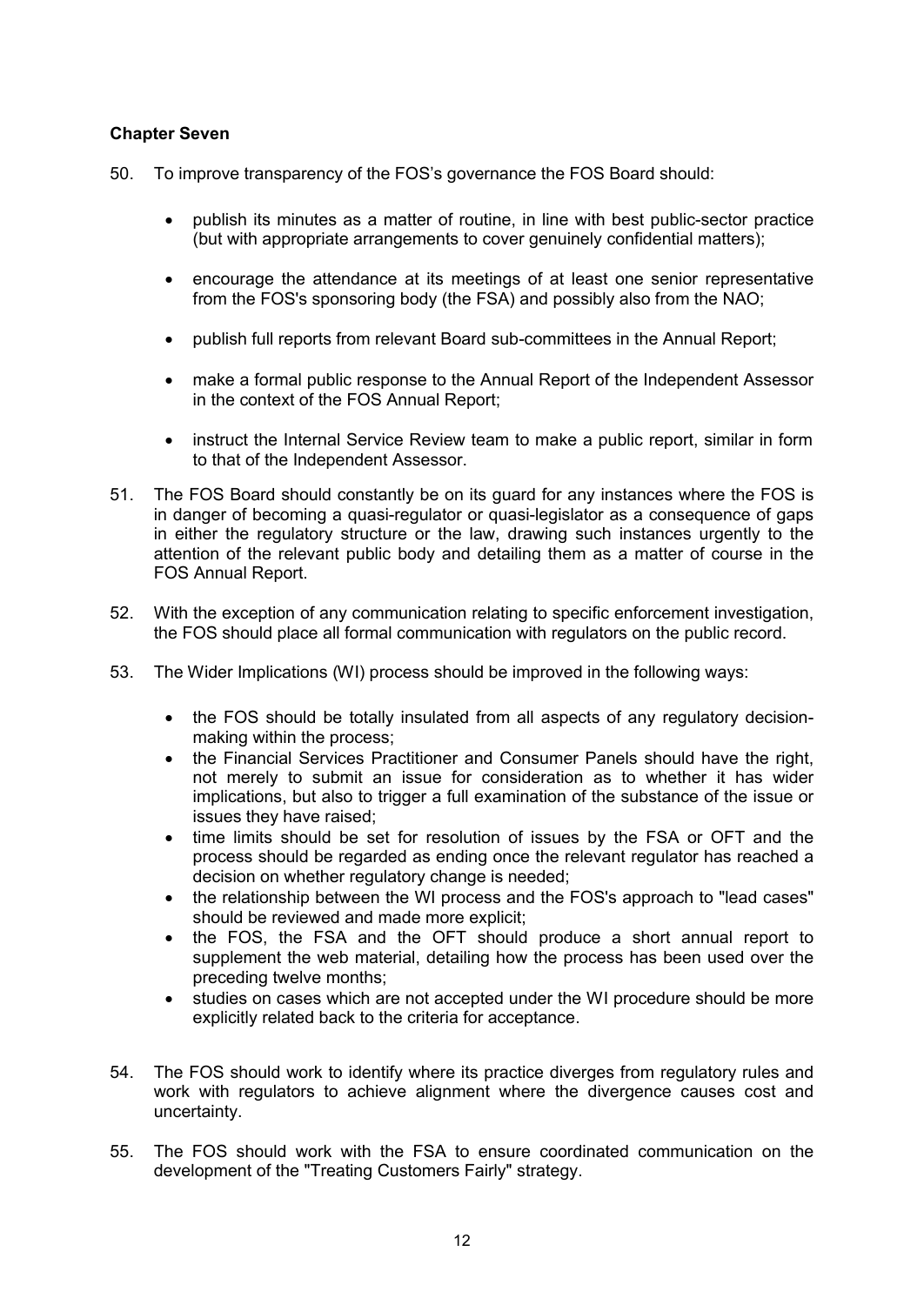- 56. The FOS should work with the regulators to maintain a common approach to the treatment and recognition of industry guidance.
- 57. The FOS and regulators should communicate with firms and consumers in a coordinated manner whenever a single category of case begins to generate a disproportionate amount of the FOS's caseload.
- 58. The FOS should work with self-regulatory bodies such as the Banking Code Standards Board, to ensure proportionate arrangements for communication and formal and informal liaison, similar to those for statutory regulators, are put in place and communicated to stakeholders.
- 59. The FOS should clearly document in "FOSBOOK" its general approach in approaching the assessment of evidence in cases relating to sales made over 6 years ago.
- 60. The FOS's Memoranda of Understanding with regulators should be updated in the light of this Report.
- 61. The FOS should take an active role in the development of the "Stakes in the Ground" concept and make clear in FOSBOOK how it regards specific guidance produced through that process as it emerges.
- 62. The FOS should work with regulators to identify how Ombudsman experience and regulatory supervision practice can best inform each other, identifying possible initiatives such as short-term secondments between the two organisations to develop skills and buttress mutual understanding.
- 63. The FOS Board should consult stakeholders before deciding the scope of future independent reviews, also committing in advance to the publication of the outcome of those reviews and their responses to them.
- 64. I recommend that the next independent review of the FOS should focus principally on questions of efficiency, as suggested by the House of Lords Select Committee report on economic regulation. I also believe the FOS Board would be well advised to select the NAO for that review.

## **Chapter Eight**

- 65. Any review of compensation limits should cover, *inter alia:*
	- · how many enquiries are received by the FOS, in which the consumer alleges losses of over £100,000;
	- · how many of these enquiries subsequently turn into cases and what the outcome of those cases is;
	- · the number and proportion of cases in which the FOS uses its discretion to recommend compensation payments over the £100,000 limit and the number of cases in which this is accepted or rejected by companies;
	- · establishing the number of court cases involving financial services complaints in the £100,000-250,000 level, with a view to estimating how many might have been suitable for ADR by the FOS;
	- whether there is a case for the turnover limit of  $£1$  million for small businesses to bring their cases to the FOS also to be increased
	- a cost-benefit analysis of any widening of jurisdiction;
	- what form of indexation, if any, would be appropriate in future;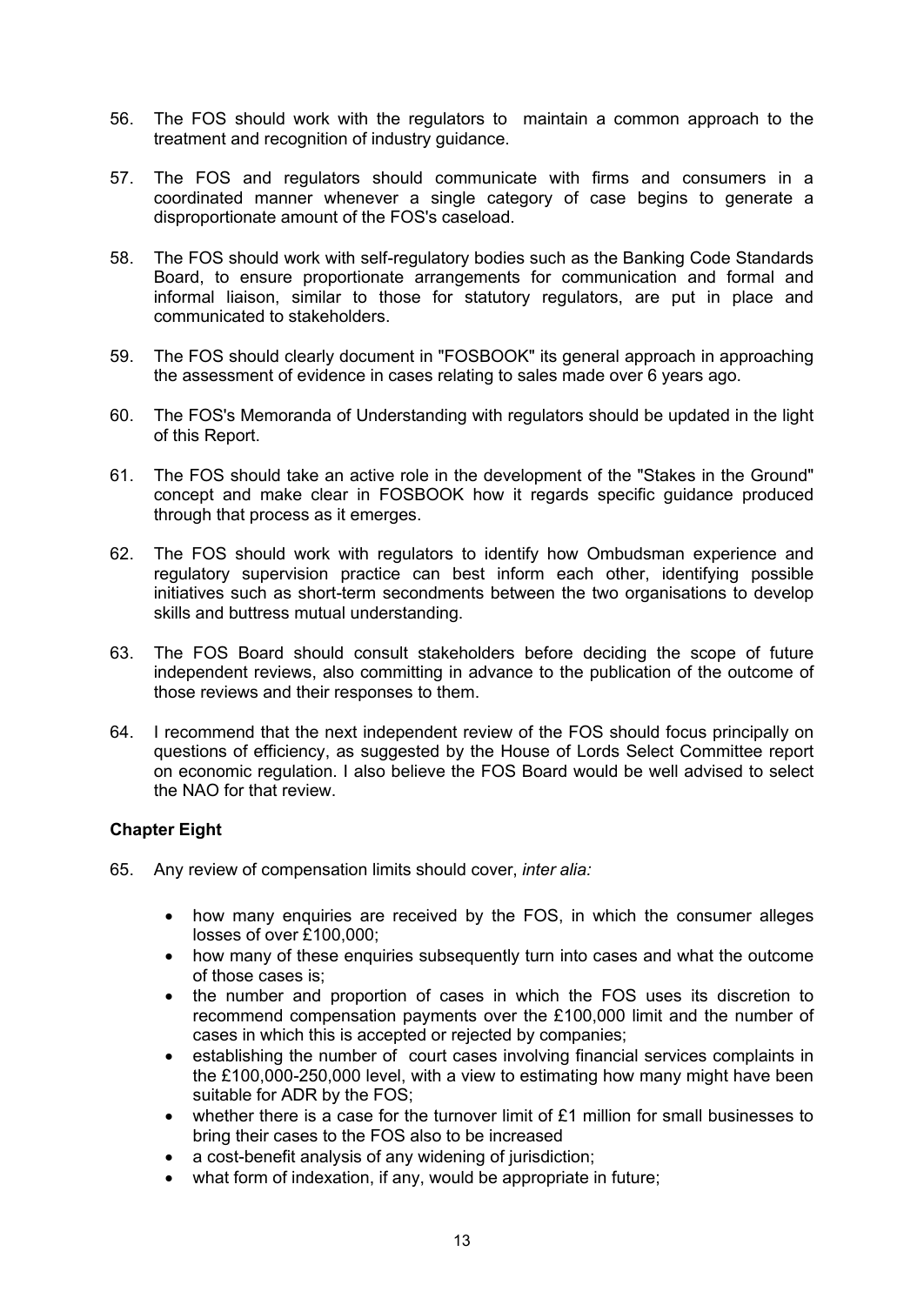- · what issues arise from the variation in limits between the FOS and the Financial Services Compensation Scheme. (I should add that, although this is strictly outwith my remit, I share the surprise of some that the FSCS sees fit to reinvestigate cases where the FOS has found against a company that has subsequently gone bankrupt without paying the compensation);
- and what issues may arise following the FOS's merger with the Pensions Ombudsman, which currently has no limit on the compensation it can order.
- 66. The FOS should not introduce fees for consumers.
- 67. The FOS should introduce a case fee for vexatious claims put forward by claims management companies and work with the Ministry of Justice to put protection in place to prevent such fees being passed to consumers.
- 68. The FOS should work with the FSA and the Ministry of Justice to broaden the base of FOS levy-payers to include regulated claims managers.
- 69. The dangers of making a radical shift to outcome–related case fees, sometimes referred to as "polluter pays" funding) would outweigh the putative benefits.
- 70. The FOS should:
	- · continue its current practice of summarily dismissing complaints in appropriate circumstances, identifying separately those that it judges to be vexatious and publishing its criteria for so doing and the numbers so dismissed each year;
	- · move as quickly as possible to a general policy of not charging a case fee in all cases found to be outside its jurisdiction, even if investigation is needed to establish this fact;
	- · document its practice thoroughly on "FOSBOOK."
- 71. The FOS should introduce a higher case fee for "enforced deadlock" cases with effect from 2009-10 and report on the numbers of cases.
- 72. The FOS should investigate the option of differential fees for "assessment" and "investigation" cases as distinct from simple fast-tracked consumer credit cases.
- 73. The FOS Board should assess the impact on accessibility and transparency for all its work when it considers the scope for extending its jurisdiction.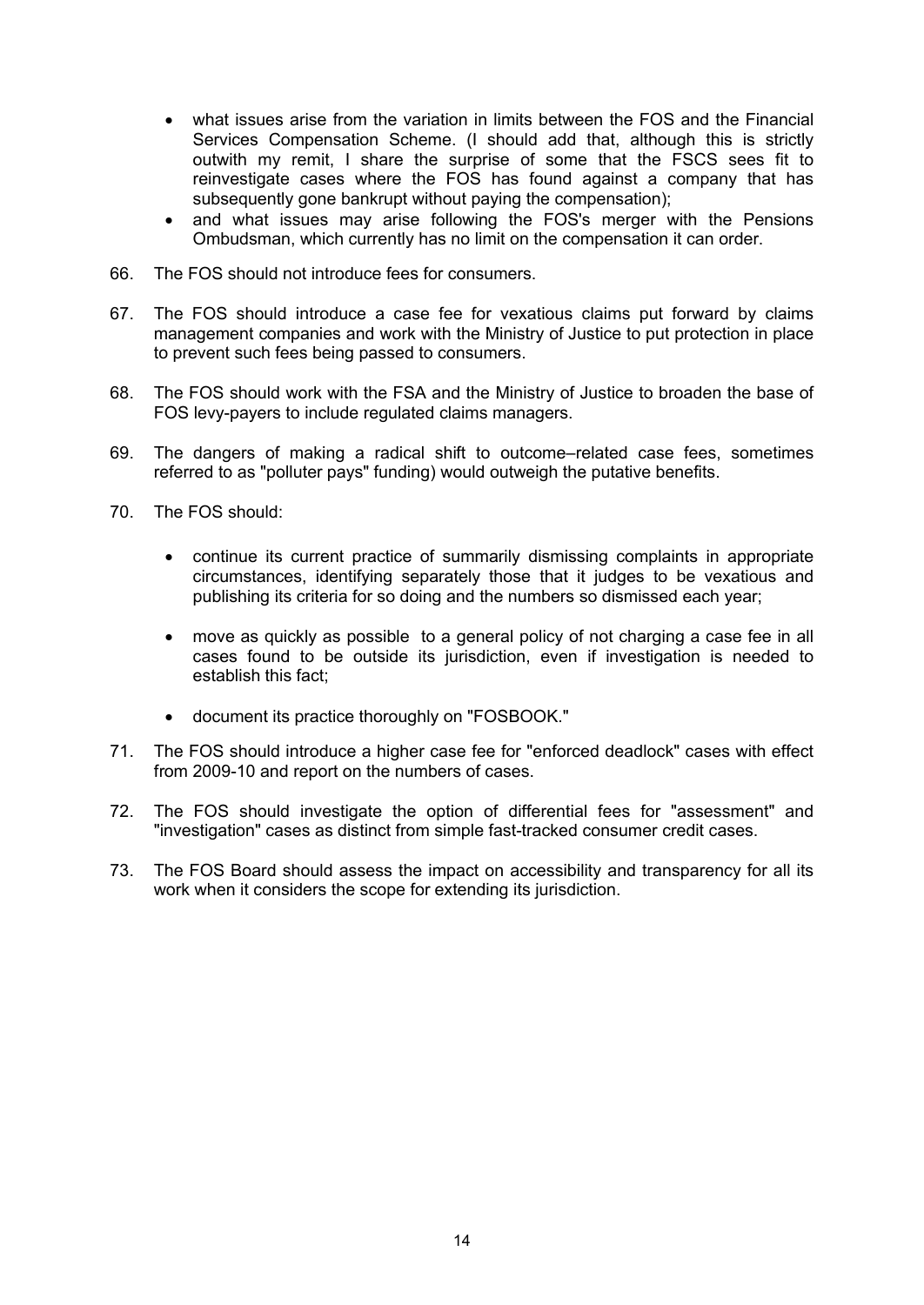# **CHAPTER 1 INTRODUCTION**

#### **Background to the Review**

- 1.1 The Board of the Financial Ombudsman Service (FOS) decided in 2003 that the organisation should undergo regular external scrutiny through three-yearly independent reviews. As chairman of financial services at Beachcroft LLP I was asked in August 2007 to lead the review team for the second such review, and began work in mid September. I have been supported by a team comprising Chris Kenny, formerly Director of Life and Pensions at the Association of British Insurers; and Richard Hobbs and Michael McManus, close colleagues at Beachcroft. We have also been able to call upon the ready and invaluable assistance and support of other colleagues at Beachcroft, most notably Andrew Parker, Robin Fry, Tony Child, Eleanor Tunnicliffe, Claire Larnder, Karen Summers, Margaret Simms, Tracey Field and Danielle Thompson. All in all, they are quite a team.
- 1.2 I described the background to the Review in the Call for Evidence document, which I published on 16 October 2007. For ease of reference, I repeat the relevant sections below.

| <b>Extract from Call for Evidence Document, 16 October 2007</b> |                                                                                                                                                                               |
|-----------------------------------------------------------------|-------------------------------------------------------------------------------------------------------------------------------------------------------------------------------|
| 2.4                                                             | Chapter 4 of the Financial Ombudsman Service's current corporate plan sets out four<br>objectives for the organisation in 2007-08 and beyond:                                 |
|                                                                 | "continuous improvement of our processes and systems, so that they remain<br>capable of delivering a cost-effective redress service which meets ever-rising<br>expectations;  |
|                                                                 | to manage staff and other resources so as to provide an efficient and effective<br>service, irrespective of future fluctuations in numbers and types of cases.                |
|                                                                 | to enhance dialogue with our stakeholders so that we remain responsive to their<br>needs and to the public interest, while continuing to provide an impartial service;<br>and |
|                                                                 | to help secure wider public benefits by using our expertise and resources to help<br>enhance and extend accessible and effective dispute-resolution."                         |
| 2.5                                                             | The scope of the external review is defined as follows:                                                                                                                       |

- · *"….. to inform the work of our accessibility taskforce – by considering, from an external perspective, whether the ombudsman service ought to do more in order to be visible and accessible to those it is designed to serve*
- · *. …. [to] consider whether the ombudsman service is making the most effective use of the information and experience derived from its dispute-resolution work, in order to add value for the benefit of industry, consumers and regulators."*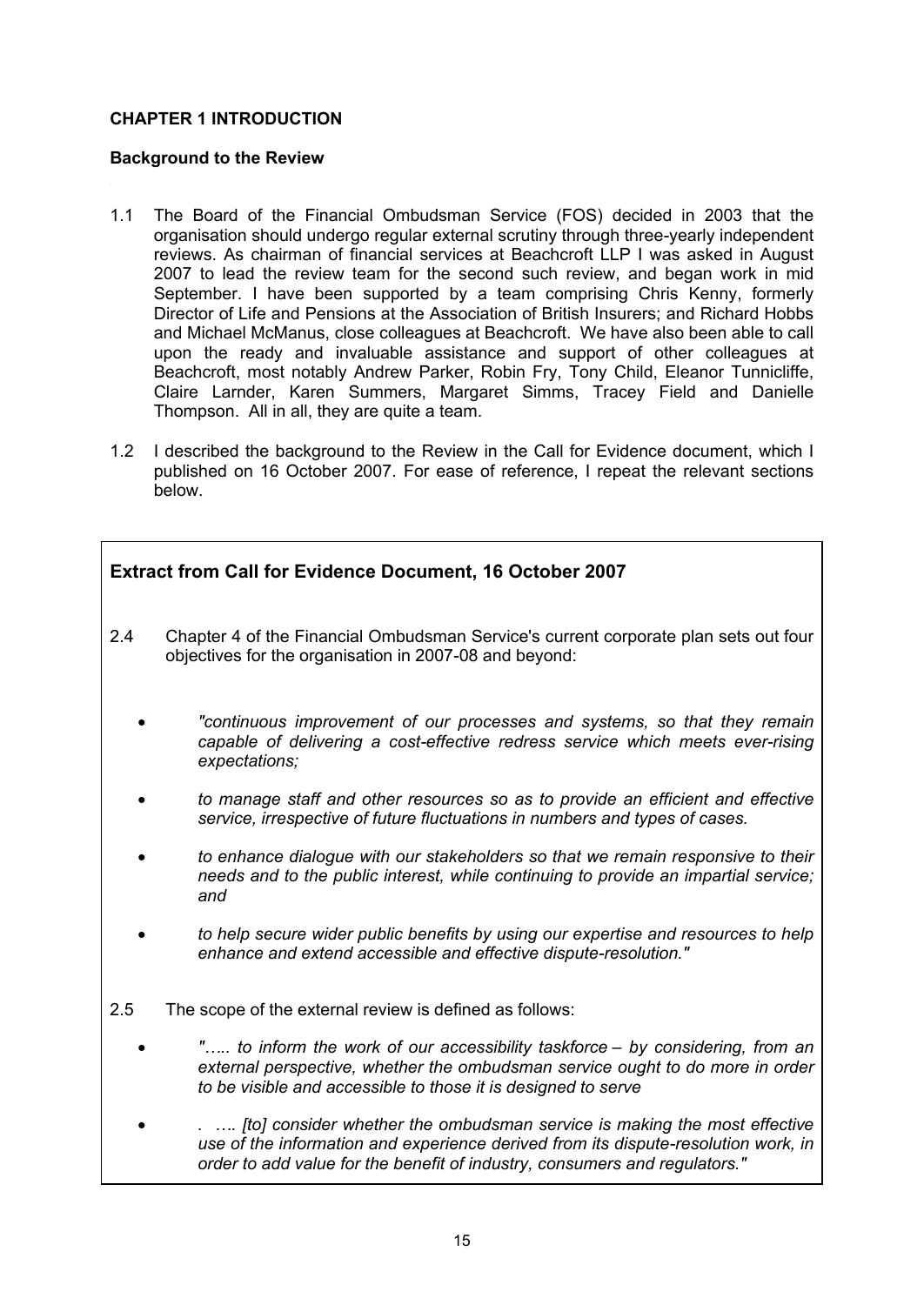2.6 These terms of reference are clearly particularly relevant to the third and fourth of the objectives set out in para 2.4. But achieving effective public and industry engagement can also contribute to the organisation's overall efficiency in case handling and resource allocation by helping to reduce the likelihood of consumers approaching the FOS at the wrong stage or with an inadequate understanding of its role; · reduce the number of complaints by facilitating learning within the industry about the root causes of complaints; set reasonable expectations on both sides of the dispute about the FOS's approach.

These are the issues which the Review has set out to tackle systematically throughout its work.

## **How the Review was Conducted**

- 1.3 My work has fallen into four phases:
	- intensive desk research and discussion with FOS staff to understand current practice – as well as senior managers, I was most grateful to staff in the Communications team and Customer Contact Division in particular, who described their work in considerable detail with both professionalism and enthusiasm;
	- · publication of the "Call for Evidence". This initial document deliberately did not seek to test specific views or air options, but instead aimed simply to:
		- · describe current practice in the FOS and the reasons for it;
		- · highlight changes in the external environment which may have an impact;
		- set out the broad issues and specific questions for the review to tackle.

The document attracted 151 responses from members of the public and 87 from organisations, suggesting that it served its purpose;

- meetings and discussions with stakeholders. In total, members of my team and I held 61 separate discussions with individual firms; trade associations; consumer bodies, parliamentarians; ministers and officials; and regulators. These discussions proved invaluable in allowing me to understand fully the various views expressed and to test my own emerging thinking;
- analysis of responses and preparation of the final report.
- 1.4 I am grateful to all who contributed to the work of the Review, but I should like to highlight four contributions in particular: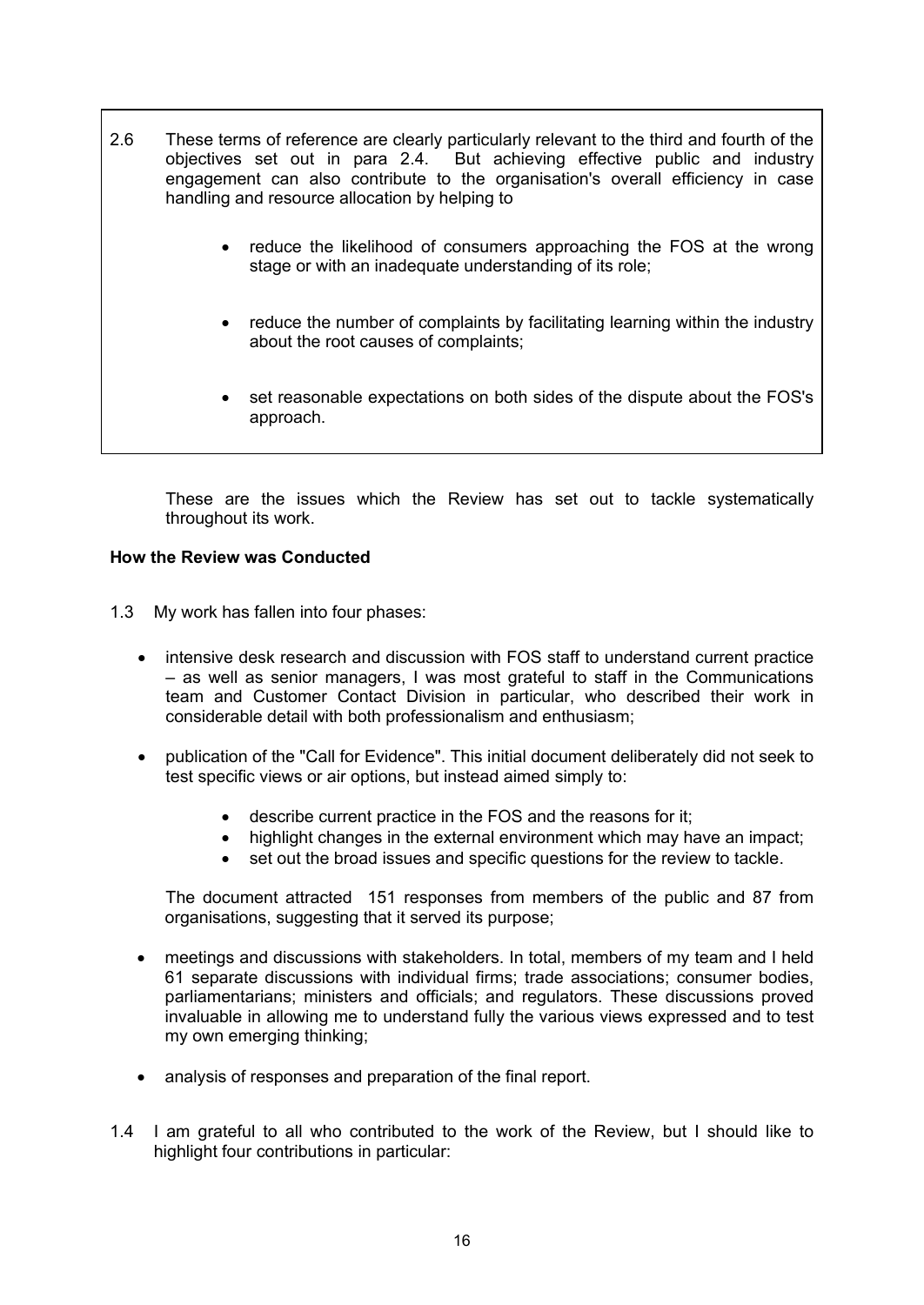- · first, the All-Party Parliamentary Group on Insurance and Financial Services, chaired by my friend and colleague John Greenway MP, held three public hearings with a variety of consumer and industry groups, which provided the foundations of a very thoughtful and illuminating paper which I have found very helpful indeed in framing my conclusions. I am grateful to the Group and its support staff for their hard work;
- secondly, Citizens Advice not only provided a helpful paper, but also organised a visit to their Greenwich Office to meet staff in the Greenwich Money Advice Service. This taste of services "at the sharp end" was invaluable in helping to test the practicality of some of the solutions I had been exploring. I am most grateful to Peter Lee, the chairman of the trustees, and to Sue Edwards and all her team for taking so much time and trouble in speaking to us and sharing their experiences;
- · thirdly, a number of journalists were kind enough in the early stages of my work not only to give me their own views on how the FOS was serving the needs of its clients, but also to allow me to use their columns to solicit views from members of the public who had used the FOS. This considerably broadened the base of evidence I was able to collect and I am most grateful;
- · Finally, I should thank Alison Hoyland of the FOS, who was an exemplary "linkperson" throughout the duration of the Review process and could not have been, in the spirit of the review itself, more open or accessible. Sally Young, also of the FOS, maintained our website expertly and cheerfully throughout the Review. Publication of responses from major organisations helped to enrich the debate, particularly in its final stages, and I am grateful to Sally for making this possible.
- 1.5 I should note one point of process in relation to the submissions I received from members of the public. Many of my correspondents wished me to examine their cases in detail and offer detailed specific comments on them. I have not done so. As I explained in the call for evidence document, it was not within my remit to repeat the work which Professor Elaine Kempson and her team carried out in 2004 in looking at the FOS's casework practice in detail, nor was I charged with undertaking detailed case reviews in order to comment on the quality of decision-making. My focus has been on the FOS's policy and practice in relation to accessibility and transparency. Comments from the public about their cases have informed my work and I hope many of my correspondents will be able to recognise aspects of their experience in some of my commentary and recommendations, but it would not have been appropriate to go further in using individual cases to illustrate specific points.

## **FOS – the operational background**

- 1.6 I was asked to undertake my work at an interesting time for the FOS, as the relentless surge of activity seen in the first years of its operation may be slowing. The scale of the operation is still considerable, however, for in 2006-07 the FOS
	- · handled 672,814 calls and enquiries from the public and some 15,000 calls from firms and consumer advisors to the Technical Advice Desk;
	- · opened 94,392 cases;
	- resolved 111,673 complaints  $-$  104,831 (94 per cent) of them informally at the adjudication stage, with 6,842 being referred to an ombudsman;
	- had a budget of £59 million and an average staff complement of 960.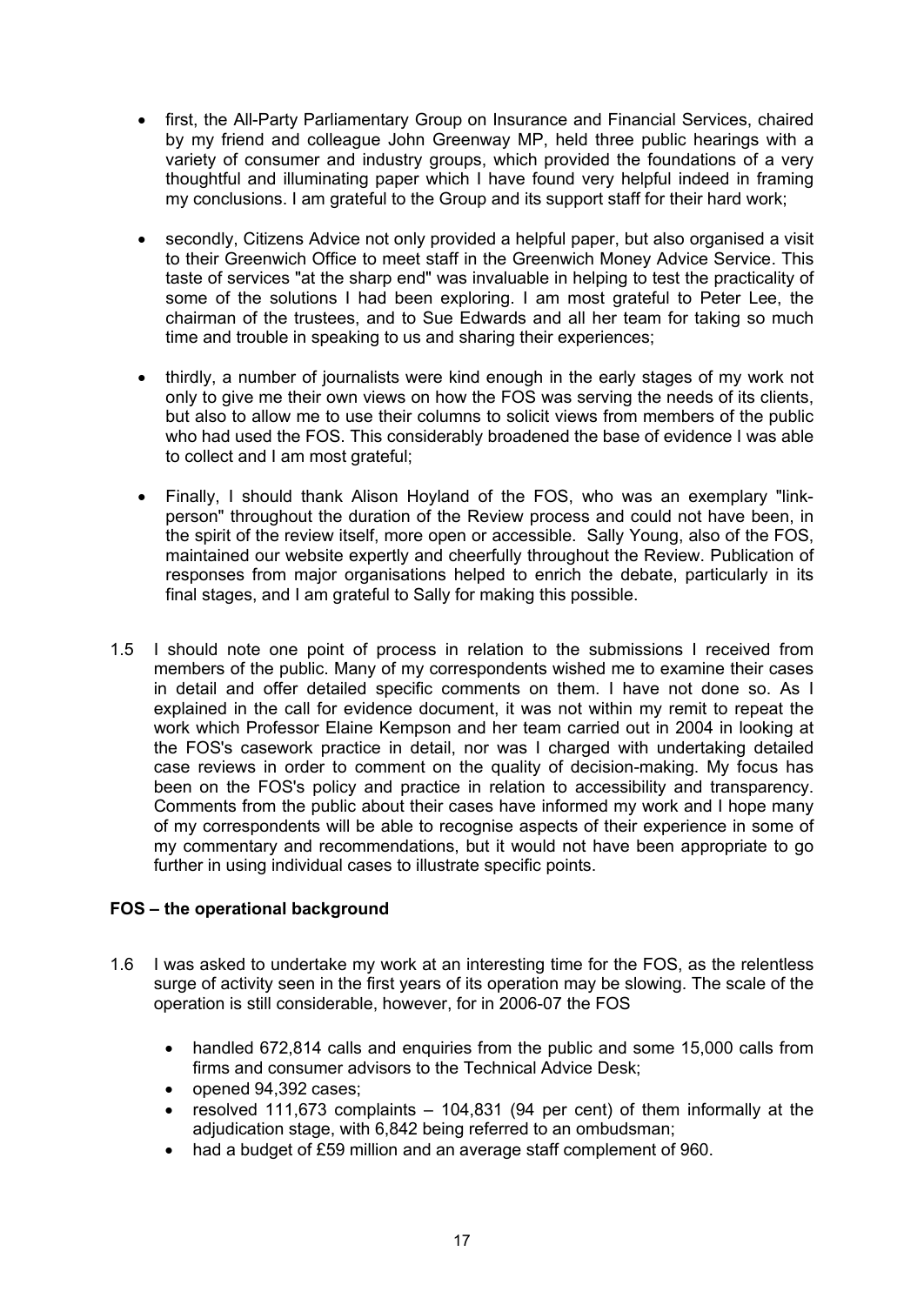This makes the FOS, by some way, the largest Financial Ombudsman Service in the world and the largest Ombudsman service of any kind in the UK. Its work rate is similarly higher than any other service ever sees – at its peak in 2005-06, some 250 new mortgage endowment complaints were being received every working day.

- 1.7 The number of businesses covered is far higher than is the case for any other scheme. There were 22,823 businesses covered at 31 March 2007. This figure increased dramatically in autumn 2007 with the addition of some 80,000 consumer credit licensees not previously covered. This will rise further over coming years with
	- · the broadening of the consumer credit jurisdiction in October 2008 to cover debt administration and credit information firms;
	- · implementation of the Payment Services Directive in 2009;
	- the Government's plans in response to the Thornton Review, to merge the FOS and the Pensions Ombudsman.
- 1.8 The FOS expects case numbers to fall in 2008-09, however, as time-barring of mortgage endowment cases starts to take effect and has started to restructure itself accordingly. But it would be rash to conclude that the service is in any kind of "steady state". Changing consumer expectations, the activities of claims management companies and regulatory changes are all having effects – and can be expected to continue to do so in coming years. The FOS's corporate plan for 2008-09 predicts that the service will receive 103,300 new complaints in 2007-08, compared to an initial estimate of 80,000; and that around 94,000 cases will be closed, compared with an estimate of 106,500. For 2008-09, the current estimate is for 72,000 new cases, with 80 per cent of these resolved within six months. The outcome of cases currently on hold pending a court decision on bank charges remains uncertain, however, and recent months have brought a noticeable increase in cases relating to Payment Protection Insurance. As we were going to press, the FOS reported a 50 per cent increase in such cases in the space of just one month.
- 1.9 My review has therefore taken place against a somewhat uncertain background. My aim has been to produce recommendations which make the FOS fit for the future by managing the tension between two objectives, which must underpin its operations:
	- · first, providing a service which is personalised for individual complainants and companies, allowing a proper response to the circumstances of each individual case in all its complexity;
	- · secondly, providing a service which is reasonably consistent in its quality and fairly predictable, communicating clearly across its wide spread of activity to achieve fair and consistent outcomes, in a way which sets sensible expectations for consumers and helps firms get complaints handling right first time.

That means moving the FOS's practice forward on the related issues of accessibility and transparency. I present my analysis on both issues in the firm belief that this report must be followed by concerted action.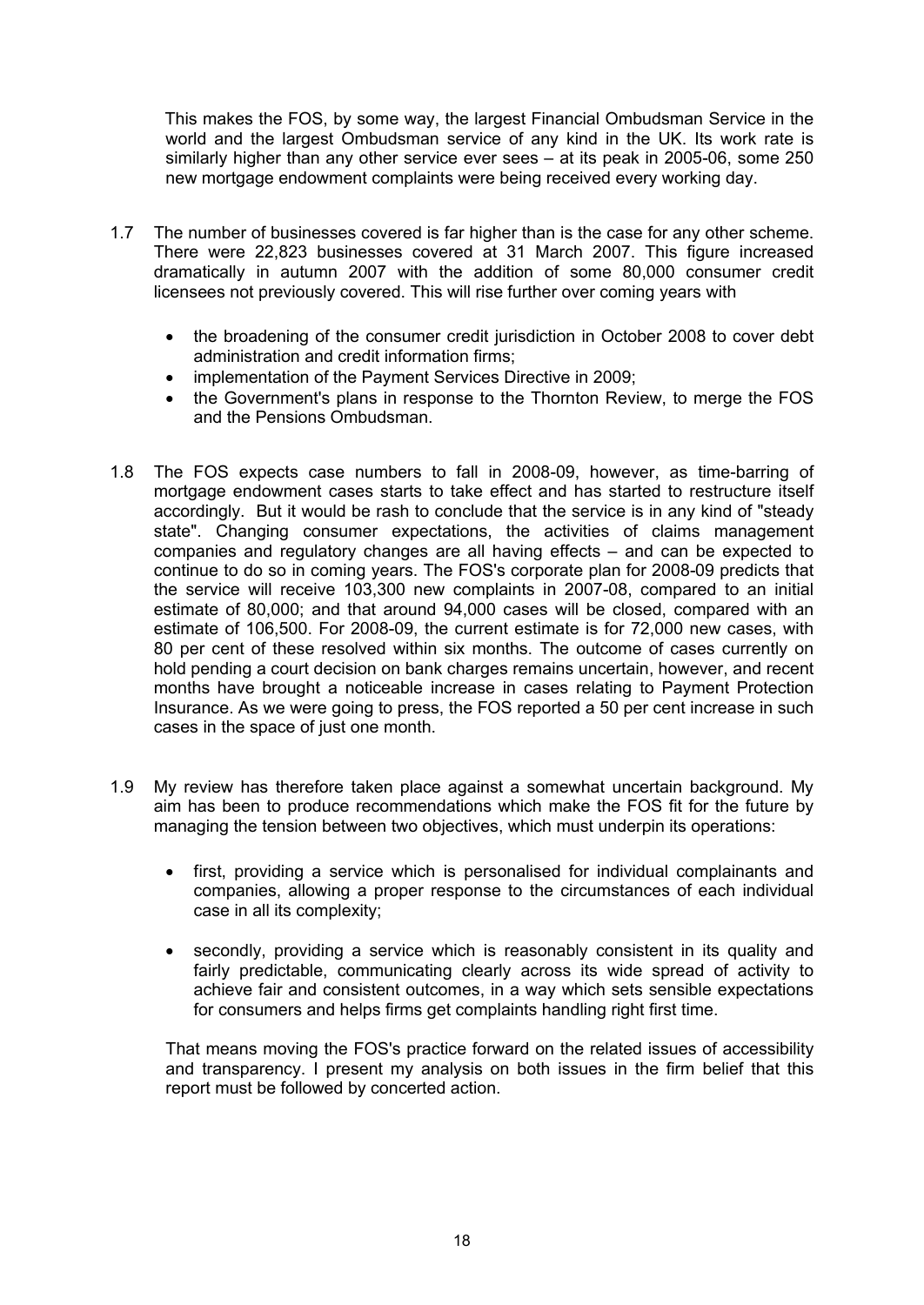# **CHAPTER 2 ACCESSIBILITY - PUBLICITY**

- 2.1 I have considered two main issues in looking at the accessibility of the FOS:
	- publicity how effectively does the FOS reach potential complainants and communicate its role to them and to the firms complained against? How strong are its liaison networks with industry and other stakeholders?
	- · **processes** how far do the FOS's practices help or hinder understanding and accessibility at all stages of the process?

This chapter considers the first of these.

# **Current Activity**

- 2.2 The FOS currently has a small communication team, which
	- · produces "Ombudsman News" and all the FOS's other printed publicity material;
	- · authors and maintains the website in-house;
	- · manages the Technical Help Desk and, using the same staff, the system of relationship managers for the 45 largest companies;
	- · manages day-to-day and strategic media liaison;
	- · provides speakers for a wide range of industry and voluntary sector events;
	- · provides informal training to consumer bodies, trading standards officers, Consumer Direct and others;
	- leads specific communication initiatives, with recent activity focusing on reaching young people and, through an innovative partnership with Zee TV, the South Asian community;
	- · prepares the benchmarked "Working Together" data for discussion with the largest companies (see chapter 6 below).

A separate team manages the FOS's regular market research and ad hoc exercises.

- 2.3 This activity is planned annually, with quarterly updates. Its total cost is less than £1.25 million in 2007-08 – under  $2\frac{1}{2}$  per cent of the total spend on the FOS as a whole – and the very modest sum of around £17,000 per year is spent on market research on accessibility and awareness. This all represents extremely good value for money, but self-evidently more could usefully be done. The press team is very well regarded by the media representatives to whom I spoke in the course of the Review. Responses to the call for evidence spoke positively of the Technical Advice Desk and many trade and voluntary bodies were appreciative of the FOS's willingness to provide speakers for conferences, training sessions and the like. I share this positive opinion.
- 2.4 One of the main issues for my Review is whether this scale of relatively thinly-spread activity can meet the needs of the diverse consumer base the FOS should be serving, and the changing nature of the complaints landscape. My clear conclusion is that it does not. This chimes with the recommendation of the All-Party Group on Financial Services that the FOS should take a more pro-active stance in communicating its role.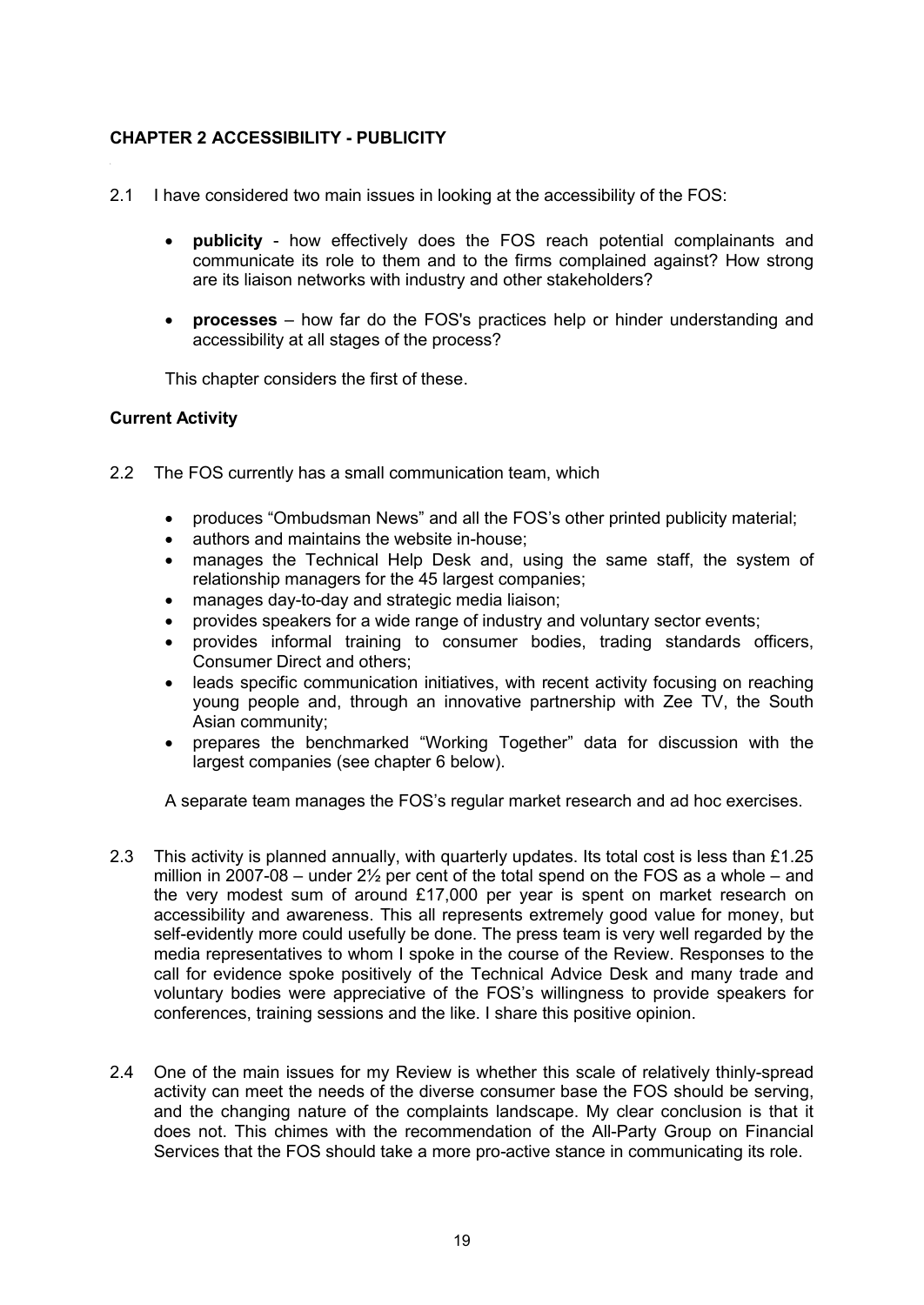- 2.5 I should make one general point in framing this discussion. Many industry commentators have put it to me that trust in the FOS process is being undermined by the organisation, consciously or unconsciously, positioning itself as a "consumer champion". The evidence of the FOS doing this is not very strong, but the perception is clearly unhelpful, as the credibility of the service depends on it maintaining the trust of all its stakeholders in the even-handedness of its adjudications.
- 2.6 This does not mean, however, that the organisation should make a vow of silence or cease to help complainants find their way through a complex system. There are asymmetries of information, knowledge and power between companies and consumers and I firmly believe that, with appropriate leadership and board level monitoring, it is possible for the FOS to address these in its practices and publicity without losing the reputation for impartiality which it must maintain at all costs. An outward-looking and ambitious communications strategy can perfectly well co-exist with internal ADR systems that are fair and balanced and are also recognised by all concerned as being fair and balanced. The goal requires robust management systems, transparency and a certain degree of human ingenuity, but it is perfectly attainable.

# **The Need for a Comprehensive Communications Strategy**

- 2.7 There are at least four factors which make the public communications task facing the Ombudsman Service significantly more challenging in the future than it has been historically:
	- · first, the need to become accessible to a wider number of consumers, many of whom are likely to be significantly less financially capable and often less literate than many current users of the service;
	- · secondly, the fact the FOS needs to compete with claims management companies for "share of voice" in reaching potential users;
	- thirdly, the need to ensure that the distinctive role of the FOS is conveyed clearly at a time when a variety of public agencies – the FSA through its Financial Capability work, possibly a new Money Guidance service as proposed by the Thoresen Review, possibly the Personal Accounts Delivery Authority – are all addressing essentially the same audience with what could easily be perceived as overlapping messages;
	- · fourthly, the evidence from the FOS's own consumer surveys suggest that, although helpful, the efforts of third parties and industry alone are not sufficient to alert consumers to its role.
- 2.8 This changing landscape justifies a higher level of leadership from the Board of the FOS and from top management. I welcome the addition of specific communications expertise in the recent Board membership changes. To build on this further, I recommend that **the FOS should establish a Board-led Communications Taskforce to drive improvements in accessibility. It should:**
	- · **spell out the FOS's overall positioning, reasserting and emphasising its independence from industry, regulators and consumer bodies, and the impartial nature of its internal processes;**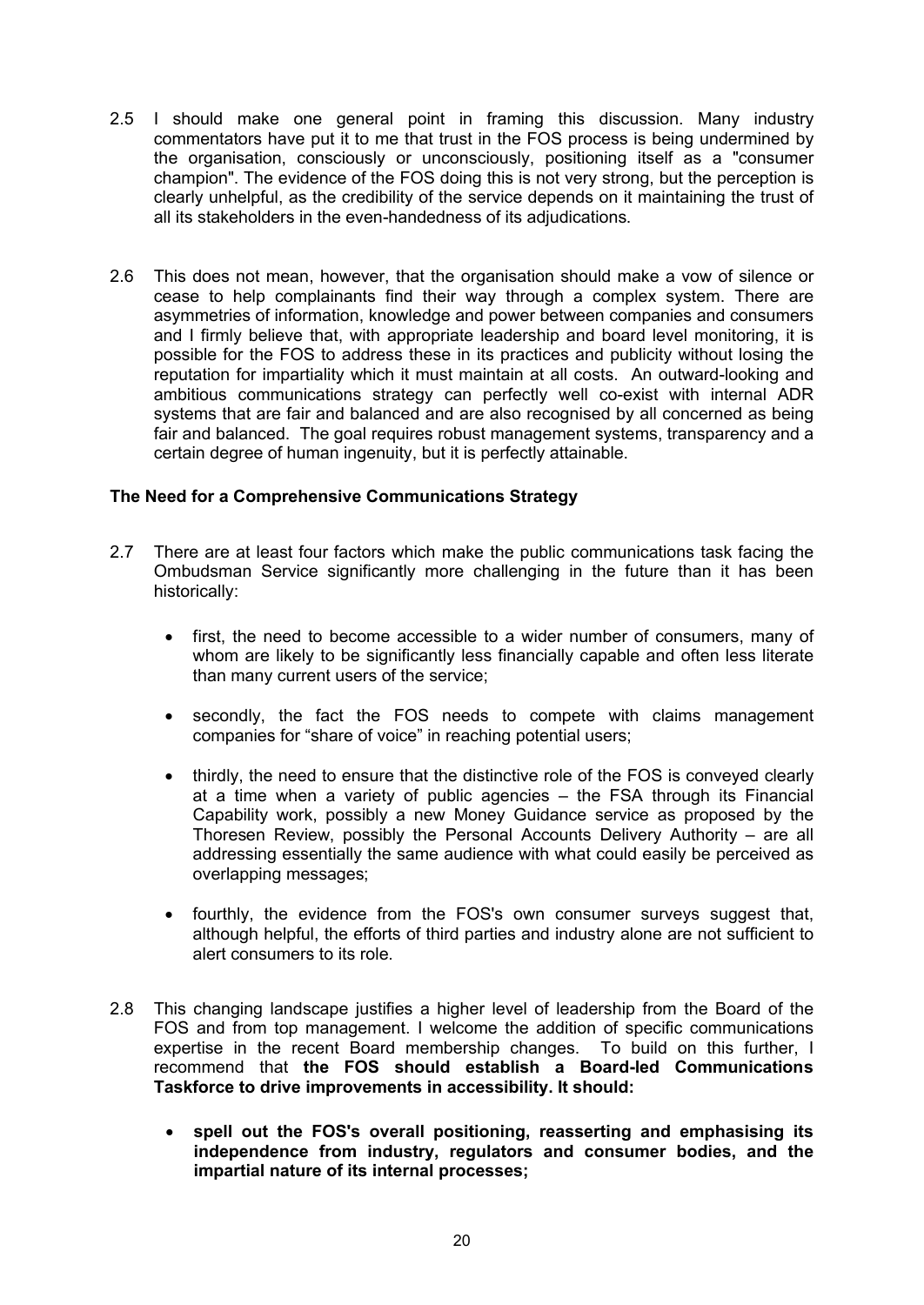- · **develop and publish a specific annual programme, with clear objectives and targets and contributions expected from other organisations for each individual task;**
- · **identify, within that programme, permanent "baseline" activities and shorter-term "campaign" projects.**
- · **evaluate the impact of campaigns to enable the outcomes to be added to baseline activity if appropriate.**
- 2.9 Any such programme is likely to call for more resources than the present low baseline, but the changing nature of the FOS clientele justifies this. **I recommend that the FOS should make a significant increase in investment in communication,** *provided*  **that it is properly targeted and evaluated.**
- 2.10 The remainder of this chapter gives some suggestions on possible elements of such a strategy.

## **The Case for Advertising**

- 2.11 Had I been conducting this review five or even three years ago, it is unlikely I would have even raised the issue of whether advertising could be justified. To generalise, the FOS dealt primarily with articulate consumers, who were clear about the redress routes open to them and who could be relied upon to use the information prescribed by the regulator to pursue their complaint with their company and then, if they were still in search of satisfaction, the FOS. To have suggested advertising in those circumstances would have been seen as adding inappropriate cost to business and possibly confusing consumers by causing expectations that the FOS would act as a "consumer champion" rather than as an ADR scheme seeking to resolve complaints.
- 2.12 As discussed in paragraph 2.7, however, the context is now very different and FOS practice must adapt to keep pace with it. The case against advertising is far less clearcut than it was. In particular, I am mindful that complainants, in particular the less wealthy and less articulate amongst them, need to be aware they are under no compulsion to use claims management companies in approaching the FOS and that, unlike claims management companies (CMCs), the FOS provides a free service. It is far from clear that many consumers are aware of this. As I mention later in this report, claims management companies can provide an element of expertise and partisan advocacy that may otherwise be lacking within the process, but the fact remains that, in almost all instances, the ADR process itself can operate perfectly well without them, at no cost to the consumer. As the FOS itself states on its website, "experience shows no difference in the outcome of complaints – whether consumers bring them to us themselves, or use a claims-management company to complain on their behalf". That message is crucially important to a great many people and deserves far wider proliferation. I should also add in passing that the group of vulnerable consumers whom the FOS may not currently be reaching will often be making claims of relatively low value. For better or for worse, claims management companies are profit-making outfits and such claims are likely to be of little or no interest to them. Other routes must be identified and explored.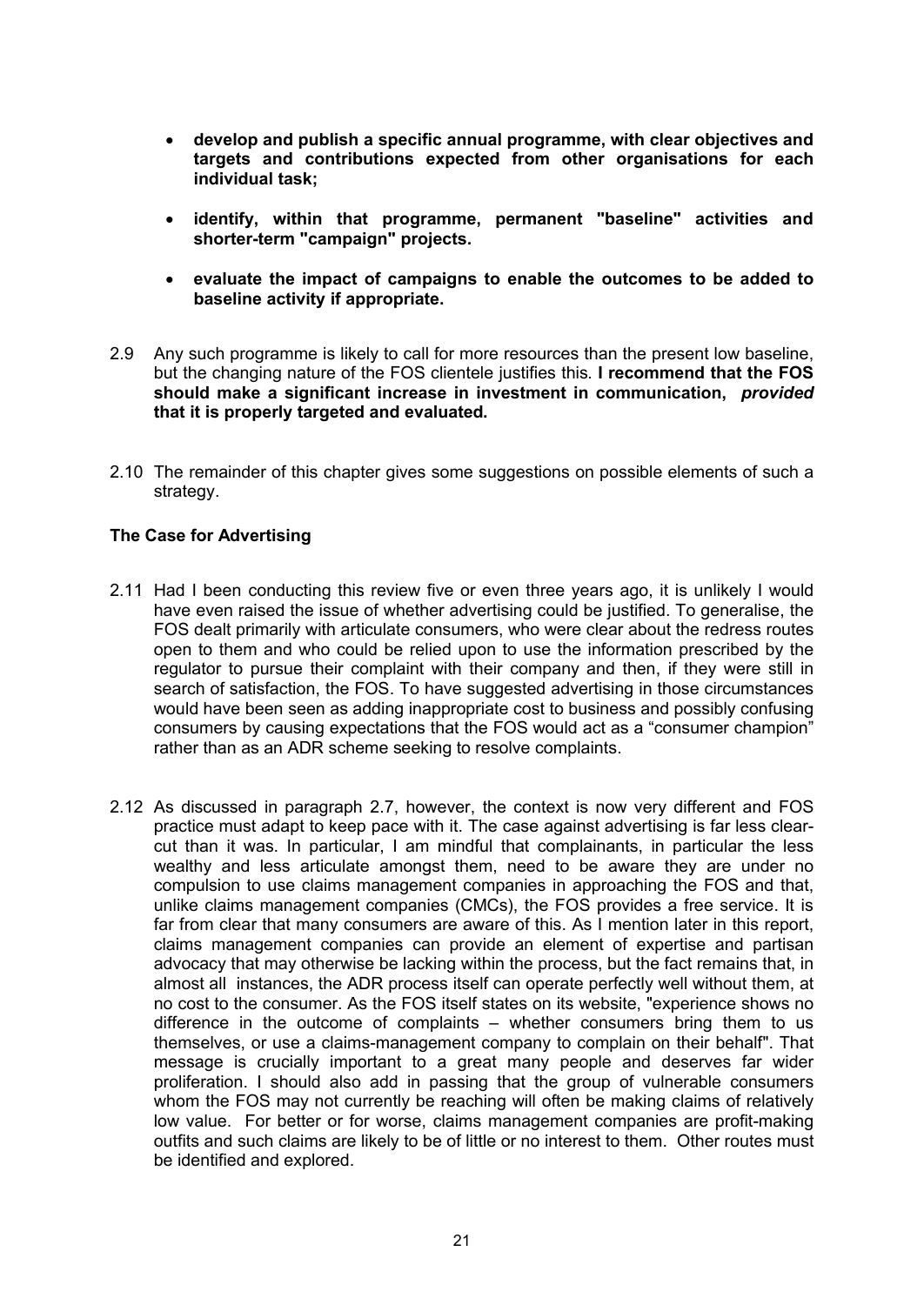- 2.13 **I therefore recommend that the FOS should press the claims management regulator operating under the aegis of the Ministry of Justice in close consultation with the Advertising Standards Authority, to insist that advertising by claims management companies makes clear the level of charges faced by consumers and also the fact that the FOS service itself is available free of charge.** I see no reason why advertisements from CMCs should not carry a "wealth warning" to alert possible users of their services to the full cost and alternatives available. I make further recommendations in relation to FOS interaction with CMCs in chapter 8.
- 2.14 I am also mindful of the fact that FOS research shows that users learn about the Service and approach it in many different ways. Interestingly, only around 5 per cent of complaints come via consumer advisory bodies such as trading standards or Citizens Advice, whereas 18 per cent of complaints in 2006-07 were made via a claims management company. Perhaps surprisingly, only 19 per cent of people say they learned about the FOS from the financial services industry itself, which I take to be indicative not as evidence of widespread non-compliance, but rather of inadequate signposting to the FOS within the mass of documentation provided at point of sale. In contrast, 40 per cent of people using the FOS learned of its existence via the media. It is likely that the majority of these, despite the good links achieved by the FOS with some tabloid titles, will have been via the broadsheet print media. It is not clear to me that the FOS effectively reaches enough of the audience targeted by CMCs, in particular those who derive much of their information from television, online sources, local media (both radio and papers) and mass market titles. It needs to address this audience directly, rather than relying on third parties.
- 2.15 The FOS needs to be both pragmatic and opportunistic in responding to these challenges. **I recommend that the FOS should:** 
	- · **intensify both its direct work with consumers and also its third-party contacts**;
	- · **monitor the level and nature of marketing activity by claims management companies by media, region and subject, to identify where specific responses are needed;**
	- · **develop a range of advertising vehicles, notably through local media and daytime television, in order to ensure that the message about free resolution is heard by vulnerable consumers;**
	- · **work with Consumer Direct's regional communications leads to increase editorial penetration in local media;**
	- · **develop partnerships to encourage relevant storylines in radio and television soap operas;**
	- · **develop a "portal strategy" to ensure that its service is readily available through links on relevant sites – eg Directgov;**
	- · **do whatever it can to ensure that its name consistently appears at the top of search engine lists for the widest possible variety of relevant search terms.** I was particularly struck by a comment from a personal finance journalist that the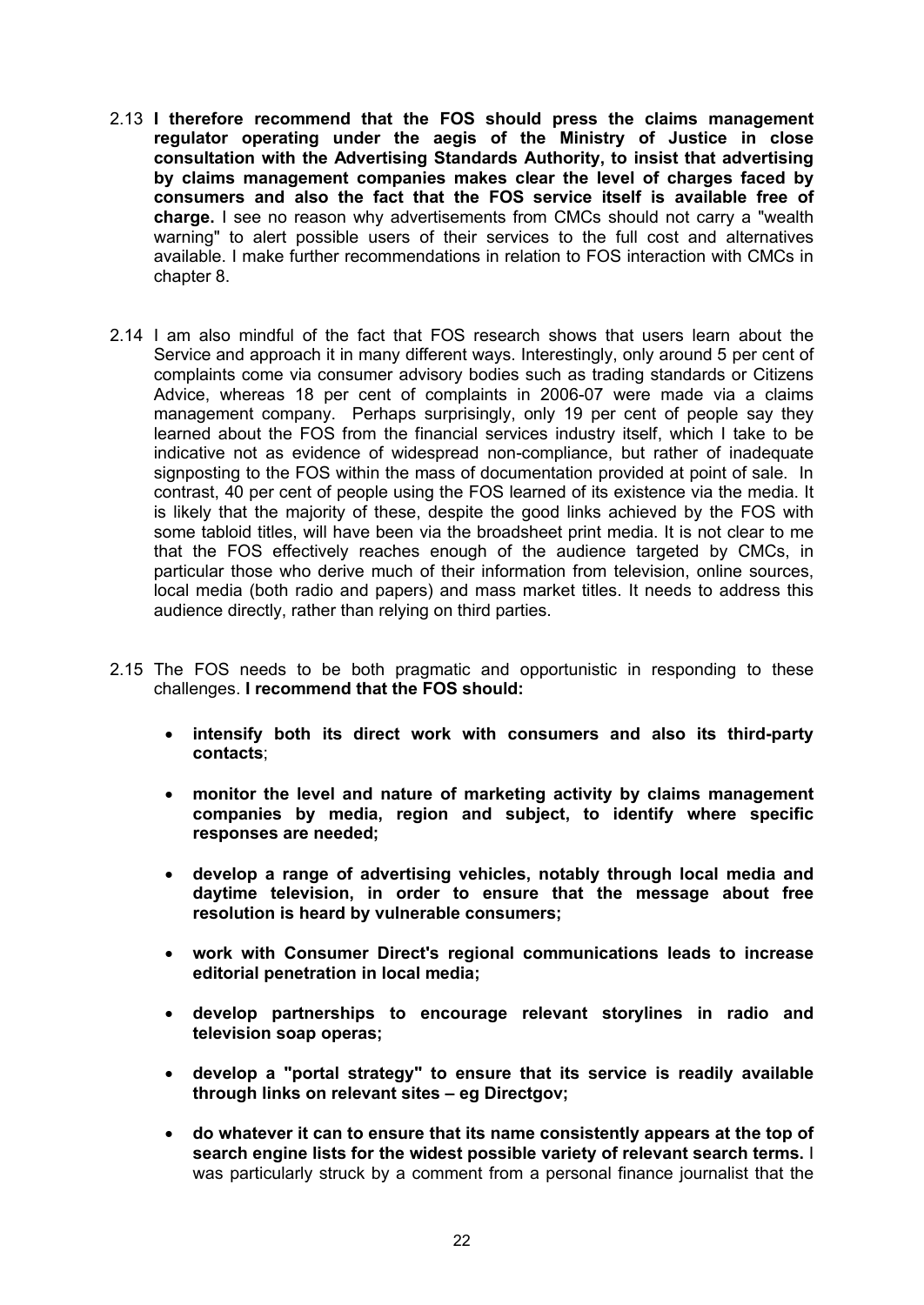"googleability" could be improved. In fact, I found considerable improvements in the course of my review, although visibility is still low for some search terms. This issue has to stay on the agenda - such visibility is no longer an optional extra;

- · **press the FSA and OFT to include the FOS logo on the letterheads and websites of authorised firms.** The information that there is an organisation established to resolve complaints is arguably of more use to the average consumer than the knowledge that an organisation is authorised by its regulator.
- 2.16 I do not go so far as to accept the argument put forward by the National Consumer Council that the FOS should consider the positive encouragement of complaints to be part of its role. That would run counter to the founding principles of the organisation, turning it into a "consumer champion" rather than an impartial "honest broker" providing ADR. The FOS must therefore take care to advertise defensively, rather than aggressively. It also needs, in the first instance, to point consumers clearly back to the firm providing the alleged poor service, to ensure that attempts at resolution can begin quickly at the most appropriate level. The need to set expectations appropriately is also important. These are points to be factored into implementation, not a reason to retain the status quo. Many consumers are ignorant of the detail of how the financial services industry works and now face information about how to complain which may be both incomplete and partial in its presentation. "Promoting public understanding of the financial system" is, of course a statutory objective of the FSA, but the FOS also needs to play its own important part in addressing this information gap.
- 2.17 I discuss other reasons why members of the public might choose to use claims management companies and how the FOS should respond in the next chapter.
- 2.18 Estimates vary, but something between 60 per cent and 70 per cent of the UK population now has access to the Internet. It is no longer the exclusive preserve of the relatively wealthy. Many libraries and other local authority or charitable institutions offer free online access. That underlines the point that the FOS website must be regarded as a major – perhaps the major – tool in its accessibility policy. **The FOS website is excellent, so far as it goes, but I believe a policy decision now needs to be taken to fund an extensive renovation of it, making it more user-friendly and simply more cheerful and welcoming. The excellent existing FOS team seems to me to be more than capable of undertaking this and making a success of it, given the requisite level of financial, administrative and political support from the top of the organisation.**

## **Working with Third Parties**

- 2.19 The FOS must develop and actively maintain and refresh strong partnerships with a wide range of other agencies in seeking to alert vulnerable consumers to its work. There are a number of reasons for this:
	- As I discuss in the next chapter, I do not believe that there is a strong case for the FOS to develop a regional infrastructure. Hence, much face-to-face explanation of its role will be done by third parties;
	- It is possible that some of the traditional "trusted intermediaries", such as Trading Standards and Citizens Advice offices, may themselves not always be uniformly accessible to all groups, so a variety of approaches and partners may be needed;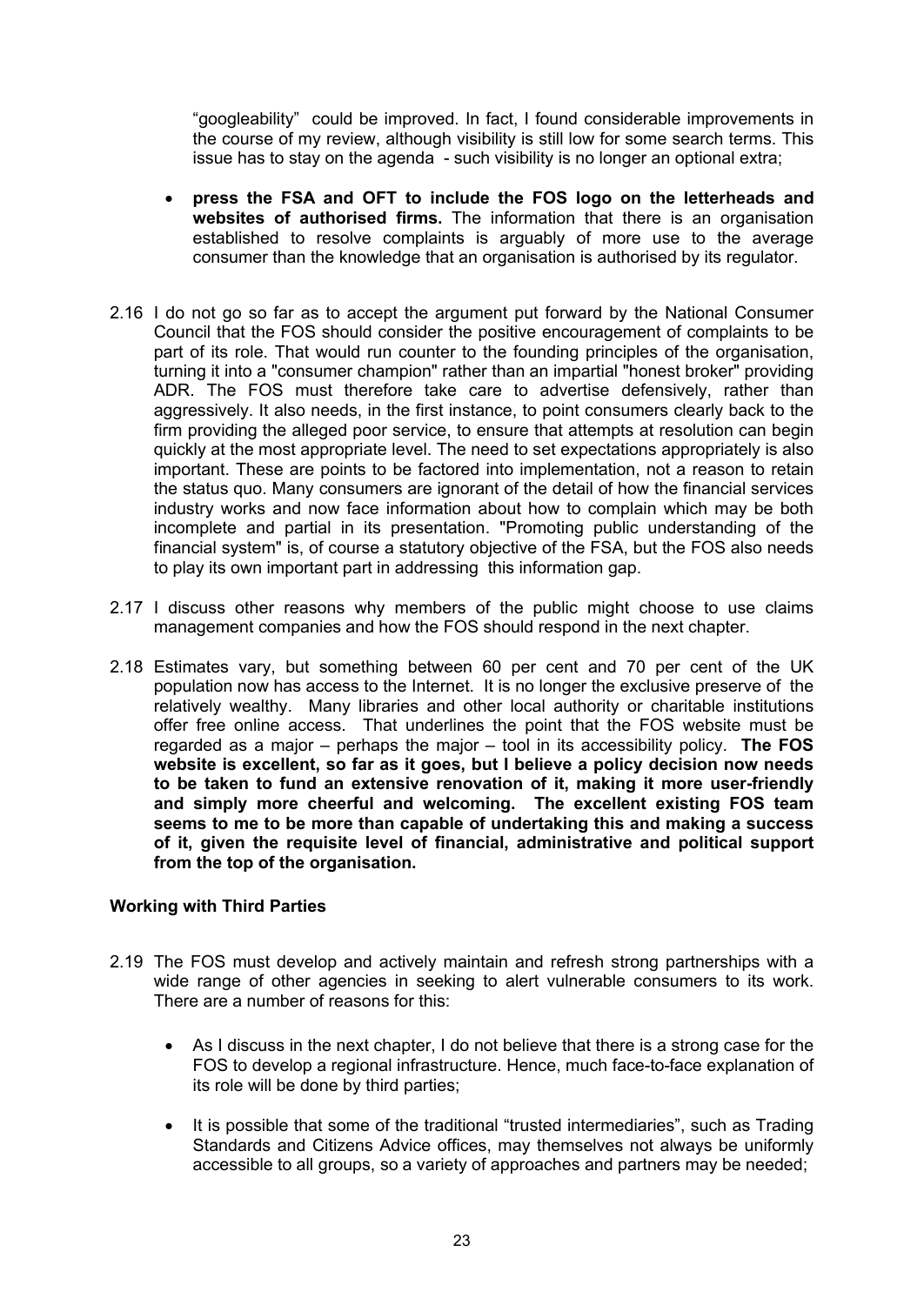- In reaching more vulnerable groups, even allowing for the simplifications I suggest in the next chapter, it is likely that many individuals will need significant face-toface help and support through the process of making a complaint, rather than simply information to do so themselves. The nature of the support available to third parties needs to change to reflect this.
- 2.20 As with communications, I suggest some pragmatic elements for an outreach strategy, some of which reflect an intensification of existing activity, some of which are wholly new. Much of my thinking was underpinned by the helpful submission from Citizens Advice, which talked about developing an engagement strategy, covering "engagement by information, engagement by training and engagement by stakeholder relationship". **I recommend that the FOS should:**
	- · **develop a system of named contacts or relationship managers for local and national voluntary bodies**. As for relationship managers for firms, these roles should be proactive in their nature, seeking to establish two-way flows of both "hard" evidence and "soft" intelligence on emerging issues. This system should go beyond national bodies such as Citizens Advice to include bodies, such as carers' support groups, which may be the first port of call for a vulnerable person**;**
	- · **for major advice-giving bodies, further develop both online and phonebased services through the Technical Advice Desk to provide immediate support to those giving face-to-face advice**. There is also a challenge for the organisations concerned to make sure that this information is communicated effectively to their own front-line staff**;**
	- · **work to promulgate practical information about the FOS and its processes within such organisations, encouraging them to develop and promote specific skills within the organisations' ongoing training strategies, designed to help front-line staff to support clients, rather than relying on one-off interventions;**
	- · **appoint and promote the role of a relationship manager for elected representatives in the Westminster and Scottish Parliaments and in the devolved assemblies in Wales and Northern Ireland, to assist them and their staffs in helping constituents navigate their way through the system**. There is scope for this role to develop imaginatively. For example, a member of FOS staff visiting an MP's surgery could generate helpful local media coverage raising the profile of the service generally**;**
	- · **produce suitable tools to enable trusted staff, for example in the education system, housing associations and benefit offices, welfare rights organisations, caring services, trades unions, to give relevant guidance.**

In some cases, this will involve following through existing pilot initiatives and ensuring that these initiatives are given a greater profile.

2.21 As with other elements of the communications strategy, these are not cost-free proposals. Detailed assessment will be needed, but the improvements in productivity which can result from the information being "right first time" as a result of such support being available would make the relatively limited investment needed more than worthwhile. I return to the issue of "right first time" in the next chapter.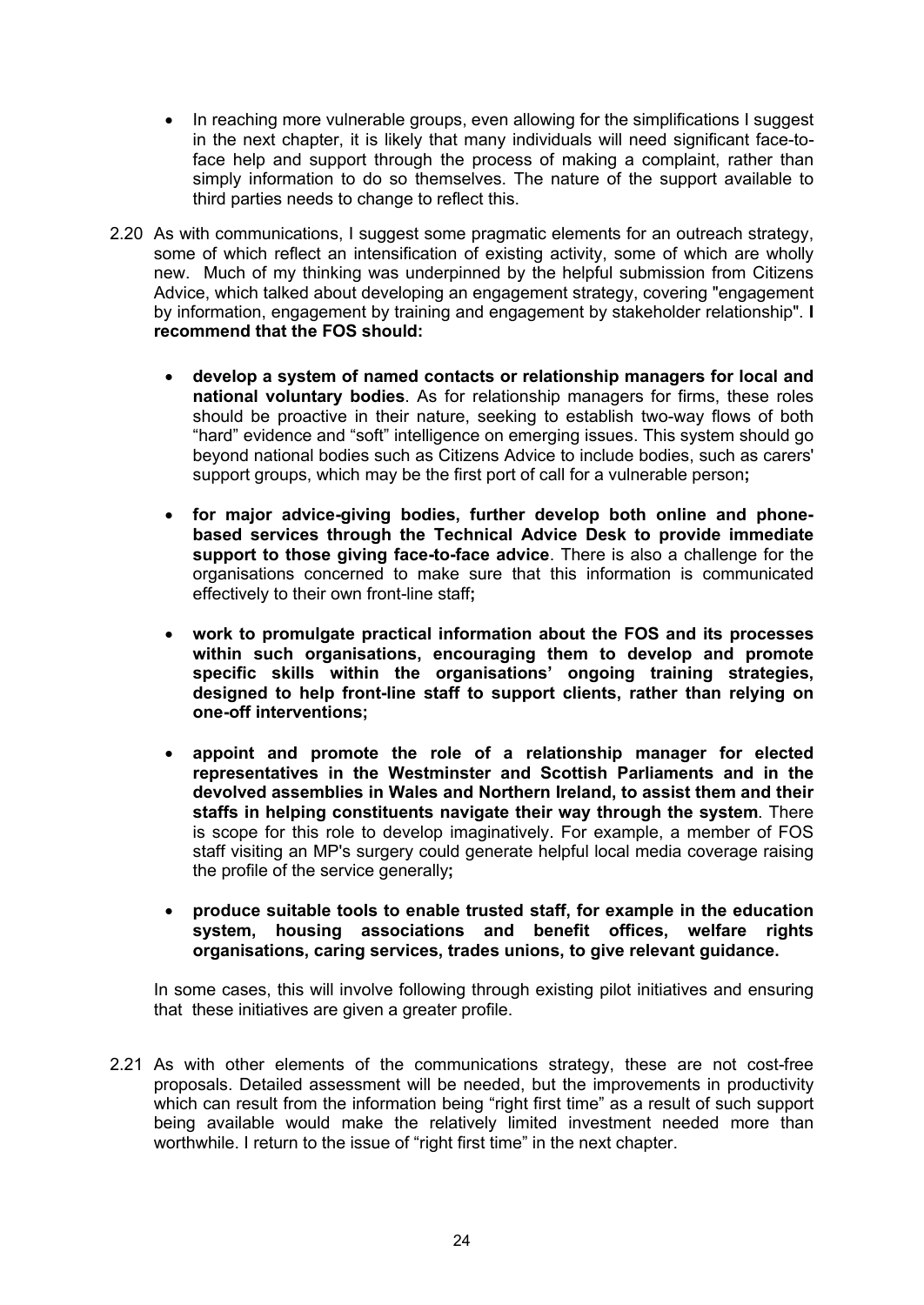# **The need for coordination**

- 2.22 I commented in para 2.7 about the potential proliferation of "official" sources of financial information to disadvantaged groups. This presents both a challenge and an opportunity to the FOS and to policy makers generally. The picture that could emerge is one of fragmentation, with each organisation taking a narrow view of its role, and gaps and overlaps arising as a result. The opportunity does, however, exist to provide genuinely diverse routes, providing different individuals with the support they need to tackle their financial issues, alongside different organisations working from a common information base.
- 2.23 This is not, of course, primarily a task for the FOS, but I believe that both the nature of its work and the quality of its current communications efforts do demonstrate that it has a major contribution to make in ensuring that the necessary coordination with both the FSA's financial capability strategy and the development of a generic advisory service takes place. **I recommend that the FOS should work with the FSA, government and others to ensure that communication strategies for financial policy initiatives targeting lower earners and vulnerable groups take account of the specific role of the FOS.**

# **Small Businesses**

- 2.24 Although the main focus of the proposed outreach strategy should be on the potentially vulnerable consumer, the FOS should also be mindful of the needs of small businesses as potential users of the service. The Federation of Small Business pointed out to me that it would be wrong to assume a high level of financial sophistication in many micro businesses. **I therefore recommend that the FOS should also develop relationships with business advisory services to provide appropriate guidance to smaller firms as possible complainants.**
- 2.25 It was put to me that new entrants to those markets where credit is often offered as a related product need particular help in understanding the role of the FOS. I have been impressed by the efforts that the FOS made to work with no fewer than 150 trade bodies representing firms offering consumer credit in preparing to undertake that jurisdiction. **I recommend that the FOS should also continue to develop close working relationships with the wide range of trade bodies whose members offer consumer credit.**
- 2.26 I discuss the different issue of whether the FOS should have a separate Small Business Division in the next chapter.

# **A New Name?**

- 2.27 I leave my most radical recommendation to the end of the chapter.
- 2.28 At one level, it can be argued that the name of the Financial Ombudsman Service is not a barrier to accessibility at all. The number of cases has risen enormously in the course of its existence. Its Annual Report and its programme of market research shows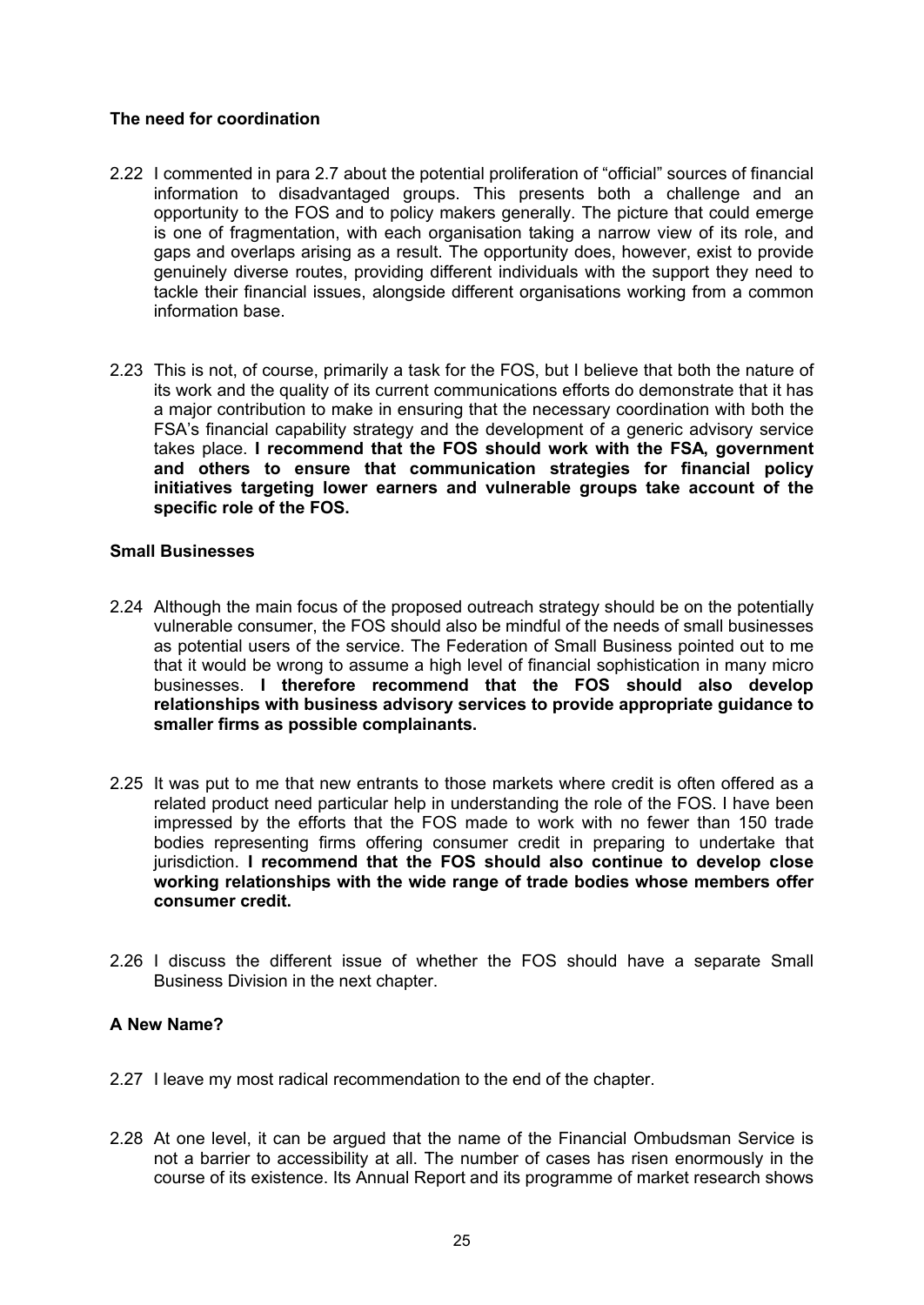a reasonably high level of public knowledge of its existence and role, much of it due to its own efforts. There are also plenty of failed examples of rebranding in both public and private sectors to make sensitive territory. Nobody wants the FOS to be the next "Consignia"! The opportunity cost of senior management time is also an important factor to be considered.

- 2.29 All that having been rehearsed, the word "Ombudsman" is not an inviting one to the general public, nor is "FOS" especially attractive or informative as an acronym. Although I am not aware of any specific research on the impact of the name on vulnerable consumers in particular, a number of parliamentary colleagues have commented on the issue. It was argued that the name was meaningless to some and intimidating to others, who saw it as signalling a pompous, impersonal "establishment" body. Ironically, the image created was more akin to that of the courts rather than of an informal alternative to them. This suggests the current name is not simply sub-optimal, but positively inimical to positive perceptions of the nature of the service offered, particularly for potential consumer credit complainants.
- 2.30 **I therefore recommend that the FOS should commission a more "user-friendly", readily understood and enticing trading or brand name (or names) to convey its activities to the public more effectively, whilst also clearly retaining its role and legal identity as an ombudsman service. My own suggestion is that "Financial Complaints Service" may be an appropriate starting point.**

# **Conclusion**

2.31 Taken together, I believe that the suggestions in this chapter can materially build on the good work already undertaken by the FOS to develop greater understanding of its role and work within the financial services world and more widely amongst the general public. This will all be wasted activity, however, unless the activities of the FOS are also readily accessible to its users. I turn to this issue in my next chapter.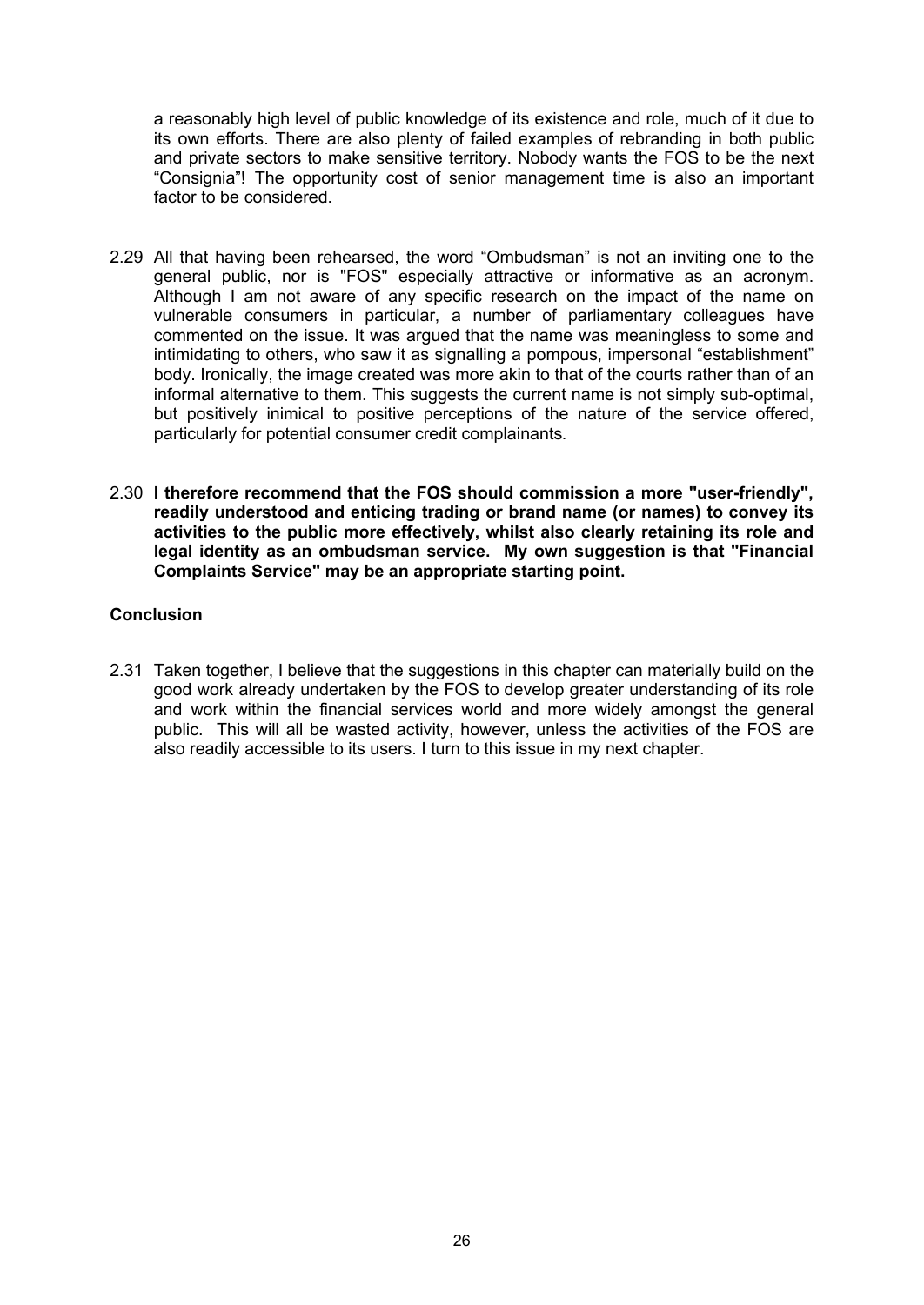# **CHAPTER 3 ACCESSIBILITY – PROCESSES**

- 3.1 Accessibility is not simply a matter of hearing about the FOS, but also of ensuring that its service is genuinely responsive at all stages of its interactions with complainants and firms. In this chapter, I therefore consider:
	- · office infrastructure and opening hours;
	- · the support available for vulnerable complainants;
	- the 8-week limit;
	- information gathering:
	- · duration of a complaint;
	- · e-enabling the FOS;
	- the form in which decisions are communicated;
	- · the case for a small business division;
	- the case for public hearings.
- 3.2 I should add that my consideration has been solely from the point of view of transparency. I have not sought to duplicate the detailed examination of processes undertaken by Professor Elaine Kempson in her review of 2004, but it soon became clear to me that her broad conclusions continue to be relevant. In particular, her dual emphasis on the need to maintain a strong Board and top management focus on quality remains vital. Consistently high quality and demonstrable impartiality are the twin foundations for the FOS. Firms are bound by the decisions of the FOS and they must be able to have the utmost confidence in the quality, the even-handedness and the integrity of its internal processes. The view of the Kempson Report was that quality in the context of the FOS can be defined in terms of "the extent to which the service provided adheres to the organisation's core values". The Report's conclusion was that this question was so important that a single, named individual should be "given overall responsibility for managing quality across the organisation" and that this should be "a member of the executive team". This recommendation was acted upon initially, but this is an area of such importance that reiteration and reinforcement is continuously required. **I recommend that a single, named and authoritative individual, reporting directly to both the Chief Ombudsman and the chair of the new Board Quality Sub-Committee, should be personally responsible for monitoring and maintaining quality within the FOS.**

#### **Office Infrastructure**

- 3.3 The FOS is rightly sensitive to the need to offer its services to consumers equitably across the UK. It therefore regularly surveys usage by region. The latest results, documented in its Annual Report, do not indicate any significant inequity, but this is clearly an area which should be constantly monitored.
- 3.4 I was asked to consider whether the introduction of regional offices might add a further guarantee of equality of access. I saw no evidence of demand for such offices in responses to my call for evidence. Nor do I see any operational advantage in multiple site working. The FOS is not a face-to-face service and, other than in the most exceptional of cases, has no reason to become on. Consequently physical access to complainants is not an issue. Locating decision-making work outside London would create new issues of managing consistency of decision-making and performance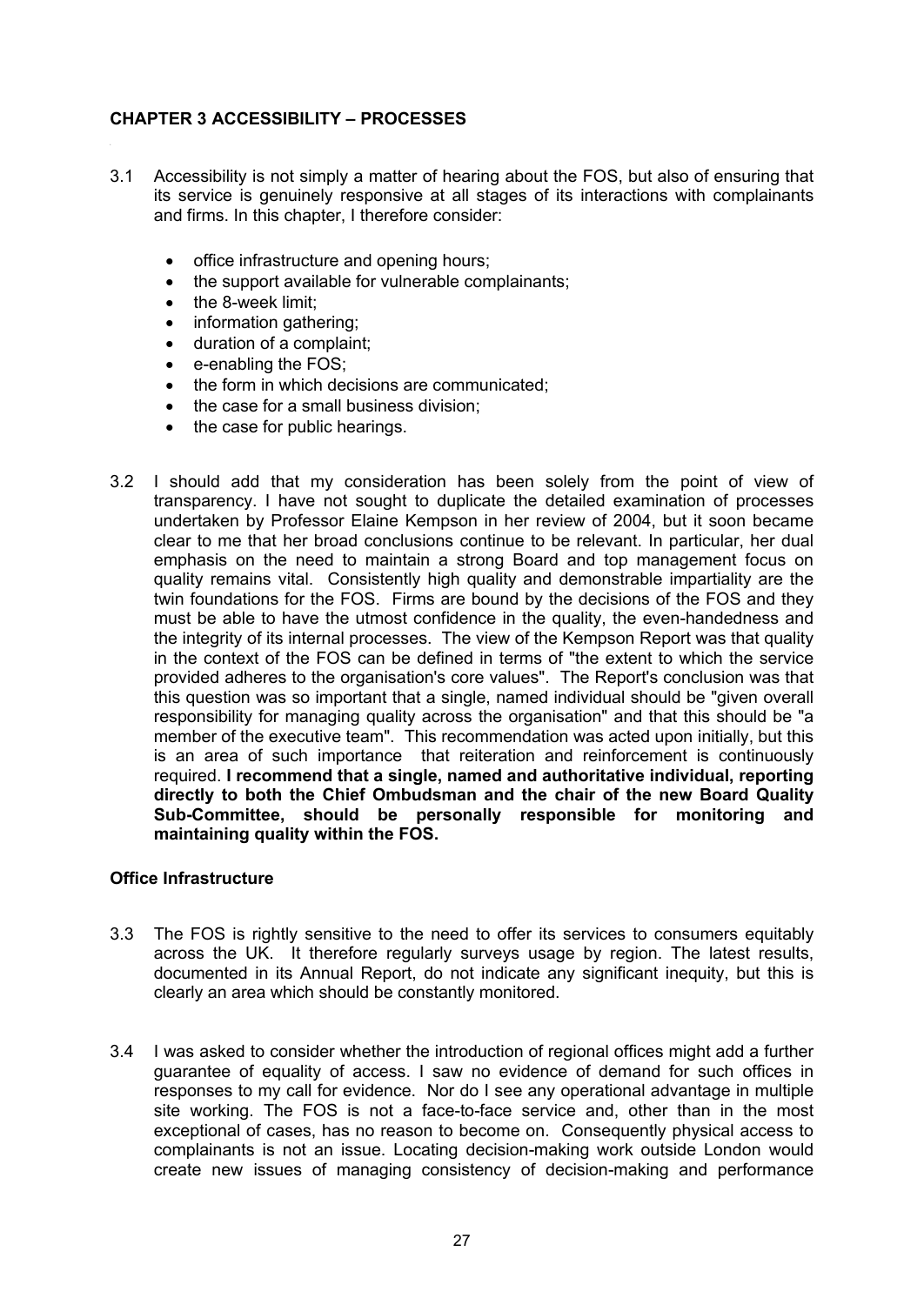between sites and ensuring equal access internally to senior management time for informal guidance and quality control. The case for a small number of offices focused on outreach and consumer support work is slightly stronger, but my overall judgement is that the FOS will achieve maximum impact in this area by increasing its media and web profile and by partnerships with a wide range of local bodies, rather than developing its own direct geographically-based services. **I recommend that the FOS should not pursue the issue of regional offices in the foreseeable future.**

- 3.5 I noted in my call for evidence document that the FOS currently operates a rather traditional weekday-only service, accessible to the public between 9am and 5pm. This seemed to surprise respondents. A large number of industry respondents said their own contact centres were often at their most active in the early evening. Many positively recommended moving to a pattern of 8am-8pm opening on weekdays and on Saturday mornings. Consumer bodies generally made the same point and argued persuasively that many individuals may find it difficult to discuss a complaint at the necessary length in the course of a working day. Conversely, the FOS reports that comparatively few calls are currently made out of hours and Consumer Direct, whose services are available on Saturday mornings, report this as a comparatively quiet time both for their core activities and in relation to the Generic Advice pilot they have recently undertaken as part of the Thoresen review.
- 3.6 In my view, however, the clear balance of advantage lies in moving to wider opening times. Precise levels of investment and the optimum split between staffing in the Consumer Contact Division and those involved in investigations can be determined in the light of experience. Differing levels of use of other services may say as much about consumer expectations of the relative inaccessibility of public services in general as they do about absence of demand per se. I see no case for a "24/7" service, **I therefore recommend that the FOS should provide a phone line service between 8am and 8pm on weekdays and on Saturday mornings.**
- 3.7 It is also important that the FOS should be accessible out of hours. I was struck by the fact that it is not possible to leave a voicemail out of hours or to text a request for a call back on the following day to discuss a potential complaint. The Danish Mortgage Credit Complaint Board described a system of "booking a call", which seemed capable of relatively easy replication. **I therefore recommend that the FOS should ensure that out-of-hours callers can leave their details by means of voicemail or text, and request a call back.**
- 3.8 A number of respondents asked whether the FOS might adopt an 0800 freephone number. At first glance this might appear to be unnecessary for the bulk of users of the service; and one might even argue there are more worthy priorities for expenditure on improving access. On balance, however, I do not share that view because the expense would not be so great; and also because I think it misses the point. Email enquiries are free of charge and it seems to me inequitable that telephone enquiries should be treated differently. Furthermore, the initial point of contact is all-important and, for the most vulnerable and least affluent would-be complainants, every potential barrier or discouragement should be removed, including any cost associated with making that initial enquiry. **I therefore recommend that the FOS should offer a freephone service, at least for initial enquiries and complaints.**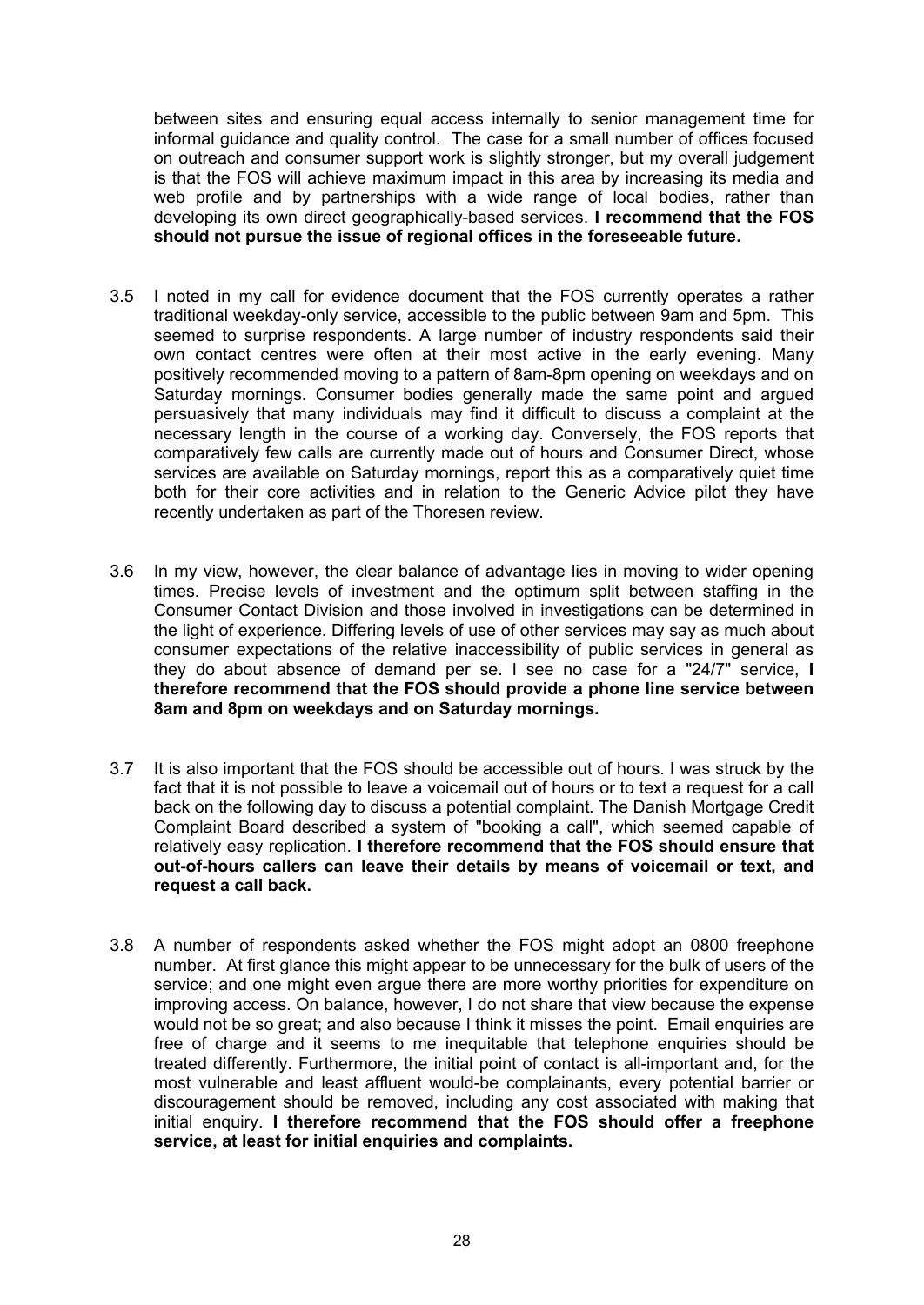3.9 I am mindful, however, of the fact that an increasing number of people rely only on mobile phones, rather than landlines. Mobile networks rarely allow access to freephone numbers and users of mobile services alone are often people on lower incomes. **I therefore recommend that the FOS should give greater publicity to their practice of returning calls to mobile numbers where this is requested.**

# **The Support Available for Vulnerable Consumers**

- 3.10 In considering the needs of the most vulnerable complainants to the FOS, I have been struck by how often such complainants turn to claims management companies to advance their claims. There are at least four reasons for this:
	- the low level of intrinsic financial capability, which makes some people wish to have a third party to advance their claim;
	- the fear that many such people have in dealing with any kind of official body;
	- · positive perceptions of the customer care that a claims management company will give;
	- · ignorance of the fact that the FOS is a free service.
- 3.11 CPH Financial Advisory Services, a complaints handling company, told me that those who used their services in complaining both to individual firms and to the FOS included those who
	- · "Are afraid to be seen directly criticising a large financial institution with whom they may still have a financial indebtedness;
	- · are put off by the complexity of the process;
	- are afraid of completing forms:
	- · lack clarity in how compensation is calculated;
	- · would not know about how to go about starting a complaint;
	- find that dealing with a complaint is too complex;
	- and believe that they would be rejected as the system is stacked against the individual".

Independent research done on behalf of the FSA Consumer Panel also suggested that, for some consumers at least, the decision to use a claims management company was driven by worries about the opacity of the complaints process within firms and the FOS.

3.12 The FOS clearly needs to address all these perceptions – irrespective of whether they accurately reflect the reality or not - in the manner in which it deals with complainants. I have no wish to remove people's ability to choose to go to claims management companies, but it is important that the FOS's communications and processes ensure that people make such a decision with their eyes wide open. The FOS also needs to recognise changes in the type of people who use its service, and the type of problems and needs they will have. Many of these problems will relate not to relatively familiar insurance, mortgage or private pension products, but to the alleged mis-selling of debt management products, with the sums of money involved usually being comparatively modest. To the people who are bringing the complaints, however, the sums may seem formidable and the need for resolution is likely to be urgent.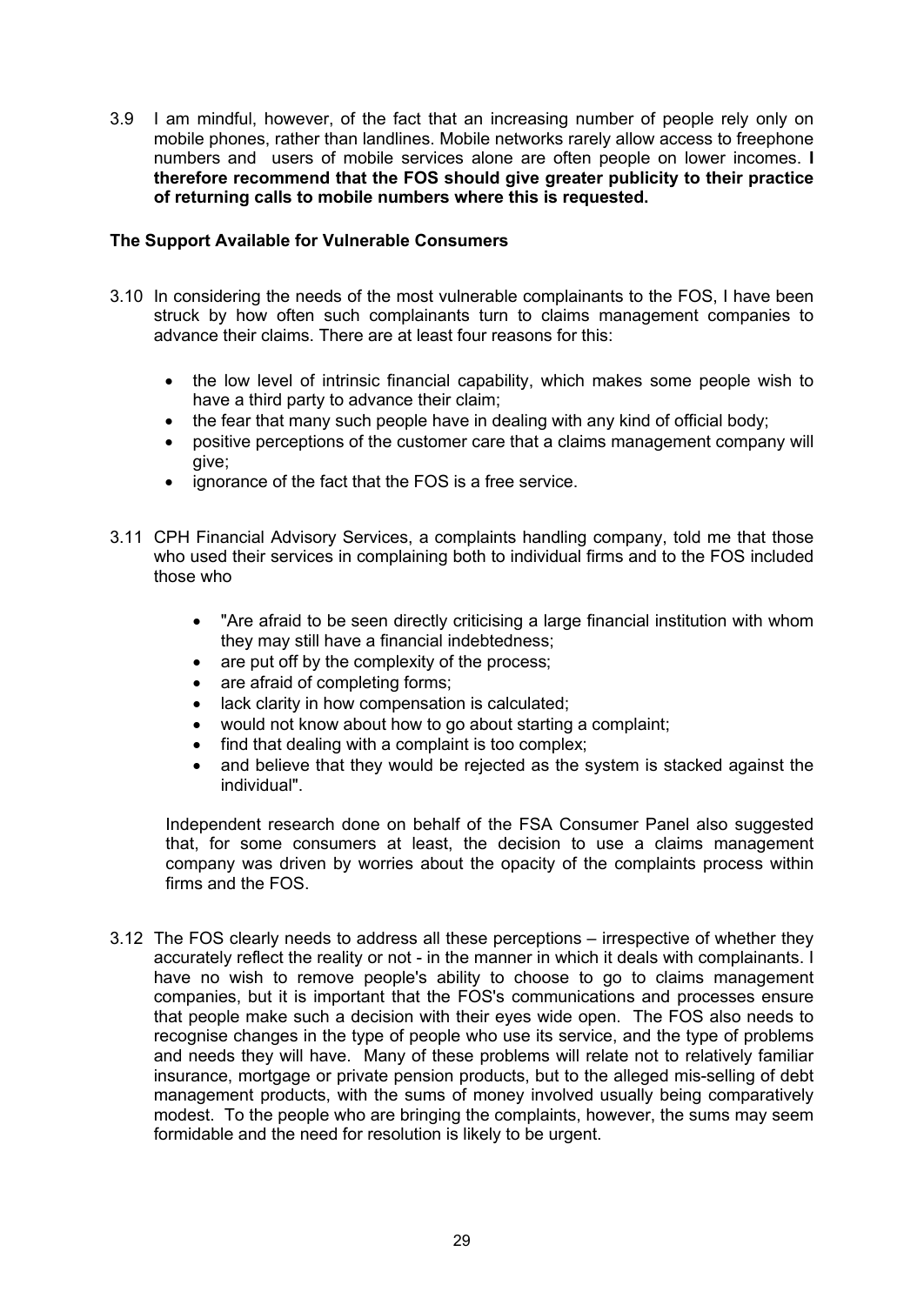- 3.13 I am impressed by the skill and sensitivity with which the FOS's Customer Contact Division (CCD) handles initial contacts and seeks to capture the core of a complaint from what can be a lengthy and sometimes confused conversation. The fact that staff can populate the complaints form from information supplied by the complainant is helpful, as is the fact that interpretation services in 20 languages and support for people with disabilities are readily available, but staff are – understandably – constrained in the nature of advice they can offer. The question therefore arises, for the least capable consumer, of whether a more interventionist service is needed within the FOS itself.
- 3.14 I believe that such a model should be explored in more depth. I envisage the FOS establishing a cadre of specially trained staff within CCD who would effectively act as "case advisers" for the most vulnerable consumers in progressing their complaint through the adjudication and decision process.
- 3.15 The case adviser would assist in
	- framing the complaint;
	- · progress chasing it through the system;
	- · explaining adjudicator requests for further information;
	- explaining decisions and advising on whether there would be merit in seeking a review by an Ombudsman.
- 3.16 Considerable care would need to be taken in running such a system. In particular, I am very clear that it must not tip the FOS into the role of a partial "consumer champion". The role would certainly fall short of pure advocacy, as the adviser would need to give advice about the weakness as well as the strength of the case. Clear criteria would be needed in identifying the consumers (potentially including some micro-businesses) who most need such a service. The consumer would also need to understand that the sponsor would not be involved in decision-making on the case, so as not to compromise the impartiality of the service. Overall, volumes and timeliness would need to be monitored to ensure that a "two-tier" service did not arise.
- 3.17 These are serious points, but they are arguments for careful piloting and evaluation, rather than for inaction. Cash-rich and time-poor consumers may decide to advance their claim through a claims management company as a matter of conscious choice, but it is unacceptable if less affluent consumers feel they have no alternative but to use these expensive services because of the perceived difficulty of dealing with the "system". **I therefore recommend that the FOS should develop and pilot a "case adviser" system, to ensure that vulnerable consumers feel confident about using the FOS dispute resolution service.**
- 3.18 In parallel with exploring the development of such a service in-house, I believe the FOS should intensify its efforts to equip staff in voluntary organisations with the skills necessary to offer a similar service. This is in line with my earlier recommendations about developing a more extensive role in actively training, rather simply communicating with, voluntary sector partner bodies and in ensuring clear coordination with "Money Guidance" services.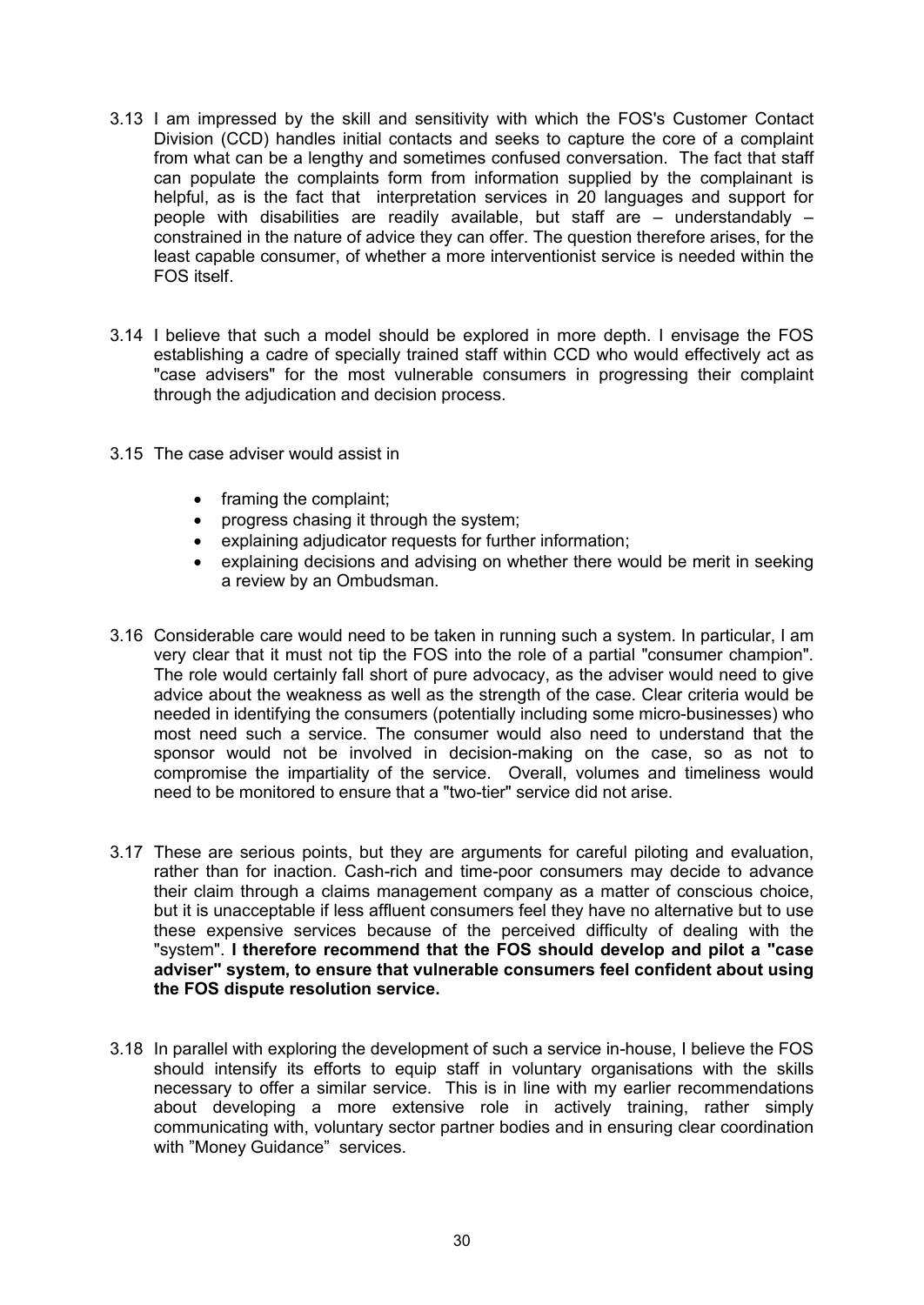#### **The 8-Week Limit**

- 3.19 My call for evidence document asked for views on whether the current 8-week period given to firms to resolve the complaint before it can be referred to the FOS was a barrier to access. As might have been anticipated, views were mixed. The NCC noted strong evidence from other sectors that consumers' willingness to complain declined over time. *Which?* argued for a shortening of the limit and Citizens Advice suggested it be reduced to two weeks. The Energy and Water Ombudsman of Victoria explained that, rather than running a time limit, her office looks for evidence that a company has twice failed to satisfy a complainant before a case is accepted. Company and trade association responses, on the other hand, highlighted the importance for confidence in the general financial services market of firms themselves having the opportunity to identify issues and put them right without third party intervention.
- 3.20 There is considerable force in both sets of arguments. To take industry's points first, it does create the wrong incentives for effective customer care if there is no onus on firms to resolve issues themselves. A disproportionate shortening of the deadline would also lead to additional costs for the FOS – and hence industry and ultimately consumers – with little discernible gain. I also note that other regulated industries are some way behind financial services in respect of such deadlines – both Ofgem and Ofcom are considering moving to an 8-week deadline from 12 weeks. Additionally, the proportion of "forced deadlock" cases – i.e. where the firm has not responded at all within 8 weeks as opposed to providing a response judged unsatisfactory by the consumer – is lower in the case of the FOS than for some other comparable Ombudsman services. **I therefore conclude that the case for a general reduction in the 8-week deadline is far from conclusive.** (I discuss "forced deadlock" in relation to the fee structure at para 8.14).
- 3.21 I was struck very forcefully in discussion, both with front-line Citizens Advice staff and with my parliamentary colleagues, by the difficulties that the timescale can cause for their less affluent clients and constituents, in particular in relation to consumer credit cases. Urgency of need should in no way be equated to the scale of the sum in dispute. In some cases, firms need to resolve such complaints in days, rather than weeks, to save the complainant from genuine distress. It was suggested that the legalistic approach taken by some firms to defining when a complaint had officially "started" for the purpose of the 8-week rule added a further layer of disadvantage. Any perception of further delay within the FOS would simply lead to such complainants not coming forward in the first place. Shortening of the time limit would, of course, require a full cost-benefit analysis, but, *prima facie*, the case for change appears very powerful.
- 3.22 I conclude therefore that a "one size fits all" approach to regulatory time limits for complaint handling – and to the FOS's own processing of complaints – no longer makes sense in the light of their new responsibilities. I therefore differentiate my recommendations between the FOS's established core jurisdiction and its new Consumer Credit role.
- 3.23 On the former, I believe it would both help individual consumers and provide good incentives to firms if the FOS were to follow up pro-actively with those complainants, whom it has referred to the relevant business for their complaint to be considered, after 8 weeks have elapsed, to see if they have pursued their complaints, what outcomes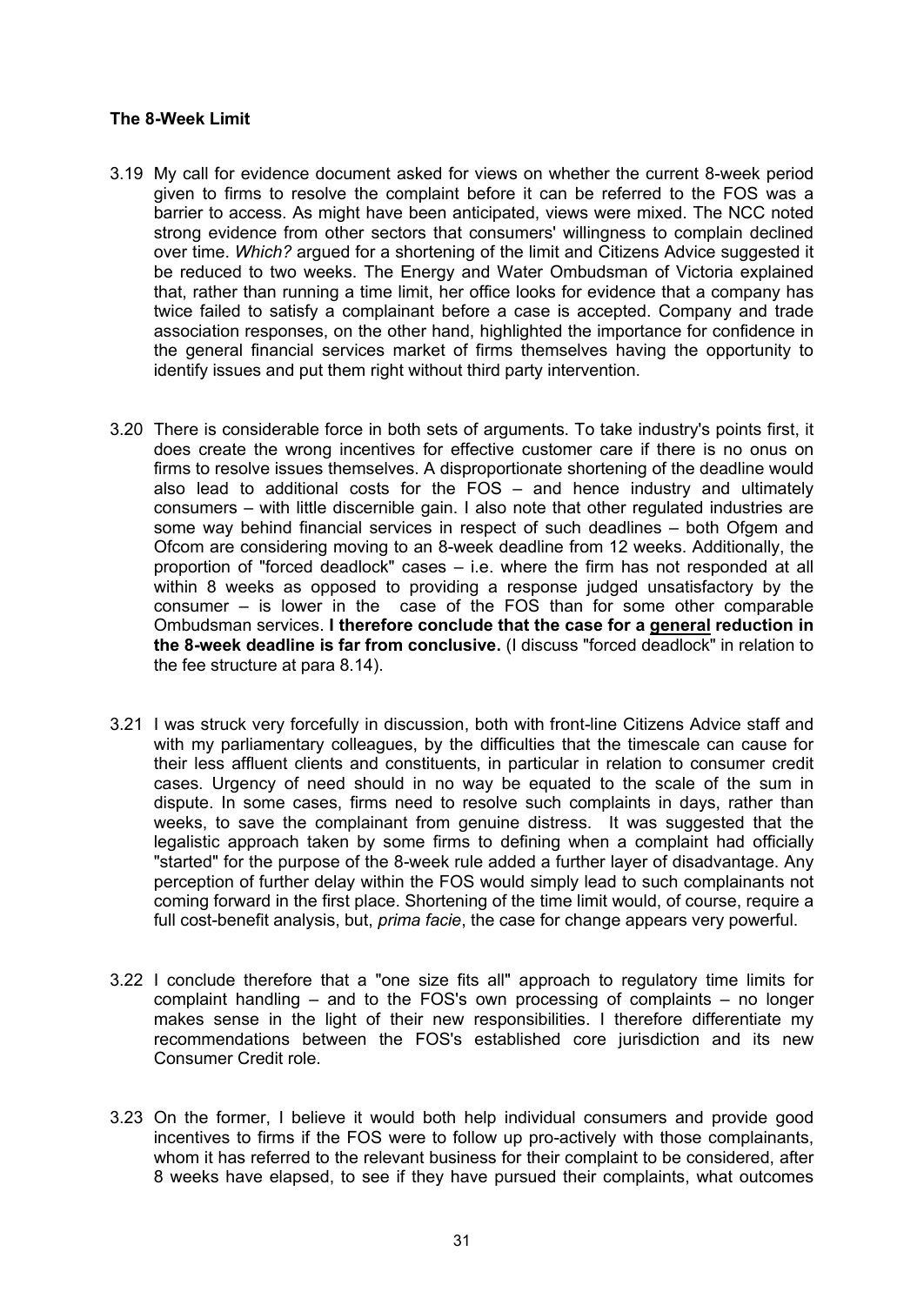have been achieved – and to remind them of their right to take complaints further with the FOS, where that applies. This was a point made persuasively by the consumer journalists I met in the course of the review. This should be an information-giving approach and not, in marketing terms, a "call to action". Complainants should be able to specify if they prefer a call or letters. **I recommend that the FOS should establish a system of follow-up letters and calls to those complainants it has referred back to companies.**

- 3.24 On the latter, **I recommend that the FOS should:**
	- · **identify how best to "fast track" complaints on consumer credit, which, although of relatively low value, are often of pressing urgency to complainants;**
	- · **take every opportunity to remind firms that the first expression of dissatisfaction by a customer marks the start of the initial 8-week complaint period;**
	- · **press regulators to shorten the 8-week deadline for companies to resolve simpler debt- and credit-linked complaints.**

## **Information Gathering**

- 3.25 Consideration of the 8-week limit inevitably raises questions of the interaction of FOS practice and that within individual companies. From the point of view of the consumer, the complaints process needs to be as seamless as possible. The fact that the FOS has seen the need to produce a 10-page form for mortgage endowment complainants suggests that, in that area at least, we are some way from achieving this. I do, however, regard it as a perfectly reasonable expectation on the part of consumers that they will need to produce their evidence once and once only and that it will then be accessible to all those who investigate the complaint, whether within any individual company or the FOS.
- 3.26 This is not simply a matter of reducing inconvenience for the consumer. Ensuring that a common body of evidence is collected quickly at the stage of the initial data gathering by the firm:
	- · increases the likelihood of the firm making the right decision first time;
	- · reduces delay in the FOS handling the complaint by ensuring that all the relevant information is available immediately to adjudicators, without the need for further information requests;
	- · reduces costs for both the firm and the FOS by removing or more sharply defining the areas for debate between them in the course of processing the case;
	- helps to establish, for the complainant, the likely sum at stake at the earliest stage of a complaint.
- 3.27 **I therefore recommend that the FOS should take the lead, working with the FSA, trade and consumer bodies and individual companies, to develop common forms of complaint template to enable the relevant information to be collected "right first time" for use at all stages of the complaints process by all parties.** I envisage that firms may want to place their own corporate identity on such forms, but I foresee the core data collected as being common.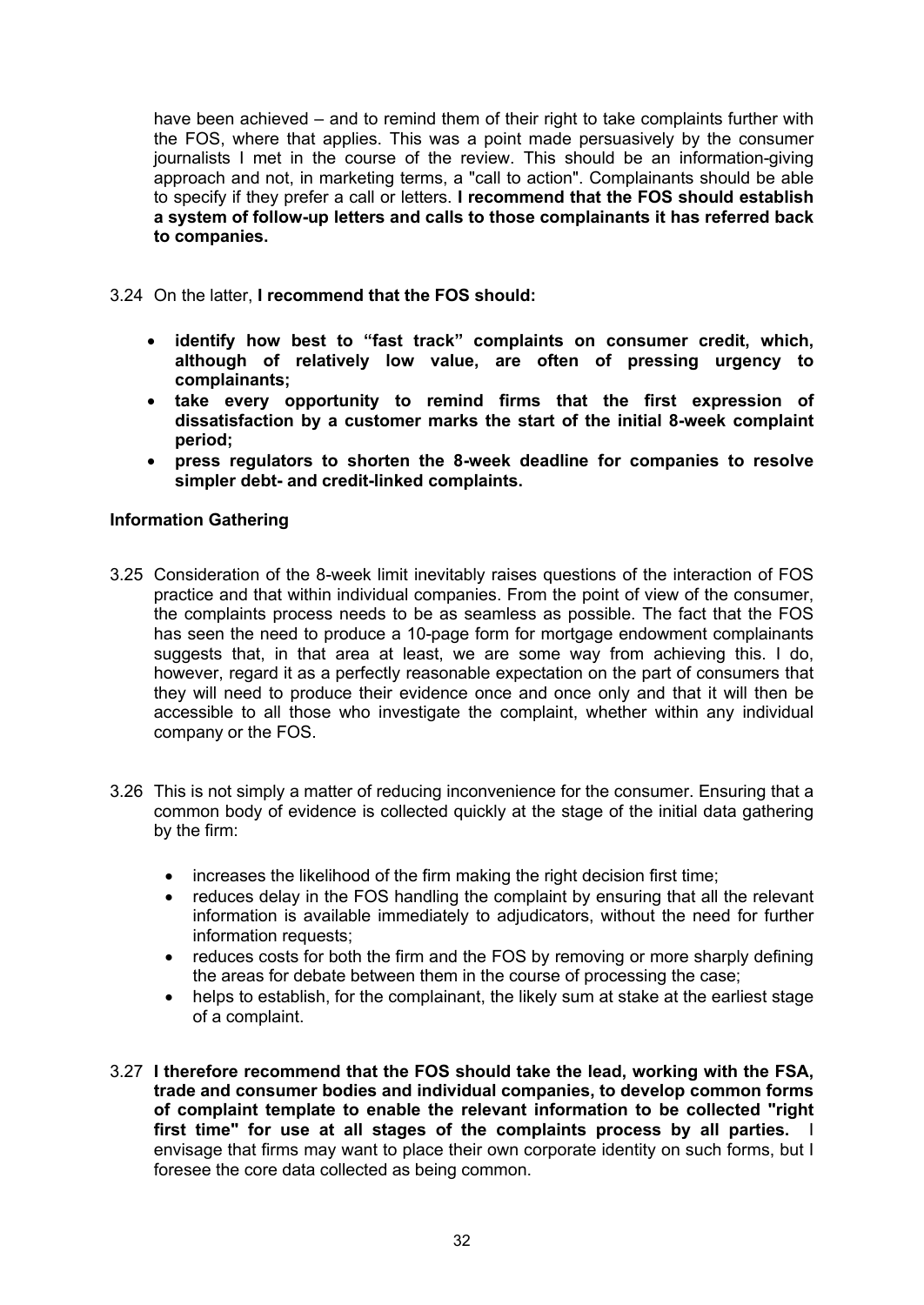3.28 In pursuing such an aim, I take it as read that the parties should

- · **seek to keep all such forms to a maximum length of 4 sides**
- · **use "plain English"**
- · **ensure that the material is available in web friendly and hard copy versions.**

## **Duration of a Case**

- 3.29 In the course of the Review, I specifically asked members of the public to let me know about their experiences of the FOS. I received 151 letters. As perhaps might be expected, the majority of these were critical, coming as they did predominantly from individuals who had "lost" their claims. Such evidence has to be considered in counterpoint with the reasonably strong overall satisfaction ratings recorded in the FOS's Annual Report and tracked through its regular consumer surveys. Nonetheless, if there was one consistent theme that did emerge during the review, it was delay, and this does rather correlate with the general consumer survey, the evidence of the Independent Assessor's Annual Report and the views of industry respondents to the consultation. It also greatly exercised Elaine Kempson in her review in 2004. I have some sympathy with the critical view from many in industry that firms face a specific regulatory time limit and tight deadlines for submission of evidence to the FOS, but that similar disciplines are not placed on the FOS itself.
- 3.30 This is an accessibility issue, quite as much as an efficiency one. It is not simply a case of "Justice delayed is justice denied". Not only can it cause uncertainty and distress for individuals (and business risk for micro-businesses in some circumstances) to have to wait for extended periods for their cases to be resolved. By reducing trust in the effectiveness of the FOS as a whole, it can also deter other complainants from coming forward or advice agencies from making proper referrals.
- 3.31 There can, of course, be legitimate issues for delay, for example in relation to the need for the regulatory or legal position to be clarified before a decision can be made. I certainly do not want to see a fall in the quality of decision-making in order to meet an artificial deadline. As "all the circumstances" of a case can vary significantly, so can the time taken to assess properly what is "fair and reasonable" in any given case. Equally duration can depend as much on the attitude of the parties in some circumstances as on intrinsic complexity. As the Kempson Report argued, however, it is sensible to ensure that expectations are set as accurately as possible at the start of a case, for all the parties to it, and that pressure is maintained to ensure continuous improvement in performance overall.
- 3.32 **I therefore recommend that, to reduce delays within the system, the FOS should ensure that staffing levels are constantly re-evaluated in the light of looming changes in demand, as recommended in the Kempson Report, and also that:**
	- · **Clear targets are set to minimise delays in passing cases to adjudicators**. These should only be breached in cases, such as bank charges, where legal/regulatory developments are clearly going to affect the outcome;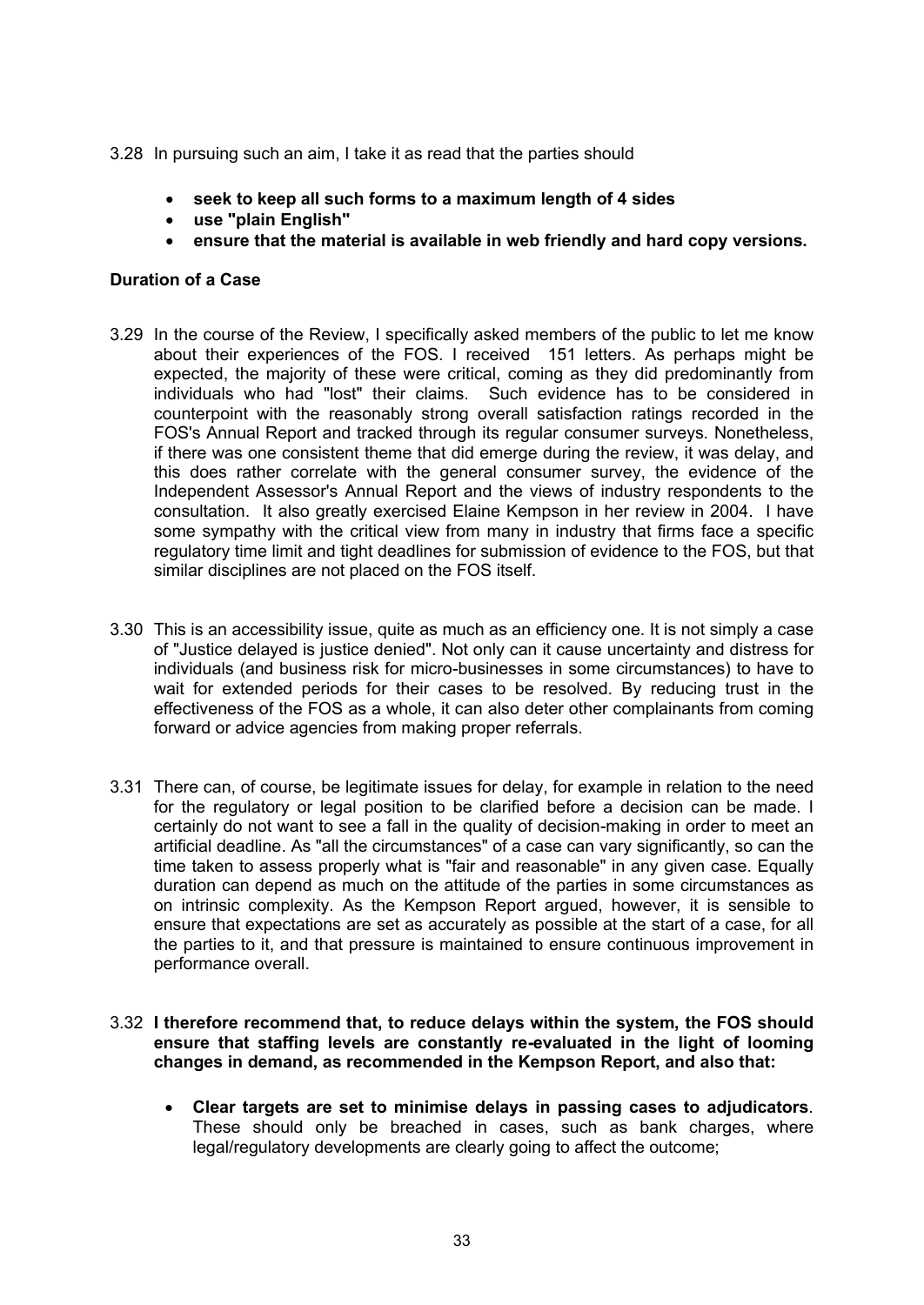- · Having received an initial response to a complaint from the company, **adjudicators communicate an expected timetable for decision to both parties;**
- · **Similar processes are followed when cases are referred to an Ombudsman;**
- · **The Board reports performance against these standards in the Annual Report.**

## **e-Enabling the FOS**

- 3.33 A recurring theme in many of the responses to the call for evidence was the need for the FOS to make better use of technology in handling its work. A number of organisations commented on the benefits of being able to submit documents electronically, rather than in hard copy and many questioned the value of insisting on a physical, rather than electronic, signature being used at the initiation of a case. This has highlighted a real issue.
- 3.34 Although my review has not, in any sense, been an IT systems audit of the FOS, I have been impressed by the robustness of the systems I have seen. In particular, I have little doubt that developments following the Kempson Report have led to significant improvements in the quality of management information. This gives the new Board Quality Committee a good base for further progress, but it is equally true to say that these improvements have been essentially about internal processing, rather than interaction with firms and complainants. The time is now right to take the next step.
- 3.35 I see a number of possible process benefits emerging from making interaction with firms and consumers more interactive:
	- · first, it would enable a more prompt start to the processing of many complaints, particularly those initiated by CCD pre-populating the complaints form for the complainant;
	- · secondly, there could be cost savings for both firms and the FOS in terms of record management requirements;
	- · thirdly, enabling complainants and companies to track the progress of complaints on-line could both improve service and ensure that the long gaps in communication perceived by many of my correspondents become a thing of the past.
- 3.36 Above all, by automating more of the interaction for the majority of simple complaints, I believe scope would be created for freeing resources to provide the more personalised service needed by the most vulnerable complainants. It is vital that this aspect is given proper weight in planning implementation: it would not be acceptable for a move to greater e-enablement to be achieved at the expense of poorer service to the still considerable number of the population without the access or skills to manage their complaint on-line.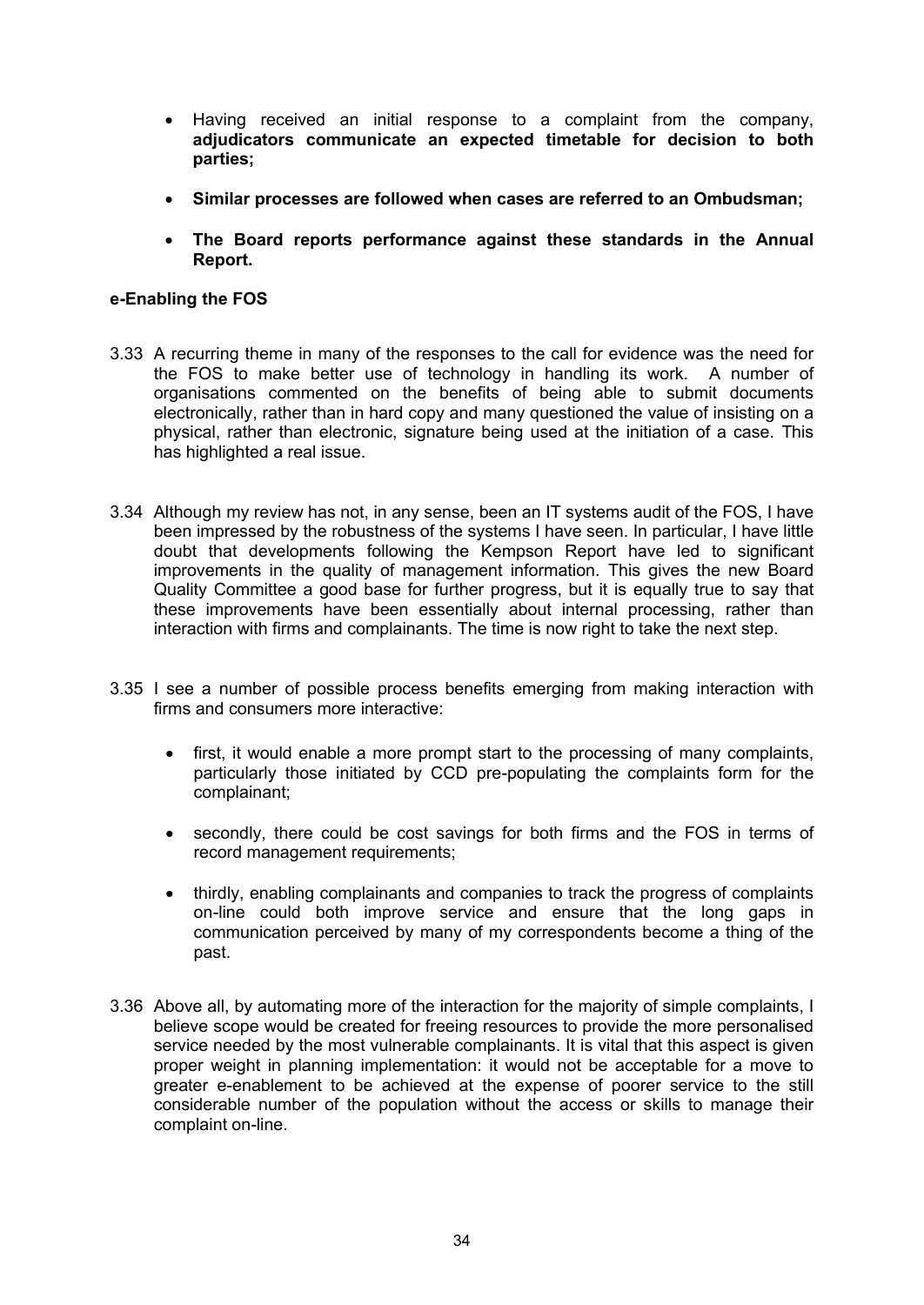- 3.37 Finally, some intangible benefits will arise. Making more of its own work interactive will help give the FOS better understanding of the changing multi-channel business models of the firms within its jurisdiction. It will also build corporate understanding within the FOS of the changing consumer dynamic within online financial services. Although impossible to quantify, this cultural gain should be significant.
- 3.38 Although these reforms would undoubtedly be complex, many examples of systems of greater complexity exist in the private sector, for example in the technology which enables online monitoring and payment of telephone accounts. Strong password systems with appropriate "anti-phishing" controls will be needed. There will also be some complex issues arising from the legacy systems within many companies. Help services may be needed for both firms and complainants, many of whom will want, and need, to submit some evidence on paper. These are fundamentally implementation issues, however, rather than reasons for the FOS to be more cautious in its ambitions. The already planned revamp of the organisation's core systems which will be taking place in the course of 2008 gives a good base for taking this work forward, ideally in parallel with progress on the common complaint templates recommended in 3.23.

#### 3.39 **I therefore recommend that the FOS should e-enable its firm- and complainantfacing operations, so that firms and complainants can submit evidence electronically and track the progress of complaints in real time.**

3.40 I consider use of the website as a tool for greater transparency more generally in chapter 5.

## **The Form in Which Decisions are Communicated**

- 3.41 A number of responses spoke favourably about the quality of the FOS's decision letters in terms of the thoroughness of the explanations offered and the general clarity of the language. I understand that this is principally an issue for internal quality control procedures, not least the sampling of cases by the Board, and I concur with the generally favourable view of my correspondents. Some changes to house style may be needed to reflect the changing nature of the service's clients. A less formal style and a warmer, more personal, tone may become appropriate for a growing number of complainants. **I recommend that the FOS should consider revising the style of its decision letters in the light of its changing client base.**
- 3.42 I comment more generally on the presentation of reasoning in decision letters in chapter 5.
- 3.43 Two members of the public raised a specific issue which has also been the subject of comment by the Independent Assessor in his Annual Reports, namely the practice of the FOS, particularly on matters such as mortgage endowments complaints, of detailing in its decisions the formula by which redress should be calculated, rather than specifying the amount. I can understand why this has been done in some cases to prevent delay arising and to avoid stretching some of the FOS's professional resources very thinly, but there is a significant policy question about whether the FOS should be handling cases in such volumes that it cannot offer a personalised service. I share the view that the practice of formula awards is inherently unsatisfactory. It cannot be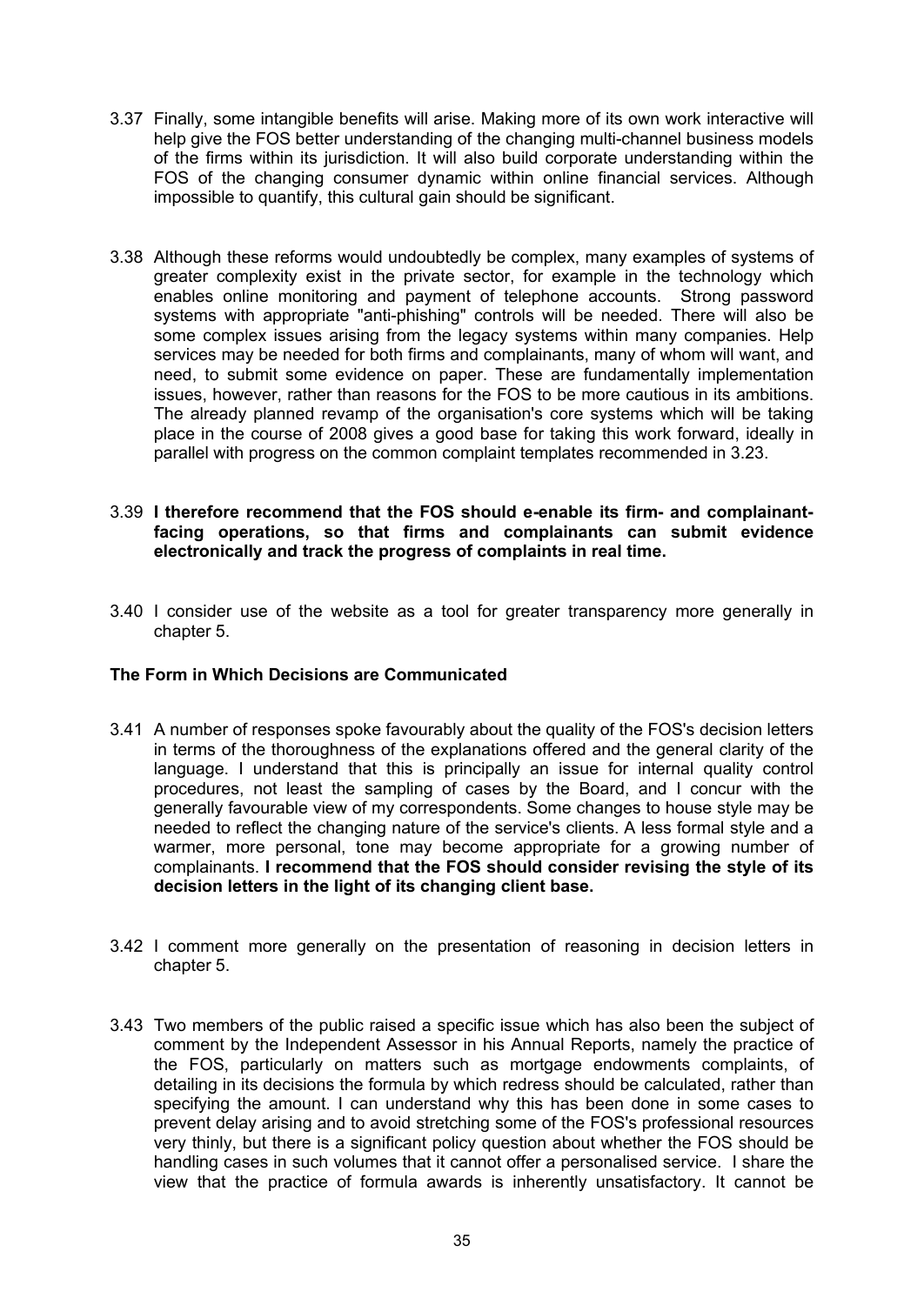acceptable for a complainant to be faced with a decision about whether to accept a FOS decision without knowing how much is involved or, indeed, having the calculation performed by the firm in which the consumer has no confidence; nor, particularly in cases where business has been "sold on", are advisory firms always able to make the necessary calculation and make an informed decision on it. I am conscious that the resource implications inherent in this proposal may be considerable, but **I recommend nonetheless that the FOS should seek to ensure decision letters always contain the proposed amount of compensation (if any), rather than a formula.** 

### **The Case for a Small Business Division**

- 3.44 My comments so far have focused primarily on accessibility for complainants, but accessibility is also important for small financial services companies, who interact rarely with the FOS. As the Annual Report shows, the overwhelming majority of firms have no complaints made about them in a given year and the bulk of the remainder have ten or fewer. In those circumstances, it is understandable that firms may have difficulty in dealing with the process.
- 3.45 I can therefore see why the Association of Independent Financial Advisers and some other intermediary bodies have put forward well-argued cases for the establishment of a Small Business Division to handle complaints about small firms, arguing that the Small Firms Division of the FSA is a successful model from which the FOS can learn. The All-Party Group also suggested there was a strong case for such a change, especially if such an organisation were to be given a brief to spread good practice. The FOS has so far resisted this argument, but has established a Small Business Taskforce to help make all its operations more accessible to smaller companies. I also note, slightly to my surprise, that trade bodies in the consumer credit field have not chosen to make the argument for a separate division.
- 3.46 On balance, I conclude that the FOS's current approach is the right one. I have a number of reasons for this:
	- · first, it is not the size of the firm, but rather the nature of the complaint, that should determine the FOS's response. The two will not necessarily be related;
	- · secondly, there is a danger that the creation of a specialist division would curtail the understanding of small business models across the organisation as a whole. This would not be desirable, particularly if the FOS were to face a "spike" in numbers of complaints about small firms;
	- thirdly, the appearance of one part of the industry apparently being handled differently from others could have unpredictable and unintended effects on the perception of the FOS on the part of both consumers and firms.
- 3.47 It is right, however, that the issue of accessibility for small businesses should remain high on the FOS's agenda and **I therefore recommend, to improve service to small businesses, that the FOS should ensure that:**
	- · **the Small Business Taskforce continues its work to ensure that the entire organisation is sensitive to the particular needs of smaller businesses;**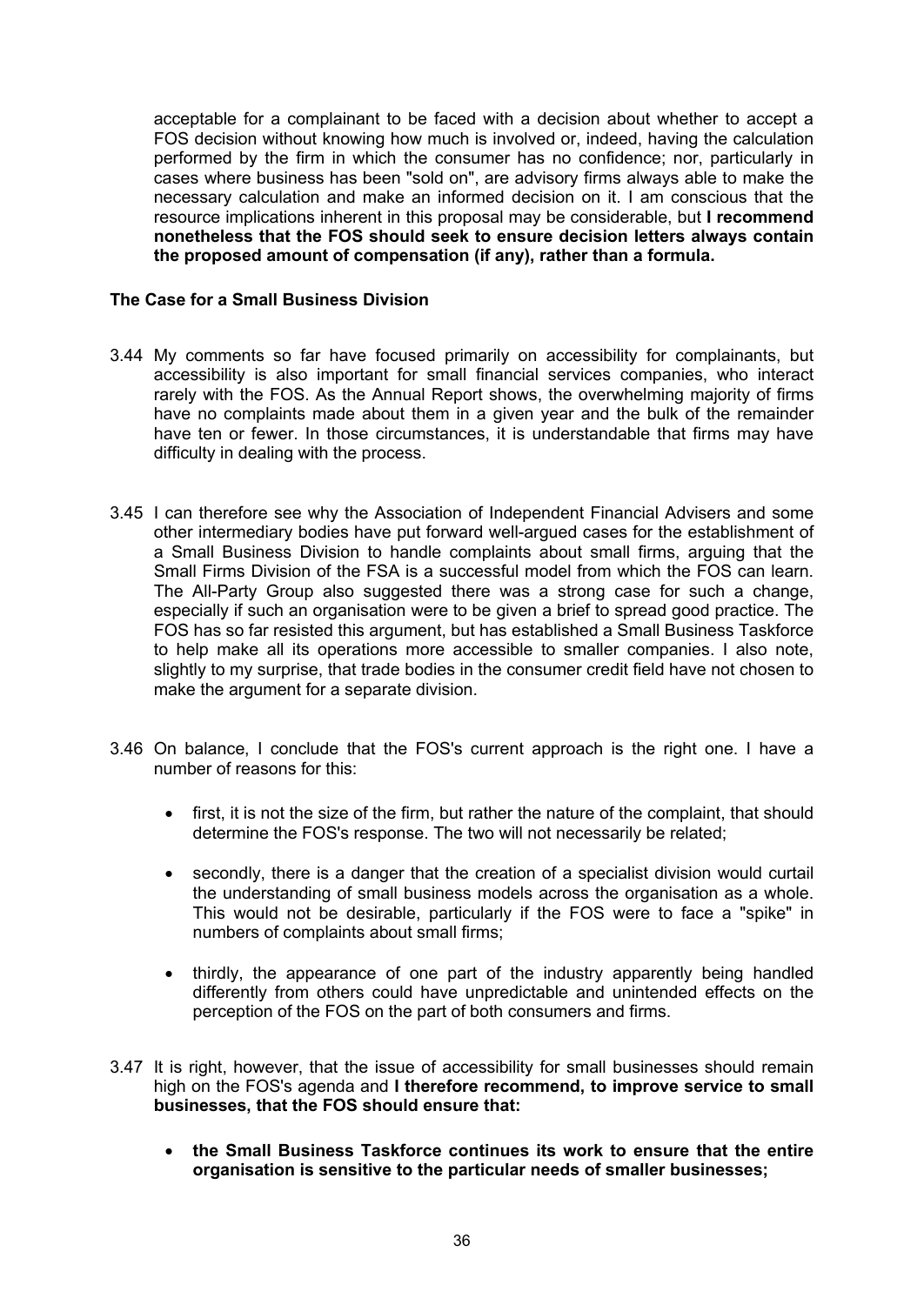- · **the membership of the Taskforce is expanded to include external representatives of smaller financial sector firms;**
- · **the Taskforce develops and publishes its communications strategy to explain the outcomes of its work and communicate good practice in handling complaints within smaller firms**;
- · **the service of the Technical Advice Desk continues to be promoted widely to smaller firms and its resourcing reviewed to ensure it can meet increased demand in relation to smaller consumer credit and advisory firms.**
- · **the performance standards for the Technical Advice Desk are aligned with the slightly tougher targets for CCD.**
- 3.48 More generally, it is clear from the evidence I have received from many in the IFA community that there is a misapprehension that IFAs are particularly likely to receive adverse decisions from the FOS. This is not borne out by the data. The FOS should communicate this fact clearly to the market.

## **The Case for "Hearings"**

- 3.49 I consider this subject here in relation to accessibility, although it is, of course, also linked to the questions of transparency. Two issues in particular have been raised.
- 3.50 A Bank, which wished its submission to be confidential, suggested that the FOS should be prepared to facilitate meetings or telephone conversations between complainants and a firm at an early stage of proceedings on a complaint with a view to achieving a negotiated settlement. FOS practice to date has been to focus on adding value by making an intellectual contribution to a case, rather than on "brokering a deal." Some FOS staff argued that, if a firm is prepared to enter into that kind of bargaining conversation with a complainant, it should do so long before the complaint goes anywhere near the FOS.
- 3.51 I have some sympathy with this view. Such active "facilitated mediation" should not be a common occurrence and, were it to become one with any single firm, it would raise questions about the adequacy of its complaint-handling processes. I also note the point made by the Advice Services Alliance that it is important to monitor the outcome of disputes resolved at the earliest stage of the FOS process to ensure that a commendable desire to achieve speedy resolution does not compromise standards, but it would be equally wrong to reject the option out of hand. Achieving a satisfactory outcome for both parties should be the objective at the first stage of the FOS's work and there is no reason to restrict the routes by which that may be achieved. In cases where the gap between the positions of the parties appears to be narrow or where there is a clear miscommunication, this kind of facilitated call or meeting could be helpful in achieving early resolution. **I recommend that the FOS should pilot facilitated meetings and calls in the early stages of complaints, on a limited basis.**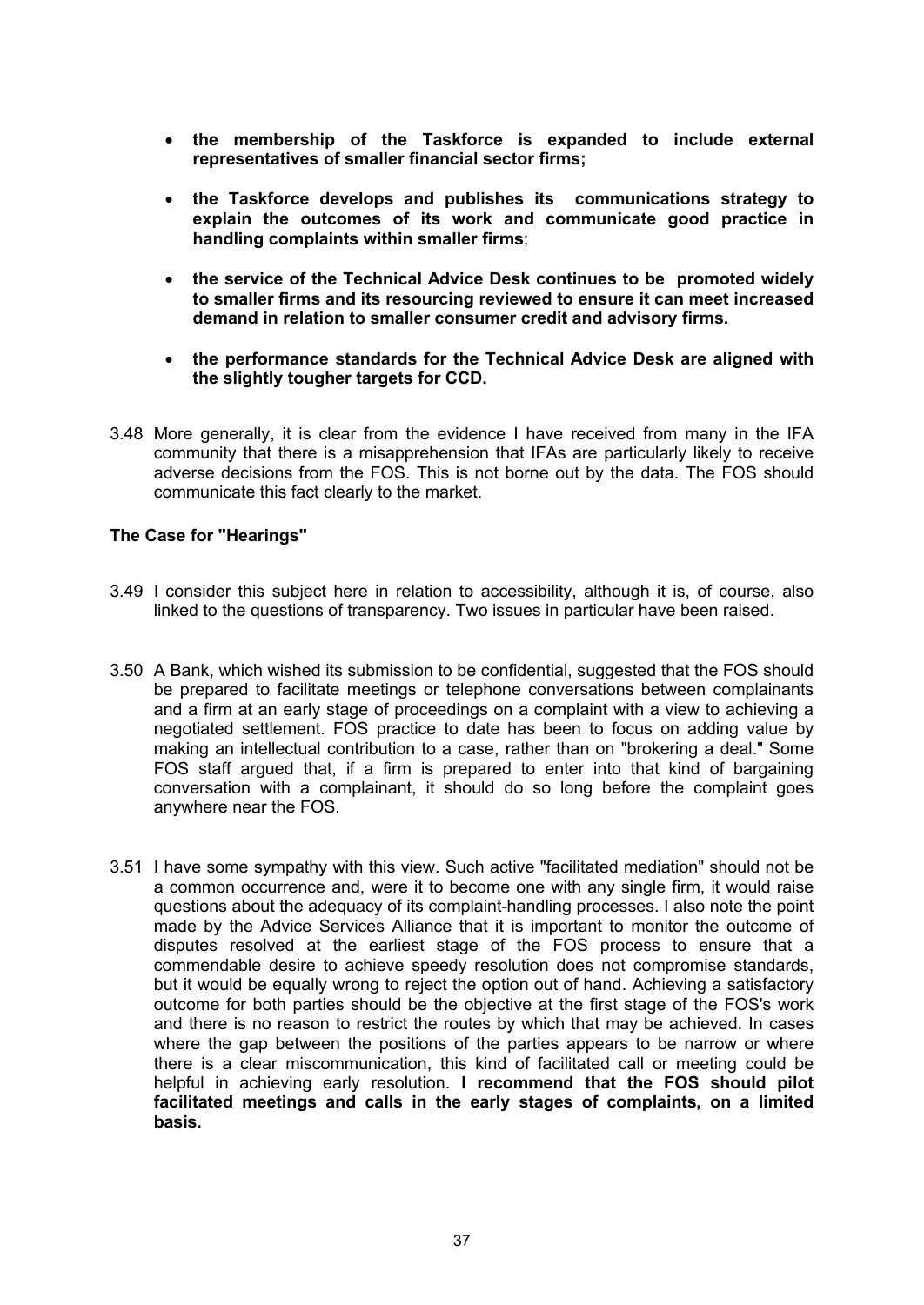- 3.52 A point more generally raised in the responses was the desirability of more formal "hearings" at a later stage in the process. This point was often raised by those who argued for a more legally-based process for the FOS and who, in particular, considered that decisions in complex cases should not be made until the parties "had had their day in court". Many made reference to their view that FOS practice was not compatible with the European Convention on Human Rights. A particularly interesting version of the case was made by Kevin Carr of Lifesearch. At one of the All-Party Group hearings, he argued that both parties should have the right to a hearing, but only if they were prepared to meet the full costs themselves, in order to deter frivolous or vexatious requests.
- 3.53 The FOS does have the facility to hold oral hearings at the Ombudsman's discretion: either party may request a hearing or one can be initiated by the Ombudsman. In practice, however, as is pointed out clearly in the FOS's documentation, the facility is rarely used. The FOS considers that the majority of decisions can be made on the basis of paper evidence and bilateral discussion.
- 3.54 Although I understand the desire to set out one's case in full and in a formal setting, I believe the current approach is the right one. To move to a system of significantly more hearings would not merely delay the individual case under consideration; it would also have a knock-on effect on the wider caseload, bearing in mind the impact on the time of the most senior staff in the service. I am also very mindful of the fact that legal aid would not be available for such hearings and hence complainants could very well be at a marked disadvantage in such a setting. To the extent that a party to a complaint believes the failure to hold a hearing has prejudiced his or her ability to present evidence which would have led the Ombudsman to reach a different conclusion, then judicial review provides a strong remedy to test the reasonableness of that decision. **I therefore recommend that the FOS should not make any changes to its approach on hearings.**

## **Disclosure of Documents**

- 3.55 A number of members of the public and firms raised the question of disclosure of documents by the FOS in the course of investigations. The former tended to argue that their complaints in detail had been passed to the firm complained against, but that they had not seen the material the firm returned to the FOS. Firms who argued for alignment with court processes often argued for equal standards of disclosure to those which a court would apply.
- 3.56 I believe both cases are over-stated. To place comprehensive court-like rules of disclosure on the FOS would add delay and cost to the process for all parties and make sharp definition and early resolution of complaints by the FOS considerably more difficult to achieve. I do, however, agree with the Independent Assessor, Michael Barnes, that the normal approach should be to disclose those documents on which the assessor or Ombudsman has relied in making his or her final decision and **I recommend that the FOS should as a general rule disclose to the other party to a complaint the documents on which it has relied in reaching its final decision.**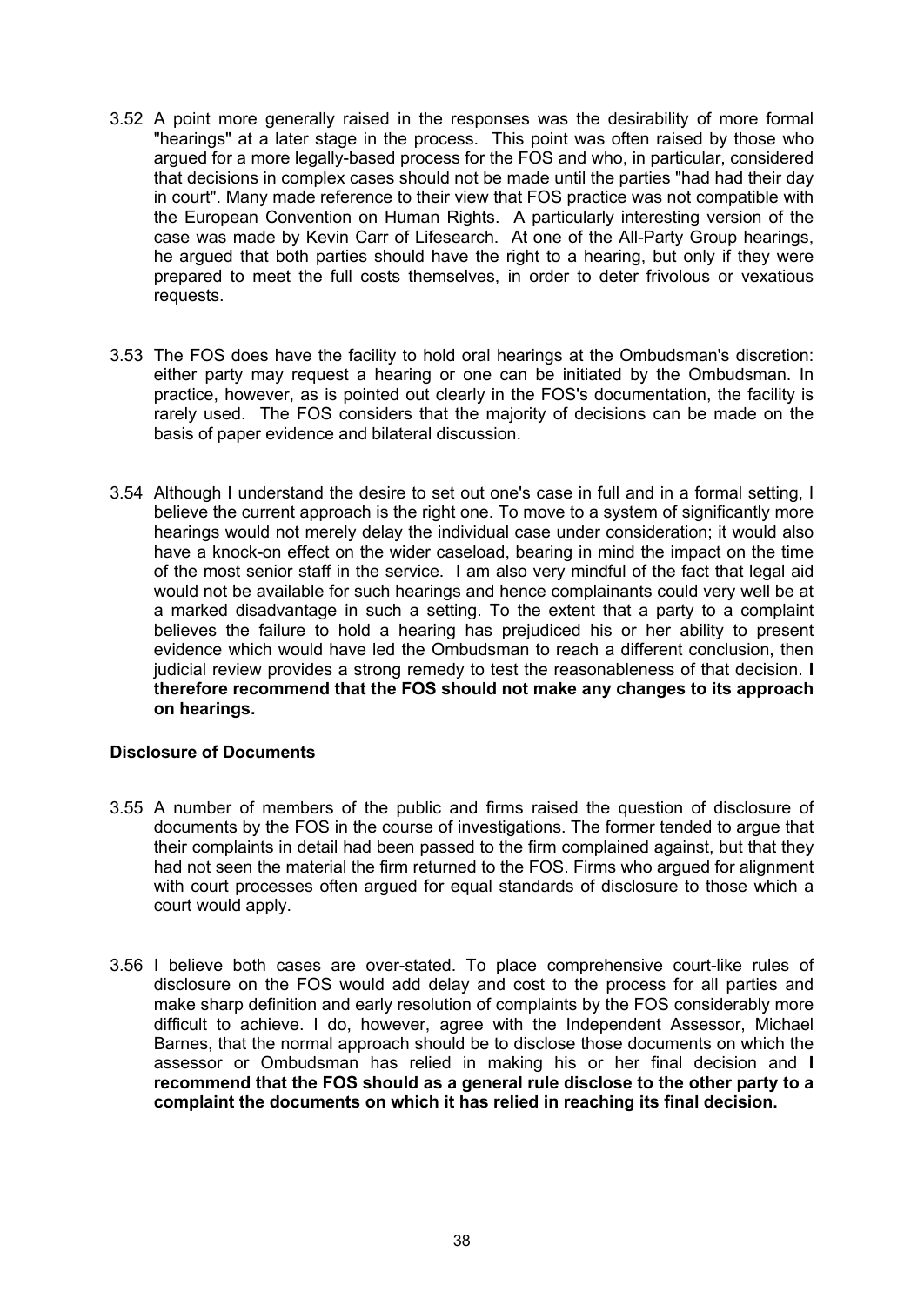## **Conclusion**

3.57 In short, my overall conclusion is that the FOS does recognise the need to make its processes accessible and works hard to achieve this, but it does need to guard against the tendency of any bureaucracy of any appreciable size to begin to devise practices which address its own needs, rather than those of the users of the service. The current reshaping of the service in the light of declining numbers of endowment complaints provides an ideal opportunity to refresh its practices to ensure this does not happen. I believe that putting the changes in place I have recommended will help liberate creativity in staff and enable even more improvement in future.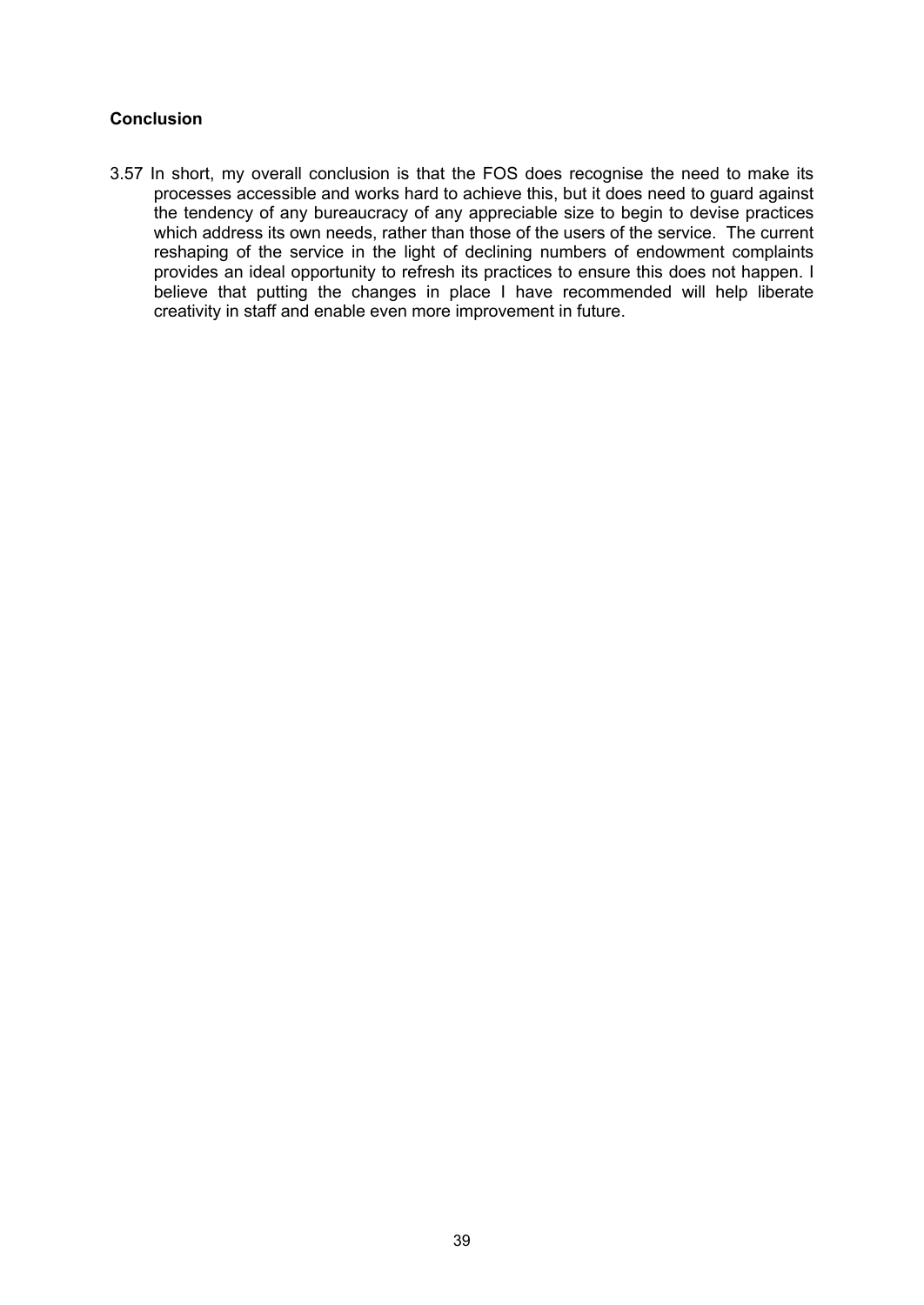# **CHAPTER 4 TRANSPARENCY – APPROACH AND CONTEXT**

4.1 This chapter explains my overall approach to the questions of transparency and so provides context for my detailed recommendations in the next two chapters.

### "**Fair and Reasonable"**

- 4.2 It is not within my remit to recommend changes to the definition of Ombudsman jurisdiction in the Financial Services and Markets Act. If it were, I would not do so. The explicit test set for the FOS, of determining "what is fair and reasonable in all the circumstances of the case", is essential for underpinning its credibility as an alternative to the courts.
- 4.3 It is important to realise, however, that this jurisdiction does give the Ombudsman unusually wide powers of discretion. I have reviewed the relevant case law on cases raised against the FOS and note, in particular, the judgement in IFG Financial Services v Financial Ombudsman Services Ltd, which makes clear that, although the Ombudsman must have regard to the law, he is not bound to follow it to the exclusion of all other relevant circumstances. This gives the FOS wider freedom than almost any other public body..
- 4.4 A number of specific points flow from the nature of the FOS's discretion:
	- · first, in law, there can be no requirement for the Ombudsman to demonstrate that its decisions are absolutely "consistent". If all decisions turn on their individual circumstances, then there is necessarily scope for what John Howard, appearing on behalf of the Financial Services Consumer Panel, in his discussion with the All-Party Group termed "sensibly contrary decisions";
	- · secondly, it follows that no individual case is precedent-setting in the strict legal sense of the term, though there is scope for Ombudsman practice to evolve in the light of individual circumstances. These circumstances might be individual and related, for example, to the capability of the complainant. They may be timespecific, related to the legal, regulatory or market climate of the time of the complaint;
	- thirdly, that lack of precedent does underline the point that the FOS is not a regulatory body and therefore does not automatically need to be bound by the consultation mechanisms put in place to ensure proportionate exercise of regulatory power.

The nature of this discretion is entirely consistent with two founding principles of the Ombudsman scheme. First, as I mention in my foreword, the overall objective as set out in section 225(1) of the Act [FSMA] is to provide "for a scheme under which certain disputes may be resolved quickly and with minimum formality by an independent person." Secondly, the decision of the FOS is binding only on the firm, whereas the complainant is always free to reject the FOS's decision and proceed to seek a legal remedy against the firm through the courts.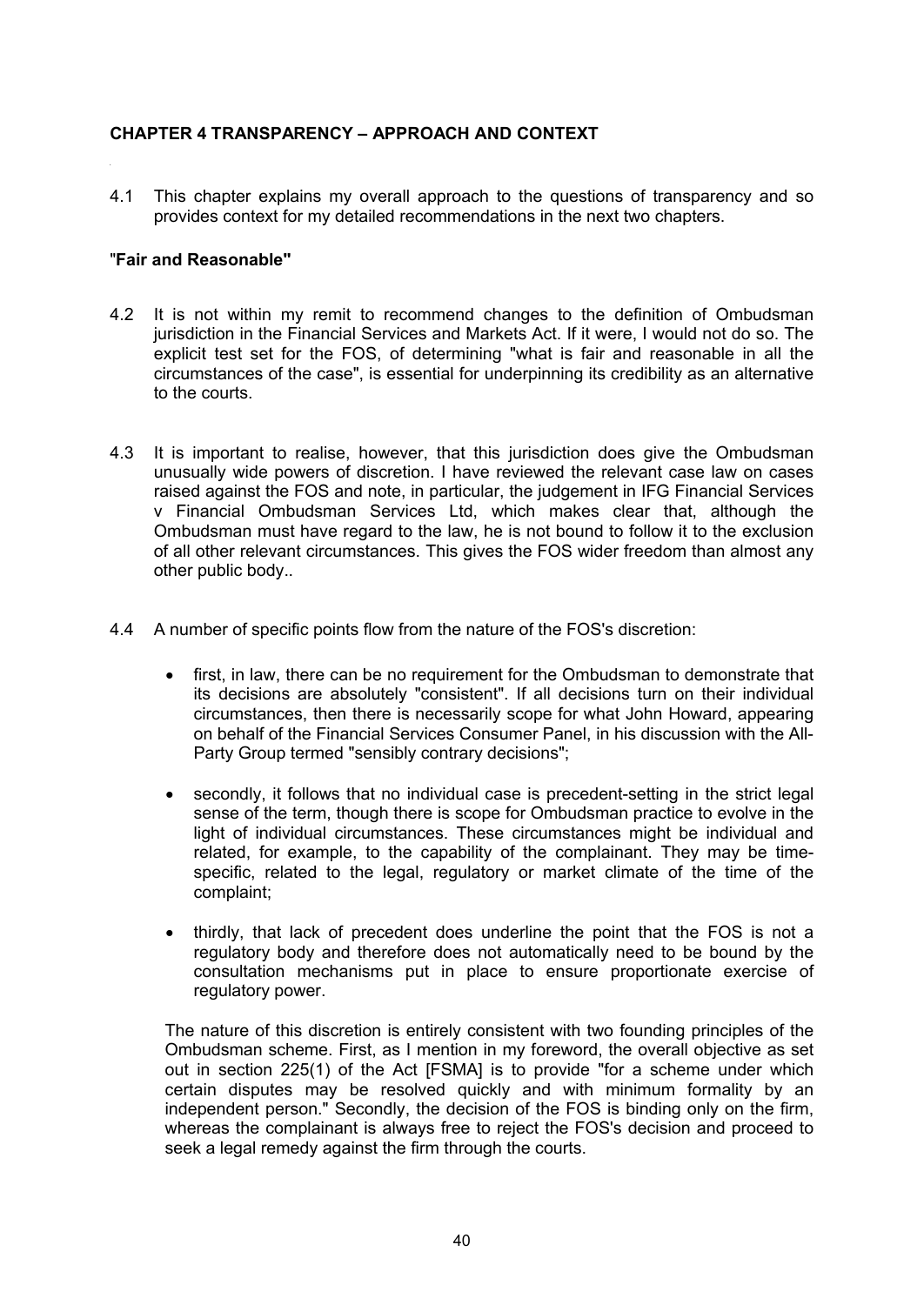4.5 It would be a matter for Parliament, rather than this report, to determine if that discretion is too wide. I personally do not believe it is, *provided* it is exercised in a way that is transparent *and* that the measures put in place to guarantee transparency do not prevent the FOS meeting its core dispute resolution duties. The challenge for the FOS is to achieve the right balance between discretion and consistency. What is required is a consistency of overall approach and an adherence to the founding principles of the FOS, with each case considered on its individual merits. In reaching decisions the FOS is entitled to exercise discretion, but it must never be capricious.

## **Legal Alignment and Appeal Rights**

- 4.6 Profound issues are raised when one considers the connected questions of alignment with the legal system in general, and appeal rights in particular. The FOS is, in essence, a bespoke Alternative Dispute Resolution scheme and, by their nature, ADR schemes do not admit of an appeal. To counter-balance that, however, the FOS system does differ quite fundamentally from most typical ADR schemes, in that firms have no discretion about whether or not they submit to its jurisdiction.
- 4.7 Although some of my respondents have been passionate in their advocacy of a more legally-based approach, **I wholeheartedly concur with the view of the majority of respondents that the FOS should maintain a system based on the principles of Alternative Dispute Resolution and should not align itself to court processes.** This judgement underpins my conclusions on a number of issues.
- 4.8 I considered and rejected proposals from a number of members of the public that complainants should have the option to accept parts of the Ombudsman's judgement, but contest other, disputed elements through the courts. I believe such a "pick and mix" attitude could fatally undermine the ADR approach, tipping the scales unfairly against firms.
- 4.9 The question of appeal rights is both perennial and tricky. Some of those to whom I spoke felt it was unbalanced and unfair that a firm's only form of recourse against an Ombudsman's decision was to go to judicial review, whereas a disgruntled complainant, having already used the FOS itself, could simply step out of ADR and back into the mainstream legal process by going to the lower courts. It should also be noted that the FOS does already have an extensive internal review mechanism. Having taken a preliminary view on a case, FOS adjudicators generally send out an assessment letter to the "losing" party. The "losing" party is then entitled either to accept or reject the assessment. If they accept it, all well and good; if they reject it, however, a process of reassessment is triggered. Nor is that necessarily the end of the affair, for, as the Kempson Report observes, "complainants or firms can ask for their case to be referred to an ombudsman if they are dissatisfied with the assessment or adjudication issued by an adjudicator". There is a view, however, that even this review mechanism is insufficiently differentiated from the initial adjudication process, because the system is entirely internal to the FOS.
- 4.10 A number of my correspondents drew my attention to the opinion of Lord Neill, prepared for the Equitable Life Action Group, which concluded that the absence of appeal rights is not compatible with Article 6 of the European Convention on Human Rights. I note, however, that the Government and FSA reached a different view in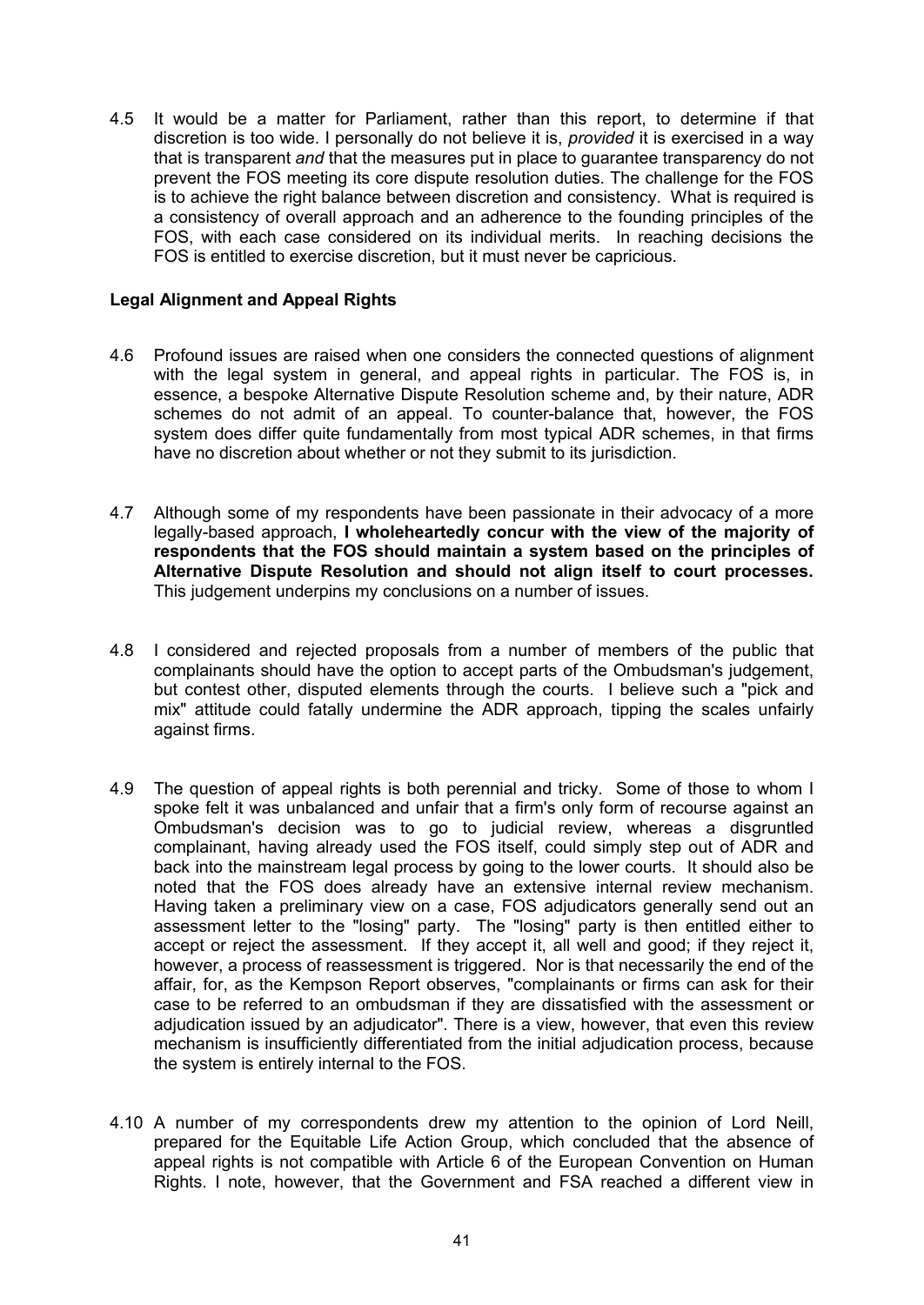undertaking the "N2+2 Review" in 2003-04 and that other legal opinions on the impact of the ECHR on Ombudsman schemes generally have been prepared for, among others, the British and Irish Ombudsman Association. This is clearly an area of contested legal interpretations, which may well ultimately be tested by the courts. My comments will therefore be directed purely at the policy issue of whether introducing formal appeal rights would contribute to making the FOS more accessible and transparent.

- 4.11 The most detailed and extensive case for a formal appeal right was made in a thoughtful paper by Freshfields Bruckhaus Deringer. The British Bankers' Association supported the proposal as did a number of major firms who wished to remain anonymous, though I must add in passing that I find such requests odd in relation to a review focused on transparency. The proposition was that firms, for reasons of managing business risk, tended to treat individual FOS decisions as definitive and effectively precedent-setting for all similar cases. Therefore, the limit of £100,000 on FOS remedies was an artificial construct: the actual limit was £100,000 times the number of cases to which the industry thought any decision was likely to apply.
- 4.12 In the light of that possible level of financial detriment, Freshfields argued that it is reasonable for firms to have access to a tribunal, probably the Financial Services and Markets Tribunal, which could review the merits of the overall approach taken to any category of case. There would be a clear gate-keeping system to prevent vexatious appeals. The question is whether this is the right solution to the diagnosis or whether other solutions would be more proportionate.
- 4.13 Would such a system enhance accessibility? My clear view is that it would not. Complainants could be directly deterred from approaching the FOS as a result of publicity generated by any lengthy appeal process. Perceptions of delay and uncertainty would, of themselves, reduce confidence and so tend to make the process less accessible. It is also plausible to assume that the existence of such appeal rights would in reality tend to make the FOS slower and more cautious in its decision-making, adding to internal process proliferation and cost.
- 4.14 Would such a system help transparency? Clearly it would do so in relation to the individual issues under debate, but the direct cost of achieving this would be considerable in any individual case and the indirect cost, in terms of slower and more cautious decision-making, would be even greater. The challenge is to achieve the benefits of greater transparency, for stakeholders and the FOS alike, on a far wider range of issues than those which might be considered by an appeal system, without incurring the risk and uncertainty inherent in the proposal.
- 4.15 It is not clear other remedies are as weak as Freshfields assert. Firms have been chary of using the Wider Implications (WI) process and in chapter 7 I suggest improvements to make that process more accessible to both industry and consumers. The scope of judicial review continues to expand and it is certainly possible for a firm to challenge the reasonableness of both the general principles underlying a decision and their application in the specific circumstances of a given case. The provision of an appeal process would in my view sit uncomfortably with the subjective element of the FOS's jurisdiction, well summarised in the judgement in the IFG Financial Services case. I have already noted that the discretion is widely drawn, enabling the FOS to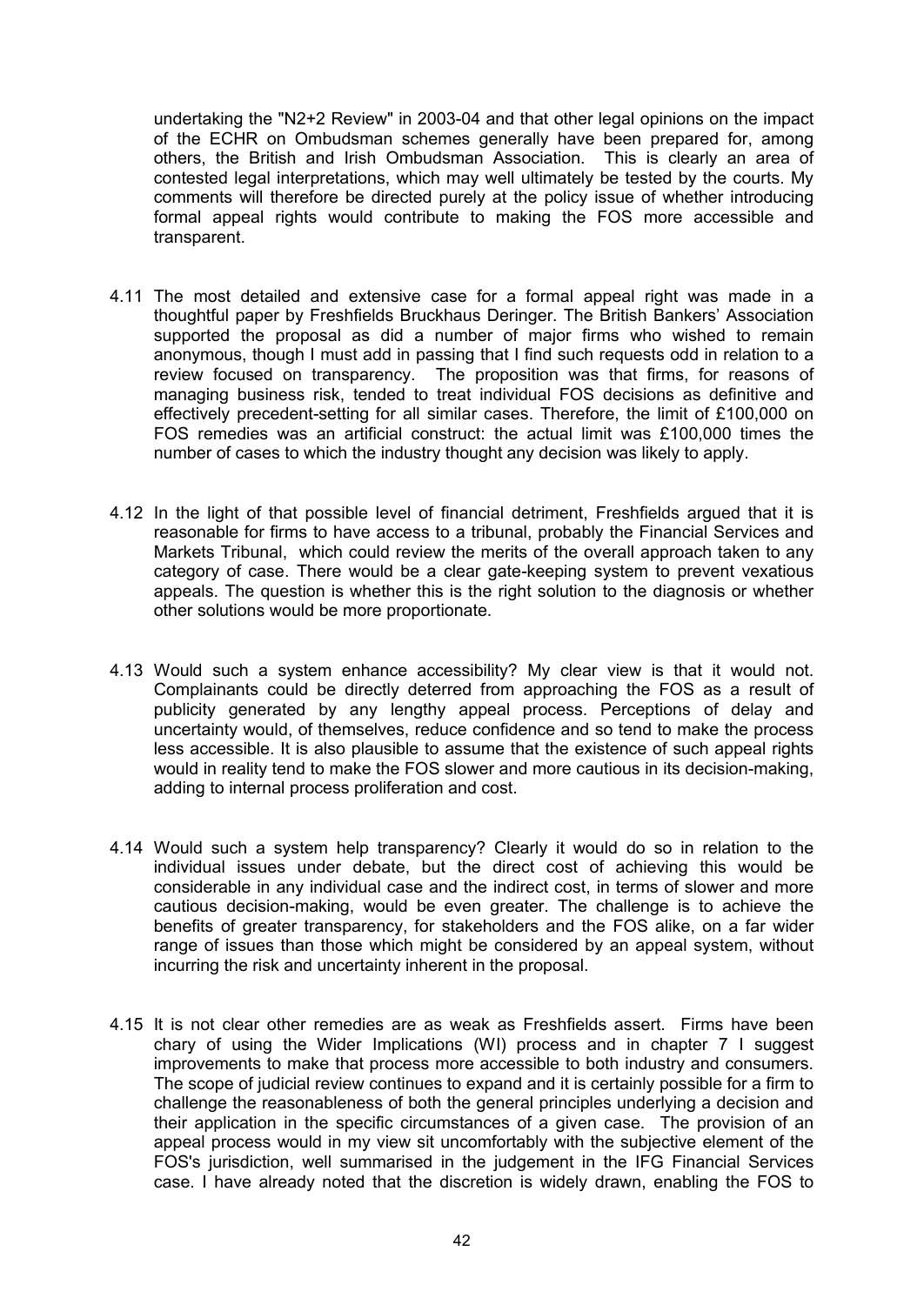depart from established legal principles or remedies if it considers it appropriate. The exercise of such a wide discretion can really be capable of review by a Court or Tribunal only if it can be shown to be irrational: in other words by judicial review.

- 4.16 Above all, were there to be more effective regulatory action to deal with high-volume categories of cases, the perceived need for an appeal mechanism would fall away. The Freshfields paper, for example, draws attention to the FSA's ability to order restitution payments (Section 382 of the FSMA) and the appeal rights that exist in a case. Resolving what is appropriate for ADR and what is appropriate for regulatory enforcement action is a more appropriate response to the current tensions in the system than reducing the effectiveness of ADR by introducing appeal rights.
- 4.17 From the perspective of increasing transparency and accessibility, the case for an external, formal appeals mechanism is far from convincing. **I therefore conclude that the FOS should not establish an appeals mechanism.**
- 4.18 I do, however, make some specific recommendations to improve the efficiency of the current system. **The FOS should:**
	- · **make more explicit the internal appeals procedure that already exists, in the form of the right for either party in a dispute to seek a second decision on the case from an Ombudsman, emphasising that this second decision involves reviewing the full facts of the case** *ab initio***.** Consumer journalists noted this as an area of real confusion for some consumers in our discussion and the FOS website is not very explicit, clear or helpful on this area of the process**;**
	- · **ensure that, in any case where an Ombudsman has offered an informal view, the same Ombudsman is not involved in the final adjudication of a case.**
	- · **continue to ensure that the appointment of the Independent Assessor follows an openly advertised "Nolan"-based process**. The Annual Reports of the current Assessor, Mr Michael Barnes, certainly demonstrate that he has operated independently of the FOS in his judgements. The transparent approach adopted for his appointment further reinforces confidence in his role and should be maintained for future appointments. I do not recommend a change in his current role of reviewing only alleged administrative failure and shortcomings in service by giving him appellate authority over the FOS.
- 4.19 Additionally, as suggested by the All-Party Group, **I recommend that the FOS should have the discretion fully to reopen a decision in the very rare cases where relevant information emerges after a decision has been made, including through the work of the Service Review Team and Independent Assessor.** In such cases, the onus should be placed on the requesting party to explain why the information was not produced in the course of the investigation.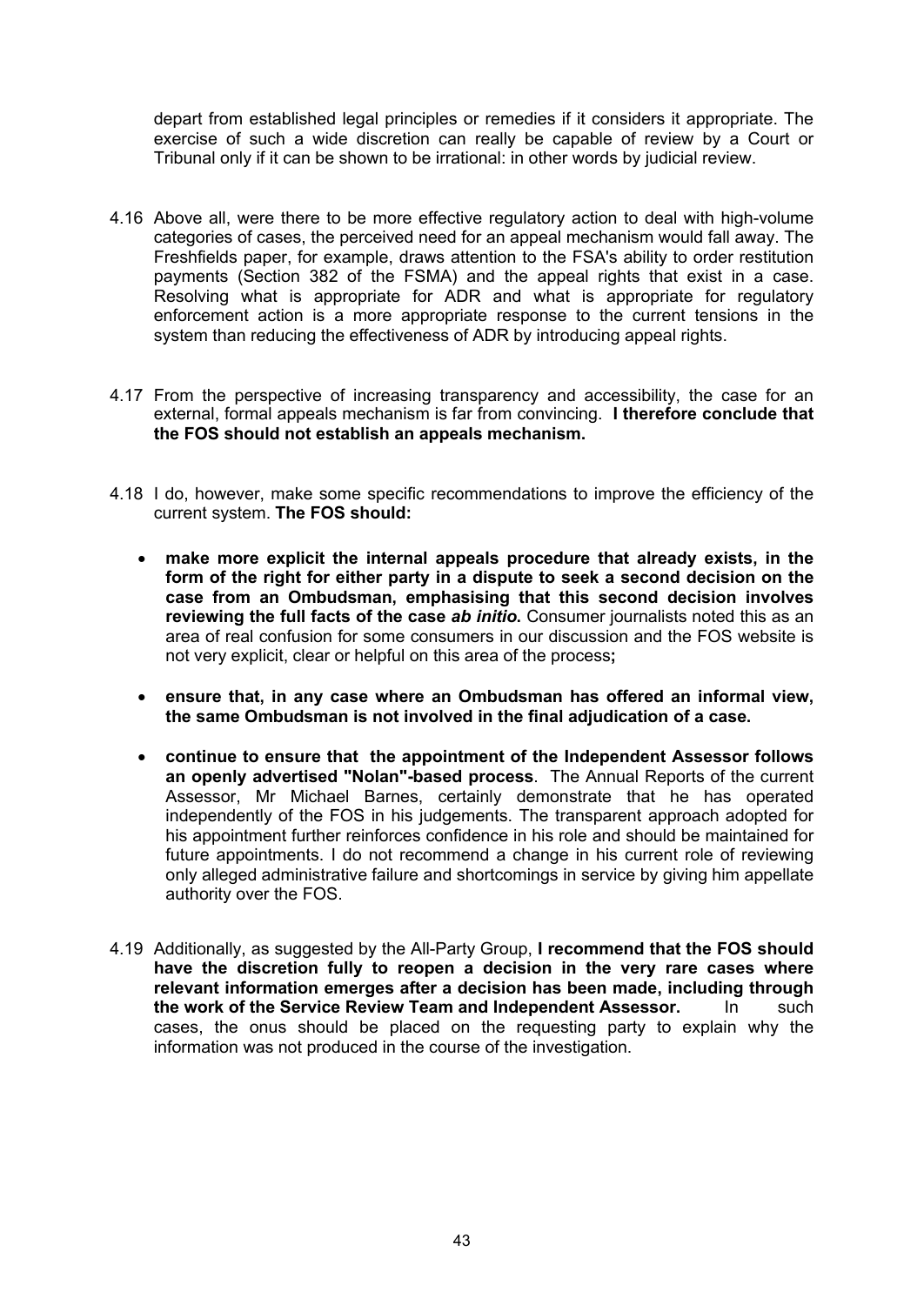## **Conclusion**

- 4.20 The absence of formal appeal rights, the need for rapid and effective case management and the breadth of the FOS's discretion, taken together, provide a compelling case for greater transparency. In particular, the need for publication of more material on questions of policy towards families of cases and of systematic information on methodologies adopted is compelling.
- 4.21 I do not see this as a question of the FOS issuing tablets of stone from the mountain top of South Quay; it follows from my earlier discussion that I agree with all those who have commented that a quasi-regulatory role is to be resisted. Instead, I urge a change in operating style to make the FOS much more open and interactive with all its users and stakeholders in developing its thinking and practice.
- 4.22 Transparency must be reciprocal. There have been strong representations from consumer bodies – and some companies and trade bodies, notably the Association of Independent Financial Advisers - that information about companies' performance before the FOS should be available to inform consumer decisions and incentivise better complaints handling. The bulk of industry comment, however, has been resolutely opposed to such an innovation.
- 4.23 This is a difficult issue in which issues of principle seem to point in one direction and issues of practicality in another, but the log jam has to broken. My next two chapters consider these issues in more practical detail.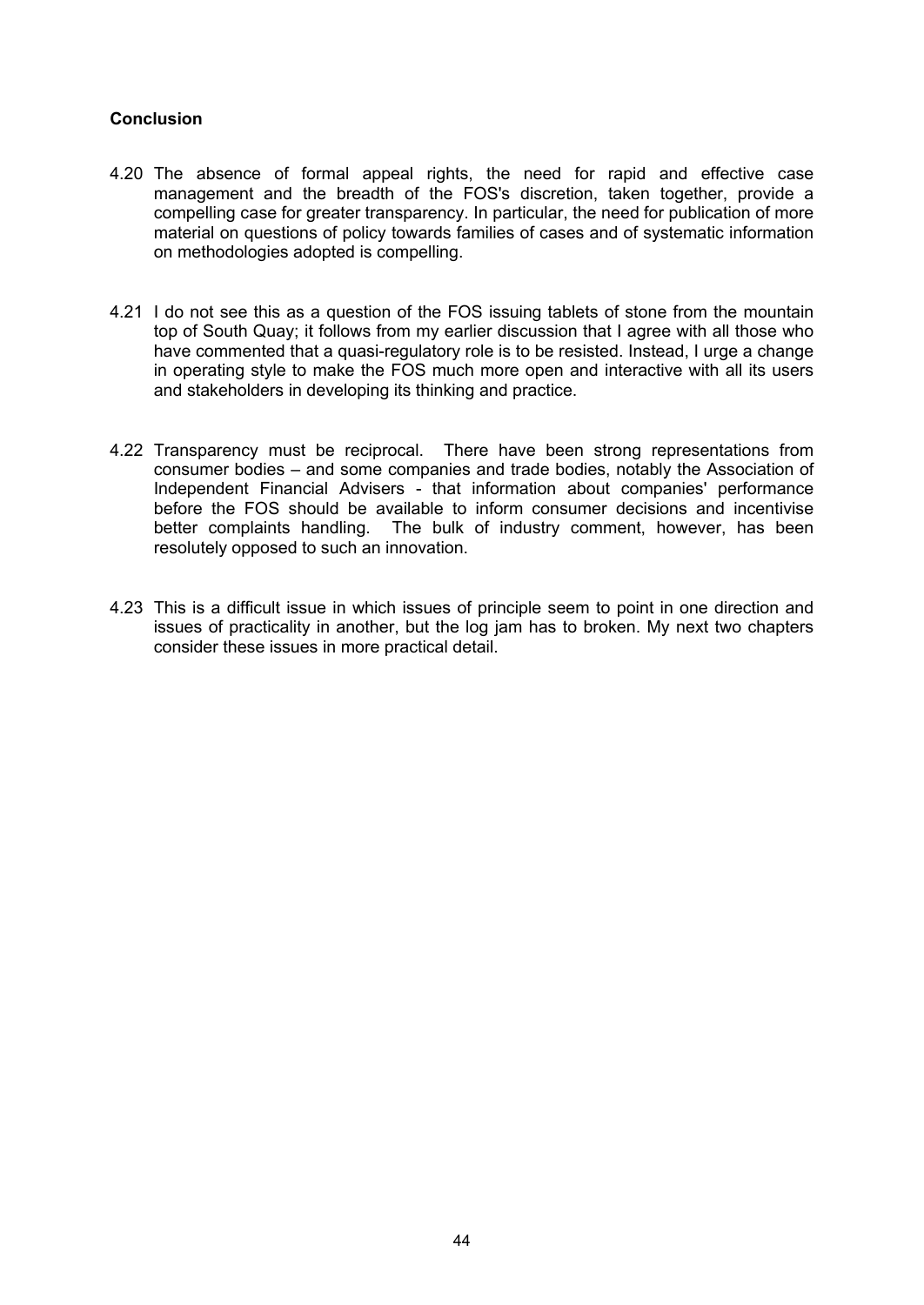### **CHAPTER 5 TRANSPARENCY - PRACTICES, DECISIONS AND MECHANISMS**

#### **Current Practice**

- 5.1 The FOS is not short of communications vehicles to convey how it approaches decisions. It currently uses:
	- · Standard fact sheets and frequently asked questions (FAQs) published on the website, about which I received little comment. These are helpful, but essentially describe processes rather than reasoning;
	- · *Ombudsman News.* This magazine is produced every 6/8 weeks and contains specific case summaries and items of general interest. My evidence suggested that it is generally very well regarded by its readership;
	- · Industry liaison groups. These separate groups meet regularly, to cover the banking, insurance, and mortgage and loans sectors. They do not seem to be popular gatherings. Companies and industry bodies often complained that the meetings consist only of "updates from the Ombudsman". Senior FOS staff complained that industry representation is at too junior a level for them to achieve the kind of debate they hope for;
	- · Consultation on individual issues. The annual work programme and budget is discussed closely with trade and consumer bodies, a process which, theoretically at least, could allow other issues to be raised. Other specific consultation exercises are undertaken, but infrequently;
	- · The Technical Advice Desk, about which I have made some specific recommendations in chapter 3. This provides a valuable mechanism for companies to receive hard information and informal advice about the FOS and, through logging of the calls it receives, a means of discovering issues of industry concern or lack of understanding. Current feedback mechanisms seem not to lead to consideration of general points about FOS practice, however, because they focus only on identifying the broad subjects of calls;
	- · Relationship managers. Staff on the Technical Advice Desk act as relationship managers for 45 of the FOS's larger user firms. The service seems to be highly valued by a number of firms and a number of staff received individual plaudits. Other companies did not refer to the relationship managers, however, and some denied knowledge of their existence. This may, of course, tell us more about internal communication within the company concerned than it does about any failing on the part of the FOS. However, overall, the system seemed to facilitate contact between complaints handlers and the FOS, rather than a strategic dialogue between FOS and company.
	- · The "Working Together" process in which senior FOS officials and managers from certain larger firms meet to discuss anonymous, benchmarked performance data;
	- Dialogue with the Financial Services Practitioner, Smaller Businesses Practitioner and Consumer Panels. The Chief Ombudsman and senior colleagues have regular meetings with the panels, which are considered quite helpful on both sides.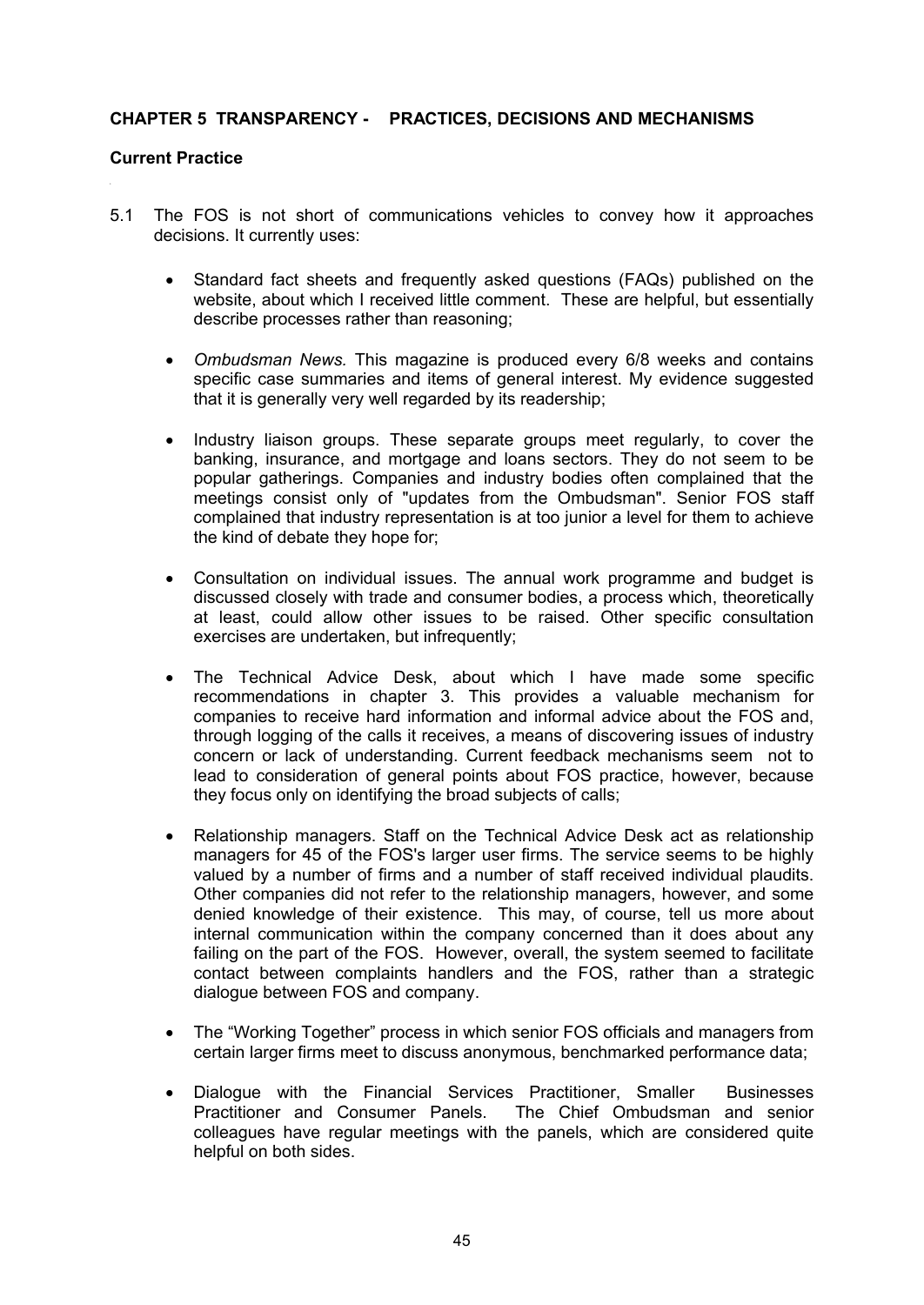- 5.2 This is a quite impressive list of activity. So it was surprising to find that the general tenor of evidence I received was that the FOS was not perceived as particularly open. I can see a number of reasons for this:
	- · what may look like admirable diversity of communication channels to one pair of eyes may look like fragmentation to others;
	- · it is not always clear when the FOS is communicating *ex cathedra*, looking for two way communication, seeking informal feedback or consulting more formally;
	- · consumer groups, notably *Which?* and Citizens Advice, consider they have less opportunity to make input than industry bodies; they may have a valid point;
	- · generalising widely and therefore a little unfairly, industry as a whole does not commit the seniority or volume of resource necessary to achieve an effective two-way dialogue.
- 5.3 In short, despite considerable effort, the activity may not quite amount to the apparent sum of its parts. I look below to modernise and streamline the FOS's current efforts, both in terms of structures and, more importantly, style.

## **Transparency of Ombudsman Practice**

- 5.4 It follows from my earlier discussion that I believe that the FOS should be more open in publishing material about how it approaches categories of cases. *Ombudsman News* has many strengths but also some weaknesses. For example:
	- it is a very "top down" document the FOS uses it to convey their approach to categories of cases where clear decisions have been reached, but deliberately does not use it as a means of testing industry and consumer group thinking on emerging issues;
	- · it is not clear to the reader whether material in old issues represents current FOS thinking on the issues discussed;
	- · more generally, it is odd to use a magazine format as the main reference digest for significant decisions:
	- it is not clear that a member of the public using the service for the first time would know what the magazine covered.
- 5.5 Even in a revamped form, this publication cannot improve communication to the extent required, so I also I recommend another, more radical, change, namely **that the FOS should develop a public interactive system – which I call "FOSBOOK" – as the main means of recording and promulgating details of its developing practice and decisions. This new resource should also, as recommended in the Kempson Report in 2004, be sufficiently comprehensive to "enable staff to develop their knowledge of products and to keep up-to-date with changes".**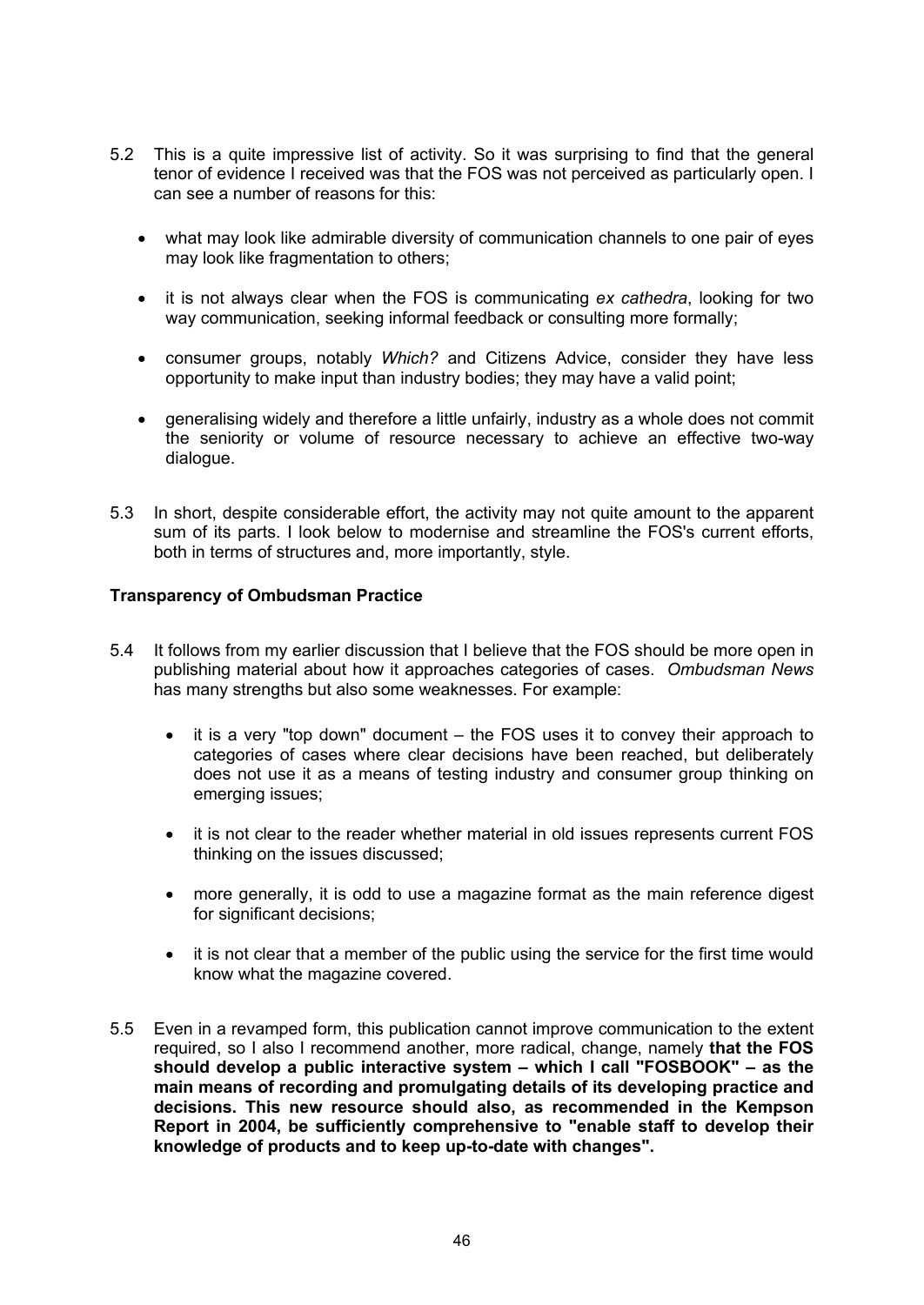- 5.6 The objectives of "FOSBOOK" should be two-fold:
	- · first, to ensue that everybody FOS staff, industry, complainants and other stakeholders - start from a common understanding of what factors the FOS will weigh in specific cases. This will help businesses to decide whether to resolve a case before the consumer has approached the FOS. It will also help both firms and consumer advisers to decide whether decide to pursue a case to Ombudsman decision after an adverse adjudication;
	- · secondly, to provide a "real time" means of communicating significant case decisions as they are made, and to gather and respond to informal feedback. This will have the important benefit of creating a more responsive style within the FOS, without moving to full – and, in this context, inappropriate – mechanisms of formal consultation on the majority of issues. This is particularly important in areas where the FOS is heading into new territory, as it is starting to do, for example, in relation to cases which may involve reckless lending. In such cases, its approach will necessarily be evolutionary, but transparency can help accelerate the pace.
- 5.7 I envisage that the content will be very similar to that currently contained on the FOS's internal Knowledge and Information Toolkit, although the current material will need some degree of editing for this different and wider purpose and audience. The areas of coverage should include, as a minimum:
	- jurisdictional issues;
	- · expected timescales for resolution;
	- statements of general approach for categories of case;
	- anonymised cases which the FOS regards as defining its normal practice for significant numbers of consumers. I comment further on publication of individual cases later in this chapter;
	- policy on handling cases where fraud is suspected or alleged by either party to a complaint (A number of respondents, including the All-Party Group, noted this as an area of some uncertainty at present. I agree this should be resolved rapidly);
	- model redress calculations:
	- background material eg on industry and regulatory practice in relation to specific products at specific times in the past. This would help address the common concern about so-called "retrospective" judgements, mentioned by a number of firms and the All-Party Group;
	- issues on which the FOS would welcome formal or informal feedback;
	- material on good practice on complaints handling, which might be developed in partnership with industry and consumer bodies.
- 5.8 FOSBOOK should be a forward looking document, as well as a work of reference. A large insurer told me that, as part of its stress testing of products, it prepares "mockups" of possible areas of complaint in order to consider how these can be avoided or responded to appropriately. As industry and consumers face new opportunities and challenges ahead, for example from the evolution of assisted sales as canvassed in the Retail Distribution Review, or the Government's plans for Personal Accounts, I can see merit in the FOS developing a similar approach to both guide and stimulate debate. **I therefore recommend that "FOSBOOK" should contain "mock-ups" of how the FOS might respond to possible future complaints categories to guide the development of industry practice.**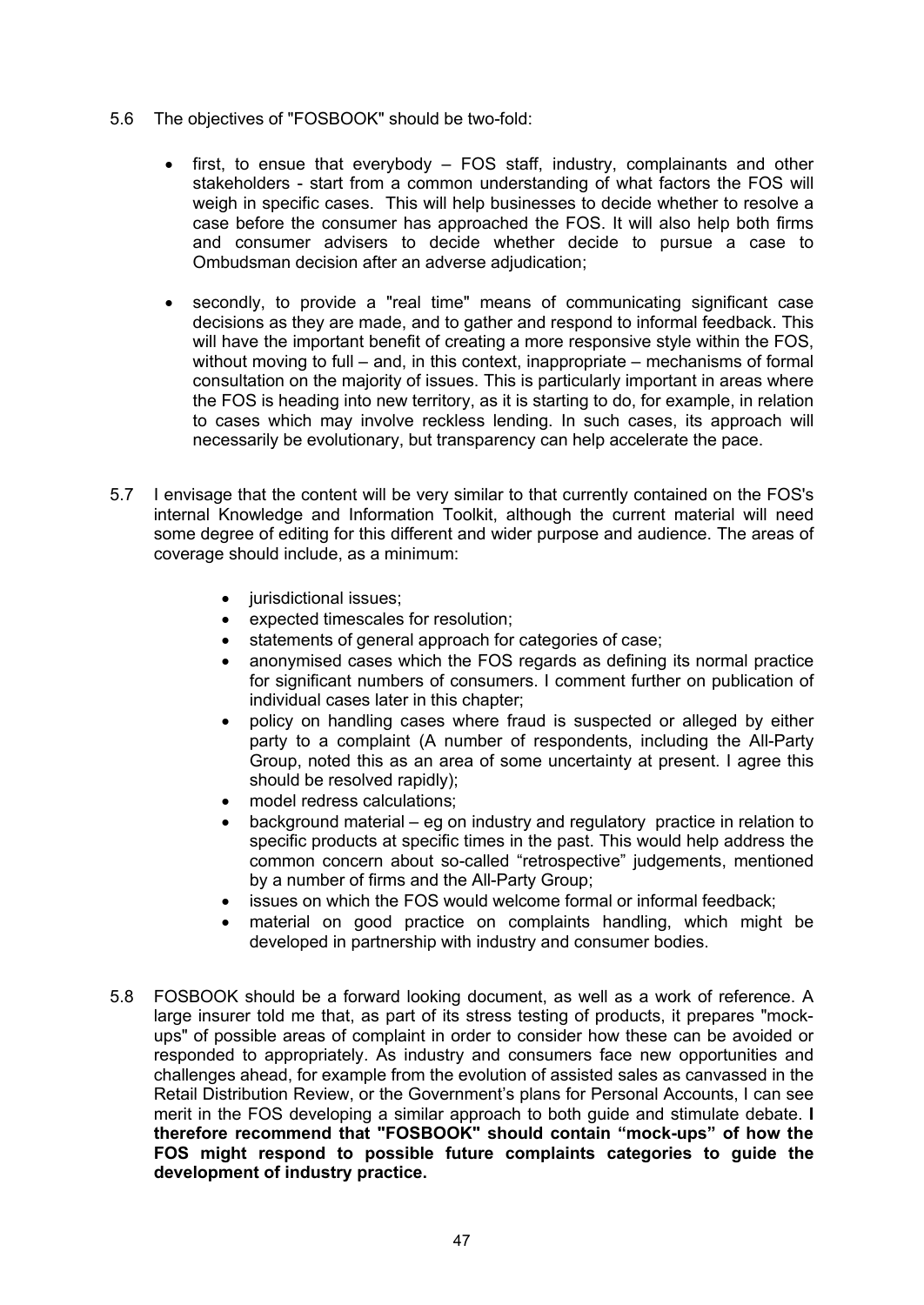- 5.9 **I recommend that the Communications Taskforce should take an active interest in the development and evolution of "FOSBOOK".** The Taskforce should have the opportunity to monitor and comment upon the content, as well as overseeing the process of production. I do not believe the Board taking a view on the broad approach to *categories* of case would infringe the FSMA requirement that the Ombudsman should be independent in the resolution of all *individual* cases in the light of what is fair and reasonable in the specific circumstances. It would clearly be neither helpful nor practical for the Board to seek to micro-manage every single element of the document. I do believe, however, that there is a real opportunity for Board members to add significant value to the work of the FOS by bringing their collective wisdom to bear on questions of how practice is evolving, and might best develop further, on a wide range of individual issues as the "FOSBOOK" develops over time.
- 5.10 It needs to emphasised that such a manual, although a comprehensive picture of FOS practice, would not in any way be a regulatory document. It would not constitute a replacement for the Conduct of Business section of the FSA handbook, the DISP sourcebook nor for specific codes of practice prepared by industry bodies. Specific exclusive "rules" should not be inferred about industry practice from decisions; although the "FOSBOOK" material might indicate one means by which acceptable outcomes could be achieved, it would not be the only one. Each case would continue to be assessed in the light of all these circumstances. It would be a resource on which companies could draw in defining their actions in a world of principles-based regulation, not a means of undermining progress towards it.
- 5.11 For this reason, although I believe the FOS should work extensively with industry and consumer groups in preparing such a document, I do not believe it would be appropriate for it to be the subject of formal consultation. It would act as a resource to enable companies to work more effectively in a world of principles-based regulation, rather than seeking to introduce, or reintroduce, prescriptive rules by the back door.
- 5.12 Developing such a tool would have one important consequence for practice in decisionmaking. If FOSBOOK is developed, **I recommend that the FOS should ensure that decisions draw upon and explicitly refer to the guidance in FOSBOOK, and explain any variation from it, by reference to the facts of the individual case**. I believe that such a mechanism would help to encourage consistency, without diluting the "fair and reasonable" test. In so doing, it would strengthen decision-making within both the FOS and firms by establishing a clearer body of practice on the interplay of general principles and specific cases. It would also help to meet the concerns of those respondents, such as the IFA Defence Union and Highclere Financial Services, who produced interesting case studies of apparent variations in decision-making and interpretation of very similar evidence between different adjudicators.
- 5.13 I make one other comment on the form of decisions. I received representations from the Federation for Information Policy Research (FIPR) that the FOS was not equipped to handle cases involving assessment of technological issues in relation to cases involving alleged card fraud. It was too willing to accept evidence from banks and their trade bodies uncritically at face value. In response, FOS senior management said they looked at each individual case on its unique facts. They did not discount the possibility of technological fraud, but found that, in many cases, the overall balance of evidence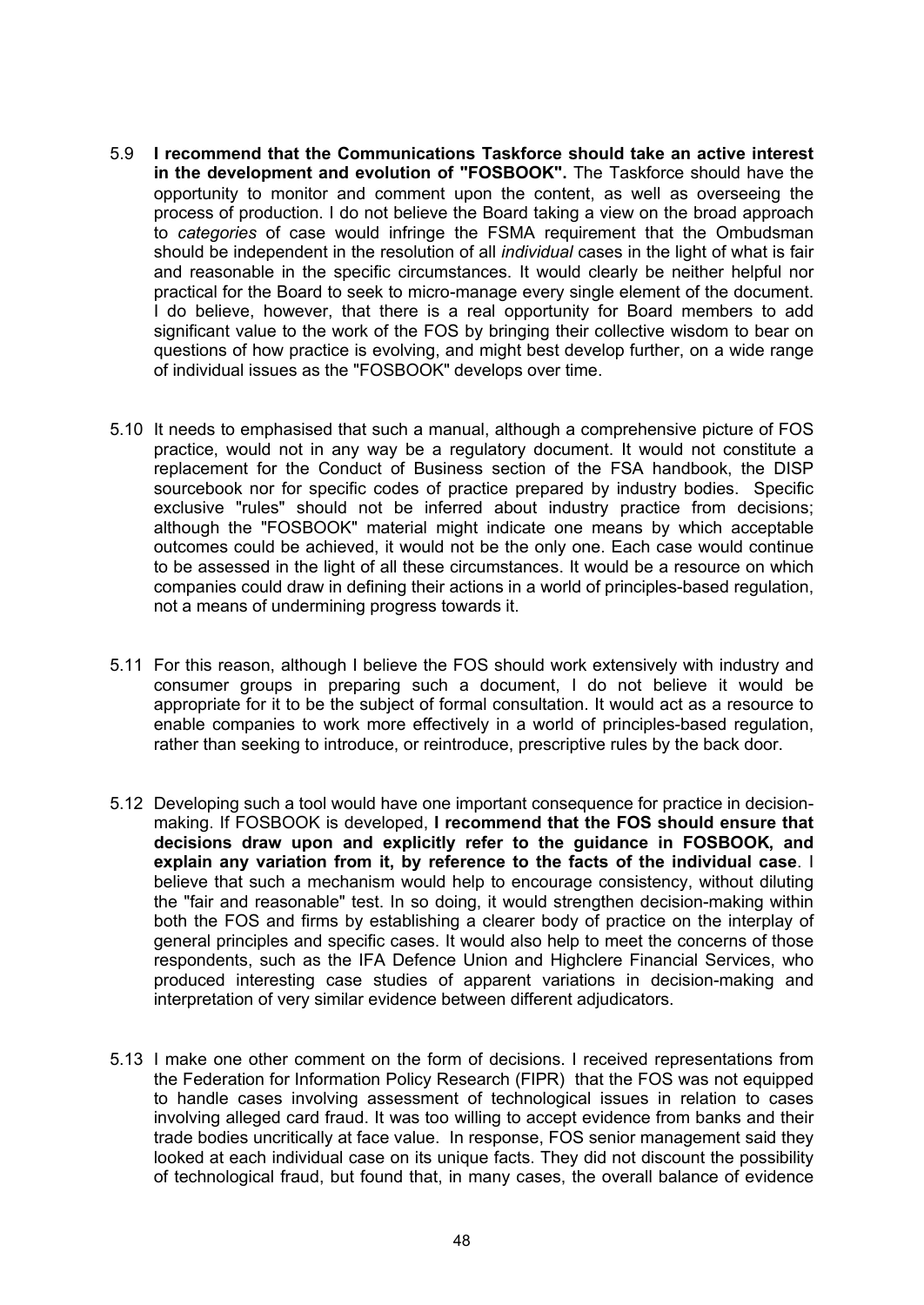made a mistake on the part of the complainant a much more likely explanation. I saw no evidence that would lead me to dispute those claims and I note that this approach has much in common with the practice and findings of the premium rate telephony regulator PhonePay Plus (formerly ICSTIS).

- 5.14 Thorough evaluation of the technical claims of the FIPR is beyond both my terms of reference and indeed the competence of my team, nor were we in a position to examine individual cases in depth. It is nonetheless unsatisfactory that such perceptions of systematic bias should exist, however, so **I recommend that**
	- · **the FOS should define and publish ahead of the development of "FOSBOOK" the criteria by which it decides when to commission independent technical advice; and**
	- · **individual decisions should make clear how these criteria have been applied in practice.**
- 5.15 It has been put to me that putting this volume of material about FOS practice in the public domain might encourage tendentious "case-making" by some complainants and claims management companies, as they seek to bend the facts of an individual case to the stated general approach. I can see that adjudicators and ombudsmen will need to be alert to this possibility, but I do not see that it invalidates the general approach. One might as well argue that statute and common law should be dispensed with because barristers will use the letter of the law to present the best case for their clients. The greater gains in terms of predictability and increased confidence will, in my view, more than outweigh any short-term attempts to abuse the system.
- 5.16 There is one important consequence of preparing FOSBOOK against this specification. The FOS usually and understandably handles cases in the order in which they are received. It is important, however, for it also to take a reasonable number of the most recent cases through to rapid decision in order for it rapidly to establish and communicate its approach to categories of case emerging in the market**.**
- 5.17 I note one other issue: the FOS is not currently subject to the provisions of the Freedom of Information Act (FOIA). I can see no particularly strong policy reason for this exemption, but that is a matter for the current FOIA review exercise being undertaken by the Ministry of Justice, rather than for this Review., Were my proposals on the development of "FOSBOOK" to be adopted, however, this would more than meet the spirit of the legislation and most, if not all, of the specific requirements of the Act, without compromising the crucial protections that exist for both individual and commercial data within it.

## **Publication of Individual Cases**

5.18 In the context of developing FOSBOOK, I have considered how far individual case decisions should be published. As I noted in my call for evidence document, FOS practice on this issue is relatively conservative compared to some of its sister services overseas, some of whom publish all decisions in full, and some other UK Ombudsmen who publish summaries of all their decisions. Swiss Re UK urged me to recommend full publication to help provide reassurance of consistency of decision-making, but they were a lone voice in the debate. Other respondents from both industry and consumer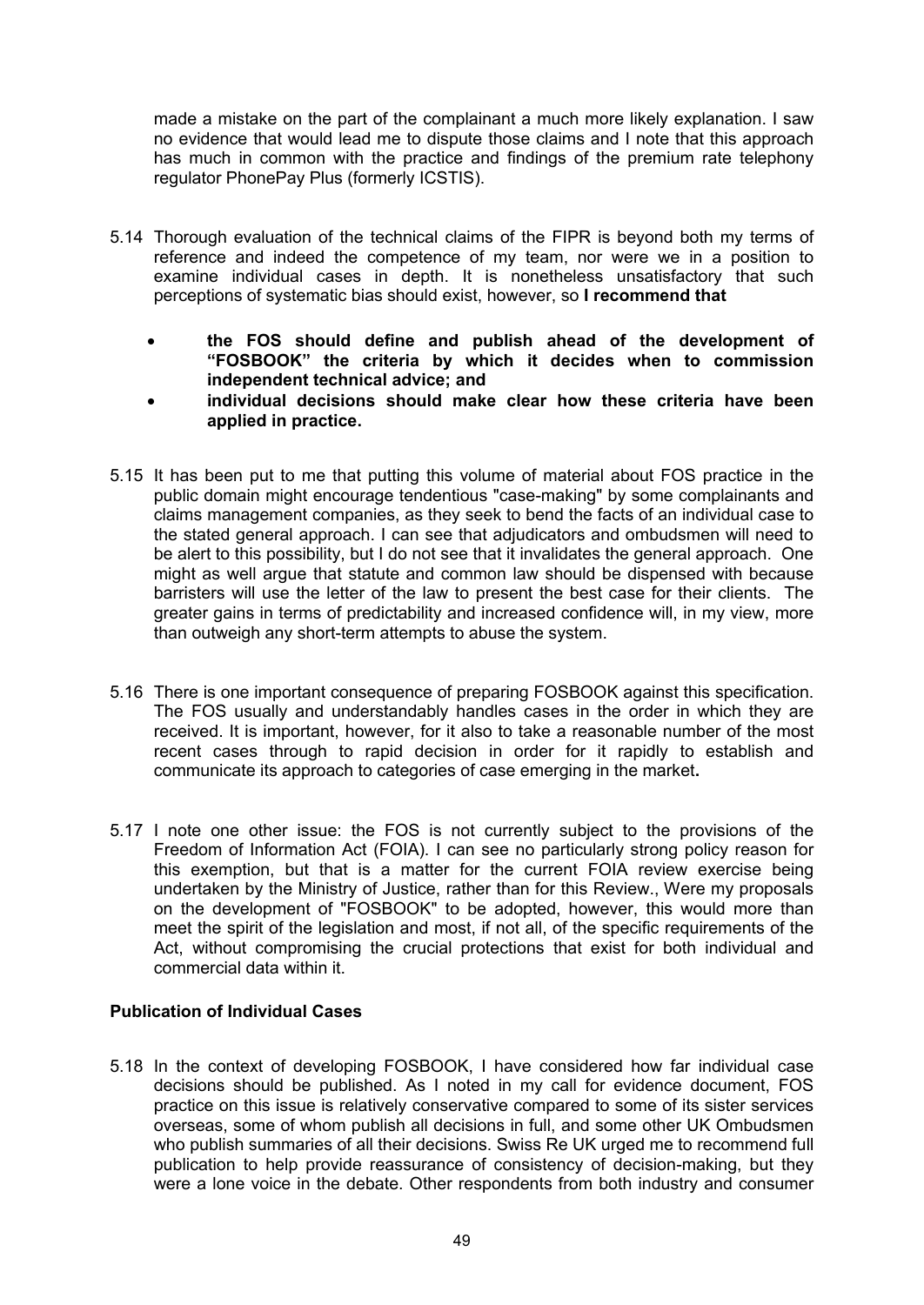worlds argued against. Some arguments were practical: volumes would simply to be too large to manage. Others started from the principle that no decision should be seen as precedent-setting and argued that publication could create false and undesirable misapprehensions. I agree strongly with the practical point. I return to the second below, in discussing test cases.

- 5.19 I do not, however, see how the FOS can become more transparent without significantly more decisions being published, and those decisions being published in full, rather than in summary form. I believe that decisions need to be published for two purposes:
	- first, in the context of FOSBOOK, to guide practitioners about developing FOS thinking and practice;
	- · secondly, to facilitate debate on the evolution of practice over time.

As the intention is to offer the cases as general guidance, however, rather than specific commentary on the practice of individual firms, it would not be appropriate to publish the names of either the firm or the complainant.

# 5.20 **I therefore recommend that the FOS should:**

- · **select and publish suitable decisions in full, but anonymised, form in FOSBOOK, to show the relationships between the broad principles applied to resolution of categories of cases and their application in practice;**
- · **commission and publish regular academic analysis of the full range of Ombudsman decisions alongside future independent reviews.**
- 5.21 In relation to both of the points above, **I further recommend that the FOS should:**
	- · **consider changes to common authoring standards/templates and so forth, to facilitate publication and comparison;**
	- · **identify suitable ways of involving independent bodies, such as the Society of Court Reporters, in the process of selection and analysis of decisions.**

# **Lead Cases**

5.22 The approach I have outlined above has implications for the way the FOS approaches the conduct of "lead cases". This refers to the occasional practice of identifying a group of very similar cases, usually at the behest of a firm, but sometimes on the FOS's own initiative and occasionally trigged by a consumer group or a claims management company, and holding back the investigation of all of them until a decision is made on a specific lead case. The FOS then seeks to resolve the other cases on a common basis, except where specific circumstances dictate a different outcome. These may not be precedents in the strict legal sense, but to firms they can feel very similar. This procedure was noted approvingly in the Kempson Report, as a helpful way to "avoid duplication of work and so speed up the decision-making process". I did not receive many representations on this subject, but those I did receive indicated that industry found the process useful, if somewhat unclear. Additionally, one correspondent argued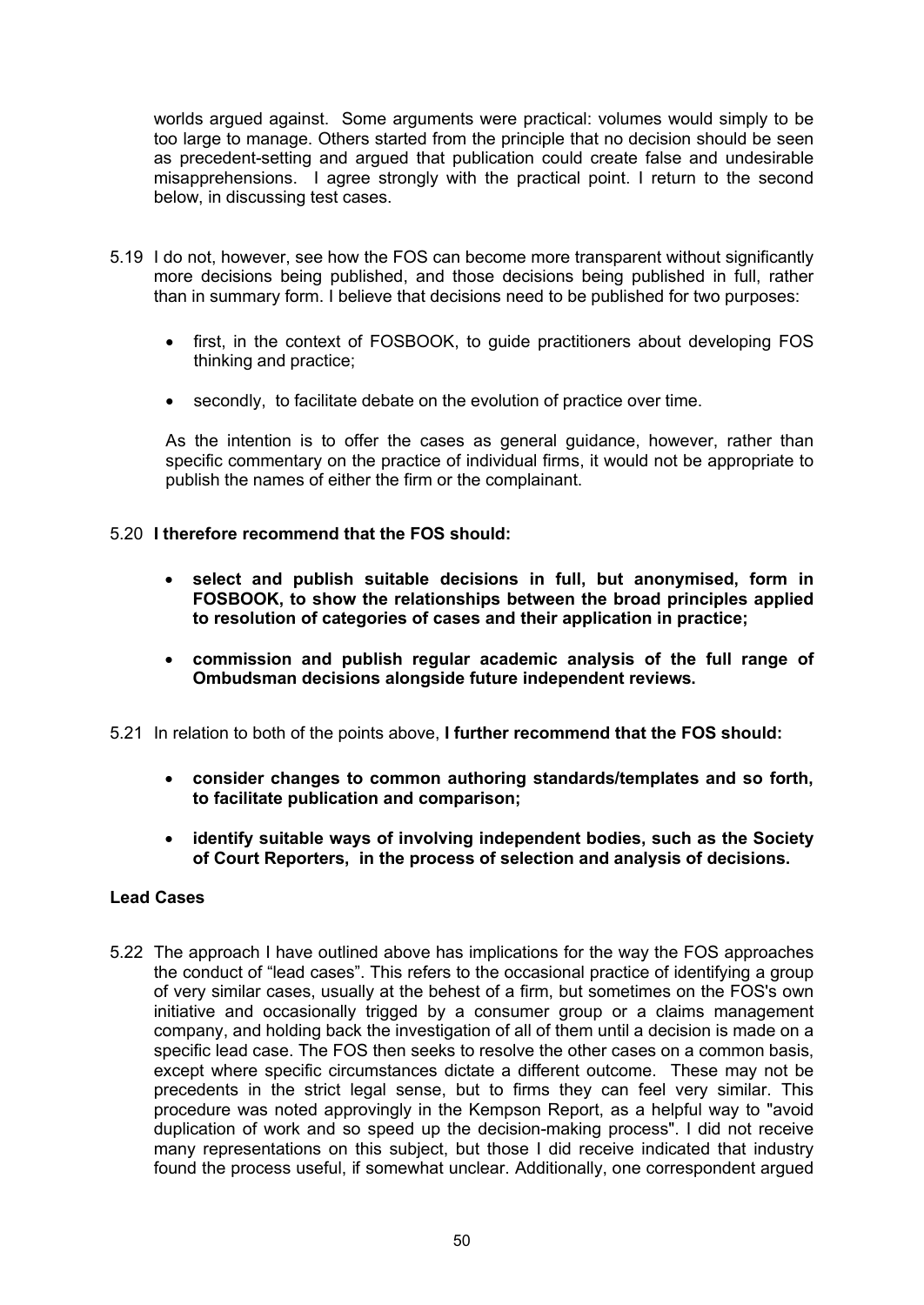that a way should be found to take account of the potential impact on third parties (i.e. other than the complainant and the firm complained against) and that this should be factored into the decision.

- 5.23 I agree that the current opacity around the subject for example, the absence of general notification that such a case is being determined and clear timetables for decision-making on it and the lack of clarity about how such decisions interact with the Wider Implications (WI) process – is not helpful in building confidence. I touch on the latter point again in chapter 7 of this Report. Equally, dialogue on lead cases can be difficult. Some firms told me they have found the FOS difficult to engage with in the course of decision-making on a lead case. Senior FOS staff find themselves in difficulty when pressed to hold such a discussion if the complainant in the case is not present. I sense frustration on all sides. This needs to be tackled for the future. The FOS must also provide constant reassurance that, even where a high-profile lead case has been resolved, each similar case will continue to be considered on its individual merits.
- 5.24 The changes I am proposing ought to mean there are fewer lead cases on issues which cut across firms. Developing an interactive "FOSBOOK" model ought to allow the FOS to move more quickly to stating a general approach to categories of cases and allow a wider range of tools to be used in doing so. I agree, for example, with the comment from Zurich that the FOS should be prepared to consider using cost-benefit analysis on some occasions to buttress the quality of its decision-making. This change of approach would make it easier for industry, consumer bodies and other interested parties to debate the broader implications of certain matters by removing them from the specific context of an individual case. In short, it should become possible for the FOS to work "top down" from an overall approach, whilst also fulfilling its statutory role of producing individual determinations "bottom up" from the facts and circumstances of each individual case.
- 5.25 A need for some lead cases may remain, however, on very specific issues connected with individual companies. These are likely to be complex and raise particular sensitivities. It is right therefore for them to be handled with particular care and attention by the most senior staff in the organisation in order to ensure both that there is no undue delay in resolving the issue for the complainant and that the full circumstances and implications are reflected upon fully and appropriately. The FOS will need to be particularly alert to the relationship between the Ombudsman's decision and any relevant ongoing regulatory and legal action, (whether directly or indirectly related to the precise circumstances of the dispute in the lead case). I am, however, sceptical about the need for any formal recognition of the rights of third parties or non-parties to a claim. To do this would potentially fundamentally alter the nature of the service, even if attempts were made to restrain such changes within very tightly defined bounds.

# **Liaison Groups**

5.26 As I discuss in 5.1, although the current FOS/industry liaison groups have potential value, they do not seem to be working effectively and are not highly regarded by participants. I also note, with some surprise, that there is no analogous FOS/consumer liaison mechanism. Development of a more interactive style through "FOSBOOK" will, over time, lessen their role even further.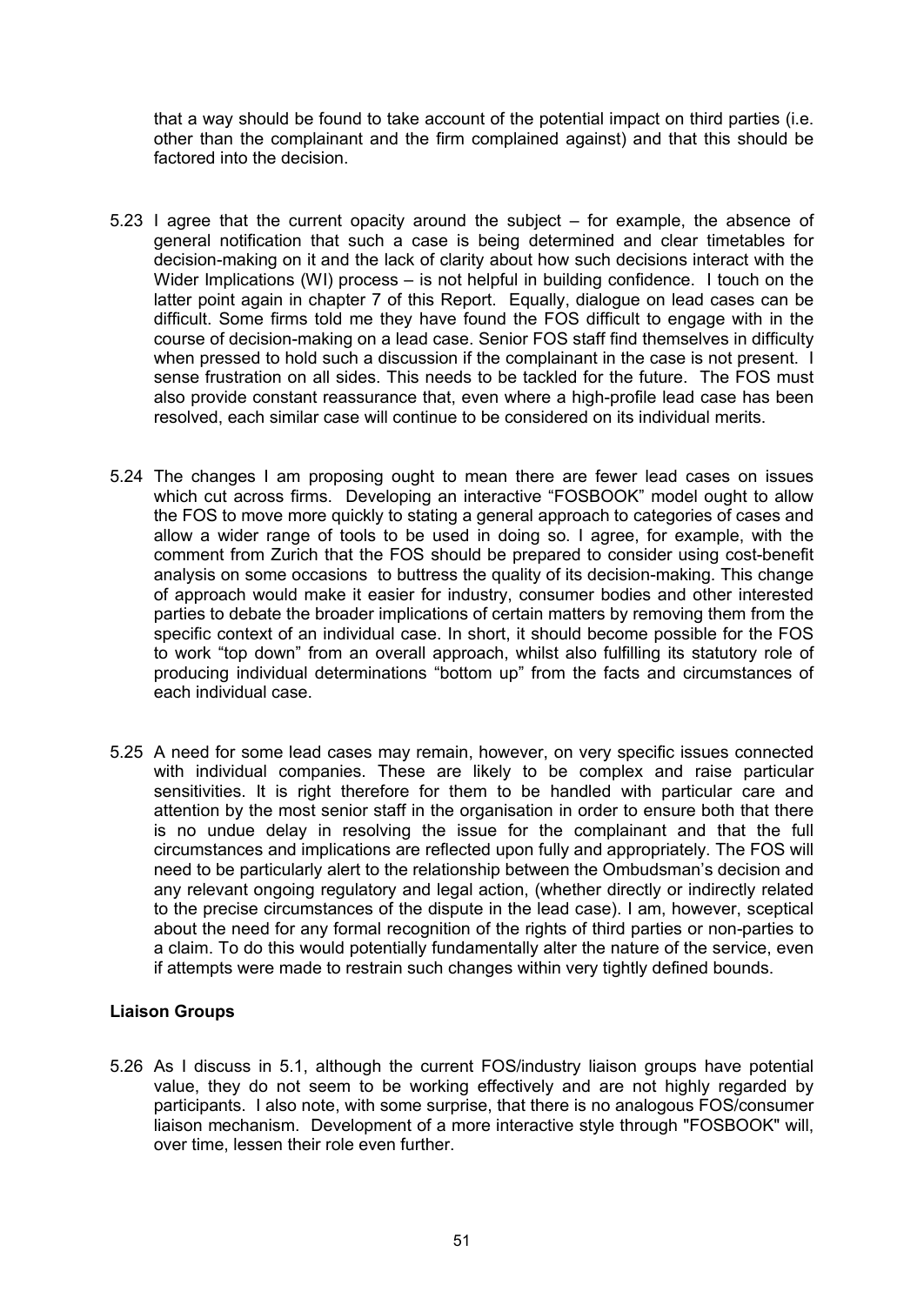- 5.27 Rather than a "relaunch", **I therefore recommend that the FOS should work with the FSA to subsume the role of the Industry Liaison Groups into those of the current Financial Services Practitioner Panel and Smaller Businesses Practitioner Panel, with the Financial Services Consumer Panel providing consumer input.** With the FSA, the FOS should identify and tackle the practical implications of this change, not least how to strengthen the secretariats of the Panels in order to help them to discharge this enhanced role. I believe that giving this enhanced role to the Panels will ensure that dialogue takes place at a suitably strategic level and help to identify at the earliest stage any tension arising between the development of FOS practice and regulatory policy. I comment further about the role of the Panels in relation to the Wider Implications (WI) process in chapter 7.
- 5.28 There will, of course, be a need for a range of interaction with industry and consumer bodies on detailed issues. **I recommend that the FOS should continue to pursue detailed issues through continued bilateral contact with trade associations and consumer bodies.** The informal links currently in place appear to be valued highly by all parties. **I also recommend that the Banking Advisory Panel should maintain its current technical advisory role.**

## **Future of** *Ombudsman News*

- 5.29 In the light of the other changes recommended in this chapter, **I recommend that, over time,** *Ombudsman News* **should evolve into a fortnightly email news letter, aimed at front-line complaint handlers in companies and consumer advisers, covering:**
	- · **FOS views of emerging issues;**
	- · **specific examples of good practice/problems in complaint handling;**
	- · **updates on changes to FOSBOOK;**
	- · **news of specific changes of methodologies/logistics etc**
	- · **a letters page;**
	- · **a feedback form.**

## **The Technical Advice Desk and Relationship Managers**

5.30 As discussed in 5.1, my general conclusion is that these systems generally work well. It is important, however, that both should be seen consistently as channels for two-way communication. In particular, a number of my interlocutors urged the case for more bilateral exchange visits between the FOS and companies to increase understanding of how different complaint handling models worked with a view to sharing best practice. I agree with this and would extend the principle further. **I recommend that, with suitable safeguards to protect confidentiality, the FOS should begin to develop secondment programmes with firms and consumer bodies to develop greater understanding and share best practice.**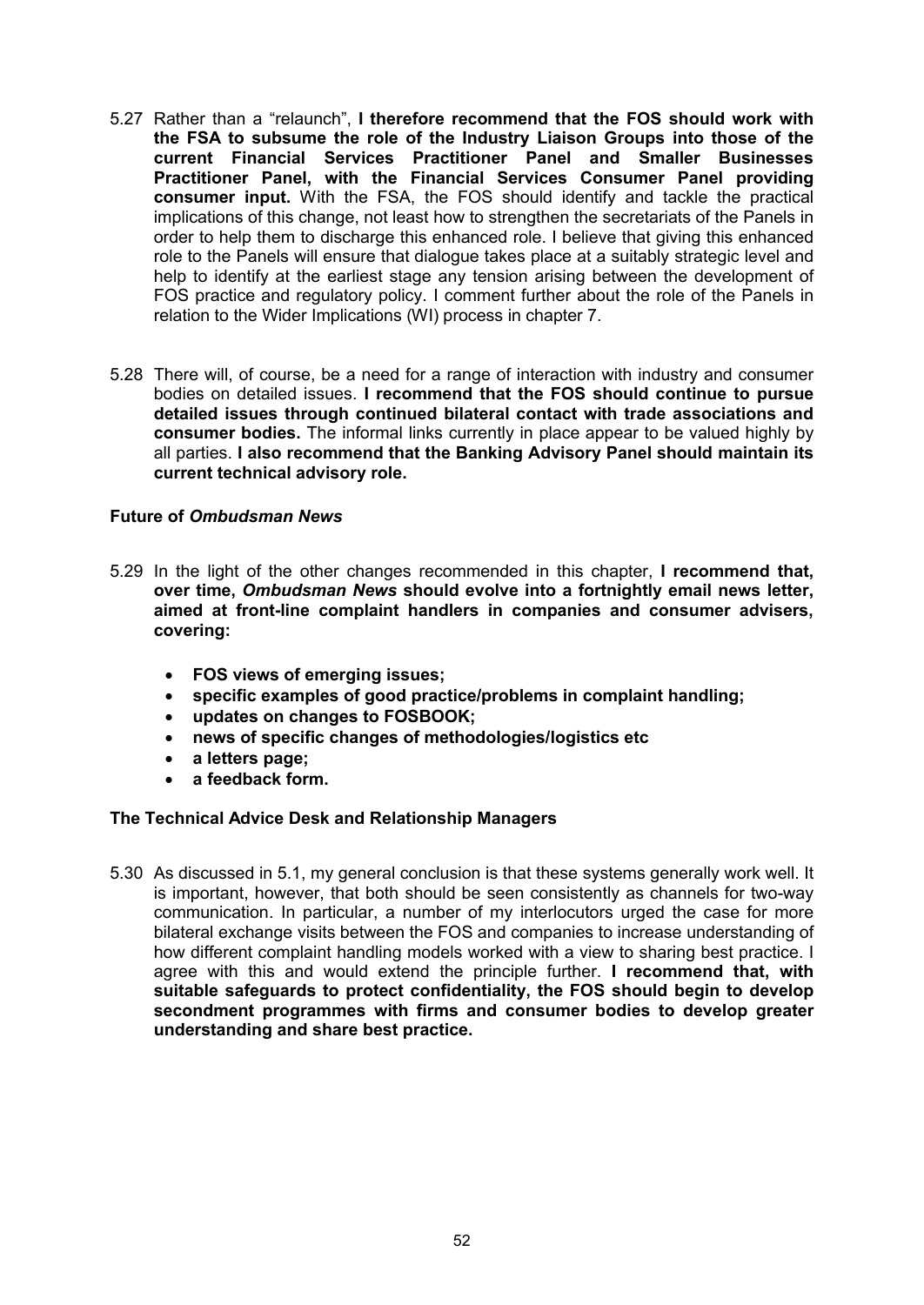## **Conclusion**

5.31 Taken together, these proposals represent a significant change and one of more than academic benefit. Clearly identifying a general approach to a subject and specifically identifying reasons for variation should make it possible, not just to shorten and simplify decision documents, but to arrive at decisions more rapidly. In short, I believe the changes recommended in this chapter could lead to a step-change in the transparency of FOS practice and enable it to set a lead amongst Ombudsman schemes in the UK and internationally in becoming more interactive in its decision-making, without compromising its independence and the essential flexibility of its jurisdiction.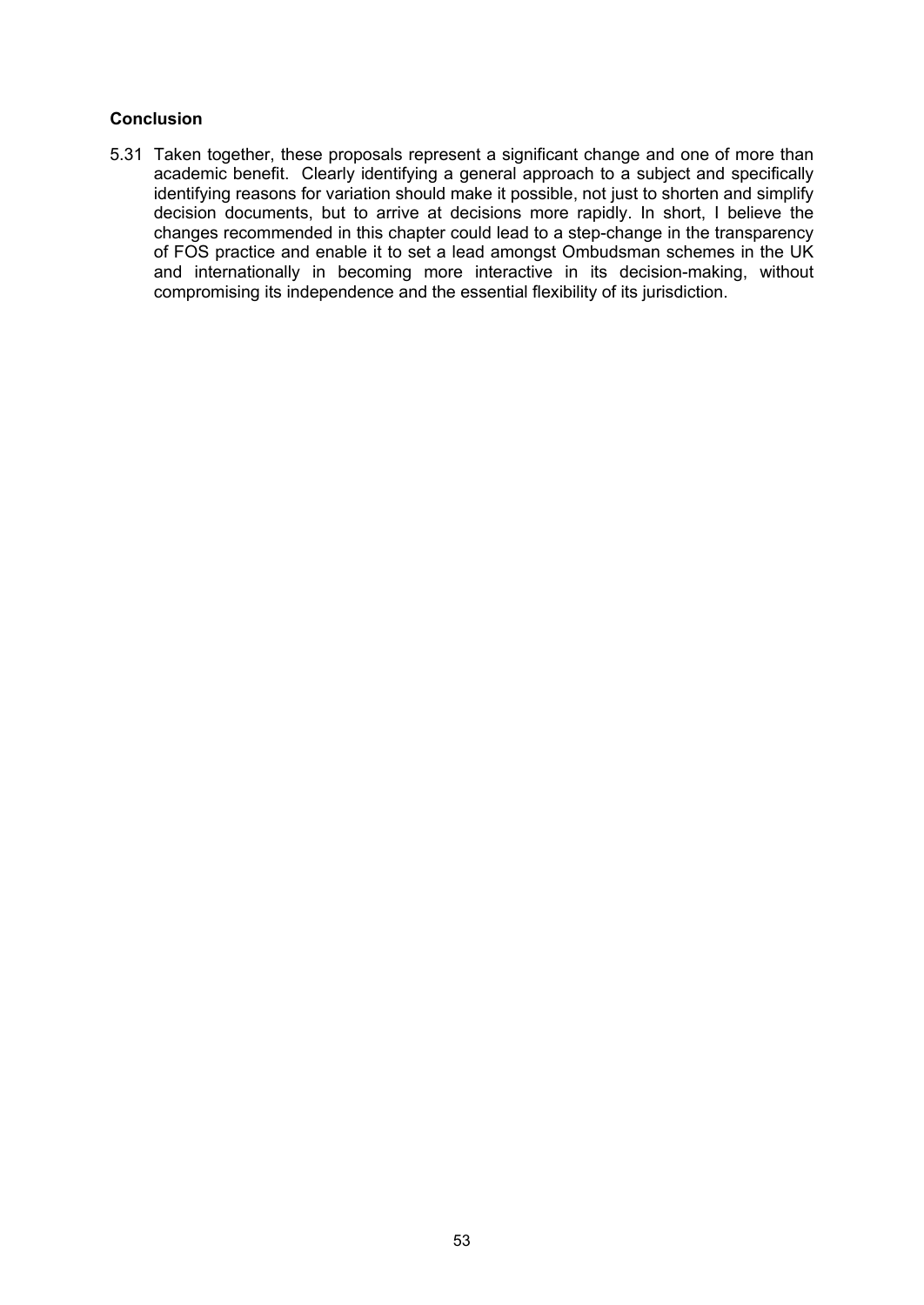# **CHAPTER 6 TRANSPARENCY – PERFORMANCE DATA**

- 6.1 The question of what level of data about company performance should be in the public domain was, by some distance, the most contentious and difficult issue for this Review and certainly merits a chapter in its own right.
- 6.2 Comments to the Review, with only rare exceptions, fell into one of two categories. Consumer bodies generally said that the FOS should publish extensive and detailed data on uphold rates, arguing that this would be a helpful input to consumer buying decisions and so help the market to work more effectively. Some were explicit about their desire to "name and shame" poorly performing firms, on the basis that only such potentially brand-damaging disclosure would provide sufficient incentives to prompt necessary reforms to poor practices in the market.
- 6.3 Industry bodies and firms, in the main, argued that such data should not be published. They cited a variety of reasons:
	- · it would be difficult to produce metrics which would adequately adjust for different market shares;
	- it would be wrong in principle for an ADR scheme to be involved in publishing such information;
	- · consumers would not understand the information and might be misled by it;

Only a minority of firms and trade organisations called for greater transparency in order to build consumer confidence in their own performance and that of the sector they represented.

6.4 I find it disappointing that commentators have followed such limited and polarised lines of argument in an area of some complexity. My aim is to find a pragmatic way forward, rather than attempting to adjudicate between two entrenched positions.

## **The Starting Point**

6.5 As I explain in chapter 4, I start from a presumption of greater transparency. Economic theory tells us that the availability of *accurate* information to consumers helps to make markets as a whole work more effectively, irrespective of whether every piece of information is understood perfectly by each and every individual. I do not see why information on complaints data should be any more - or less - likely to be misunderstood than any other information provided by companies, either as part of their marketing efforts or as a response to regulatory rules. There can be little doubt that transparency can help to improve performance, particularly amongst weaker firms, by giving strong incentives to make visible, public progress. In short, if information is brought into the public domain sensibly, clearly and with all necessary caveats fully explained, it can have a major preventative effect. I therefore conclude that **information about complaint performance is one relevant factor that consumers may wish to take into account in making a purchasing decision and I see no legitimate justification for withholding it as a matter of principle**.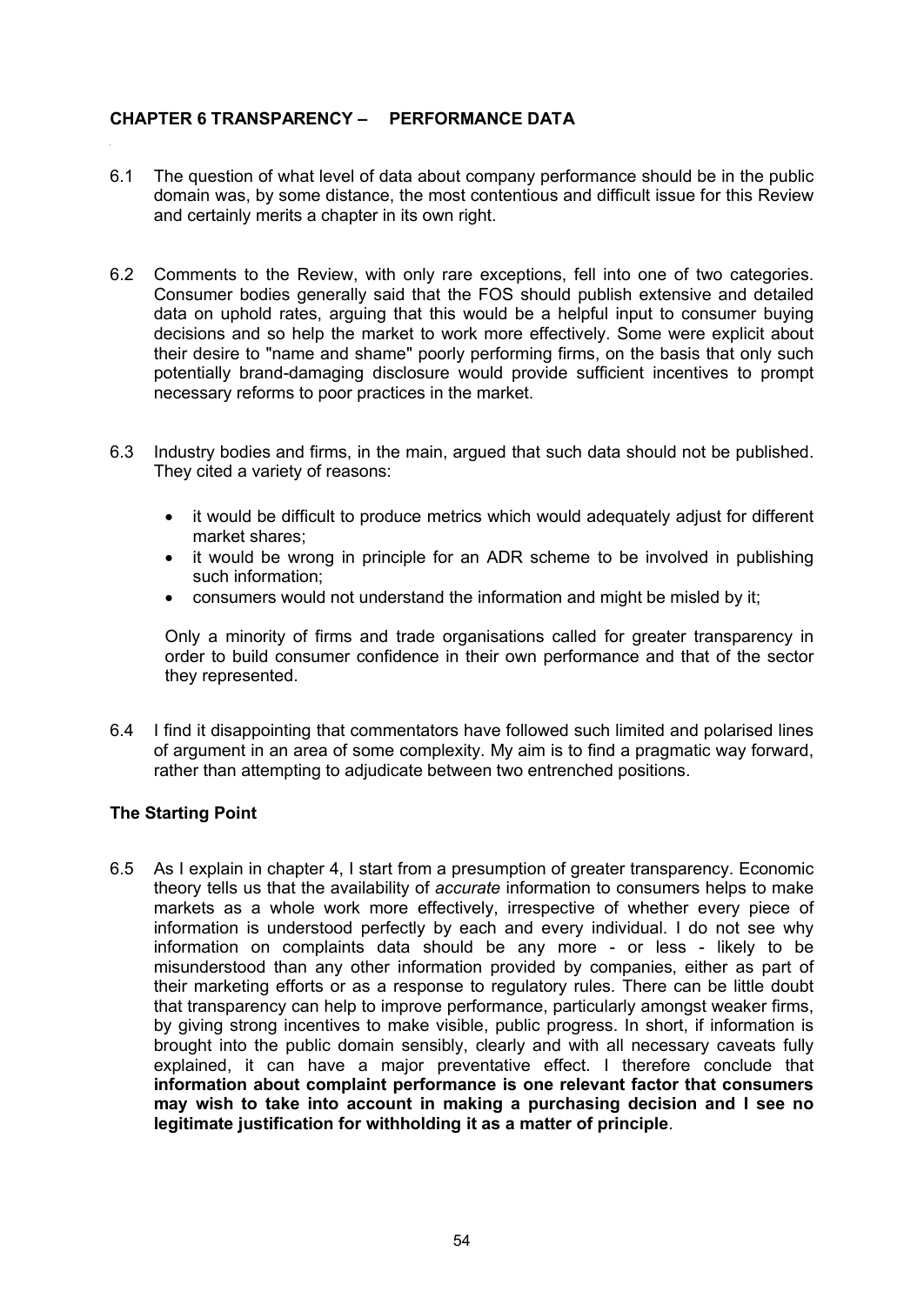- 6.6 There are, however, practical problems in producing accurate information, including:
	- the inefficiencies and unfairness which may arise from giving companies a possible incentive to settle a case to improve their "league table" standing, even when they believe that right is on their side;
	- · the problems of taking account of merger and acquisition activity. The question of how far a merged brand should receive adverse comment because of the activities of previous management outside its control is not clear cut;
	- · the possibly misleading inferences that might be drawn about performance in relation to one particular product, if highly aggregated information is prepared at the level of major financial groups. "Good" performance in one area and "poor" in another does not equate to "average" across the waterfront;
	- the equally misleading inferences that might be drawn from combining data on products of a profoundly different nature. Complaints about banking services may well tell consumers something meaningful about a bank's current systems and culture because of the transactional nature of the service, but a complaint about an investment product sold over a decade ago will not admit of the same conclusion, though both categories of case may tell us something about the current effectiveness of companies' internal complaints systems;
	- · the need to achieve clear understanding and consensus across the market on the definition of when a complaint has been "upheld" or not. This will not be as simple as it may at first sound. It is quite common, for example, for the FOS to find many aspects of a complaint unjustified, but to recommend an apology and perhaps token compensation to take account of a breakdown in communication. Such cases do not necessarily lead themselves to easy classification in terms of a black white definition of "upheld" or "not upheld";
	- the danger of misleading inferences being drawn if the FOS's data alone is published, in the absence of concomitant promulgation of the FSA's data on firms' handling of complaints. One might characterise the publication of FOS data only as showing only a small fraction of the iceberg visible above water.
- 6.7 Above all, policy-makers must be mindful of two types of consumer detriment. Regulatory thinking over the past decade has been dominated by the need to avoid mis-selling, which correlates strongly with a high level of justified complaints. Consumer detriment also arises, however, from not buying the right kind of product at the right time, possibly leaving individuals with insufficient pension provision or protection. If consumers are encouraged to believe that large numbers of firms in any sector have a poor complaints record and, as a result, fail to purchase perfectly good products, the resulting detriment may be far worse than would be the case were a limited number of individuals to make a series of marginally sub-optimal purchases.

# **A Way Forward**

6.8 All these serious issues must be faced squarely in going forward and I might, in light of them, have been expected to suggest a cautious approach, recommending that the FOS, the FSA and the OFT should do more work to overcome them before any final decision could be made. I am merely concerned that the "health warnings" may end up taking up more space than the data, generating more heat than light. Great care must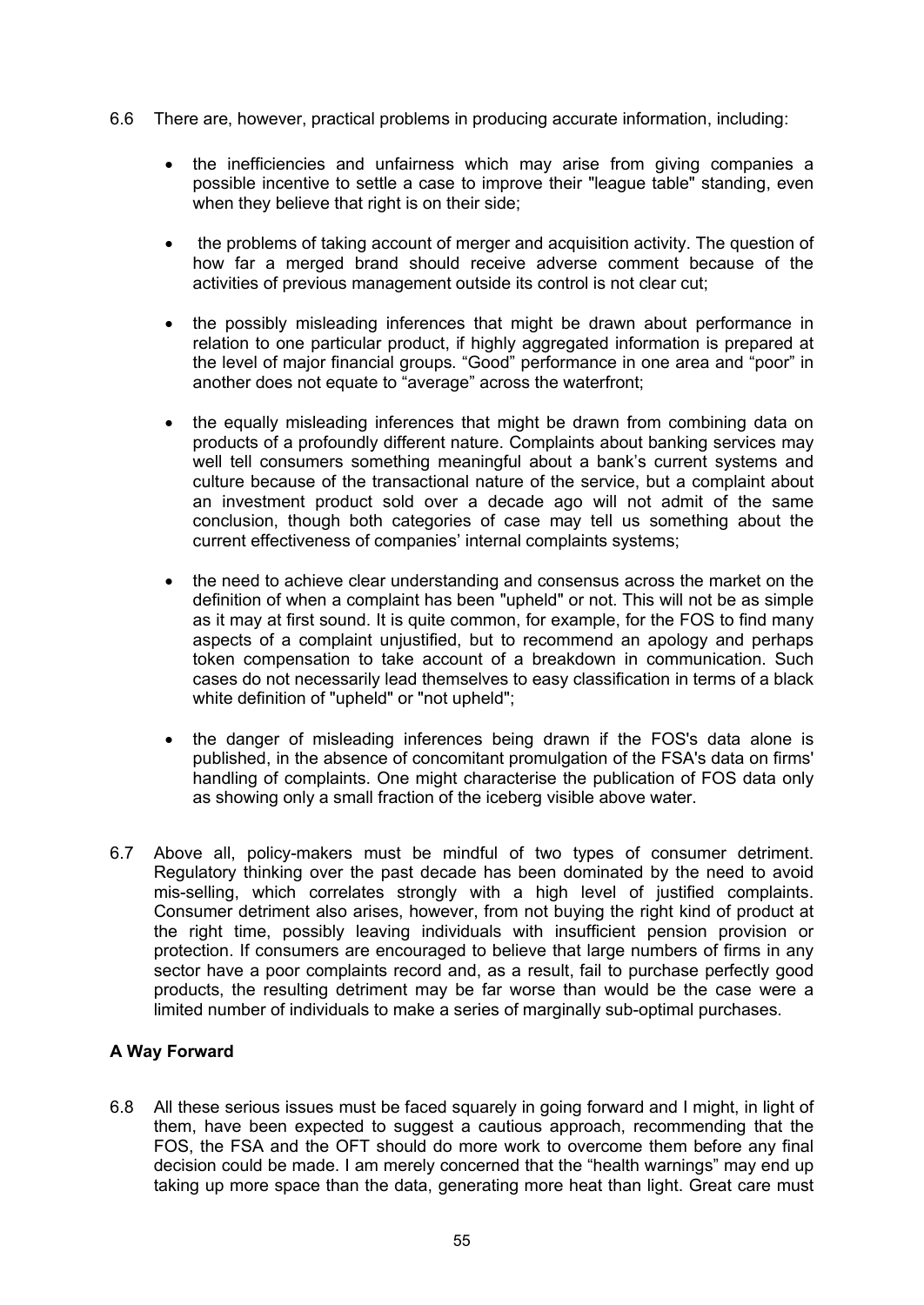indeed be taken, but this process needs to be driven to a clear end point, not into the long grass. My analysis underlines the need to get publication right, but let me be clear: I do not think the arguments against any publication at all are remotely convincing. In my considered view, the reputational risk of being perceived to be withholding data would exceed any danger of possible misinterpretation in the short-term. I also believe that a more adventurous approach could be adopted very quickly which would already be sufficiently free from the problems enumerated above to be perfectly viable.

6.9 Helpfully, there is some good practice on which to build. Currently, the FOS compiles a benchmarking table showing the "top 11" financial groups, which in combination produce over half of the complaints it receives, ranking them in terms of the number of complaints referred about each, proportionate to their market share, and also in proportion to the number of cases where there is a substantial change in outcome between the group's decisions and those of the FOS. Twice a year the FOS shares an anonymised version of this with the firms in question. This table shows consistently that the best-performing group is approximately nine times "better" than the worst. That firm knows it is the best, and most of the others can guess which it is. In the words of the chief ombudsman in a speech on 29 January 2007, however, "the depressing fact is that the other firms seem to have no ambition to narrow the gap, or to compete on improving this area of customer service – despite the emphasis of the FSA's "Treating Customers Fairly" initiative. Nor does the best firm seem to want to promote its performance positively". A number of firms have called for this regular exercise to be extended to cover a wider range of companies and 10 of the firms covered in the present reports produced a memorandum of suggested changes in March 2007, asking for greater granularity in the information currently provided privately. Both of these are positive suggestions. I also believe there would be public benefit in making this anonymised information publicly available, which would make its preparation and publication a legitimate charge on the FOS levy. The fact of major variation in uphold rates is already in the public domain and giving greater information about the level of variation within individual product groups can only help to increase incentives for improvement.

## 6.10 **I therefore recommend that the FOS should begin by:**

- · **broadening the current recipients of its anonymised benchmarked "Working Together" information to include all 45 of the groups for whom it has relationship managers;**
- · **making these anonymised data public;**
- · **developing that dataset in dialogue with industry on the basis of the proposals put forward in March 2007.**
- 6.11 Anonymised data, for a minority of firms is, however, unlikely to be sufficient on its own to make any great difference to standards. So, secondly, to help spread good practice, **I recommend that the FOS should set up an Awards scheme to acknowledge firms that have achieved exceptional improvements in their complaints handling.** The details of such a scheme would need to be developed with stakeholders, but might cover areas such as the quality of initial responses, low uphold rates and ability to demonstrate application of lessons from complaints or "spikes" of complaints. My experience in many sectors suggests that celebrating success where it is deserved would significantly strengthen incentives for continuous, ongoing improvements.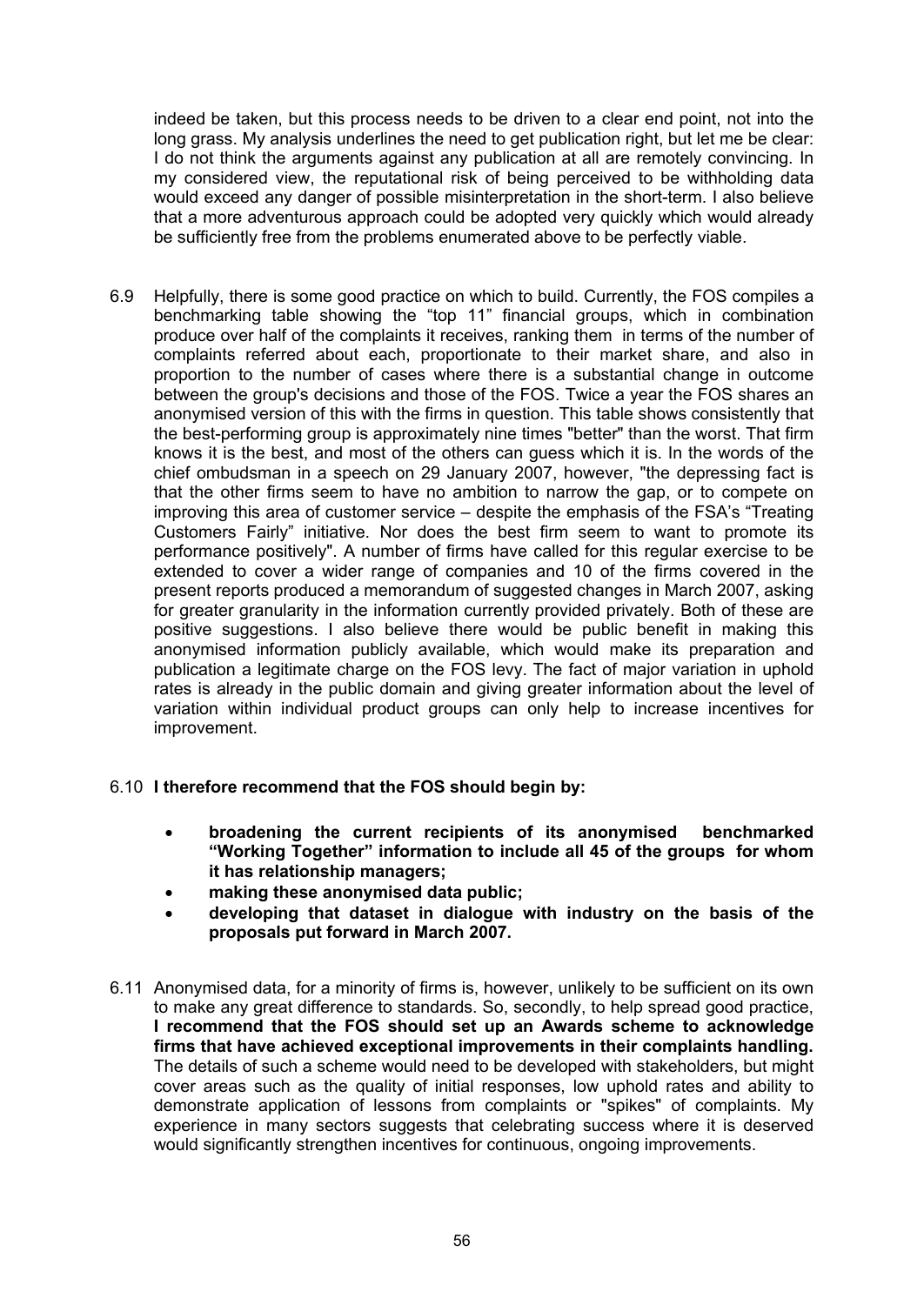- 6.12 Award schemes on their own would have limited credibility, so I also suggest the FOS should regularly release details of the worst performers in terms of uphold rates in the categories of retail banking; investments; and general insurance. To those it might add intermediation within each of the latter two sectors. That would be five names in all, in five discrete categories. I believe this would incentivise the worst performers and minimise harm to others. To mitigate residual levels of unfairness to firms it would be acceptable for the FOS not to make a "wooden spoon" award in those where the whole market was improving rapidly and the worst performer in a sector had still done relatively well, or where the worst performer had made very significant improvements during the year. **I therefore recommend that the FOS should announce each year the worst performer in terms of uphold rates in each of the categories of retail banking; investments; general insurance; intermediation in investments; and intermediation in general insurance. It should refrain from announcing such a name or names in certain, special circumstances, such as where a firm's performance is rapidly improving.**
- 6.13 I believe these three steps could be taken forward quickly, but I hope that the FSA's separate consultation on transparency, which will begin shortly, will add even greater impetus to a campaign to tackle the agenda for action set out in paragraph 6.6 more systematically. Subject to proper cost-benefit analysis in the usual way, I see no reason why the regulatory information about timeliness of handling complaints and outcomes on a firm-specific basis should not be available widely, and for comparable FOS data to be similarly available to present a rounded picture. I believe this will make the market work better, by providing consumers and regulated firms with considerably more information, and also enabling more effective supervision by the FSA in relation to the "Treating Customers Fairly" initiative, as supervisors draw on a wider range of data. When a firm or number of firms consistently trails the field in terms of adverse FOS judgements, however, there is only so much that the FOS should (or may) do, for the all-important propriety of the distinction between a regulator and a provider of ADR must be maintained. When the FOS does see fit to award a "wooden spoon", however, it does seem highly probable that the processes and culture of the firm or firms involved would merit particularly close attention from the FSA on its supervisory visits. Once again I emphasise the role of the FOS as a partner, not a rival, to the FSA.
- 6.14 This data about the performance of individual firms should not be merely agglomerated into a crude "league table" form, however, not least because this could spread a misleadingly negative message about the financial services industry in general. If the FOS does decide that a dramatically greater degree of openness at all levels of the system is indeed desirable, it should work to ensure:
	- · consistency of practice on complaints data collection and classification in companies;
	- definitional clarity in relation to "uphold" and "reject" decisions;
	- · proper definition of the denominator in the calculation to ensure that rates are stated as comparable percentages, rather than as raw numbers;
	- · clarity as to the size of company to which this degree of discipline should be applied – it would clearly be highly disproportionate for this to be extended to the smallest businesses, which would make the results presented less useful for consumers;
	- · clarity on the timescale of complaints considered, my instinct being that it would be sensible for such a scheme to be implemented on a strictly forward-looking basis to minimise the scope for misunderstanding in its early phase;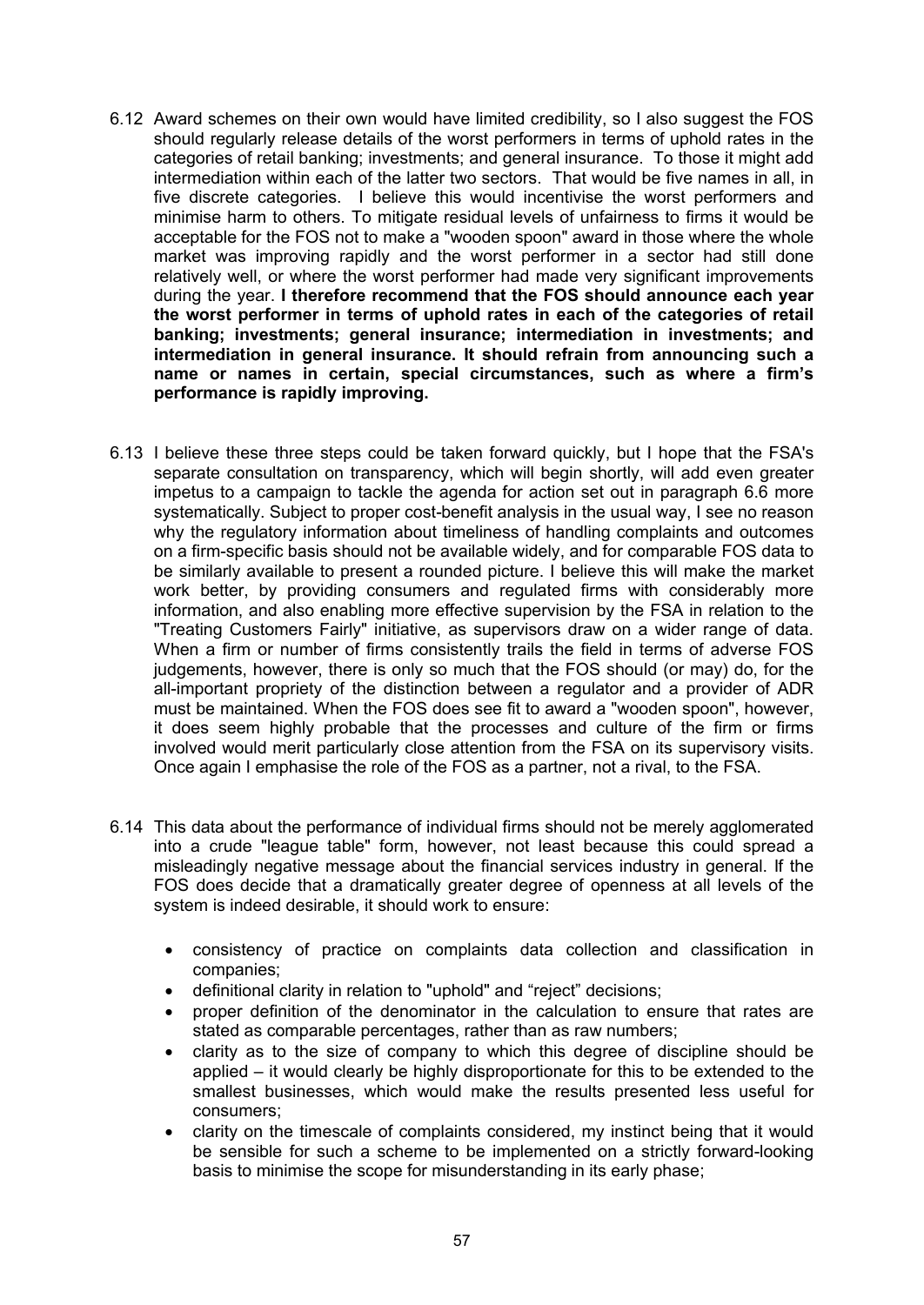· validation and cross-checking with companies where necessary, to ensure maximum robustness in the quality of the data.

### 6.15 **I therefore recommend that the FOS should work with the FSA, industry and consumer stakeholders to define a common complaints dataset to enable joint publication of performance data on a firm-specific basis in the medium-term.**

- 6.16 I have deliberately framed this recommendation in relation to areas of FOS jurisdiction covered by the FSA as regulator. In relation to consumer credit, the fact the OFT does not routinely collect data on complaints means the debate in that area will be slightly different in detail. The core issues are essentially the same, however, so I suggest that the FOS and the FSA should either involve the OFT directly in the work suggested above, or undertake an analogous process for this jurisdiction.
- 6.17 In the medium term, it may be possible to work towards some form of comparative publication. I have in mind, for example, an independently-hosted website which might contain for the largest companies:
	- · details of a firm's complaints procedure, including escalation;
	- · any reports prepared by the firm for example through the public reports under the ABI's Customer Impact scheme – on its effectiveness;
	- the FSA-mandated information on internal complaints performance;
	- · the comparable FOS data in the same subject categories.
- 6.18 I stress that I see this as one for the longer term. There would need to be much detailed evaluation of the impact of the anonymised data I recommend above, and of the use made of the common dataset information, before design decisions could safely be made, but I have no doubt this is a desirable aspiration.

## **Conclusion**

- 6.19 The proposals in this chapter may be too radical for some, but they represent a genuine attempt to break through the stereotyped views that so often bedevil debate on this issue.
- 6.20 Performance in complaints handling is a legitimate factor for customers to take into account when making decisions. Hence it is a legitimate area for competition between providers. It should also be an important consideration for the FSA's "Treating Customers Fairly" initiative. Handled correctly, the reputational impact of transparency in this area can only be beneficial in improving standards generally. I therefore consider openness both desirable and inevitable.
- 6.21 Such competition has to be on a fair basis, however, so I do not discount any of the practical points put forward about the difficulty of achieving greater openness immediately. Nonetheless, inertia must not be an option. The logistical issues are capable of being addressed. With strong partnership working, it should be possible to move rapidly to greater openness as the industry, the FSA and the FOS alike develop confidence in defining this crucially important material and presenting it to consumers.
- 6.22 It is self-evident that progress in this area depends on effective cooperation between the FOS and the relevant regulators. It is not unique in that regard. In the next chapter I address broader questions of cooperation with regulators, including the extent to which it should be an open process.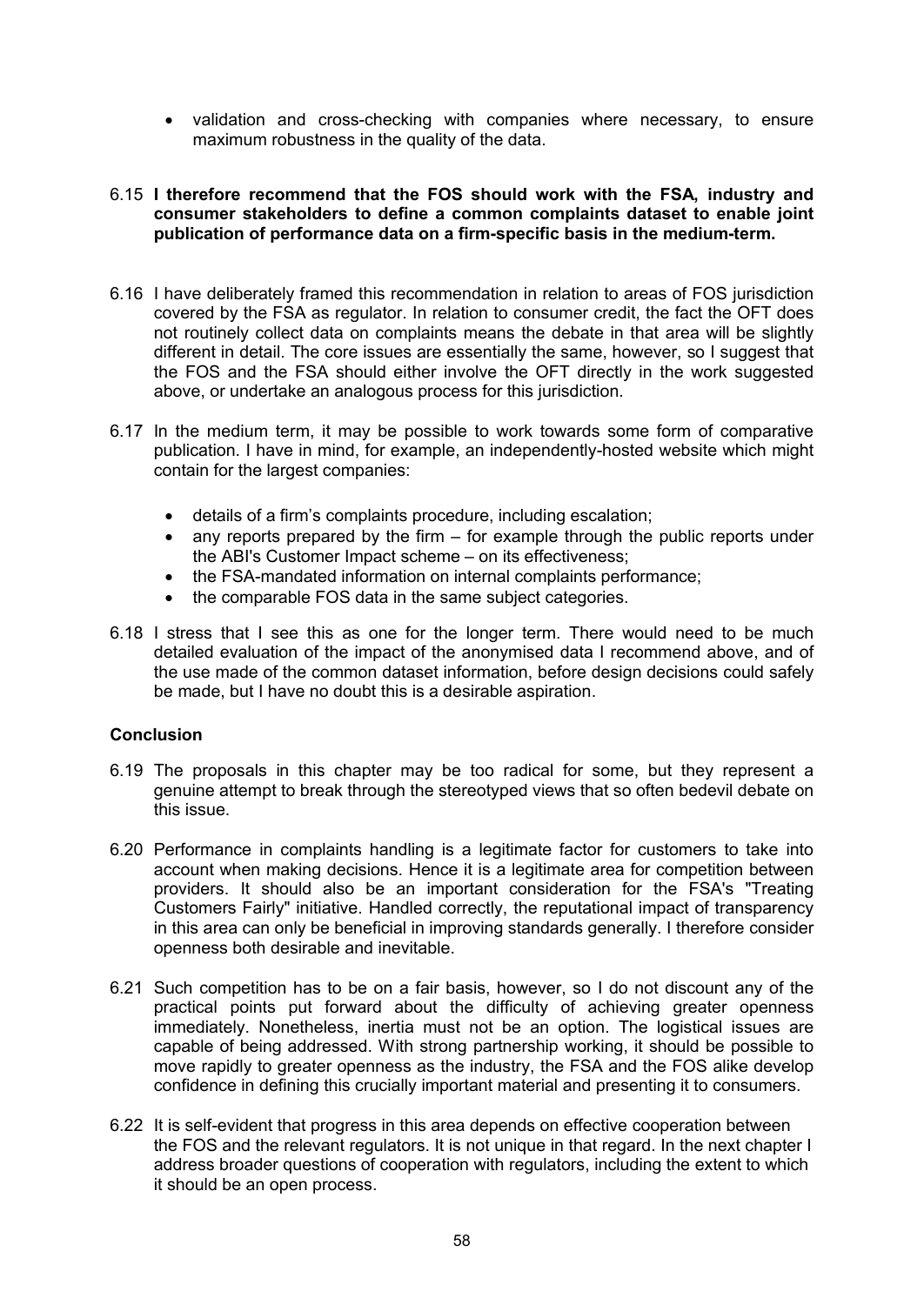### **CHAPTER 7 TRANSPARENCY – GOVERNANCE AND REGULATORY RELATIONSHIPS**

7.1 My call for evidence document raised a number of specific issues in relation to the relationship between the FOS and the relevant regulators, the FSA and the OFT. These questions prompted interesting debate on the transparency of the governance of the FOS, as well as its regulatory relationships. This chapter covers both issues.

### **The Role of the FOS Board**

- 7.2 In legal terms, the FOS is unusual. Although its authority ultimately derives from statute, it is not itself a statutory body, but a company limited by guarantee. This is important in demonstrating its independence from Government, regulators, industry and consumer bodies alike, but it does mean that it lacks many of the various checks, balances and accountability mechanisms that statute normally puts in place to ensure oversight of a public body. Such oversight is usually justified by the need to secure proper accountability for public money. The FOS does not, of course, receive public funding, but it does fulfil an important public policy function. Parliament and taxpayers rightly need assurance on its stewardship. Likewise, in the absence of a Finance Board mechanism, as developed by other private sector ombudsmen to give member firms a degree of control on both the level of budget and how that budget is recouped, those who fund the FOS deserve strong assurances on its effectiveness. A combination of consultation on the Annual Budget and FSA scrutiny provides this to some extent, but is less comprehensive than the kind of scrutiny one might expect to find within the mainstream public sector. I therefore believe regular transparent scrutiny, broadly analogous to that given to a Non-Departmental Public Body or an Executive agency within government, would be appropriate to supplement the FOS Annual Report and occasional brief appearances by its senior executives before the House of Commons Treasury Select Committee.
- 7.3 A number of commentators raised questions about the role of the FOS Board in securing the transparency and independence of the Service. The role of the Board is certainly unusual, both in the functions that it covers and those it does not. The role in protecting the independence of the Ombudsman from outside pressure, whether from industry, consumers, regulators or government, is an important one, not normally found in the remit of a corporate body in either private or public sectors. Equally, the Financial Services and Markets Act (FSMA) makes clear that members of the Panel of Ombudsmen have autonomy in relation to their decisions in individual cases. As it would be in any public sector body, however, the role of the Board is crucial in giving stakeholders assurance about rigour and efficiency in the governance of the FOS. Transparency, in turn, is crucial in ensuring that the Board is seen to be discharging that function.
- 7.4 It is not my role to undertake a review of the effectiveness of the Board *per se***.** I do, however, note that the Board recently undertook such an exercise with outside consultants and is planning to make some changes as a result. I have also been impressed with the seriousness of approach of both the retiring and new members of the Board whom I have met individually in the course of my Review. I therefore confine my remarks here to questions of transparency.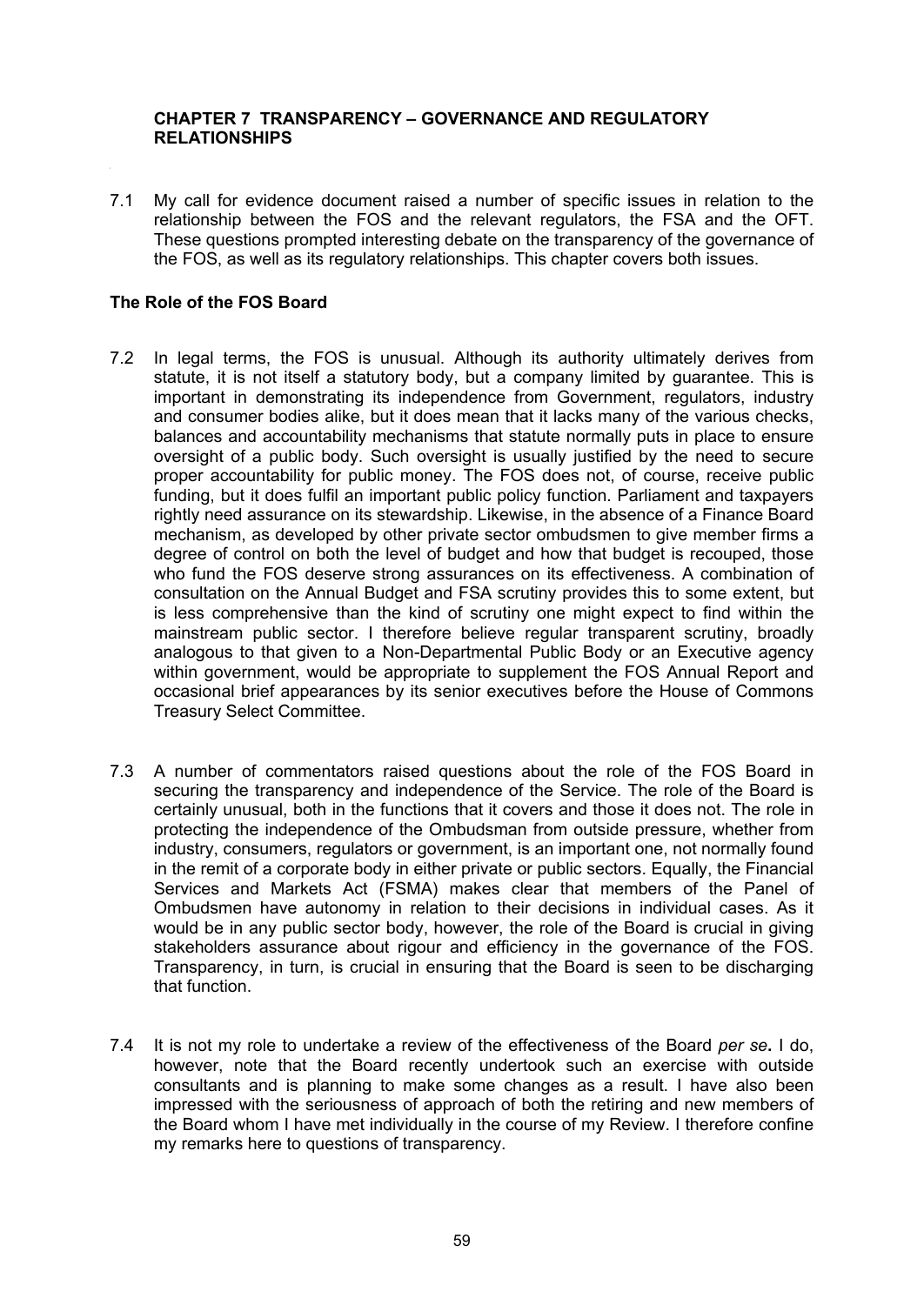- 7.5 I believe a more visible role for the Board could be helpful in building stakeholder confidence in the independence and rigour of its corporate governance, In particular, **I recommend that, to improve transparency of the FOS's governance the FOS Board should:**
	- · **publish its minutes as a matter of routine, in line with best public-sector practice (but with appropriate arrangements to cover genuinely confidential matters);**
	- · **encourage the attendance at its meetings of at least one senior representative from the FOS's sponsoring body (the FSA) and possibly also from the NAO;**
	- · **publish full reports from relevant Board sub-committees in the Annual Report.** I consider it particularly important that the Quality Committee, which will begin its work shortly, achieves wide understanding of its role and a suitable profile for its work;
	- · **make a formal public response to the Annual Report of the Independent Assessor in the context of the FOS Annual Report;**
	- instruct the Internal Service Review team to make a public report, similar in **form to that of the Independent Assessor.**
- 7.6 More generally, I believe the Board could have an important role to play in relation to some of the issues covered elsewhere in this report. I have already recommended the establishment of a Board-led Communications Taskforce to strengthen targeting and evaluation of communications activity and, in relation to FOSBOOK, the case for the Board to play a more visibly active role in considering and agreeing the principles that should guide categories of case. Additionally **I recommend that the FOS Board should constantly be on its guard for any instances where the FOS is in danger of becoming a quasi-regulator or quasi-legislator as a consequence of gaps in either the regulatory structure or the law, drawing such instances urgently to the attention of the relevant public body and detailing them as a matter of course in the FOS Annual Report.** I believe this approach, underlining the clear separation of roles between regulator and Ombudsman whilst also strengthening communication between them, would be more effective than having cross-membership of the FSA and FOS Boards, as proposed by the British Bankers' Association, which could unhelpfully blur accountability.
- 7.7 This recommendation is prompted in part by the helpful evidence of the Law Commission. The Commission's recent report on Insurance Contract Law has been heavily informed by Ombudsman practice. I regard it as a tribute to the fair-mindedness of FOS staff that its practice has received such a strong endorsement from so authoritative a body. It is surely unsatisfactory, however, for an ombudsman service to be forced systematically to make good the deficiencies of statute law. It is one thing for an individual complaint to be resolved in a way that skirts around a specific lacuna in legislation, but it is quite another for the FOS, in effect, to be in a position of evolving a new corpus of law or regulation in the absence of action by the appropriate body. The FOS should never have to "make it up as it goes along."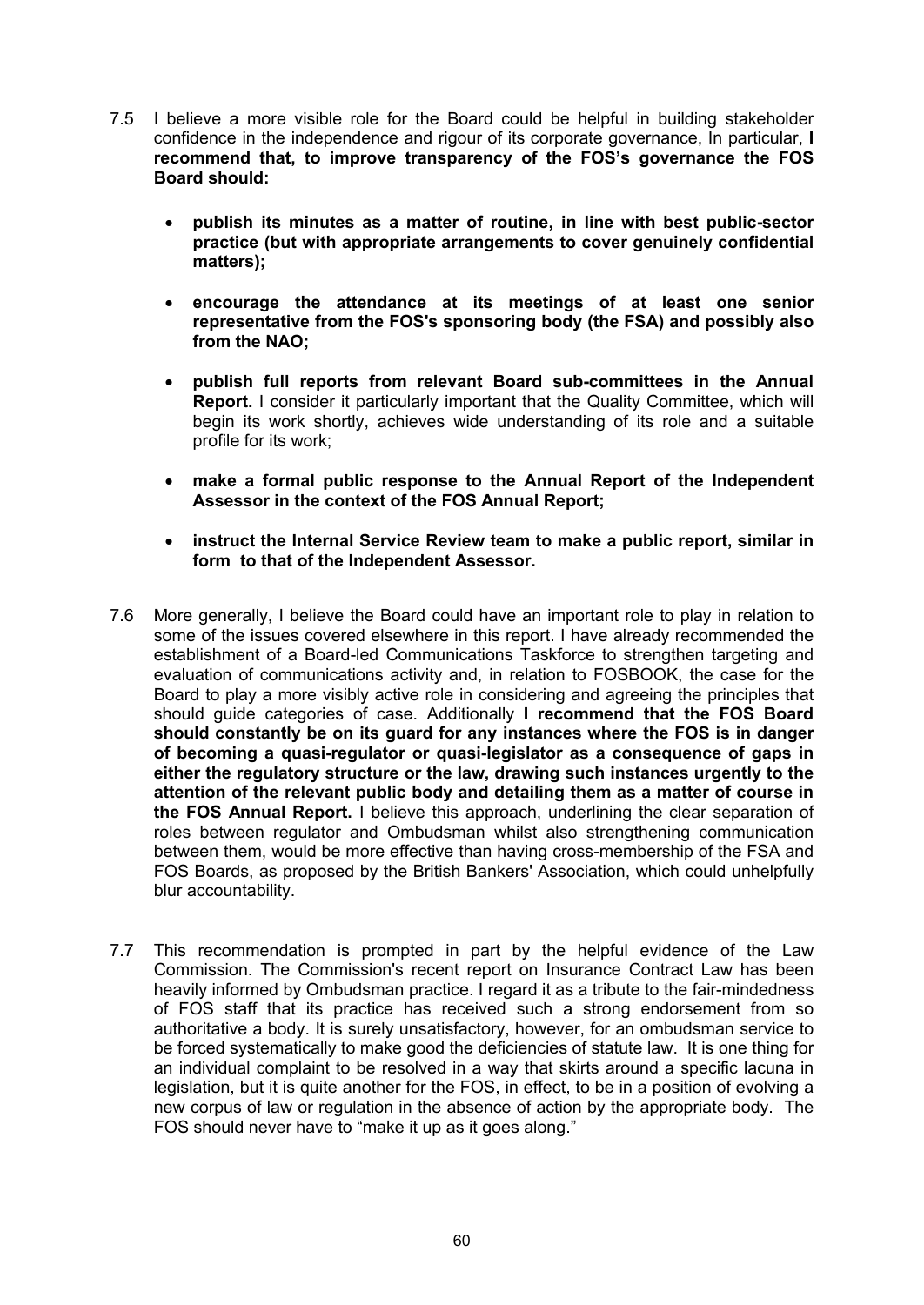- 7.8 It is also prompted by concern about the impact on the FOS of individual "spikes" of work. These have occurred not only in relation to endowment mortgages, but also in relation to split capital investment trusts , current account charges and sales of Payment Protection Insurance. I have not examined in detail how well the FOS has responded in these instances, but it is clear these spikes have tested its general organisational resilience sharply. One FOS Board member told me he thought it was important for the FOS to have "an escape route" in such circumstances; others speculated about whether an ADR model was appropriate in the face of "industrial volumes" of complaints.
- 7.9 In each of these cases, there is or was a fundamental question to be asked about whether an ADR scheme, designed to offer a personalised service, is the most effective way of resolving issues quickly and satisfactorily for all concerned. I do not believe it is possible to have a general rule in such circumstances given the wide variety of possible causes, but clear decisions are needed. Regulators have rarely addressed such decisions in an open and transparent way, but more regulatory creativity is needed to find proportionate solutions. These should fall short of a fullscale Section 404 review, which would require explicit parliamentary authorisation, but must not simply, as many of my respondents put it, "dump the issue on the FOS". Failure to find such solutions may result in sub-optimal outcomes on individual cases and a decline in FOS's quality of service (and hence reputation and trust) overall, as rapid shifts in resource deployment cause short- or medium-term problems. The FOS Board therefore has a role in maintaining strategic oversight of activity to identify where there is a case for action by others. It is not the job of the FOS to provide a means of addressing systemic failures in regulation or industry by default.

### **Communication with Regulators**

- 7.10 As I have made clear throughout, I see the need for the FOS to be robust, visible and evidence–based in its general communications with all parties. I see no reason why communication with the FSA and OFT, as the relevant regulators, should not be conducted on the same terms, save only that the essential statutory bars on disclosure in the FSMA must, of course, be adhered to. Publication of a Memorandum of Understanding is no substitute for publication of the raw material itself.
- 7.11 The case for more open communication with regulators is particularly strong for a number of reasons:
	- first, it helps to establish clarity of role in ensuring that the regulatory and dispute resolution functions of the respective bodies are not confused;
	- · secondly, it helps to demonstrate the robust independence of the FOS, deriving from the FSMA, to the market, consumers and stakeholders:
	- · thirdly, it provides a strong mechanism to ensure that lessons emerging from the work of the FOS are fed into policy development as well as day-to-day industry practice. Just as the FOS should regard itself as being under a remit to feed learning from its casework into regulatory policy development, so the regulators should be accountable for how they choose to apply such learning;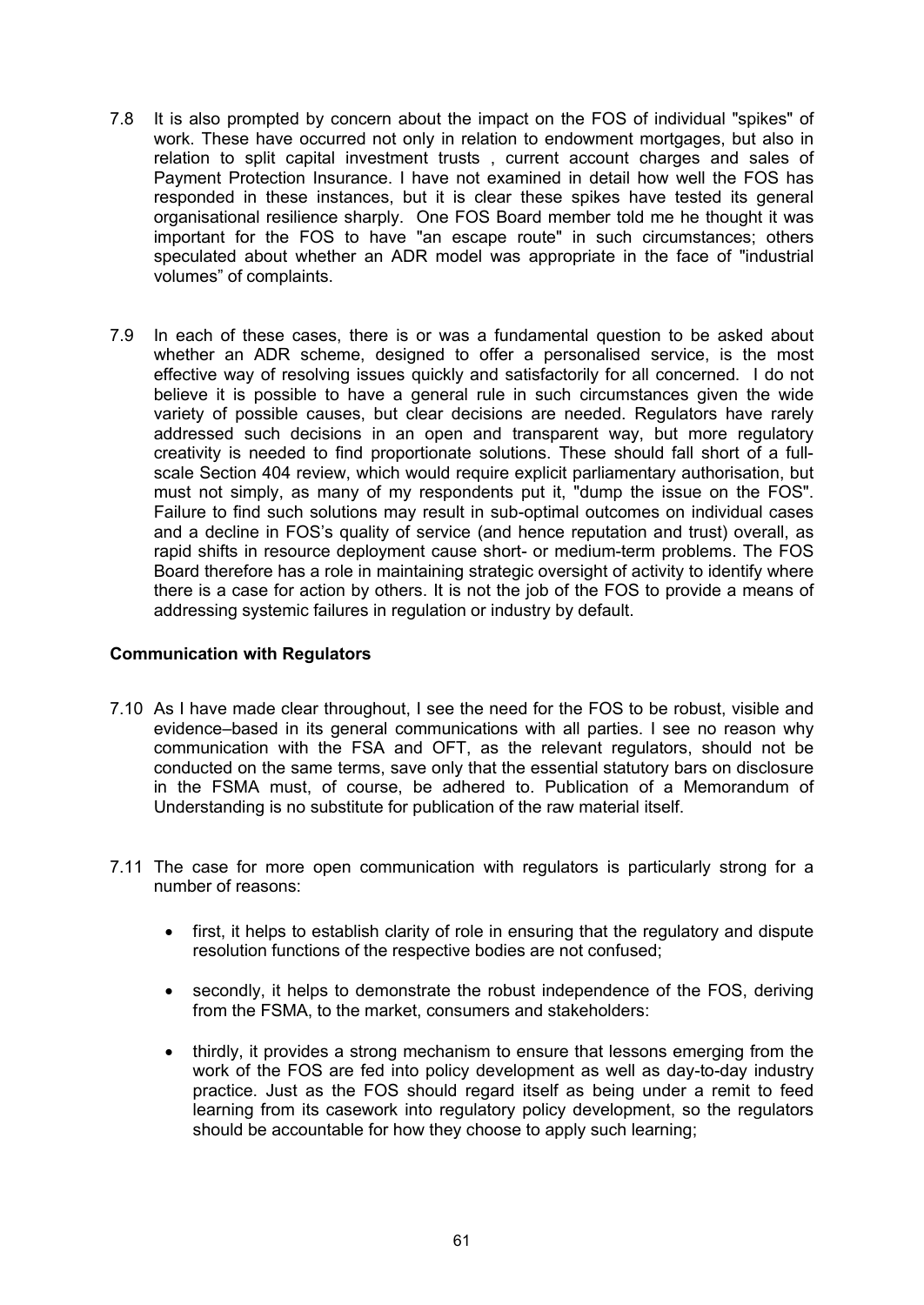- · fourthly, the experience of the FOS can and must provide crucial input to any assessment of the effectiveness of certain policies and initiatives, notably "Treating Customers Fairly" and whatever emerges from the Retail Distribution Review. The experience of the FOS will also be essential in helping the FSA determine how far it can progress towards the admirable goal of principles-based regulation and deciding in which areas, if any, there remain advantages in taking a more prescriptive approach to give the market certainty. This argues for more and more open - communication with the FSA, as this experience needs to be part of a wider policy debate, not confined to the regulators alone;
- fifthly, it provides a means to enable and make visible debate about perceived differences of emphasis between FSA and FOS practice. For example, it is far from helpful that there is a common perception in industry that the FOS takes a wholly different view to that of the regulator on how time-bars for mortgage endowments should operate.
- 7.12 There are two important qualifications. First, as I explain in chapter 6, it is important that publication of complaints data shows the FSA and FOS data together, rather than separately. So it would not be appropriate for FOS management information, passed to the FSA or the OFT for such a publication, to be published separately. There should not, however, be a long gap between such data being passed on and its publication, not least in order that it may be used frankly in regulatory supervisory conversations where this is appropriate.
- 7.13 Secondly, and highly exceptionally, it may be that the FOS perceives a pattern of behaviour in an individual firm that may imply the presence of systemic regulatory breaches, which may not be immediately apparent from the performance data alone. It might be right for the FOS to alert the relevant regulator in these rare circumstances, but the FOS itself is not equipped, either in its statutory powers or in its resources and skills, to investigate these issues. As the FSMA rightly contains safeguards to protect commercial confidentiality and prevent market damage in the initial stages of any enforcement activity, it would be quite wrong for the FOS to make public such communication.

### 7.14 **I therefore recommend that, with the exception of any communication relating to specific enforcement investigation, the FOS should place all formal communications with regulators on the public record.**

## **The Wider Implications (WI) process**

7.15 My call for evidence document asked specifically why the Wider Implications (WI) process is so little used. Shortly after publication of that document, the FSA, FOS and OFT held a major event for trade associations and other stakeholders to announce a relaunch of the process, including updating its web presence with a jointly hosted website at <www.wider-implications.info.> In the light of that effort, I find the repeated assertions in the evidence I received that the process is little known and inaccessible both surprising and disappointing. Improvements in the process are both possible and desirable, but there is an onus on industry to use the mechanism when it has concerns about any possible regulatory implications of actions on the part of the FOS.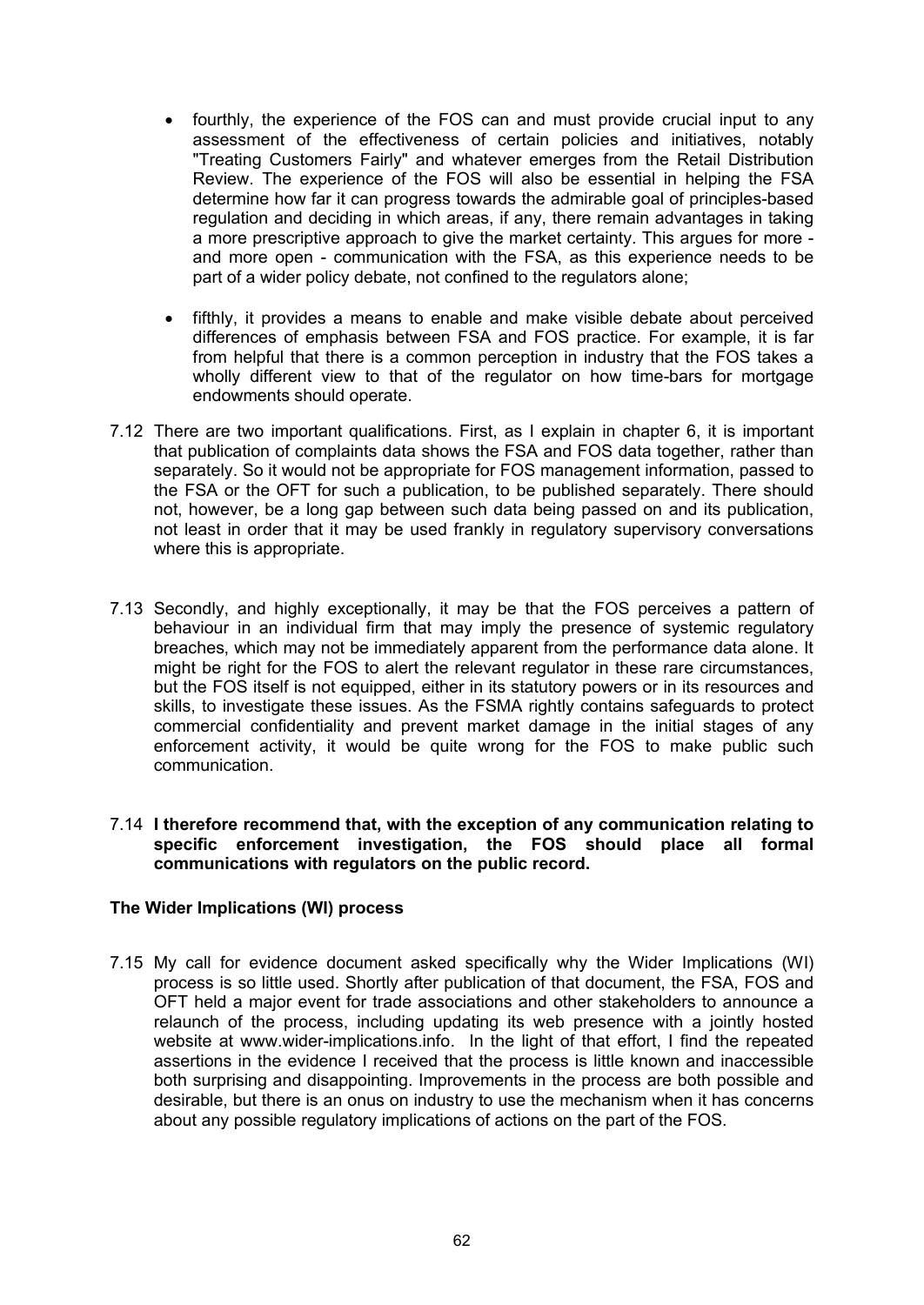- 7.16 In considering the WI process and its interaction with the activities of the FOS, I have found it very helpful indeed to go back to first principles and consider why such a process was established in the first place. The WI process exists to flag up newlyoccurring issues that relate to or affect:
	- a large number of consumers:
	- a large number of businesses;
	- · the financial integrity of a large business;
	- · interpretation of FSA rules or guidance from the FSA or OFT; *or*
	- · a common practice by businesses.

However, the procedure is perceived as being both nebulous and excessively complicated. At first sight, this is rather odd: given that it supposedly involves no more than writing a letter to the FOS or the relevant regulator, it is arguably not really a formal "procedure" or "process" at all. However, my considered view is that problems do arise as a consequence of the process attempting to cover too much ground within poorly-defined parameters and thereby confusing the roles of regulators and the FOS.

- 7.17 Several submissions to this Review expressed varying degrees of discomfort with the fact that some combination of the FOS, the FSA or the OFT is currently responsible for deciding if and when the WI process can be triggered, and also for subsequently resolving what the eventual conclusion should be. My proposals about the role of the FOS Board seek to tighten responsibilities in this regard, but I am still very uncomfortable with the role the FOS is expected to play, as this creates a possible conflict, taking the FOS into the dangerous "No Man's Land" between dispute resolution and regulatory activity. Although clearly the FOS is an important partner in the process, not least in bringing issues to the attention of regulators where it spots them first, I do not think it is appropriate for the FOS to act either as a gatekeeper to, or as a formal part of, the regulatory decision-making process. Once the process has been triggered, the issues under discussion are essentially matters of FSA or OFT policy. Involving the FOS in such decisions takes it outside its appropriate sphere of activity and influence.
- 7.18 The Association of British Insurers proposed the creation of a new independent gatekeeper role for the process. I am reluctant to add further complexity to an already crowded regulatory landscape by creating a new body, but the principle identified is right. In chapter 5, I call for the strengthening of the roles of the Financial Services Practitioner and Consumer Panels. As part of this process, I believe they should have a special status, in being able to trigger a full examination of the substance of the issue or issues that they have raised.
- 7.19 I also believe the process itself should also become much more transparent and speedy. There would be merit in regulators publicly committing themselves to reaching a conclusion on the issues raised within a reasonably tight timetable in order to prevent users of the FOS facing "planning blight" in the consideration of their cases.
- 7.20 I believe any individual application of the Wider Implications process should be regarded as coming to an end once the relevant regulator has decided whether or not to act. If it does choose to act, the consequences of its actions for the FOS should be spelled out as part of that decision. If it chooses not to act, the initiative then passes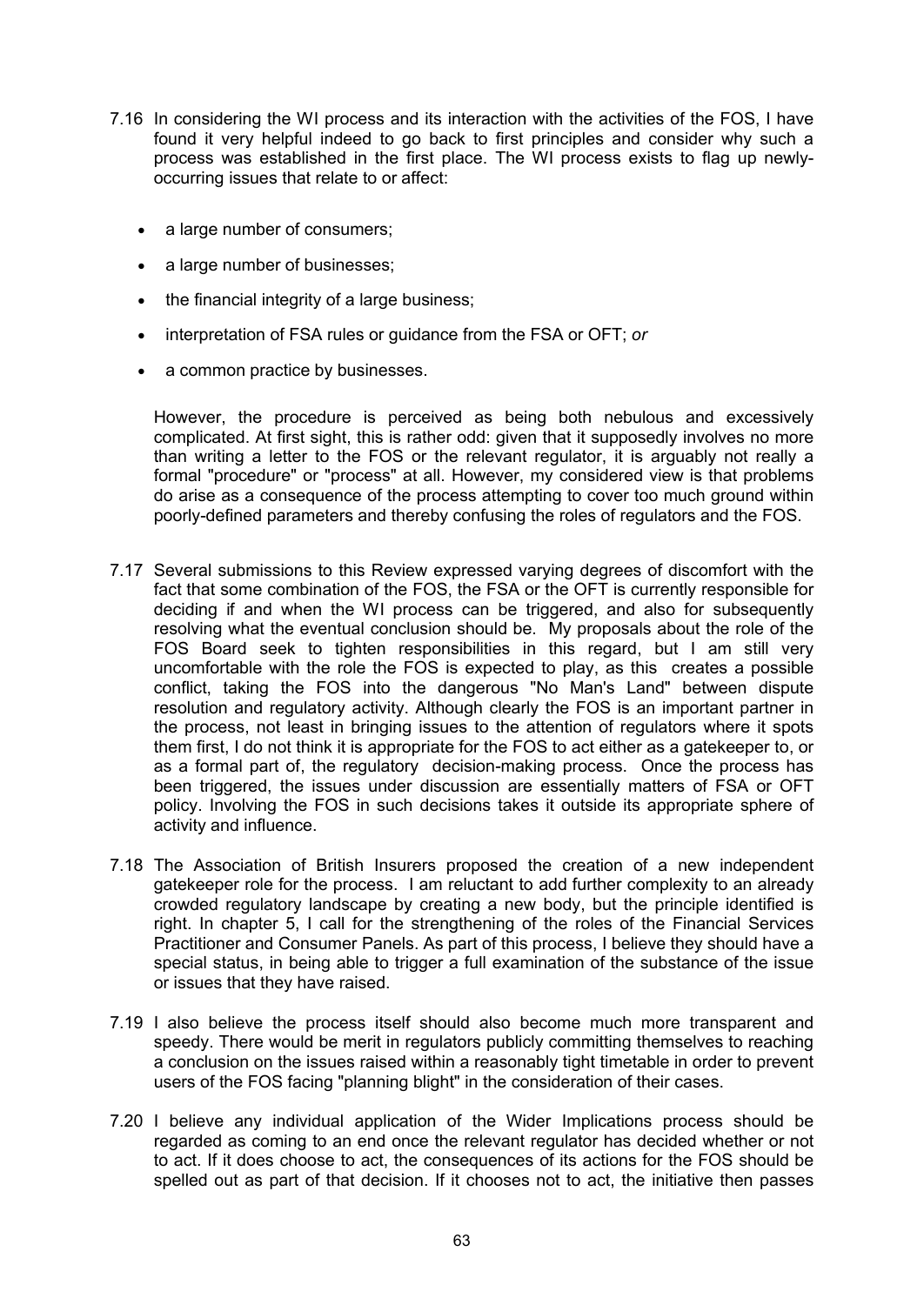back to the FOS. The FOS may at that stage choose to follow parts of the current procedure – I have some sympathy with those who expressed disappointment that the more novel options such as commissioning reports from industry and consumer experts, have been used comparatively rarely – but I do not believe that it is helpful for such an initiative about ADR practice to be seen as part of a process which is ultimately about establishing regulatory certainty. It may be that the changes I recommend elsewhere in terms of both the communications culture and specific structures with the FOS mean that, over time, the need for a Wider Implications process falls away. It would clearly be foolish to discard it immediately, however, so **I recommend that the Wider Implications process should be improved in the following ways:**

- · **the FOS should be totally insulated from all aspects of any regulatory decision-making within the process;**
- · **the Financial Services Practitioner and Consumer Panels should have the right, not merely to submit an issue for consideration as to whether it has wider implications, but also to trigger a full examination of the substance of the issue or issues they have raised;**
- · **time limits should be set for resolution of issues by the FSA or OFT and the process should be regarded as ending once the relevant regulator has reached a decision on whether regulatory change is needed;**
- · **the relationship between the WI process and the FOS's approach to "lead cases" should be reviewed and made more explicit;**
- · **the FOS, the FSA and the OFT should produce a short annual report to supplement the web material, detailing how the process has been used over the preceding twelve months;**
- · **studies on cases which are not accepted under the WI procedure should be more explicitly related back to the criteria for acceptance.**

## **Alignment with Regulators**

- 7.21 I have stressed throughout this report the need for the functions of Regulator and Ombudsman to be kept strictly apart. I have also stressed the contribution that greater transparency can make in ensuring that this happens. This does not, of course, mean that communication or policy development should be wholly uncoordinated.
- 7.22 One issue merits specific comment. Although this was not a major theme in formal responses, a number of those who have spoken to me in the course of the Review have also raised the issue of whether the "fair and reasonable" test aligns with the expectations of the FSA when it assesses compliance with the principle of "Treating Customers Fairly". In the absence of any relevant case law, I do not yet perceive any material conflict arising between the two.
- 7.23 This issue was raised with us in a number of different guises. The British Bankers' Association (BBA) thought the FOS should consult before interpreting FSA regulatory standards in reaching decisions where that interpretation was of general application. The argument embraces the thought that the rules themselves are statutorily subject to consultation, as is varying them, so interpreting them should be too since the effect can be the same. I do, however, believe the role of the FOS should be kept as simple as possible and I do not want to create an obligation to consult.
- 7.24 Moreover, I believe that the BBA's suggestion implies a concern about a rather broader set of issues. There is a sense from an overall look at the representations I received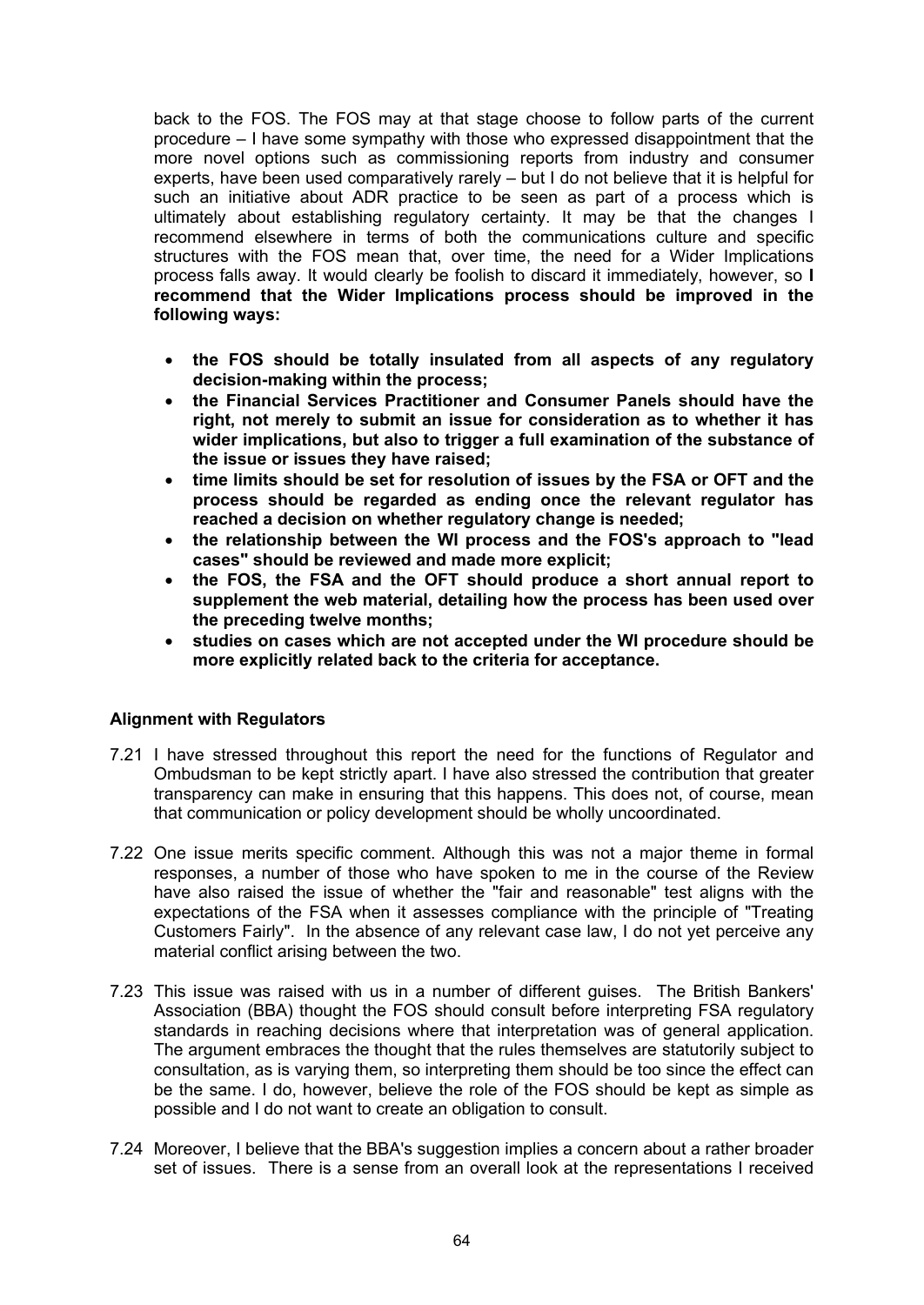that industry feels the FOS tends to interpret FSA rules more often than it needs to. I consider that, although interpretation should be kept to a minimum, it cannot be eliminated entirely: at times, the Court must interpret what the Legislature intended when a question of statute law is brought before it. The question is whether the FSA's intention to move to a less prescriptive, principles-based regulatory regime will increase or diminish the need for interpretation. Only time will tell, but my expectation is that interpretation of rules in a world of principles-based regulation will primarily spring from questions about how the principles apply to the given facts of a case, rather than what the intention behind the principles may have been. The recommendations set out below should help to address this subject, and they should be read in especially close conjunction with my recommendation in paragraph 7.6.

- 7.25 I make five recommendations on regulatory alignment:
	- · first, **the FOS should work to identify where its practice diverges from regulatory rules and work with regulators to achieve alignment where the divergence causes cost and uncertainty.** Each such case of misalignment should be considered on its merits – the assumption should not be that FOS practice should automatically change to match that of the regulator;
	- · secondly, **the FOS should work with the FSA to ensure coordinated communication on the development of the "Treating Customers Fairly" strategy.** Just as I have suggested that the FSA should have a role in the production of "FOSBOOK", so the FOS should be clearly engaged in the production of case study material by the FSA. Indeed there would be merit in such material being derived from relevant FOS cases, where appropriate. Likewise, where FSA diagnostic mystery shopping work indicates the need for follow-up supervisory action, it would be appropriate for the relevant paper also to indicate in broad terms how the FOS is approaching, or would approach, cases in the same area of the market, referring to FOSBOOK material, where relevant;
	- · thirdly, **the FOS should work with the regulators to maintain a common approach to the treatment and recognition of industry guidance**. Welcome progress has been made in this area in recent months, but this is an area where policy and practice is likely to develop further as implementation of "Treating Customers Fairly" continues. The FOS should take account of recognition of industry guidance by FSA where this occurs, but, to the extent that regulatory compliance is an issue in an individual case, should not regard compliance with such guidance as the only way to meet a regulatory obligation. Of course, compliance with any such guidance will not be the only material issue in an individual decision;
	- · fourthly, **the FOS and regulators should communicate with firms and consumers in a coordinated manner whenever a single category of case begins to generate a disproportionate amount of the FOS's caseload.** This is a natural consequence of my discussion earlier in this chapter of the need for rapid decisions on whether ADR is an appropriate way of tackling consumer detriment in such cases. Whatever decision is taken, it obviously needs to be communicated consistently to consumers and all stakeholders;
	- · fifthly, **the FOS should work with self-regulatory bodies such as the Banking Code Standards Board, to ensure proportionate arrangements for communication and formal and informal liaison, similar to those for statutory regulators, are put in place and communicated to stakeholders.**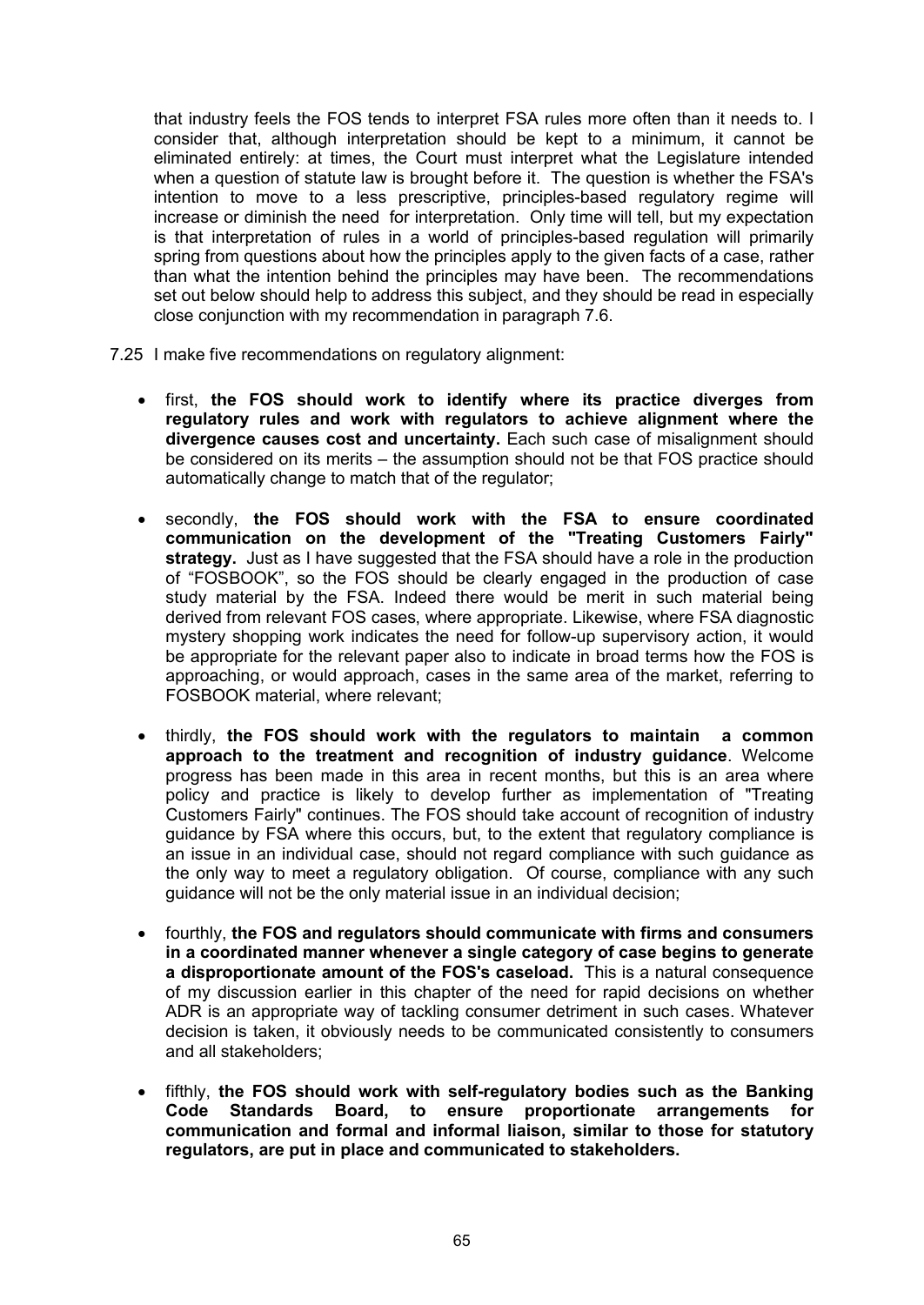- 7.26 On the first issue, some respondents highlighted record-keeping as a particular area of tension where the FOS's ability to look back beyond 15 years is felt to create an obligation on companies to keep records for longer than the period specified by the FSA. I have some sympathy with advisers who have left the market some years ago, but feel that they remain at risk from complaints and hence maintain expensive professional indemnity cover. I do not believe, however, that it is possible to specify a "long stop" date beyond which complaints cannot be considered, because the point at which the customer becomes aware of possible detriment will vary significantly. The suggestion of the Association of British Insurers that a "long stop" could be introduced, but without any obligation on firms to notify consumers of its approach, is certainly untenable in terms of "Treating Customers Fairly". **I do, however, recommend that the FOS should clearly document in "FOSBOOK" its general approach in approaching the assessment of evidence in cases relating to sales made over 6 years ago** to establish greater certainty on the value placed on generic information on company practice and customer recollection.
- 7.27 The various changes proposed in this chapter have implications for the text of the current Memoranda of Understanding between the FOS and the FSA and OFT respectively. I believe that those documents need revision in any case to state more explicitly the role of regulator and ombudsman in making the market work more effectively for the benefit of consumers and firms, rather than focusing in a sterile fashion upon the administrative relations between the bodies concerned. **I therefore recommend that the FOS's Memoranda of Understanding with regulators should be updated in the light of this Report.**
- 7.28 I also commend the FOS for its support for the "Stakes in the Ground" concept pioneered by the Association for Independent Financial Advisers, which seeks to document what was regarded as acceptable practice in the past. The Retail Distribution Review may well give this process greater momentum. **I recommend that the FOS should take an active role in the development of the "Stakes in the Ground" concept and make clear in FOSBOOK how it regards specific guidance produced through that process as it emerges.**

## **Regulatory "Outsourcing"**

- 7.29 I have discussed earlier in this chapter the role the FOS should take in feeding into regulatory policy making and its very limited role in relation to enforcement. For the sake of completeness, I now consider the suggestion put to me that, over time, the FOS could become more directly active in regulatory supervision. Might it be possible, for example, to envisage the FSA choosing to base its assessment of strength of companies' complaints systems on reports from the FOS, for example, rather than tackling the issue through normal supervision, themed visits or the Arrow process?
- 7.30 I can see the idea has some attractions. It might arguably, for example:
	- · broaden the commercial and practical understanding of FOS staff;
	- · enable greater focus on complaints handling overall by guaranteeing that the issue was not "squeezed out" by other priorities in the Arrow process;
	- help to enable FSA supervisory efforts to focus even more sharply on issues of systemic risk;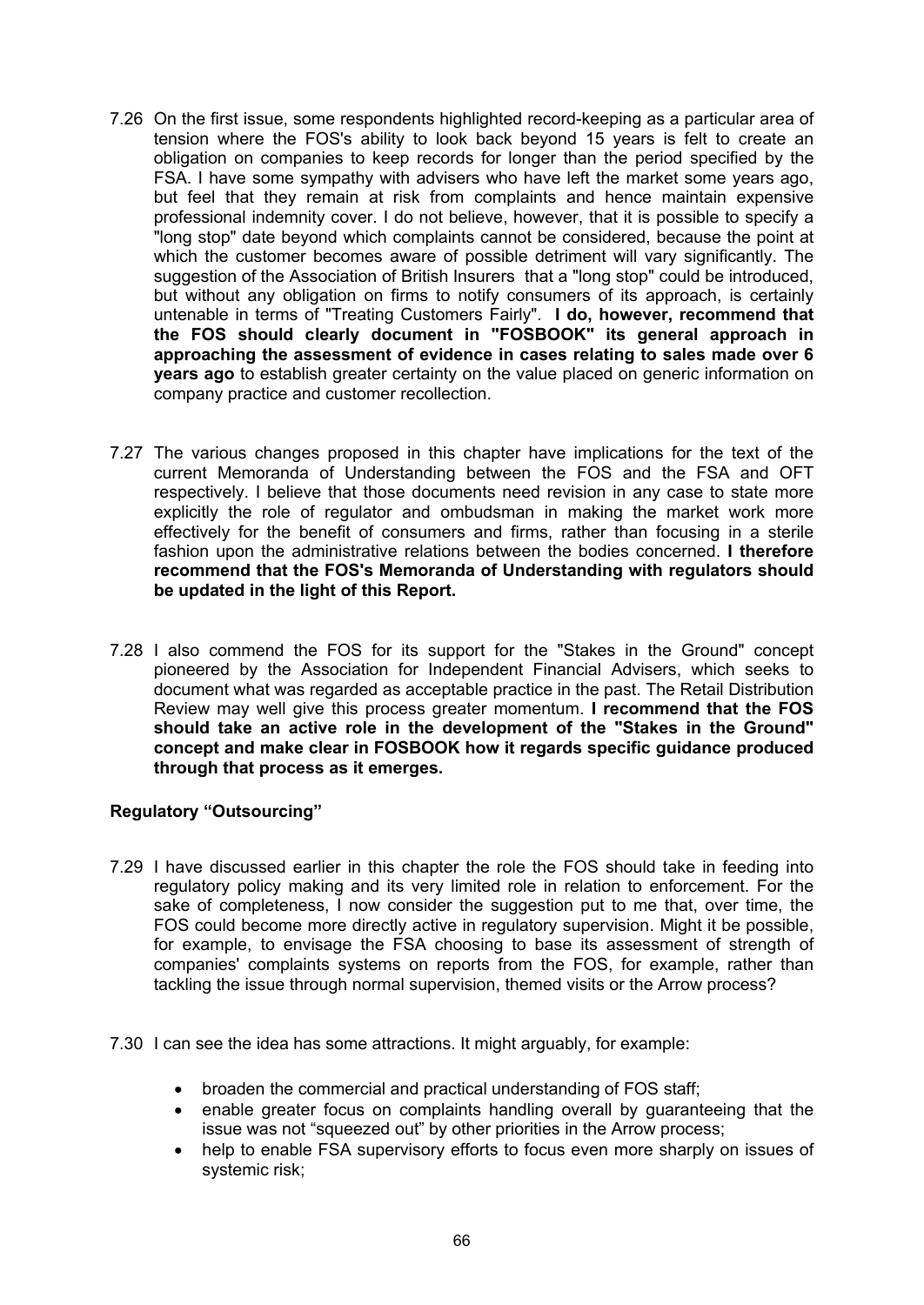- aid the better identification and communication of best practice in complaint handling at a company level.
- 7.31 To recommend such a change now would, however, be at variance with the general tenor of my report, which is to respect and strengthen existing boundaries, rather than confuse them. Such a move would be a major change for both organisations, possibly requiring primary legislation. It is not immediately clear, in public policy terms, why complaints handling (as opposed to any other part of "Treating Customers Fairly" implementation) should merit such special treatment. Moreover, the management challenge and risk – for example, in terms of ensuring staff have the necessary skills and balancing resource allocation between supervisory activity and case resolution – could interfere with the FOS's core statutory role of dispute resolution.
- 7.32 There is, however, scope for closer working and **I recommend that the FOS should work with regulators to identify how Ombudsman experience and regulatory supervision practice can best inform each other, identifying possible initiatives such as short-term secondments between the two organisations to develop skills and buttress mutual understanding.** The case may be particularly strong in relation to the consumer credit jurisdiction, where the OFT currently lacks the resources to undertake supervision on the same scale as is undertaken by the FSA. The FOS may be better placed to promote best practice in that sector and even to assist in "hands-on" investigation of individual companies' complaints systems, where its scrutiny of complaints suggests there may be systemic weakness.

## **Wider Accountability**

- 7.33 A number of organisations called for wider accountability mechanisms for the FOS including
	- the commissioning of independent reviews by the Treasury;
	- · regular efficiency reviews by the NAO;
	- · a one-off NAO review, as recommended by the House of Lords Select Committee on economic regulators, but recently rejected by the Government.
- 7.34 I have considered what value such proposals might add to the FOS Board's current commendable practice of commissioning and publishing regular independent reviews. Such reviews can potentially range more widely than a standard efficiency review would, so to strengthen the approach still further, **I recommend that** 
	- · **the FOS Board should consult stakeholders before deciding the scope of future independent reviews; and**
	- · **commit in advance to the publication of the outcomes of those reviews and their responses to them.**
- 7.35 There is no clear statutory route by which scrutinies could be undertaken on a regular basis by the NAO, but Section 12 of the FSMA does enable the Treasury to appoint the NAO to review FSA activity. Consequently it might be argued that, since securing an ombudsman scheme is part of the functions of the FSA, the FOS too might be scrutinised indirectly via that route. Equally. Schedule 17 of the FSMA, which gives the FSA a power to take action to ensure that the FOS is capable of exercising its functions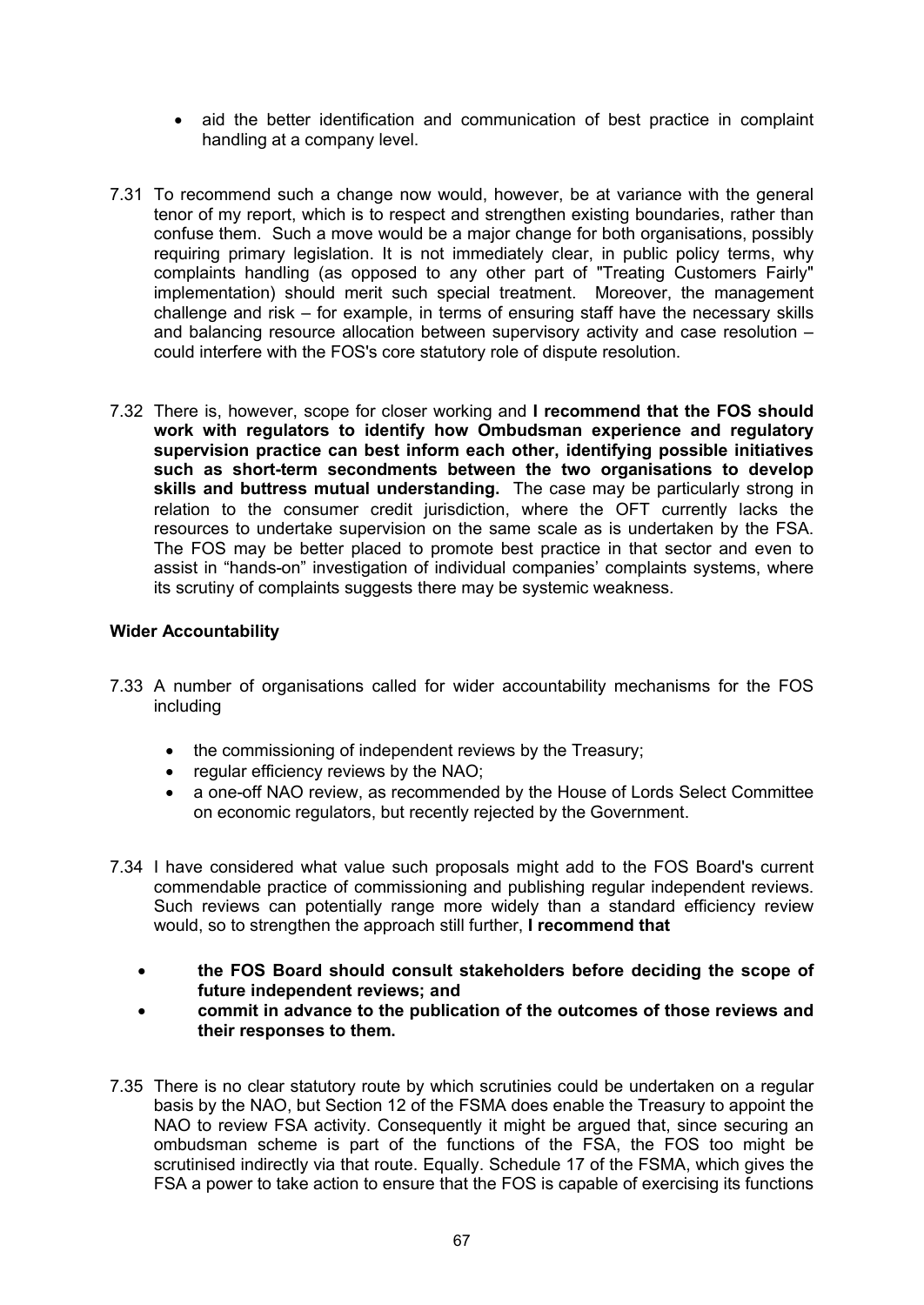under the FSMA, might also arguably be used *in extremis*. It would be easier and more elegant, however, for the FOS Board itself voluntarily to invite the NAO to conduct such a scrutiny or scrutinies. This would serve only to enhance confidence in the FOS.

7.36 My work has covered much, but by no means all, of the ground suggested by the Lords Select Committee. On balance, I am concerned that a further one-off scrutiny now might act to delay early management action on many of the proposals in this Report. There will be future reviews of the FOS, however, and **I recommend that the next independent review of the FOS should focus principally on questions of efficiency, as suggested by the House of Lords Select Committee report on economic regulation. I also believe the FOS Board would be well advised to select the NAO for that review.**

## **Conclusion**

7.37 As a package, these recommendations seek to address some of the confusion and worry which stakeholders perceive in the relationship between regulators and the FOS. My aim has been to use transparency to achieve the proverbial "clear blue water" between their roles. Although the FOS has a role to play in developing regulatory thinking, it must never serve as either a substitute or a "stalking horse" for regulatory intervention. Greater visibility of what it does in concert with regulators can only help to secure greater understanding of their complementary roles and so encourage both better regulation and better dispute resolution.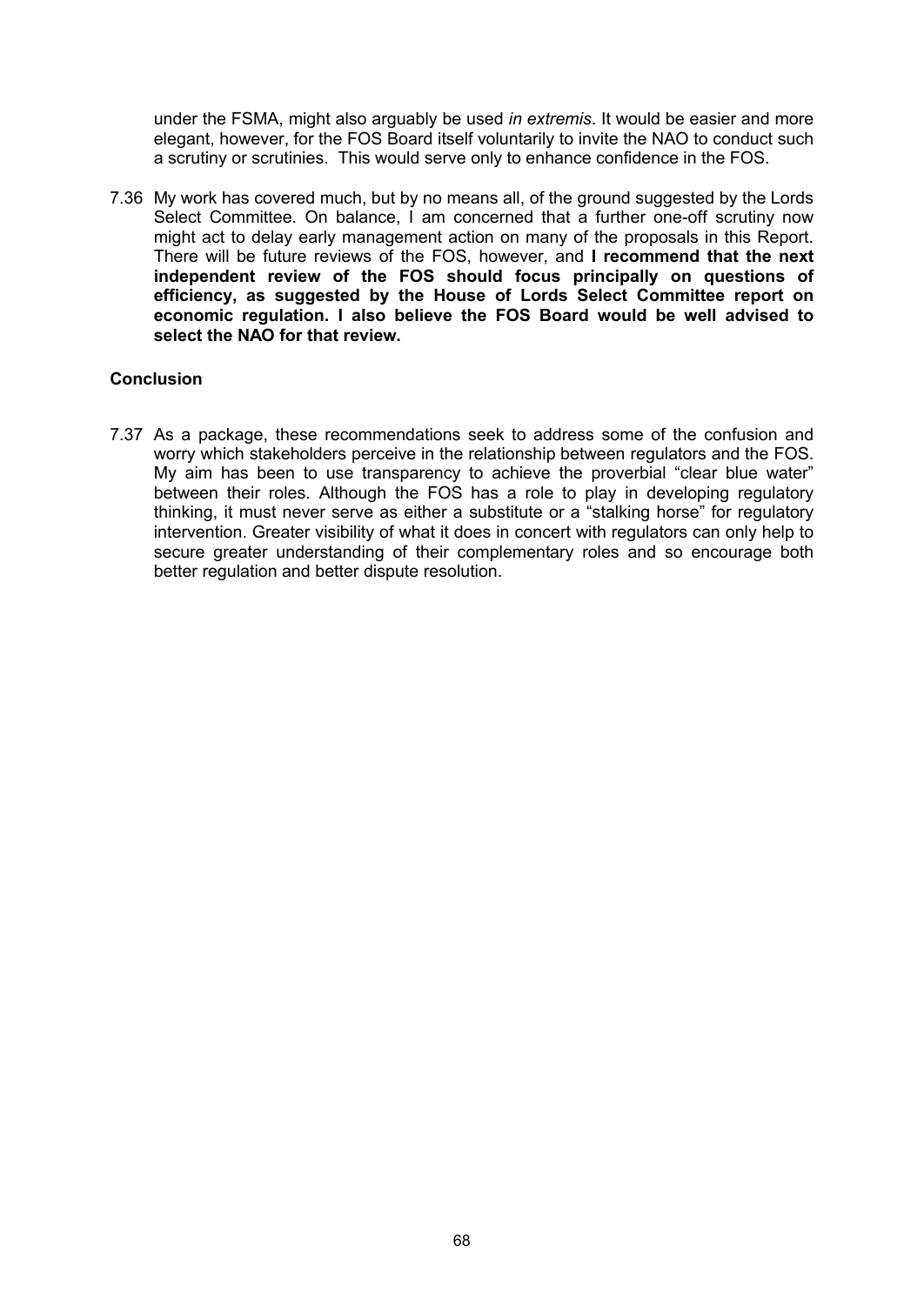# **CHAPTER 8 FUNDING AND JURISDICTION**

8.1 In this chapter, I discuss other issues of funding and jurisdiction raised with the Review, which merit some comment from the perspective of accessibility and transparency.

### **The Compensation Limit**

- 8.2 The All-Party Group and various consumer bodies have argued forcefully that the existence of the £100,000 limit on compensation acts as a barrier to accessibility, particularly in relation to banking complaints. Conversely, businesses have argued that removing the limit would reduce the ability of the FOS to achieve mediated settlements, as industry would be inclined to take a legalistic approach in more cases to guard against perceived higher liability.
- 8.3 This appears to be an area which is heavy on assertion, but light on evidence. I saw little direct evidence of the limit acting as a deterrent in practice, but this was not an area I explored in great detail, given that the principal focus of my work on accessibility was on more vulnerable consumers, whose cases will never come anywhere near the existing limit. Given the concerns which have been expressed, however, the matter evidently needs to be reviewed by all concerned as a matter of some urgency.

#### 8.4 **I recommend that the issues to be considered in such a Review might include:**

- · **how many enquiries are received by the FOS, in which the consumer alleges losses of over £100,000;**
- · **how many of these enquiries subsequently turn into cases and what the outcome of those cases is;**
- · **the number and proportion of cases in which the FOS uses its discretion to recommend compensation payments over the £100,000 limit and the number of cases in which this is accepted or rejected by companies;**
- · **establishing the number of court cases involving financial services complaints in the £100,000-250,000 level, with a view to estimating how many might have been suitable for ADR by the FOS;**
- · **whether there is a case for the turnover limit of £1 million for small businesses to bring their cases to the FOS also to be increased**
- · **a cost-benefit analysis of any widening of jurisdiction;**
- · **what form of indexation, if any, would be appropriate in future;**
- · **what issues arise from the variation in limits between the FOS and the Financial Services Compensation Scheme. (I should add that, although this is strictly outwith my remit, I share the surprise of some that the FSCS sees fit to reinvestigate cases where the FOS has found against a company that has subsequently gone bankrupt without paying the compensation);**
- · **and what issues may arise following the FOS's merger with the Pensions Ombudsman, which currently has no limit on the compensation it can order.**

Where good data sources do not exist at present on some of these points, there may be a case for putting further research in hand before final decisions are made.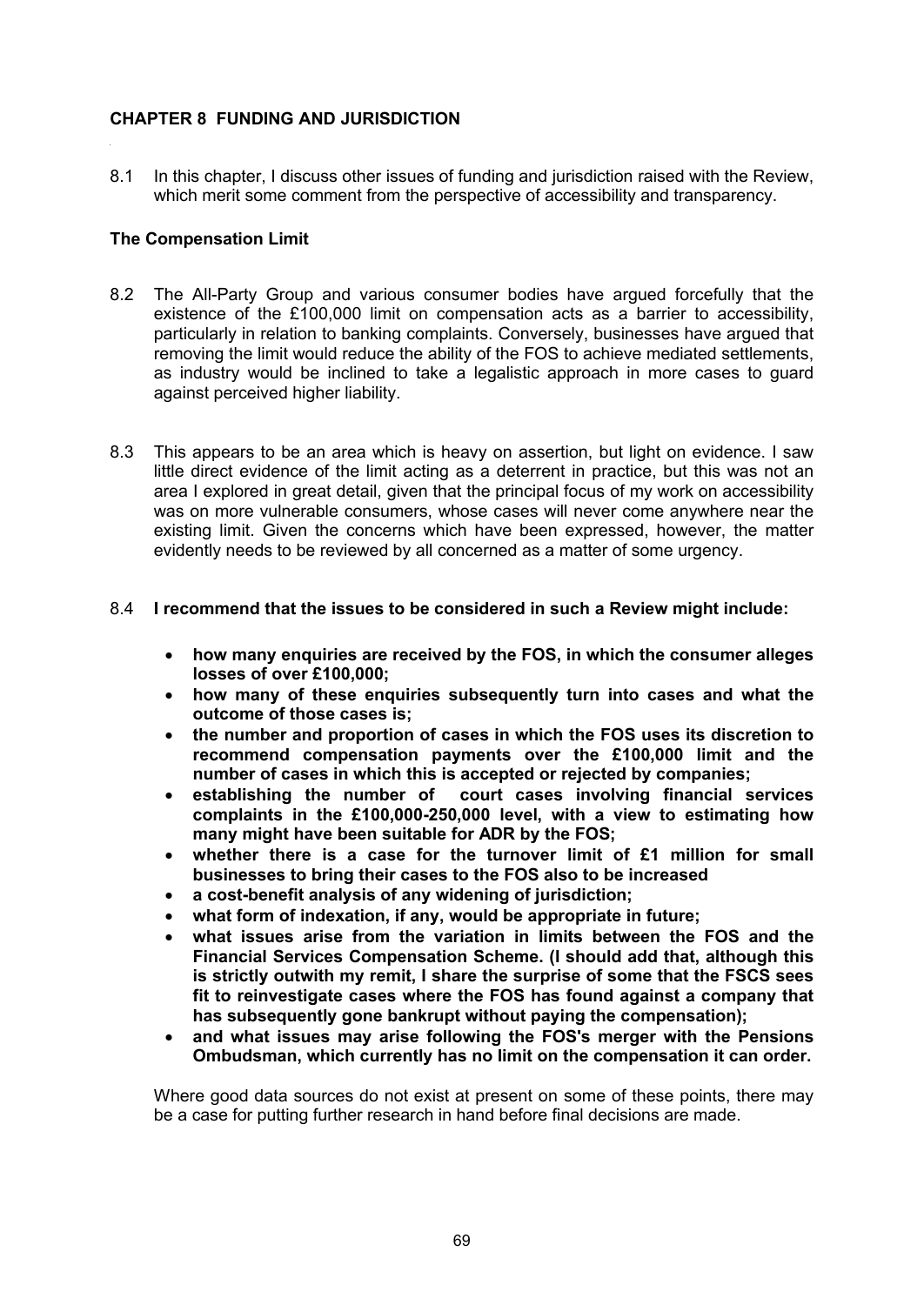# **Charging Complainants**

- 8.5 A number of respondents to the call for evidence, including the Consumer Credit Association and Association of Independent Financial Advisers, urged me to recommend the introduction of charges for complainants to the FOS. Such fees, which would be refunded if a complaint were upheld, would, it is argued, deter vexatious complainants and so prevent businesses incurring case fees unfairly. On the other hand, I received strong representations from the All-Party Group and *Which?* warning that the introduction of case fees could not be justified.
- 8.6 I have some sympathy with both small businesses and the Ombudsman Service itself when faced with time-consuming vexatious complaints, but the way to handle such cases is through clear and transparent filtering rather than the blanket imposition of fees. I doubt whether many of the vexatious would truly be deterred – many would press their case regardless, whilst others would pursue legal action at potentially greater cost to the company. I think it far more probable that many complainants  $$ including the most vulnerable – would be deterred from advancing even cases that have obvious merit, particularly in claims of comparatively low value. From the perspective of accessibility, this cannot be the right solution. We must not allow the tiresome minority of vexatious complainants to poison the well in a way that would disadvantage the honest majority. **I therefore recommend that the FOS should not introduce fees for consumers.**
- 8.7 I do, however, consider that there is a case for the FOS charging a case fee to claims management companies when they present a case which is judged to be vexatious. It is reasonable to expect that regulated companies should not inflict totally frivolous work on a statutory body. Regulation should ensure that the cost of such fees is not charged either to the complainant or to the firm or individual against whom the vexatious claim has been made. **I recommend that the FOS should introduce a case fee for vexatious claims put forward by claims management companies and work with the Ministry of Justice to put protection in place to prevent such fees being passed to consumers.**
- 8.8 More broadly, I believe that there is an increasingly strong case for claims management companies to contribute to the FOS levy, given the commercial benefit they derive from the existence of the service. **I recommend that the FOS should work with the FSA and the Ministry of Justice to broaden the base of FOS levypayers to include regulated claims managers.**

## **Transparency in Case Fees**

- 8.9 In the course of the Review, a number of points have been put to me about the nature of case fees and, in particular, whether a flat rate is appropriate. It has been variously argued that case fees should be much more transparently related to the effort needed to resolve them, the level of claim involved, whether the claim is "won" or "lost" or some combination of two or more of these factors.
- 8.10 Some would go so far as to move to full financing through the "polluter pays" principle (that is, charging a case fee only when a firm "loses" a case) in order to achieve the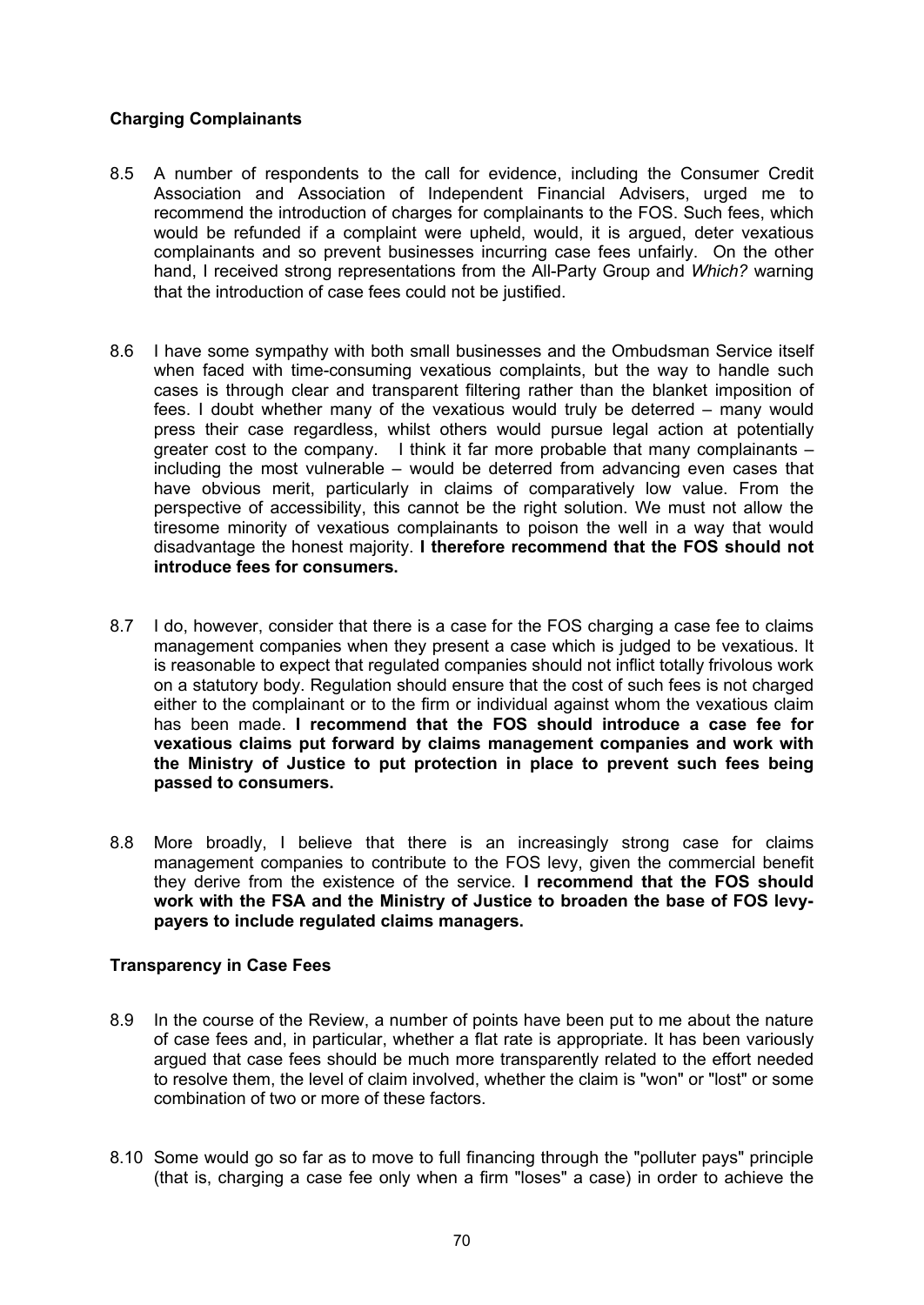best incentives on companies to treat customers properly in the first instance and to improve their complaint handling. The question to ask is whether the theoretical benefits of such changes would actually have odd consequences in practice. Only last month (February 2008) a county court judge in the West Country ruled that it was unfair for the FOS to charge an adviser a case fee when a case has been rejected. This is subject to an appeal at the time of writing, but I have sought to consider the question on what I perceive to be its merits, entirely independently of that. Nonetheless, this does underline the fact that not everyone is content with the current charging regime.

- 8.11 To my mind there is a clear danger here of some perverse outcomes. Total "polluter pays" funding would change the incentives for firms. Why invest heavily in your own dispute resolution service if you can simply pass the work to FOS, secure in the knowledge that you will face no charge for the cases which you win? The incentives for FOS would be equally odd. If the organisation's cash-flow and ultimate survival depends wholly on a flow of "guilty" verdicts, there is a danger of economic incentives having an impact on decision-making that would be highly inappropriate. Taken with the practical difficulties about definition of "win" and "lose" and the challenges of cashflow management in such a system, **I conclude that the dangers of making a radical shift to outcomes-based case fees, sometimes described as "polluter pays" funding, would outweigh the putative benefits.**
- 8.12 The challenge therefore is achieve the maximum fairness and transparency within the current flat rate system. **To achieve this, I recommend that the FOS should:**
	- · **continue its current practice of summarily dismissing complaints in appropriate circumstances, identifying separately those that it judges to be vexatious and publishing its criteria for so doing and the numbers so dismissed each year;**
	- · **move as quickly as possible to a general policy of not charging a case fee in all cases found to be outside its jurisdiction, even if investigation is needed to establish this fact;**
	- · **document its practice thoroughly on "FOSBOOK."**
- 8.13 I do, however, propose one move in the direction of "polluter pays". I do believe there is a strong case for penalising firms which, whether by deliberate decision or through plain incompetence, drag out the initial stages of complaints handling to the detriment of the customer and thereby generate additional costs for the FOS. It would be relatively easy to introduce a higher case fee rate for those cases where a firm has failed to meet its obligation under DISP to issue either a final response or a letter indicating when it expects to issue a final response within the initial 8-week period. Dealing with such cases of "enforced deadlock" is more labour-intensive for the FOS and delays a final decision for the consumer. In some cases, the FOS is put in the position of having to investigate the complaint virtually from the beginning. Taken with regulatory policing by FSA, it should also help to remove any perverse incentives on companies to handle complaints slowly in the first instance in the hope that consumers might allow their complaints to lapse. **I recommend that the FOS should introduce a higher case fee for "enforced deadlock" cases with effect from 2009-10 and report on the numbers of cases.**
- 8.14 The arguments to relate case fees either to the value of the claim, or to the amount of effort required to resolve it, are different in kind. For example, two trade bodies with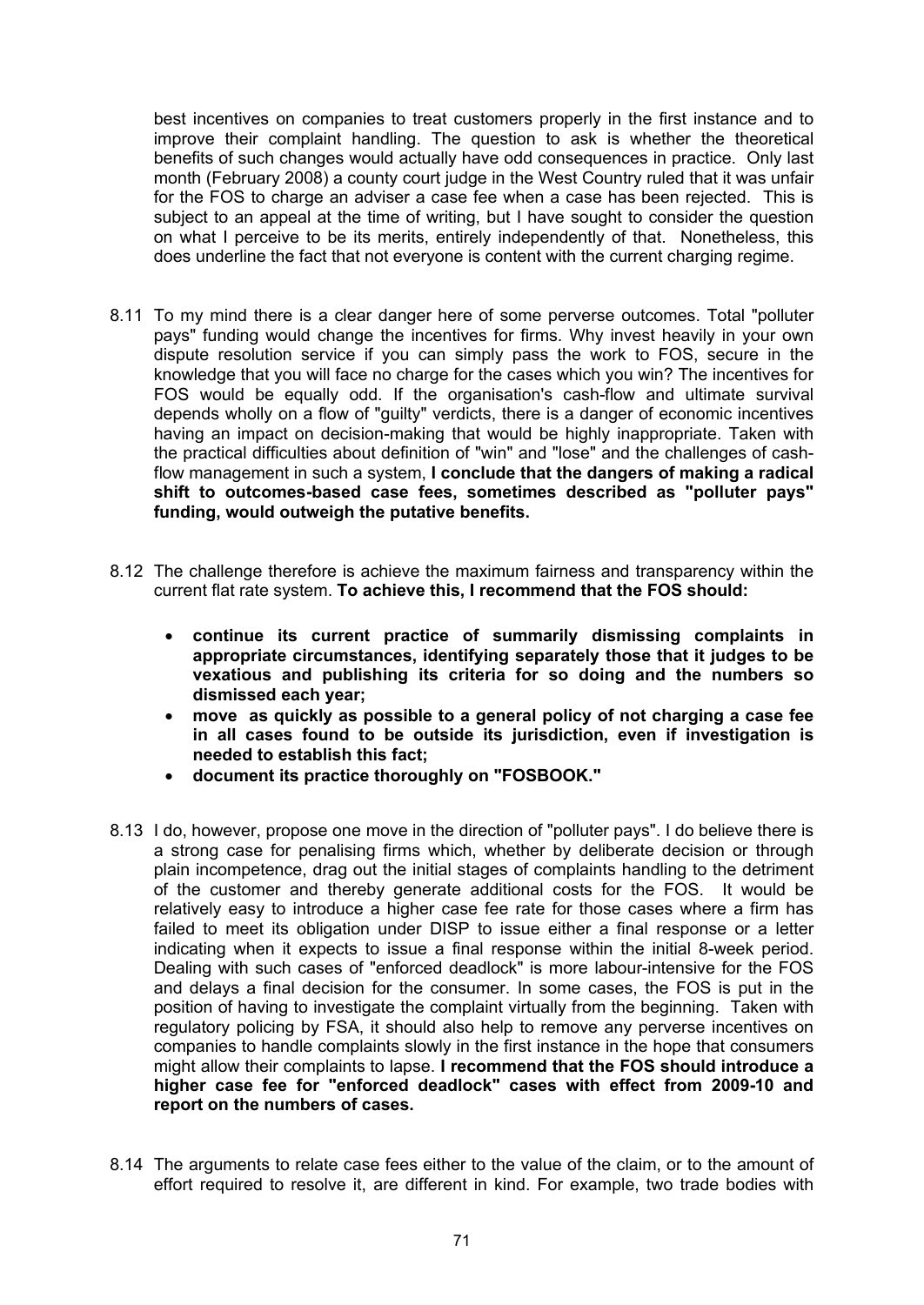members active in the consumer credit sector have raised concerns that the size of the case fee relative to the small amounts often in dispute in their sector means that their members feel that they have to meet what they perceive as unjustified claims by consumers, rather than meet the additional cost of presenting a case to the Ombudsman, or else decide not to contest cases not because the complaints have merit, but because of the potential costs involved. Clearly this would not be a happy situation, but it is perhaps too early in the FOS's consumer credit jurisdiction to conclude that it is necessarily a major problem. It may be that increasing the number of "free cases" would be an appropriate first response.

8.15 I can, in principle, see the case for charging a lower rate for cases considered by the FOS's "Assessment" Unit, which handles more straight forward cases where little or no additional information has to be obtained and aims to achieve mediated settlement than to those which fall to the Investigation Unit, which routinely undertakes more intensive investigation. Likewise, if my proposals for fast-tracking low value consumer credit claims are adopted, it may well be appropriate to specify a lower case fee for that category of complaint. **I therefore recommend that the FOS should investigate the option of differential fees for "assessment" and "investigation" cases as distinct from simple fast-tracked consumer credit cases.**

## **Extensions to Jurisdiction**

- 8.16 One interesting part of the context for my work has been debate on the scope of Ombudsmen schemes in general, in particular, the issue of whether the jurisdiction of the FOS should be extended to cover third-party insurance claims was raised by one respondent to the Review and hotly debated at an event hosted by the "Claims Club" at which my support team spoke. There was a consensus that there was a need to offer an ADR scheme for such claims but no agreement on whether the FOS was the right organisation to offer such a service.
- 8.17 Two members of the public who wrote to me were concerned that the FOS currently has no jurisdiction in the case of share registrars. I share their surprise at this gap. SAFE pointed out that bank appointed receivers were not covered. I note also recent discussions in the Insolvency Profession about confused views as to the extent of FOS jurisdiction in this area and the need for ADR services. I understand additionally that the Government is beginning to consider the issue of how far the current variety of Ombudsmen schemes in different sectors of the economy helps or hinders vulnerable consumers to resolve issues in the context of its Review of Consumer Legislation.
- 8.18 This is primarily a matter for Government, and clearly many issues would need to be considered in making decisions on any proposition to extend jurisdiction, not least efficiency considerations in relation to the impact on the FOS's core activities. I offer three observations from the perspective of my Review:
	- · from the point of view of accessibility, a larger scheme with wider jurisdiction is probably better placed to reach the wider audience than a number of smaller schemes, the differences between which may not be easy to explain;
	- · from the perspective of transparency, a larger scheme would be better placed not only to exploit economies of scale, but also to put in place the type of case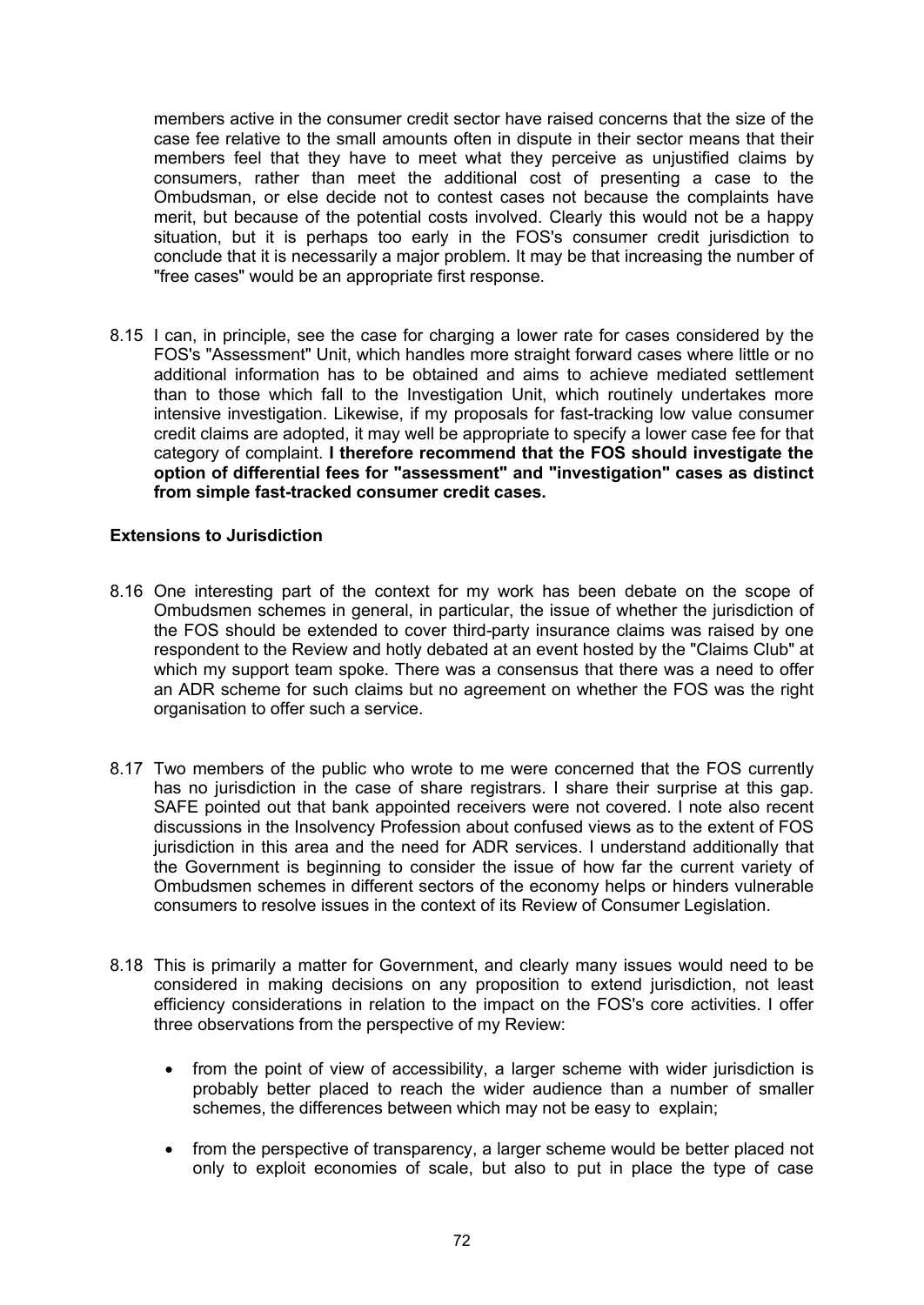handling and communication infrastructure explored in this report;

- · finally, although my report identifies many areas for change, there is a core of skilled expert resource at the FOS which would not easily be replicated if policymakers were to decide to establish small, bespoke schemes for other aspects of the wider financial services industry. Speed and practicality of implementation therefore also point to a wider role for the FOS.
- 8.19 **I therefore recommend that the FOS Board should assess the impact on accessibility and transparency for all its work when it considers the scope for extending its jurisdiction. For the record,** my assessment is that such extension is likely to be beneficial in those cases where there are obvious links with the current core expertise of the FOS.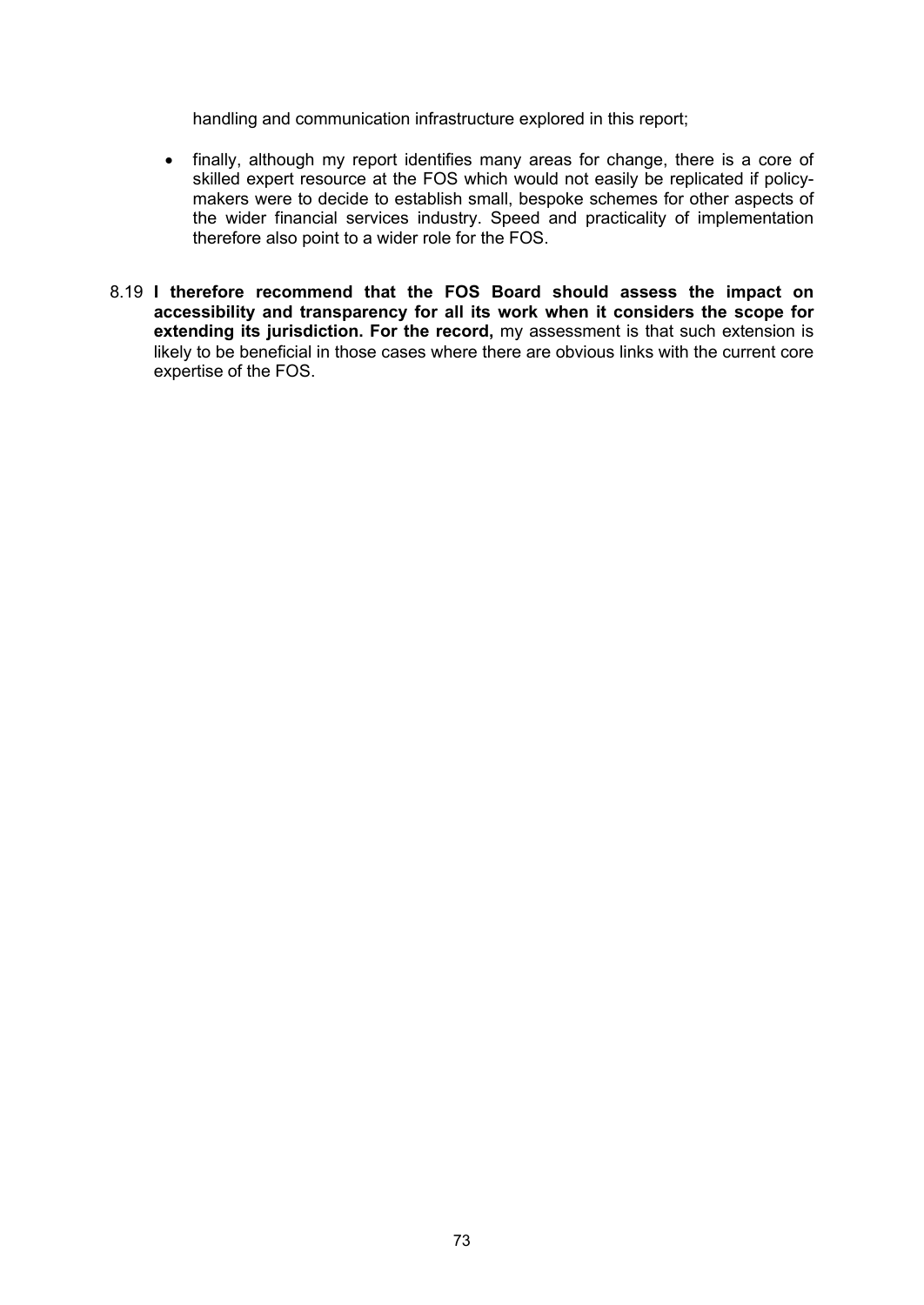## **CHAPTER 9 CONCLUSIONS**

- 9.1 My 73 conclusions and recommendations are designed to constitute a strong action programme. Some are suitable for early action, whilst others would underpin strategic shifts over a period of years.
- 9.2 Two principles are at their heart:
	- · the FOS must ensure that it becomes **more personalised**, responding to the needs of new groups of users and engaging more creatively with firms and other stakeholders; and at the same time
	- · it must become **more predictable**, investing more in policy-making and communication in order to set realistic expectations of how it will react.

These must be seen as two complementary sides of the same coin, namely that of effective service for all.

- 9.3 I have throughout the report sought to differentiate between the decisions of principle that need to be made on the way ahead and the practical challenges that need to be tacked in implementing them. Everyone should keep this distinction in mind as debate progresses. We must not allow the best to become the enemy of the good.
- 9.4 In short, I regard the questions of "whether" accessibility and transparency are "a good thing" as uncontroversial. They are. There is room for further debate on the precise questions of "how", but these should not be allowed to impede progress overall. The need for action to secure benefits for consumers, industry, regulators and the FOS itself is too pressing to brook delaying tactics from any party.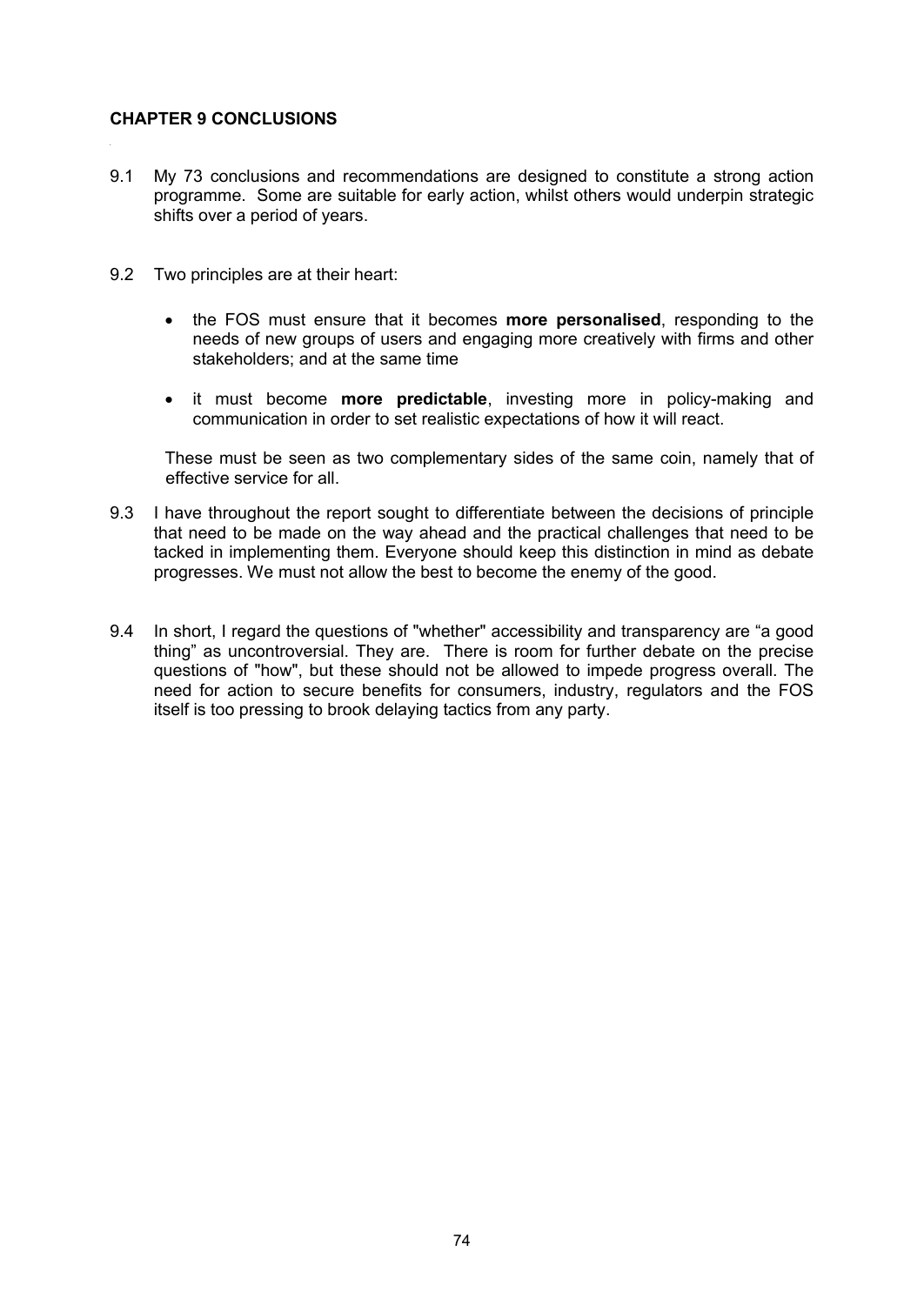## **Annex**

## **Organisations which responded to the Review**

Advice Services Alliance All-Party Parliamentary Group on Insurance and Financial Services Association of British Insurers Association of British Investigators Association of Finance Brokers Association of Friendly Societies Association of Independent Financial Advisers Association of Mortgage Intermediaries Association of Private Client Investment Managers and Stockbrokers Aviva PLC Axa UK Bank of America Banking Code Standards Board Barclays UK Brit Insurance Britannia Building Society British Bankers' Association British Insurance Brokers' Association British Vehicle Rental and Leasing Association Broker Direct BUPA Building Societies Association Caledonia Consultancy Cardiff Pinnacle Chartered Institute of Loss Adjusters CIFAS Ltd Citizens Advice Clarendon Financial Services Consumer Credit Association Council of Mortgage Lenders CPH Financial Advisory Services Danish Mortgage Credit Complaint Board David Severn Consulting Ecclesiastical Insurance Energy and Water Ombudsman (Victoria) Englands Equitable Members Action Group Eversheds LLP Finance and Leasing Association Finance Industry Standards Association Financial Escape Ltd Financial Services Authority Financial Services Consumer Panel Fortis UK Foundation for Information Policy Research Freshfields Bruckhaus Deringer LLP Friends Provident GDC Associates GE Money Handsworth Breakthrough Credit Union HBOS PLC